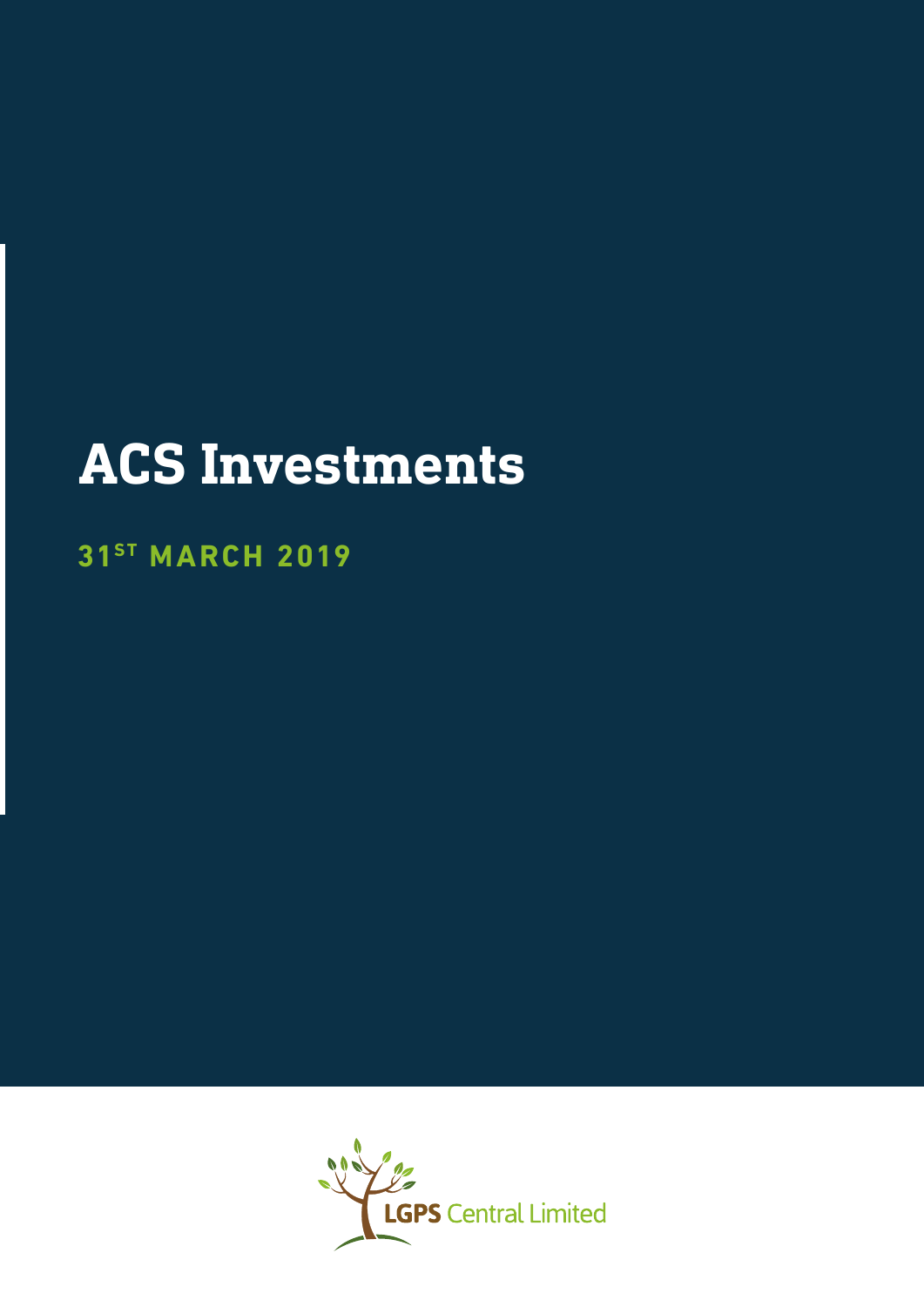#### **Portfolio Statement**

| HOLDING/             |                                                | <b>MARKET VALUE % OF NET</b> |               |
|----------------------|------------------------------------------------|------------------------------|---------------|
| <b>NOMINAL VALUE</b> | <b>INVESTMENT</b>                              | £'000                        | <b>ASSETS</b> |
|                      | <b>UK Collective Investment Scheme 3.62%</b>   |                              |               |
|                      | <b>Non-equity Investment Instruments 3.62%</b> |                              |               |
| 216,400              | iShares MSCI UK Small Cap UCITS ETF GBP Acc    | 44,601                       | 3.62          |
|                      | <b>UK Equities 94.97%</b>                      |                              |               |
|                      | <b>Aerospace &amp; Defense 1.80%</b>           |                              |               |
| 1,723,000            | <b>BAE Systems</b>                             | 8,309                        | 0.67          |
| 1,291,000            | Cobham                                         | 1,423                        | 0.12          |
| 430,000              | Meggitt                                        | 2,162                        | 0.18          |
| 291,000              | QinetiQ                                        | 876                          | 0.07<br>0.67  |
| 913,000<br>220,000   | Rolls-Royce<br>Senior                          | 8,247<br>479                 | 0.04          |
| 38,000               | <b>Ultra Electronics</b>                       | 606                          | 0.05          |
|                      |                                                | 22,102                       | 1.80          |
|                      | <b>Automobiles &amp; Parts 0.04%</b>           |                              |               |
| 30,000               | Aston Martin Lagonda Global                    | 303                          | 0.02          |
| 122,000              | TI Fluid Systems                               | 222                          | 0.02          |
|                      |                                                | 525                          | 0.04          |
|                      |                                                |                              |               |
|                      | <b>Banks 10.09%</b>                            |                              |               |
| 19,000<br>9,225,000  | <b>Bank of Georgia</b><br><b>Barclays</b>      | 314<br>14,267                | 0.03<br>1.16  |
| 79,000               | <b>Close Brothers</b>                          | 1,149                        | 0.09          |
| 645,000              | <b>CYBG</b>                                    | 1,277                        | 0.10          |
| 10,870,000           | <b>HSBC</b>                                    | 67,752                       | 5.51          |
| 38,700,000           | Lloyds Banking                                 | 24,040                       | 1.96          |
| 46,000               | Metro Bank                                     | 349                          | 0.03          |
| 2,432,000            | Royal Bank of Scotland                         | 6,005                        | 0.49          |
|                      | 1,460,000 Standard Chartered                   | 8,633                        | 0.70          |
| 18,000               | <b>TBC Bank</b>                                | 277                          | 0.02          |
|                      |                                                | 124,063                      | 10.09         |
|                      | <b>Beverages 3.64%</b>                         |                              |               |
| 45,000               | A.G. Barr                                      | 361                          | 0.03          |
| 142,000              | <b>Britvic</b>                                 | 1,351                        | 0.11          |
| 105,000              | Coca-Cola HBC                                  | 2,745                        | 0.22          |
| 1,285,000            | Diageo                                         | 40,323                       | 3.28          |
|                      |                                                | 44,780                       | 3.64          |
|                      | <b>Chemicals 0.75%</b>                         |                              |               |
| 70,000               | Croda International                            | 3,526                        | 0.29          |
| 300,000              | Elementis                                      | 488                          | 0.04          |
| 105,000              | Johnson Matthey                                | 3,298                        | 0.27          |
| 2,316,000            | <b>Sirius Minerals</b>                         | 464                          | 0.04          |
| 133,000              | Synthomer                                      | 504                          | 0.04          |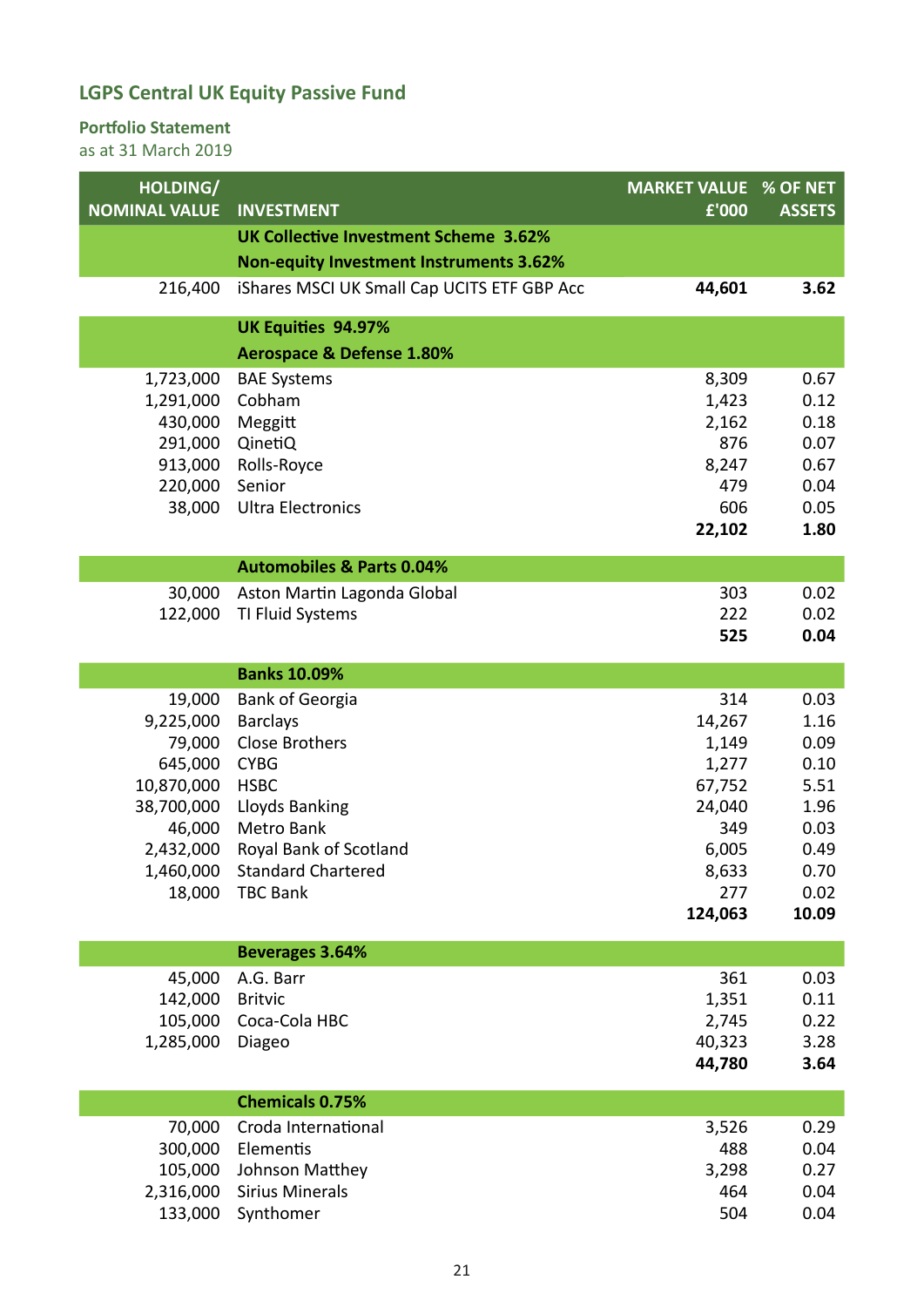#### **Portfolio Statement (continued)**

| HOLDING/<br><b>NOMINAL VALUE</b> | <b>INVESTMENT</b>                                                         | <b>MARKET VALUE % OF NET</b><br>£'000 | <b>ASSETS</b> |
|----------------------------------|---------------------------------------------------------------------------|---------------------------------------|---------------|
|                                  | <b>UK Equities (continued)</b>                                            |                                       |               |
|                                  | <b>Chemicals (continued)</b>                                              |                                       |               |
| 42,000                           | Victrex                                                                   | 903                                   | 0.07          |
|                                  |                                                                           | 9,183                                 | 0.75          |
|                                  | <b>Construction &amp; Materials 0.62%</b>                                 |                                       |               |
| 370,000                          | <b>Balfour Beatty</b>                                                     | 968                                   | 0.08          |
| 200,000                          | Ibstock                                                                   | 479                                   | 0.04          |
| 86,000                           | Kier                                                                      | 312                                   | 0.03          |
| 104,000                          | Marshalls                                                                 | 643                                   | 0.05          |
| 2,590,000<br>101,000             | Melrose Industries                                                        | 4,742<br>405                          | 0.39          |
|                                  | Polypipe                                                                  | 7,549                                 | 0.03<br>0.62  |
|                                  |                                                                           |                                       |               |
|                                  | <b>Electricity 0.62%</b>                                                  |                                       |               |
| 90,000                           | ContourGlobal                                                             | 155                                   | 0.01          |
| 240,000                          | <b>Drax</b>                                                               | 908                                   | 0.07          |
| 553,000                          | <b>SSE</b>                                                                | 6,561                                 | 0.54          |
|                                  |                                                                           | 7,624                                 | 0.62          |
|                                  | <b>Electronic &amp; Electrical Equipment 0.49%</b>                        |                                       |               |
| 203,000                          | Halma                                                                     | 3,393                                 | 0.28          |
| 141,000                          | <b>Morgan Advanced Materials</b>                                          | 342                                   | 0.03          |
| 20,000                           | Renishaw                                                                  | 741                                   | 0.06          |
| 61,000                           | Spectris                                                                  | 1,529                                 | 0.12          |
|                                  |                                                                           | 6,005                                 | 0.49          |
|                                  | <b>Equity Investment Instruments 3.41%</b>                                |                                       |               |
| 296,051                          | 3i Infrastructure                                                         | 815                                   | 0.07          |
|                                  | 48,000 Aberforth Smaller Companies Investment Trust                       | 601                                   | 0.05          |
| 200,000                          | <b>Alliance Trust</b>                                                     | 1,492                                 | 0.12          |
| 136,000                          | Apax Global Alpha Limited                                                 | 194<br>339                            | 0.02<br>0.03  |
| 45,000<br>66,000                 | Baillie Gifford Japan Investment Trust<br><b>Bankers Investment Trust</b> | 578                                   | 0.05          |
| 312,000                          | <b>Bilfinger Berger Global</b>                                            | 474                                   | 0.04          |
| 24,000                           | <b>BlackRock Smaller Companies Trust</b>                                  | 325                                   | 0.03          |
| 65,000                           | British Empire Securities & General Investment                            |                                       |               |
|                                  | <b>Trust</b>                                                              | 470                                   | 0.04          |
| 17,000                           | Caledonia Investments                                                     | 506                                   | 0.04          |
| 194,000                          | City of London Investment Trust                                           | 802                                   | 0.07          |
| 106,000                          | Dragon Capital - Vietnam Enterprise Investments                           | 455                                   | 0.04          |
| 110,000                          | Edinburgh Investment Trust                                                | 707                                   | 0.06          |
| 40,000                           | <b>F&amp;C Global Small Companies</b>                                     | 516                                   | 0.04          |
| 244,000                          | Fidelity China Special Situations Investment Trust                        | 571                                   | 0.05          |
| 218,000                          | Fidelity European Values Investment Trust                                 | 482                                   | 0.04          |
| 110,000                          | <b>Fidelity Special Values Investment Trust</b>                           | 281                                   | 0.02          |
| 98,000<br>290,000                | Finsbury Growth & Income Trust                                            | 810                                   | 0.07<br>0.15  |
|                                  | Foreign & Colonial Investment Trust<br>22                                 | 2,003                                 |               |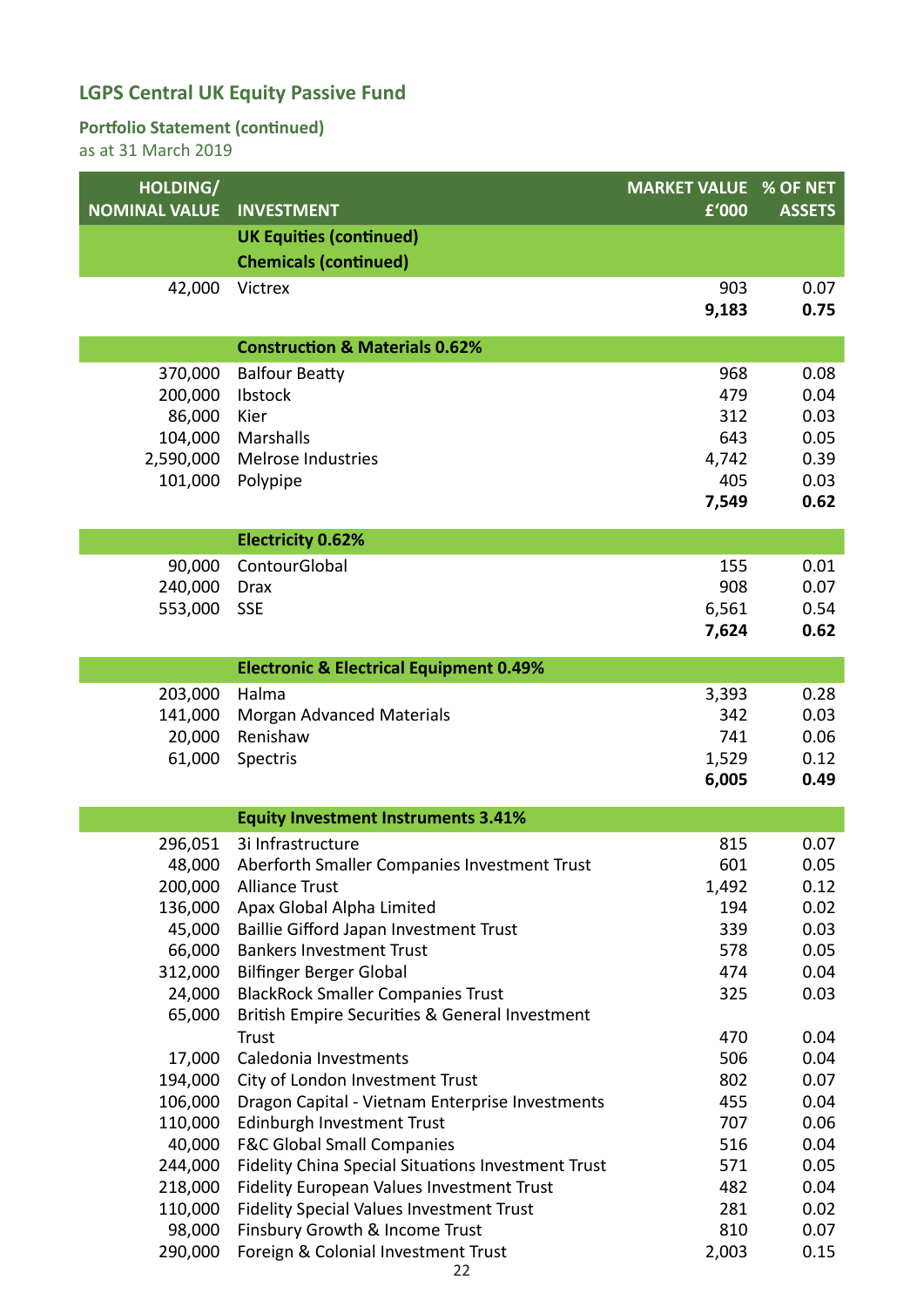#### **Portfolio Statement (continued)**

| HOLDING/             |                                                  | <b>MARKET VALUE % OF NET</b> |               |
|----------------------|--------------------------------------------------|------------------------------|---------------|
| <b>NOMINAL VALUE</b> | <b>INVESTMENT</b>                                | £'000                        | <b>ASSETS</b> |
|                      | <b>UK Equities (continued)</b>                   |                              |               |
|                      | <b>Equity Investment Instruments (continued)</b> |                              |               |
| 453,000              | <b>GCP Infrastructure Investments Fund</b>       | 572                          | 0.05          |
| 71,000               | <b>Genesis Emerging Markets Fund</b>             | 502                          | 0.04          |
| 594,000              | <b>Greencoat UK Wind</b>                         | 819                          | 0.07          |
| 42,134               | HarbourVest Global Private Equity Fund           | 600                          | 0.05          |
| 31,000               | <b>Herald Investment Trust</b>                   | 377                          | 0.03          |
| 18,000               | <b>HgCapital Trust</b>                           | 373                          | 0.03          |
| 970,682              | <b>HICL Infrastructure</b>                       | 1,513                        | 0.11          |
| 774,000              | International Public Partnership                 | 1,181                        | 0.10          |
| 140,000              | JP Morgan American Investment Trust              | 606                          | 0.05          |
| 75,000               | JP Morgan Emerging Markets Investment Trust      | 686                          | 0.06          |
| 50,000               | JP Morgan Indian Investment Trust                | 358                          | 0.03          |
| 100,000              | JP Morgan Japanese Investment Trust              | 397                          | 0.03          |
| 70,000               | Jupiter European Opportunities Trust             | 507                          | 0.04          |
| 40,000               | Law Debenture                                    | 242                          | 0.02          |
| 495,000              | Mercantile Investment Trust                      | 996                          | 0.08          |
| 117,000              | <b>Monks Investment Trust</b>                    | 978                          | 0.08          |
| 70,000               | Murray International Trust                       | 820                          | 0.07          |
| 532,000              | NB Global Floating Rate Income Fund              | 478                          | 0.04          |
| 28,000               | Pantheon International Participations Fund       | 591                          | 0.05          |
| 126,000              | Perpetual Income and Growth Investment Trust     | 406                          | 0.03          |
| 120,000              | Pershing Square Holdings                         | 1,582                        | 0.12          |
| 1,000                | <b>Personal Assets Trust</b>                     | 404                          | 0.03          |
| 70,000               | Polar Capital Technology Trust                   | 878                          | 0.07          |
| 643,333              | Renewables Infrastructure                        | 758                          | 0.06          |
| 70,000               | <b>RIT Capital Partners</b>                      | 1,463                        | 0.12          |
| 22,000               | <b>Riverstone Energy</b>                         | 206                          | 0.02          |
| 90,000               | Schroder Asia Pacific Fund                       | 399                          | 0.03          |
| 46,000               | Scottish Investment Trust                        | 364                          | 0.03          |
| 790,000              | Scottish Mortgage Investment Trust               | 4,040                        | 0.32          |
| 571,000              | Sequoia Economic Infrastructure Income           | 642                          | 0.05          |
| 42,000               | Smithson Investment Trust                        | 481                          | 0.04          |
| 219,000              | Syncona                                          | 564                          | 0.05          |
| 34,000               | Temple Bar Investment Trust                      | 444                          | 0.04          |
| 138,000              | Templeton Emerging Markets Investment Trust      | 1,054                        | 0.09          |
| 167,000              | TR Property Investment Trust                     | 655                          | 0.05          |
| 100,000              | VinaCapital Vietnam Opportunity Fund             | 332                          | 0.03          |
| 100,000              | Witan Investment Trust                           | 1,028                        | 0.08          |
| 434,000              | <b>Woodford Patient Capital Trust</b>            | 344                          | 0.03          |
| 28,000               | Worldwide Healthcare Trust                       | 760                          | 0.06          |
|                      |                                                  | 41,821                       | 3.41          |
|                      |                                                  |                              |               |

| <b>Financial Services 2.94%</b> |                                                                 |      |
|---------------------------------|-----------------------------------------------------------------|------|
|                                 | 5,052                                                           | 0.41 |
|                                 | 289                                                             | 0.02 |
|                                 | 135                                                             | 0.01 |
|                                 | 918                                                             | 0.07 |
|                                 | 513,000 3i<br>90,000 AJ Bell<br>75,000 Amigo<br>215,000 Ashmore |      |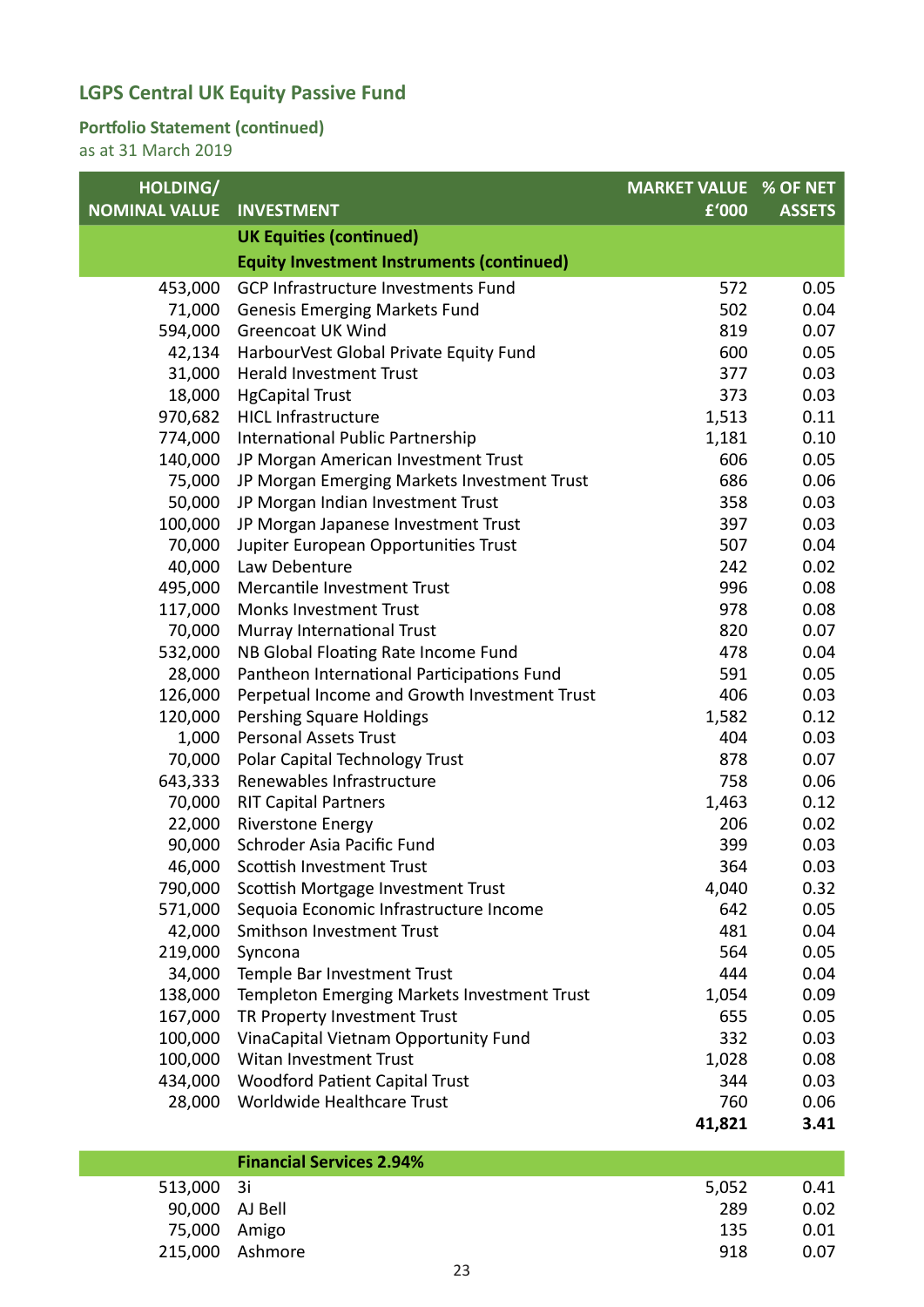#### **Portfolio Statement (continued)**

| HOLDING/<br><b>MARKET VALUE % OF NET</b><br><b>NOMINAL VALUE</b><br><b>INVESTMENT</b><br>£'000 | <b>ASSETS</b> |
|------------------------------------------------------------------------------------------------|---------------|
| <b>UK Equities (continued)</b>                                                                 |               |
| <b>Financial Services (continued)</b>                                                          |               |
| 146,000<br><b>Brewin Dolphin</b><br>455                                                        | 0.04          |
| <b>Charter Court Financial Services</b><br>282<br>85,000                                       | 0.02          |
| 141,000<br>2,628<br>Hargreaves Lansdown                                                        | 0.21          |
| 200,000<br>IG<br>1,040                                                                         | 0.08          |
| 110,000<br>IntegraFin<br>385                                                                   | 0.03          |
| 150,000<br>1,596<br>Intermediate Capital                                                       | 0.13          |
| 349,000<br>1,541<br>Investec                                                                   | 0.13          |
| 511,000<br>449<br>IP                                                                           | 0.04          |
| 274,906<br>1,044<br>John Laing                                                                 | 0.08          |
| 807<br>223,000<br>Jupiter Fund Management                                                      | 0.07          |
| 168,000<br>7,977<br>London Stock Exchange                                                      | 0.66          |
| 800,000<br>1,086<br>Man                                                                        | 0.09          |
| 499<br>130,000<br><b>OneSavings Bank</b>                                                       | 0.04          |
| 130,000<br>567<br>Paragon                                                                      | 0.05          |
| Plus500<br>58,000<br>435                                                                       | 0.04          |
| 673<br>131,536 Provident Financial                                                             | 0.05          |
| 977,000<br>Quilter<br>1,433                                                                    | 0.12          |
| <b>Rathbone Brothers</b><br>29,000<br>645                                                      | 0.05          |
| 65,000<br>Schroders<br>1,755                                                                   | 0.14          |
| 1,350,000 Standard Life Aberdeen<br>3,563                                                      | 0.29          |
| 290,000<br>853<br><b>TP ICAP</b>                                                               | 0.07          |
| 36,107                                                                                         | 2.94          |
| <b>Fixed Line Telecommunications 0.89%</b>                                                     |               |
| 10,064<br>4,515,000<br><b>BT</b>                                                               | 0.82          |
| Talktalk Telecom<br>345,000<br>380                                                             | 0.03          |
| 31,457<br><b>Telecom Plus</b><br>478                                                           | 0.04          |
| 10,922                                                                                         | 0.89          |
| Food & Drug Retailers 1.71%                                                                    |               |
| 953<br>52,000<br>Greggs                                                                        | 0.08          |
| 2,051<br>870,000<br>J Sainsbury                                                                | 0.17          |
| 3,288<br>240,000<br>Ocado                                                                      | 0.27          |
| 5,230,000<br>12,139<br>Tesco                                                                   | 0.98          |
| 1,160,000<br>Wm Morrison Supermarkets<br>2,639                                                 | 0.21          |
| 21,070                                                                                         | 1.71          |
| <b>Food Producers 0.70%</b>                                                                    |               |
|                                                                                                |               |
| <b>Associated British Foods</b><br>188,000<br>4,583                                            | 0.37          |
| 91<br>74,000<br>Bakkavor<br>734                                                                | 0.01          |
| 27,000<br>Cranswick<br>590                                                                     | 0.06<br>0.05  |
| 95,000<br>Dairy Crest<br>250,000<br>505<br>Greencore                                           | 0.04          |
| 32,000<br>Hilton Food<br>299                                                                   | 0.02          |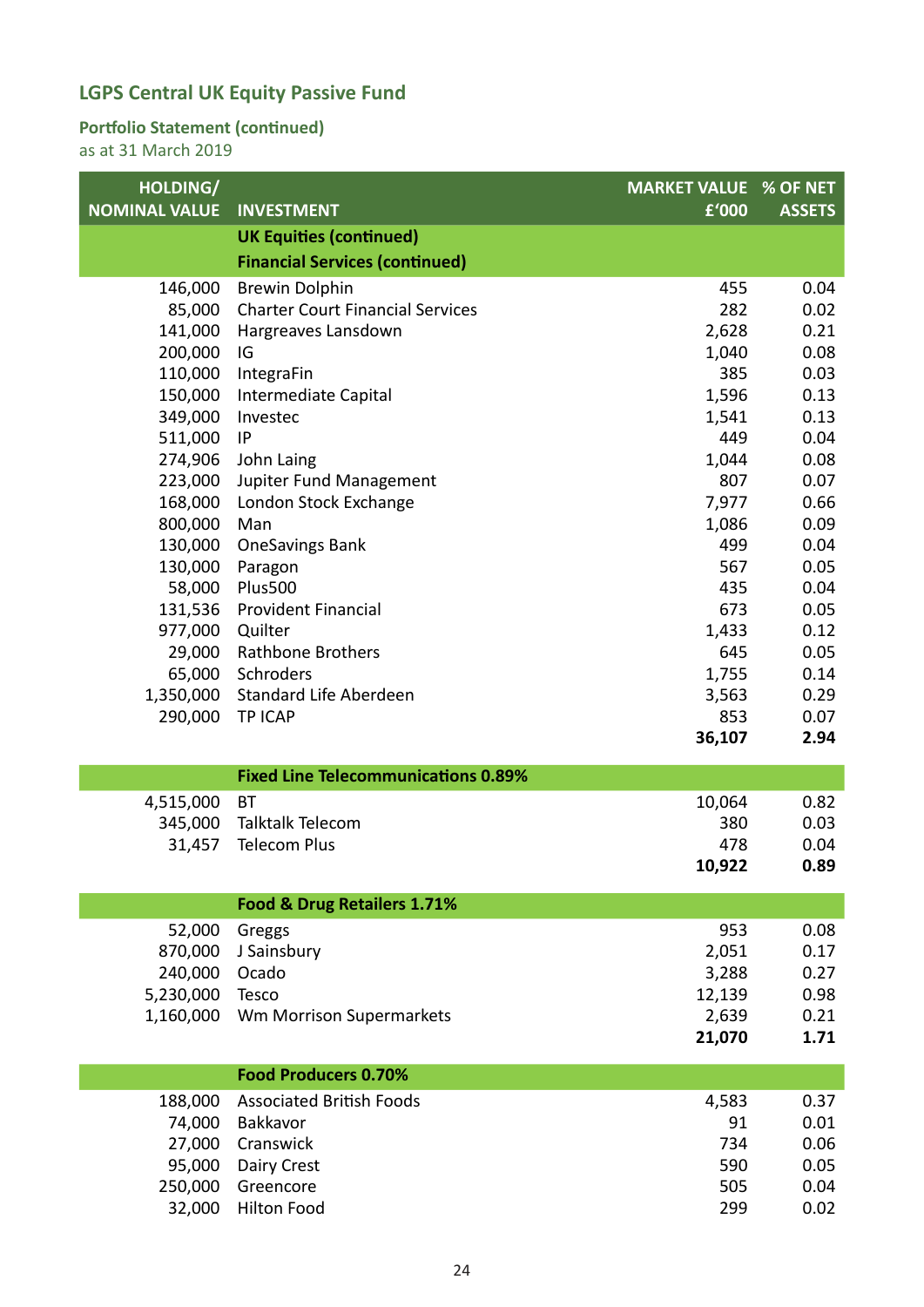#### **Portfolio Statement (continued)**

| HOLDING/             |                                                   | <b>MARKET VALUE % OF NET</b> |               |
|----------------------|---------------------------------------------------|------------------------------|---------------|
| <b>NOMINAL VALUE</b> | <b>INVESTMENT</b>                                 | £'000                        | <b>ASSETS</b> |
|                      | <b>UK Equities (continued)</b>                    |                              |               |
|                      | <b>Food Producers (continued)</b>                 |                              |               |
| 255,000              | Tate & Lyle                                       | 1,851                        | 0.15          |
|                      |                                                   | 8,653                        | 0.70          |
|                      | Forestry & Paper 0.27%                            |                              |               |
| 197,000              | Mondi                                             | 3,345                        | 0.27          |
|                      |                                                   |                              |               |
|                      | Gas, Water & Multiutilities 2.14%                 |                              |               |
| 3,084,000            | Centrica                                          | 3,520                        | 0.29          |
| 1,845,000            | <b>National Grid</b>                              | 15,697                       | 1.27          |
| 224,000              | Pennon                                            | 1,665                        | 0.14          |
| 127,000              | Severn Trent                                      | 2,510                        | 0.20          |
| 365,000              | <b>United Utilities</b>                           | 2,973                        | 0.24          |
|                      |                                                   | 26,365                       | 2.14          |
|                      | <b>General Industrials 0.69%</b>                  |                              |               |
| 762,000              | Coats                                             | 602                          | 0.05          |
| 681,000              | <b>DS Smith</b>                                   | 2,285                        | 0.19          |
| 218,750              | <b>RPC</b>                                        | 1,728                        | 0.14          |
| 213,000              | Smiths                                            | 3,056                        | 0.25          |
| 130,000              | Vesuvius                                          | 770                          | 0.06          |
|                      |                                                   | 8,441                        | 0.69          |
|                      | <b>General Retailers 1.63%</b>                    |                              |               |
| 480,000              | <b>B&amp;M European Value Retail</b>              | 1,793                        | 0.15          |
| 165,000              | Card Factory                                      | 297                          | 0.02          |
| 515,000              | Dixons Carphone                                   | 755                          | 0.06          |
| 53,000               | Dunelm                                            | 461                          | 0.04          |
|                      | 225,000 Inchcape                                  | 1,285                        | 0.10          |
| 210,000              | JD Sports Fashion                                 | 1,055                        | 0.09          |
| 310,000              | Just Eat                                          | 2,328                        | 0.19          |
| 1,150,000            | Kingfisher                                        | 2,700                        | 0.22          |
| 880,000              | Marks & Spencer                                   | 2,454                        | 0.20          |
| 73,000               | <b>Next</b>                                       | 4,073                        | 0.33          |
| 260,000              | Pets at Home                                      | 412                          | 0.03          |
| 600,000              | Saga                                              | 667                          | 0.05          |
| 107,000              | Sports Direct International                       | 313                          | 0.03          |
| 198,000              | Vivo Energy                                       | 254                          | 0.02          |
| 56,000               | <b>WH Smith</b>                                   | 1,187                        | 0.10          |
|                      |                                                   | 20,034                       | 1.63          |
|                      | <b>Health Care Equipment &amp; Services 0.89%</b> |                              |               |
| 786,000              | ConvaTec                                          | 1,112                        | 0.09          |
| 225,000              | Mediclinic International                          | 686                          | 0.06          |
| 48,000               | <b>NMC Health</b>                                 | 1,096                        | 0.09          |
| 475,000              | Smith & Nephew                                    | 7,232                        | 0.59          |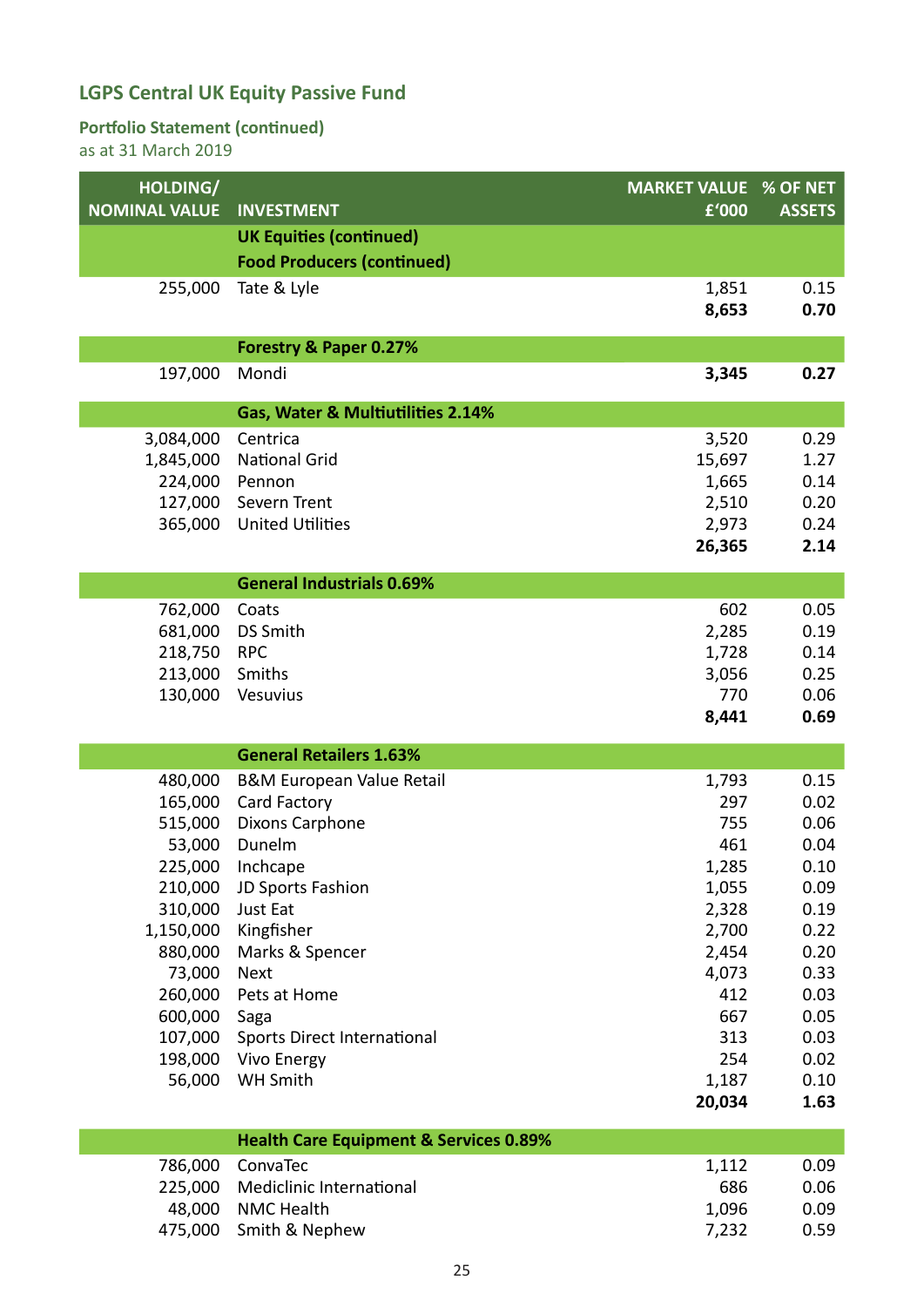#### **Portfolio Statement (continued)**

| HOLDING/<br><b>NOMINAL VALUE</b> | <b>INVESTMENT</b>                                       | <b>MARKET VALUE % OF NET</b><br>£'000 | <b>ASSETS</b> |
|----------------------------------|---------------------------------------------------------|---------------------------------------|---------------|
|                                  | <b>UK Equities (continued)</b>                          |                                       |               |
|                                  | <b>Health Care Equipment &amp; Services (continued)</b> |                                       |               |
| 134,000                          | <b>UDG Healthcare</b>                                   | 758                                   | 0.06          |
|                                  |                                                         | 10,884                                | 0.89          |
|                                  |                                                         |                                       |               |
|                                  | <b>Household Goods &amp; Home Construction 3.22%</b>    |                                       |               |
| 550,000                          | <b>Barratt Developments</b>                             | 3,285                                 | 0.27          |
| 66,000                           | <b>Bellway</b>                                          | 2,010                                 | 0.16          |
| 64,000                           | Berkeley                                                | 2,361                                 | 0.19          |
| 77,000                           | <b>Bovis Homes</b>                                      | 819                                   | 0.07          |
| 228,000                          | <b>Countryside Properties</b><br><b>Crest Nicholson</b> | 740<br>473                            | 0.06          |
| 128,000<br>56,000                | <b>Galliford Try</b>                                    | 373                                   | 0.04<br>0.03  |
| 279,000                          | McCarthy & Stone                                        | 358                                   | 0.03          |
| 169,000                          | Persimmon                                               | 3,664                                 | 0.30          |
| 340,000                          | Reckitt Benckiser                                       | 21,699                                | 1.76          |
| 126,000                          | Redrow                                                  | 757                                   | 0.06          |
| 1,775,000                        | <b>Taylor Wimpey</b>                                    | 3,113                                 | 0.25          |
|                                  |                                                         | 39,652                                | 3.22          |
|                                  |                                                         |                                       |               |
|                                  | <b>Industrial Engineering 0.81%</b>                     |                                       |               |
| 99,000                           | Bodycote                                                | 811                                   | 0.07          |
| 41,000                           | Hill & Smith                                            | 510                                   | 0.04          |
| 145,000<br>20,000                | IMI<br><b>RHI Magnesita</b>                             | 1,385<br>904                          | 0.11<br>0.07  |
| 460,000                          | Rotork                                                  | 1,301                                 | 0.11          |
| 40,000                           | Spirax-Sarco Engineering                                | 2,876                                 | 0.23          |
| 140,000                          | Weir                                                    | 2,180                                 | 0.18          |
|                                  |                                                         | 9,967                                 | 0.81          |
|                                  |                                                         |                                       |               |
|                                  | <b>Industrial Metals &amp; Mining 0.16%</b>             |                                       |               |
| 236,000                          | Evraz                                                   | 1,462                                 | 0.12          |
| 200,000                          | Ferrexpo                                                | 494                                   | 0.04<br>0.16  |
|                                  |                                                         | 1,956                                 |               |
|                                  | <b>Industrial Transportation 0.29%</b>                  |                                       |               |
| 580,000                          | <b>BBA Aviation</b>                                     | 1,442                                 | 0.12          |
| 13,000                           | Clarkson                                                | 309                                   | 0.03          |
| 21,000                           | James Fisher & Sons                                     | 414                                   | 0.03          |
| 481,000                          | Royal Mail                                              | 1,146                                 | 0.09          |
| 166,000                          | Stobart                                                 | 252                                   | 0.02          |
|                                  |                                                         | 3,563                                 | 0.29          |
|                                  | <b>Leisure Goods 0.04%</b>                              |                                       |               |
| 15,000                           | Games Workshop                                          | 472                                   | 0.04          |
|                                  |                                                         |                                       |               |
|                                  | Life Insurance 3.61%                                    |                                       |               |
| 2,121,000                        | Aviva                                                   | 8,745                                 | 0.71          |
|                                  | 26                                                      |                                       |               |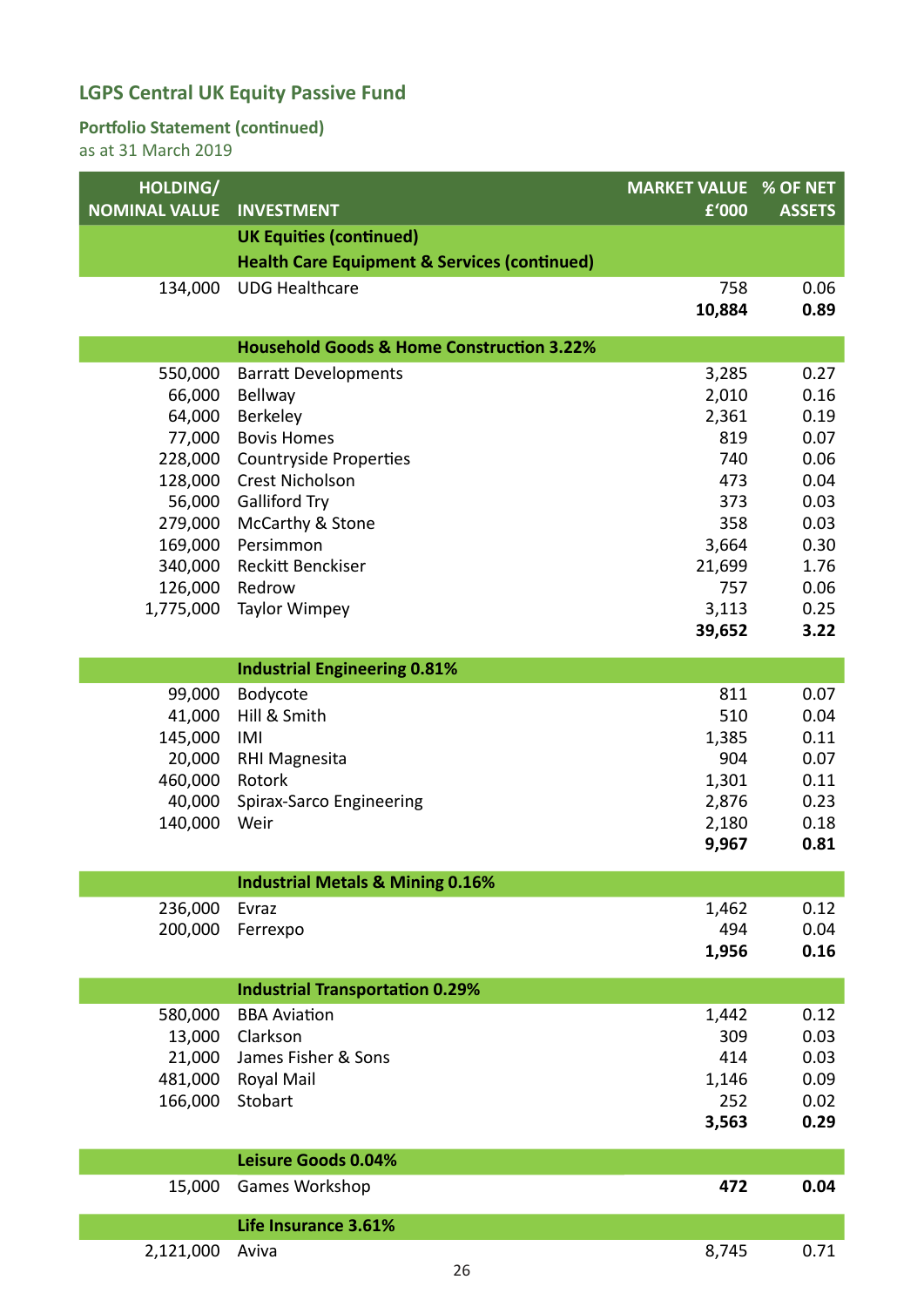#### **Portfolio Statement (continued)**

| HOLDING/<br><b>NOMINAL VALUE</b> | <b>INVESTMENT</b>                      | <b>MARKET VALUE % OF NET</b><br>£'000 | <b>ASSETS</b> |
|----------------------------------|----------------------------------------|---------------------------------------|---------------|
|                                  | <b>UK Equities (continued)</b>         |                                       |               |
|                                  | Life Insurance (continued)             |                                       |               |
| 502,000                          | Just                                   | 307                                   | 0.02          |
| 3,203,000                        | Legal & General                        | 8,815                                 | 0.72          |
| 301,888                          | Phoenix                                | 2,045                                 | 0.17          |
| 1,402,000                        | Prudential                             | 21,556                                | 1.76          |
| 279,000                          | St. James's Place Capital              | 2,867                                 | 0.23          |
|                                  |                                        | 44,335                                | 3.61          |
|                                  | <b>Media 3.36%</b>                     |                                       |               |
| 205,000                          | Ascential                              | 731                                   | 0.06          |
| 493,000                          | <b>Auto Trader</b>                     | 2,571                                 | 0.21          |
| 185,000                          | <b>Entertainment One</b>               | 826                                   | 0.07          |
| 29,000                           | Euromoney Institutional Investor       | 364                                   | 0.03          |
| 670,000                          | Informa                                | 4,985                                 | 0.41          |
| 2,005,000                        | <b>ITV</b>                             | 2,547                                 | 0.21          |
| 275,000                          | Moneysupermarket.com                   | 1,023                                 | 0.08          |
| 425,000                          | Pearson                                | 3,554                                 | 0.29          |
| 1,032,000                        | <b>RELX</b>                            | 16,934                                | 1.37          |
| 478,000                          | Rightmove                              | 2,438                                 | 0.20          |
| 660,000                          | <b>WPP</b>                             | 5,350                                 | 0.43          |
|                                  |                                        | 41,323                                | 3.36          |
|                                  | <b>Mining 6.81%</b>                    |                                       |               |
| 85,000                           | <b>Acacia Mining</b>                   | 167                                   | 0.01          |
| 541,000                          | Anglo American                         | 11,104                                | 0.90          |
| 185,000                          | Antofagasta                            | 1,787                                 | 0.15          |
| 1,125,000                        | <b>BHP</b>                             | 20,797                                | 1.69          |
| 567,000                          | Centamin                               | 505                                   | 0.04          |
| 99,000                           | Fresnillo                              | 862                                   | 0.07          |
| 6,160,000                        | Glencore                               | 19,583                                | 1.59          |
| 150,000                          | <b>Hochschild Mining</b>               | 310                                   | 0.03          |
| 119,000                          | <b>KAZ Minerals</b>                    | 777                                   | 0.06          |
| 128,000<br>600,000               | Polymetal International                | 1,106                                 | 0.09          |
|                                  | Rio Tinto                              | 26,762<br>83,760                      | 2.18<br>6.81  |
|                                  |                                        |                                       |               |
|                                  | <b>Mobile Telecommunications 1.75%</b> |                                       |               |
| 241,000                          | Inmarsat                               | 1,336                                 | 0.11          |
| 14,413,000                       | Vodafone                               | 20,138                                | 1.64          |
|                                  |                                        | 21,474                                | 1.75          |
|                                  | <b>Non-life Insurance 1.16%</b>        |                                       |               |
| 110,000                          | Admiral                                | 2,386                                 | 0.19          |
| 273,000                          | Beazley                                | 1,405                                 | 0.11          |
| 750,000                          | Direct Line                            | 2,647                                 | 0.22          |
| 192,349                          | Hastings                               | 416                                   | 0.03          |
| 150,000                          | Hiscox                                 | 2,339                                 | 0.19          |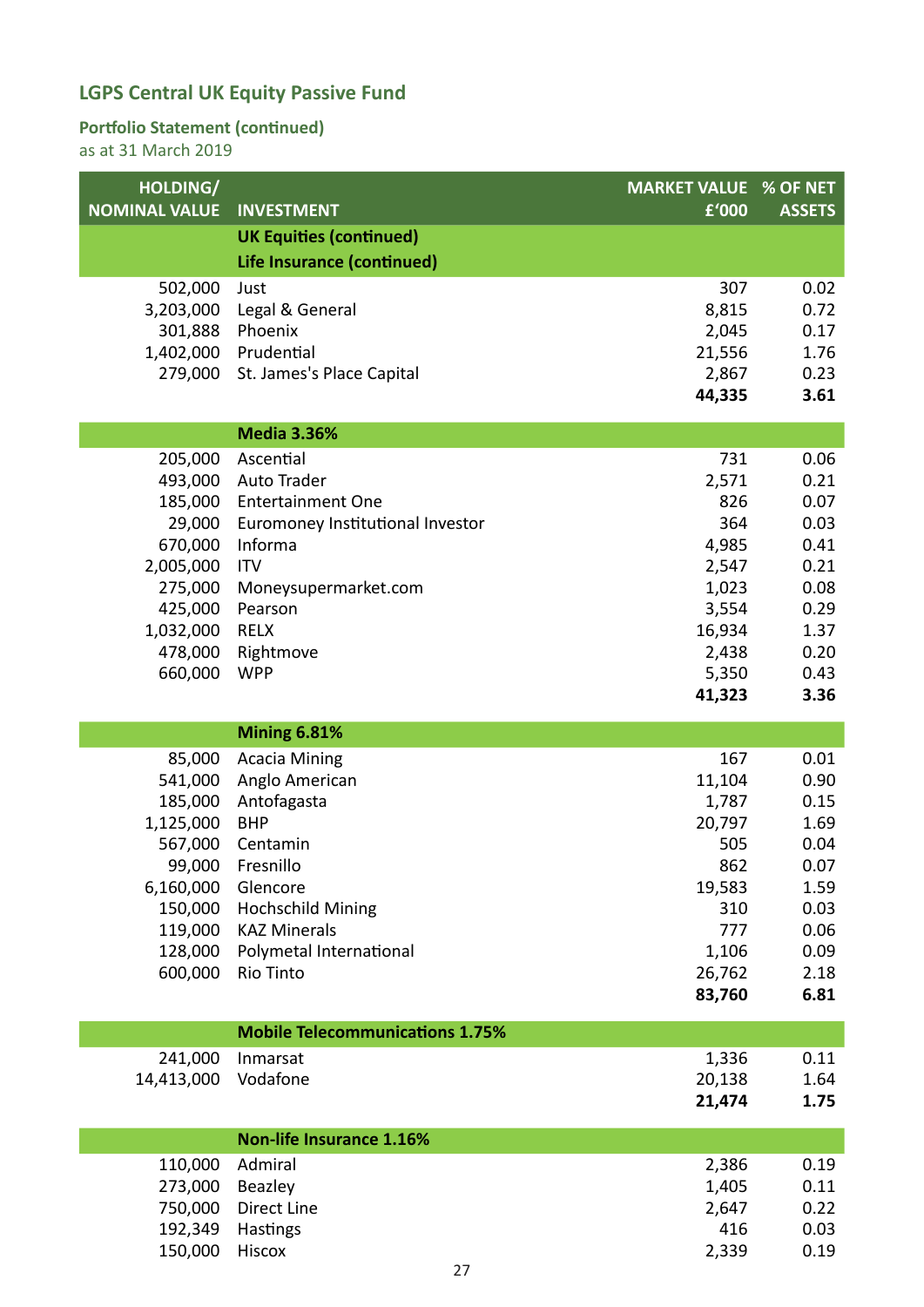#### **Portfolio Statement (continued)**

| HOLDING/<br><b>NOMINAL VALUE</b> | <b>INVESTMENT</b>                                            | <b>MARKET VALUE % OF NET</b><br>£'000 | <b>ASSETS</b> |
|----------------------------------|--------------------------------------------------------------|---------------------------------------|---------------|
|                                  |                                                              |                                       |               |
|                                  | <b>UK Equities (continued)</b>                               |                                       |               |
|                                  | <b>Non-life Insurance (continued)</b>                        |                                       |               |
| 64,000                           | Jardine Lloyd Thompson<br>Lancashire                         | 1,225<br>706                          | 0.10<br>0.06  |
| 108,000                          | 552,000 RSA Insurance                                        | 2,802                                 | 0.23          |
| 121,000                          | Sabre Insurance                                              | 346                                   | 0.03          |
|                                  |                                                              | 14,272                                | 1.16          |
|                                  |                                                              |                                       |               |
|                                  | Oil & Gas Producers 13.86%                                   |                                       |               |
| 10,732,000                       | <b>BP</b>                                                    | 59,926                                | 4.87          |
| 298,000                          | Cairn Energy                                                 | 482                                   | 0.04          |
| 39,000                           | Energean Oil & Gas                                           | 298                                   | 0.02          |
| 384,000                          | Premier Oil                                                  | 360                                   | 0.03          |
| 2,413,000<br>2,034,000           | Royal Dutch Shell 'A' shares<br>Royal Dutch Shell 'B' shares | 58,214<br>49,386                      | 4.73<br>4.02  |
| 745,000                          | <b>Tullow Oil</b>                                            | 1,792                                 | 0.15          |
|                                  |                                                              | 170,458                               | 13.86         |
|                                  |                                                              |                                       |               |
|                                  | Oil Equipment, Services & Distribution 0.24%                 |                                       |               |
| 72,000                           | Hunting                                                      | 428                                   | 0.03          |
| 357,200                          | John Wood                                                    | 1,812                                 | 0.16          |
| 137,000                          | Petrofac                                                     | 670                                   | 0.05          |
|                                  |                                                              | 2,910                                 | 0.24          |
|                                  | <b>Personal Goods 2.50%</b>                                  |                                       |               |
| 220,000                          | Burberry                                                     | 4,292                                 | 0.35          |
| 128,000                          | PZ Cussons                                                   | 251                                   | 0.02          |
| 14,000                           | <b>Ted Baker</b>                                             | 218                                   | 0.02          |
| 591,000                          | Unilever                                                     | 25,975                                | 2.11          |
|                                  |                                                              | 30,736                                | 2.50          |
|                                  | <b>Pharmaceuticals &amp; Biotechnology 7.31%</b>             |                                       |               |
| 686,000                          | AstraZeneca                                                  | 42,086                                | 3.42          |
| 208,000                          | <b>BTG</b>                                                   | 1,733                                 | 0.14          |
| 54,000                           | Dechra Pharmaceuticals                                       | 1,453                                 | 0.12          |
| 34,000                           | Genus                                                        | 754                                   | 0.06          |
| 2,638,000                        | GlaxoSmithKline                                              | 42,112                                | 3.43          |
| 76,000                           | <b>Hikma Pharmaceuticals</b>                                 | 1,361                                 | 0.11          |
| 400,000                          | Indivior                                                     | 384                                   | 0.03          |
|                                  |                                                              | 89,883                                | 7.31          |
|                                  | <b>Real Estate Investment &amp; Services 0.25%</b>           |                                       |               |
| 425,000                          | Capital & Counties Properties                                | 1,022                                 | 0.09          |
| 70,000                           | <b>CLS</b>                                                   | 171                                   | 0.01          |
| 2,000                            | Daejan                                                       | 117                                   | 0.01          |
| 324,000                          | <b>Grainger Trust</b>                                        | 766                                   | 0.06          |
| 71,000                           | Savills                                                      | 642                                   | 0.05          |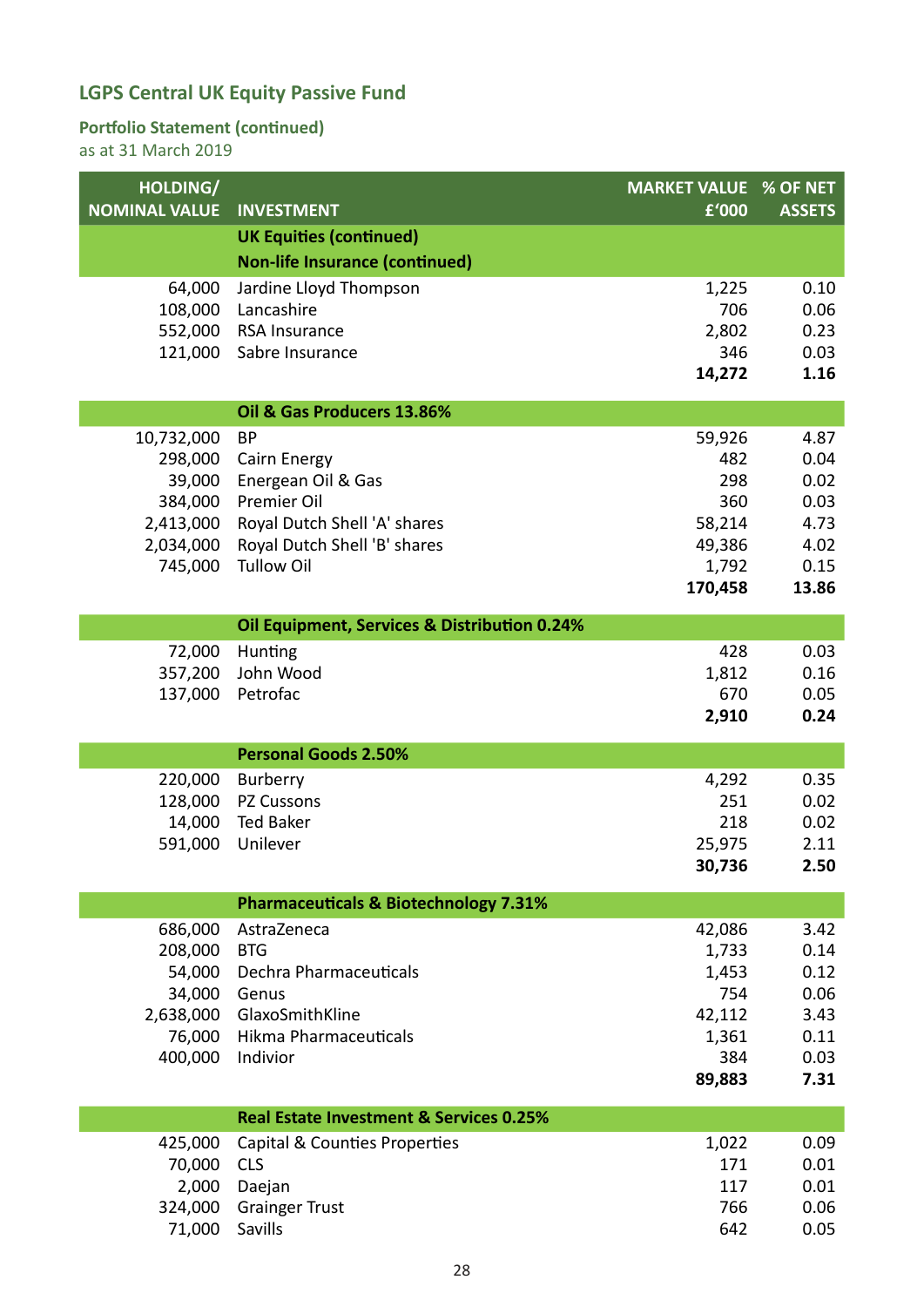#### **Portfolio Statement (continued)**

| HOLDING/             |                                                          | <b>MARKET VALUE</b> | % OF NET      |
|----------------------|----------------------------------------------------------|---------------------|---------------|
| <b>NOMINAL VALUE</b> | <b>INVESTMENT</b>                                        | f'000               | <b>ASSETS</b> |
|                      | <b>UK Equities (continued)</b>                           |                     |               |
|                      | <b>Real Estate Investment &amp; Services (continued)</b> |                     |               |
| 93,000               | St Modwen Properties                                     | 369                 | 0.03          |
|                      |                                                          | 3,087               | 0.25          |
|                      | <b>Real Estate Investment Trusts 2.00%</b>               |                     |               |
| 1,231,000            | Assura                                                   | 707                 | 0.06          |
| 83,000               | <b>Big Yellow</b>                                        | 823                 | 0.07          |
| 521,000              | <b>British Land</b>                                      | 3,068               | 0.25          |
| 335,000              | <b>Civitas Social Housing</b>                            | 322                 | 0.03          |
| 55,000               | Derwent London                                           | 1,772               | 0.14          |
| 255,000              | <b>F&amp;C Commercial Property Trust</b>                 | 304                 | 0.02          |
| 161,336              | <b>Great Portland Estates</b>                            | 1,204               | 0.10          |
| 416,000              | Hammerson                                                | 1,396               | 0.11          |
| 500,000              | Intu Properties                                          | 532                 | 0.04          |
| 384,000              | <b>Land Securities</b>                                   | 3,506               | 0.29          |
| 335,000              | LondonMetric Property                                    | 669                 | 0.05          |
| 161,000              | <b>NewRiver REIT Voting</b>                              | 384                 | 0.03          |
| 598,000              | <b>Primary Health Properties</b>                         | 774                 | 0.06          |
| 107,000              | Safestore                                                | 638                 | 0.05          |
| 582,000              | Segro                                                    | 3,914               | 0.33          |
| 125,000              | Shaftesbury                                              | 1,100               | 0.09          |
| 899,000              | <b>Tritax Big Box</b>                                    | 1,291               | 0.10          |
| 351,000              | <b>UK Commercial Property Trust</b>                      | 301                 | 0.02          |
| 138,000              | Unite                                                    | 1,266               | 0.10          |
| 72,000               | Workspace                                                | 703                 | 0.06          |
|                      |                                                          | 24,674              | 2.00          |
|                      | <b>Software &amp; Computer Services 1.02%</b>            |                     |               |
| 212,000              | Avast                                                    | 601                 | 0.05          |
| 33,000               | Aveva                                                    | 1,065               | 0.09          |
| 37,000               | Computacenter                                            | 409                 | 0.03          |
| 46,000               | <b>FDM</b>                                               | 412                 | 0.03          |
| 76,000               | <b>Funding Circle</b>                                    | 301                 | 0.02          |
| 225,000              | Micro Focus International                                | 4,490               | 0.38          |
| 580,000              | Sage                                                     | 4,066               | 0.33          |
| 75,000               | Softcat                                                  | 621                 | 0.05          |
| 175,000              | Sophos                                                   | 526                 | 0.04          |
|                      |                                                          | 12,491              | 1.02          |
|                      | <b>Support Services 4.57%</b>                            |                     |               |
| 125,000              | Aggreko                                                  | 984                 | 0.08          |
| 260,000              | Ashtead                                                  | 4,816               | 0.39          |
| 271,000              | <b>Babcock International</b>                             | 1,337               | 0.11          |
| 409,000              | <b>BCA Marketplace</b>                                   | 806                 | 0.07          |
| 180,000              | <b>Bunzl</b>                                             | 4,558               | 0.37          |
| 950,000              | Capita                                                   | 1,177               | 0.10          |
| 53,000               | <b>DCC</b>                                               | 3,517               | 0.29          |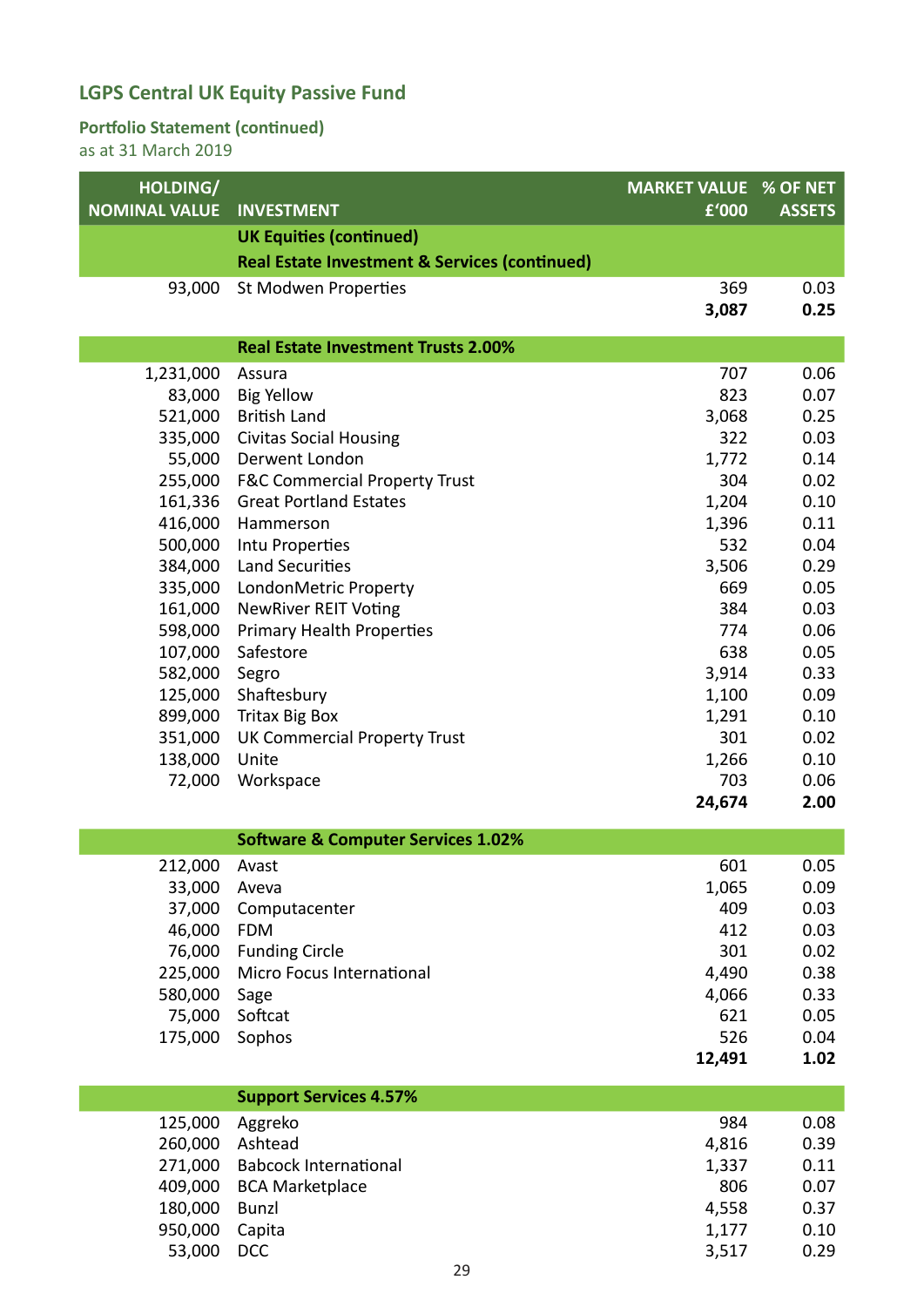#### **Portfolio Statement (continued)**

| HOLDING/             |                                                  | <b>MARKET VALUE % OF NET</b> |               |
|----------------------|--------------------------------------------------|------------------------------|---------------|
| <b>NOMINAL VALUE</b> | <b>INVESTMENT</b>                                | £'000                        | <b>ASSETS</b> |
|                      | <b>UK Equities (continued)</b>                   |                              |               |
|                      | <b>Support Services (continued)</b>              |                              |               |
| 63,000               | Diploma                                          | 917                          | 0.07          |
| 235,000              | Electrocomponents                                | 1,319                        | 0.11          |
| 157,857              | Equiniti                                         | 328                          | 0.03          |
| 160,000              | Essentra                                         | 660                          | 0.05          |
| 497,000              | Experian                                         | 10,317                       | 0.83          |
| 125,000              | Ferguson                                         | 6,102                        | 0.49          |
| 815,000              | G4S                                              | 1,495                        | 0.12          |
| 115,000              | Grafton                                          | 926                          | 0.08          |
| 700,000              | Hays                                             | 1,050                        | 0.09          |
| 146,000              | HomeServe                                        | 1,497                        | 0.12          |
| 311,000              | Howden Joinery                                   | 1,509                        | 0.12          |
| 88,000               | Intertek                                         | 4,269                        | 0.35          |
| 375,000              | <b>IWG</b>                                       | 933                          | 0.08          |
| 159,000              | Pagegroup                                        | 747                          | 0.06          |
| 987,000              | Rentokil Initial                                 | 3,484                        | 0.28          |
| 73,000               | Sanne                                            | 393                          | 0.03          |
| 600,000              | Serco                                            | 767                          | 0.06          |
| 320,000              | SIG                                              | 453                          | 0.04          |
| 135,000              | <b>Travis Perkins</b>                            | 1,851                        | 0.15          |
|                      |                                                  | 56,212                       | 4.57          |
|                      |                                                  |                              |               |
|                      | <b>Technology Hardware &amp; Equipment 0.04%</b> |                              |               |
| 310,000              | <b>Spirent Communications</b>                    | 445                          | 0.04          |
|                      | <b>Tobacco 4.31%</b>                             |                              |               |
|                      |                                                  |                              |               |
| 1,235,000            | <b>British American Tobacco</b>                  | 39,446                       | 3.21          |
| 514,000              | <b>Imperial Brands</b>                           | 13,490<br>52,936             | 1.10<br>4.31  |
|                      |                                                  |                              |               |
|                      | <b>Travel &amp; Leisure 4.34%</b>                |                              |               |
| 142,000              | 888 Holdings                                     | 222                          | 0.02          |
| 90,000               | Carnival                                         | 3,388                        | 0.28          |
| 530,000              | Cineworld                                        | 1,551                        | 0.13          |
| 854,000              | Compass                                          | 15,402                       | 1.24          |
| 237,000              | Domino's Pizza                                   | 574                          | 0.05          |
| 133,000              | easyJet                                          | 1,486                        | 0.12          |
| 234,000              | El Group                                         | 498                          | 0.04          |
| 625,000              | FirstGroup                                       | 568                          | 0.05          |
| 23,000               | Go-Ahead                                         | 451                          | 0.04          |
| 165,000              | Greene King                                      | 1,096                        | 0.09          |
| 310,000              | <b>GVC</b>                                       | 1,733                        | 0.14          |
| 97,000               | <b>InterContinental Hotels</b>                   | 4,477                        | 0.36          |
| 853,000              | <b>International Consolidated Airlines</b>       | 4,367                        | 0.36          |
| 37,000<br>375,000    | JD Wetherspoon<br><b>Merlin Entertainments</b>   | 485<br>1,286                 | 0.04<br>0.10  |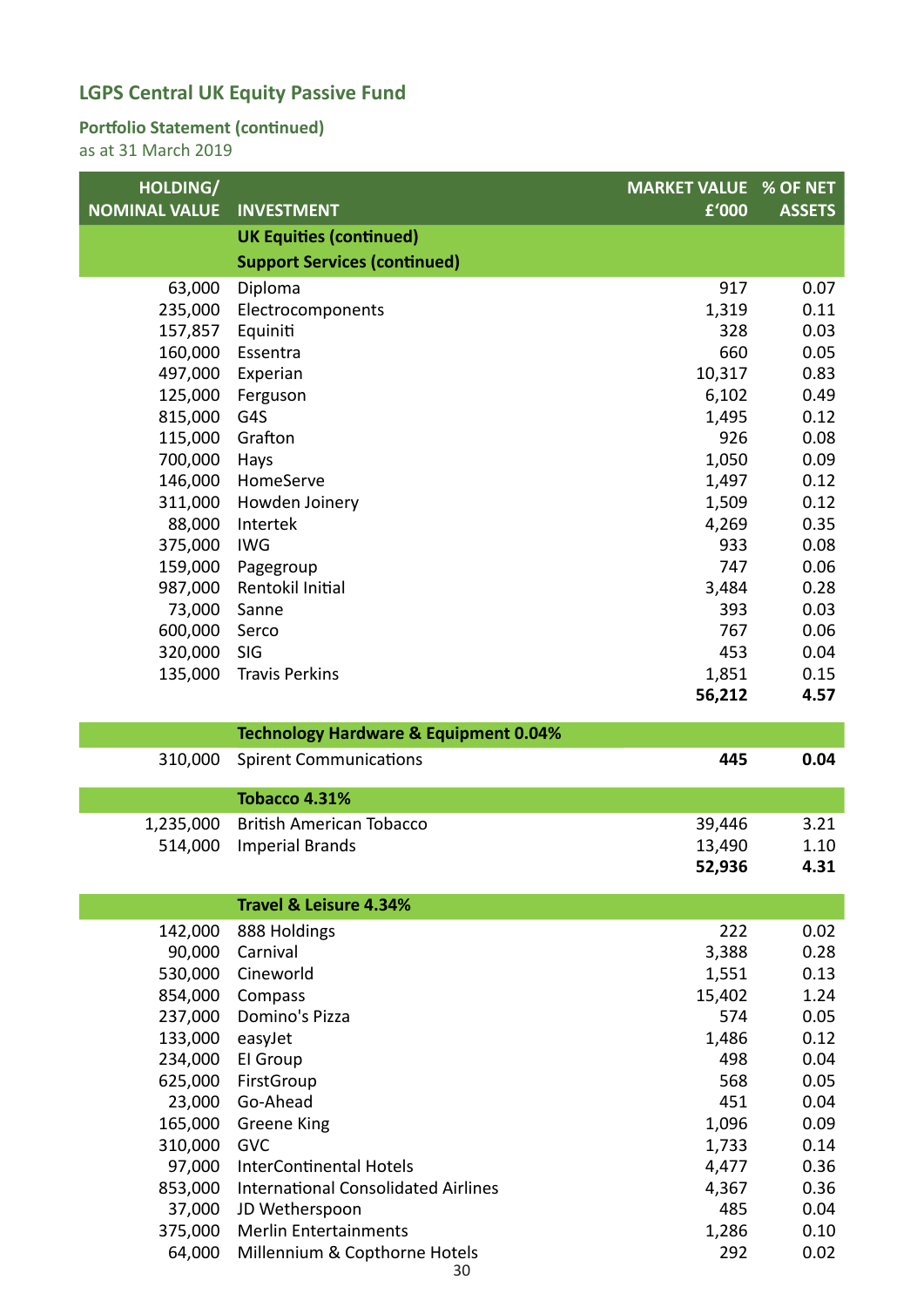#### **Portfolio Statement (continued)**

as at 31 March 2019

| HOLDING/<br><b>NOMINAL VALUE</b> | <b>INVESTMENT</b>                       | <b>MARKET VALUE</b><br>£'000 | % OF NET<br><b>ASSETS</b> |
|----------------------------------|-----------------------------------------|------------------------------|---------------------------|
|                                  | <b>UK Equities (continued)</b>          |                              |                           |
|                                  | <b>Travel &amp; Leisure (continued)</b> |                              |                           |
| 115,000                          | <b>Mitchells &amp; Butlers</b>          | 311                          | 0.03                      |
| 250,000                          | <b>National Express</b>                 | 1,015                        | 0.08                      |
| 43,000                           | Paddy Power Betfair                     | 2,556                        | 0.21                      |
| 172,000                          | Playtech                                | 747                          | 0.06                      |
| 105,000                          | Rank                                    | 164                          | 0.01                      |
| 248,000                          | Restaurant                              | 292                          | 0.02                      |
| 246,000                          | <b>SSP</b>                              | 1,703                        | 0.14                      |
| 202,000                          | Stagecoach                              | 310                          | 0.03                      |
| 230,000                          | TUI                                     | 1,691                        | 0.14                      |
| 99,000                           | Whitbread                               | 5,027                        | 0.40                      |
| 451,000                          | William Hill                            | 723                          | 0.06                      |
| 33,000                           | Wizz Air                                | 993                          | 0.08                      |
|                                  |                                         | 53,408                       | 4.34                      |
|                                  | <b>Overseas Equities 1.07%</b>          |                              |                           |
|                                  | Ireland 1.07%                           |                              |                           |
| 444,000                          | <b>CRH</b>                              | 10,545                       | 0.85                      |
| 128,000                          | Smurfit Kappa                           | 2,755                        | 0.22                      |
|                                  |                                         | 13,300                       | 1.07                      |
|                                  | <b>Total value of investments</b>       | 1,225,388                    | 99.66                     |
|                                  | <b>Net other assets</b>                 | 4,218                        | 0.34                      |
|                                  | <b>Total net assets</b>                 | 1,229,606                    | 100.00                    |
|                                  |                                         |                              |                           |

There are no comparative figures shown as the Sub‐fund launched 3 April 2018.

All holdings are ordinary shares and are listed on an official stock exchange unless otherwise stated.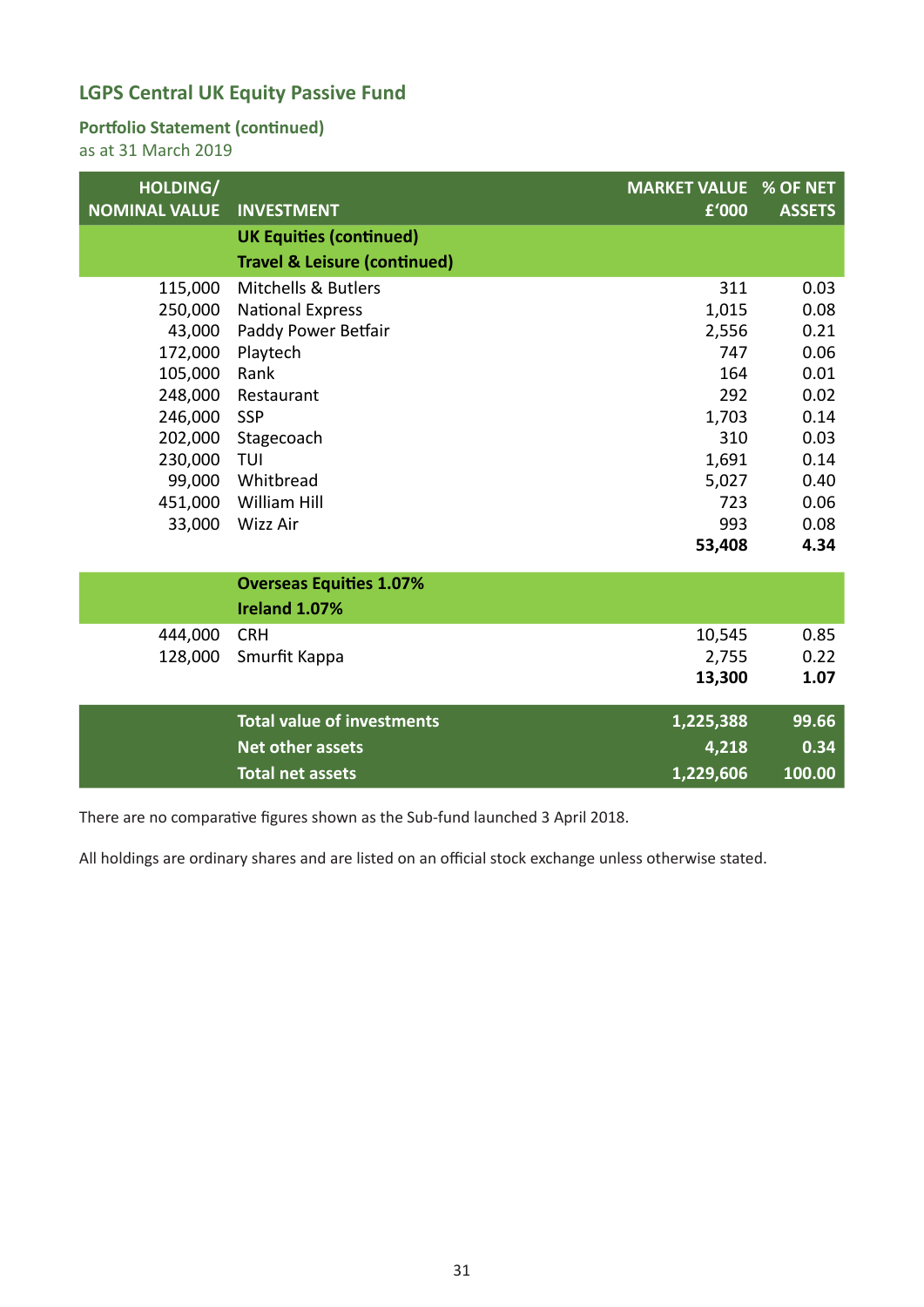#### **Portfolio Statement**

| HOLDING/             |                                      | <b>MARKET VALUE</b> | % OF NET      |
|----------------------|--------------------------------------|---------------------|---------------|
| <b>NOMINAL VALUE</b> | <b>INVESTMENT</b>                    | £'000               | <b>ASSETS</b> |
|                      | <b>United Kingdom 17.09%</b>         |                     |               |
| 103,900              | Ashtead                              | 1,925               | 0.69          |
| 81,800               | <b>Associated British Foods</b>      | 1,994               | 0.71          |
| 381,800              | <b>BAE Systems</b>                   | 1,841               | 0.66          |
| 78,300               | <b>British American Tobacco</b>      | 2,501               | 0.89          |
| 81,400               | <b>Bunzl</b>                         | 2,061               | 0.74          |
| 106,300              | Burberry                             | 2,074               | 0.74          |
| 119,600              | Compass                              | 2,157               | 0.77          |
| 40,600               | Croda International                  | 2,045               | 0.73          |
| 70,900               | Diageo                               | 2,225               | 0.80          |
| 139,800              | Halma                                | 2,336               | 0.84          |
| 547,400              | Hammerson                            | 1,837               | 0.66          |
| 79,000               | <b>Imperial Brands</b>               | 2,073               | 0.74          |
| 38,900               | Intertek                             | 1,887               | 0.68          |
| 64,500               | Johnson Matthey                      | 2,026               | 0.72          |
| 15,000               | Linde                                | 2,025               | 0.72          |
| 130,100              | Micro Focus International            | 2,597               | 0.93          |
| 58,300               | Pentair                              | 1,991               | 0.71          |
| 130,600              | Prudential                           | 2,008               | 0.72          |
| 311,300              | Sage                                 | 2,182               | 0.78          |
| 172,600              | <b>SSE</b>                           | 2,048               | 0.73          |
| 47,300               | Unilever                             | 2,111               | 0.76          |
| 39,600               | Whitbread                            | 2,011               | 0.72          |
| 224,200              | <b>WPP</b>                           | 1,817               | 0.65          |
|                      |                                      | 47,772              | 17.09         |
|                      | Australia 6.10%                      |                     |               |
| 130,600              | <b>AGL Energy</b>                    | 1,550               | 0.55          |
| 159,200              | Amcor                                | 1,336               | 0.48          |
| 63,100 Ansell        |                                      | 874                 | 0.31          |
| 290,100              | APA                                  | 1,578               | 0.57          |
| 41,100               | Aristocrat Leisure                   | 549                 | 0.20          |
| 157,800              | carsales.com                         | 1,088               | 0.39          |
| 195,100              | <b>Challenger Financial Services</b> | 879                 | 0.31          |
| 278,000              | <b>Charter Hall</b>                  | 1,556               | 0.56          |
| 39,300               | Commonwealth Bank of Australia       | 1,513               | 0.54          |
| 28,800               | Domino's Pizza Enterprises           | 682                 | 0.24          |
| 303,600              | DuluxGroup                           | 1,225               | 0.44          |
| 1,069,400            | Mirvac                               | 1,597               | 0.57          |
| 382,000              | <b>Qube Logistics</b>                | 583                 | 0.21          |
| 20,800               | Ramsay Health Care                   | 730                 | 0.26          |
| 74,600               | Seek                                 | 713                 | 0.26          |
| 41,300               | Washington H Soul Pattinson & Co     | 592                 | 0.21          |
|                      |                                      | 17,045              | 6.10          |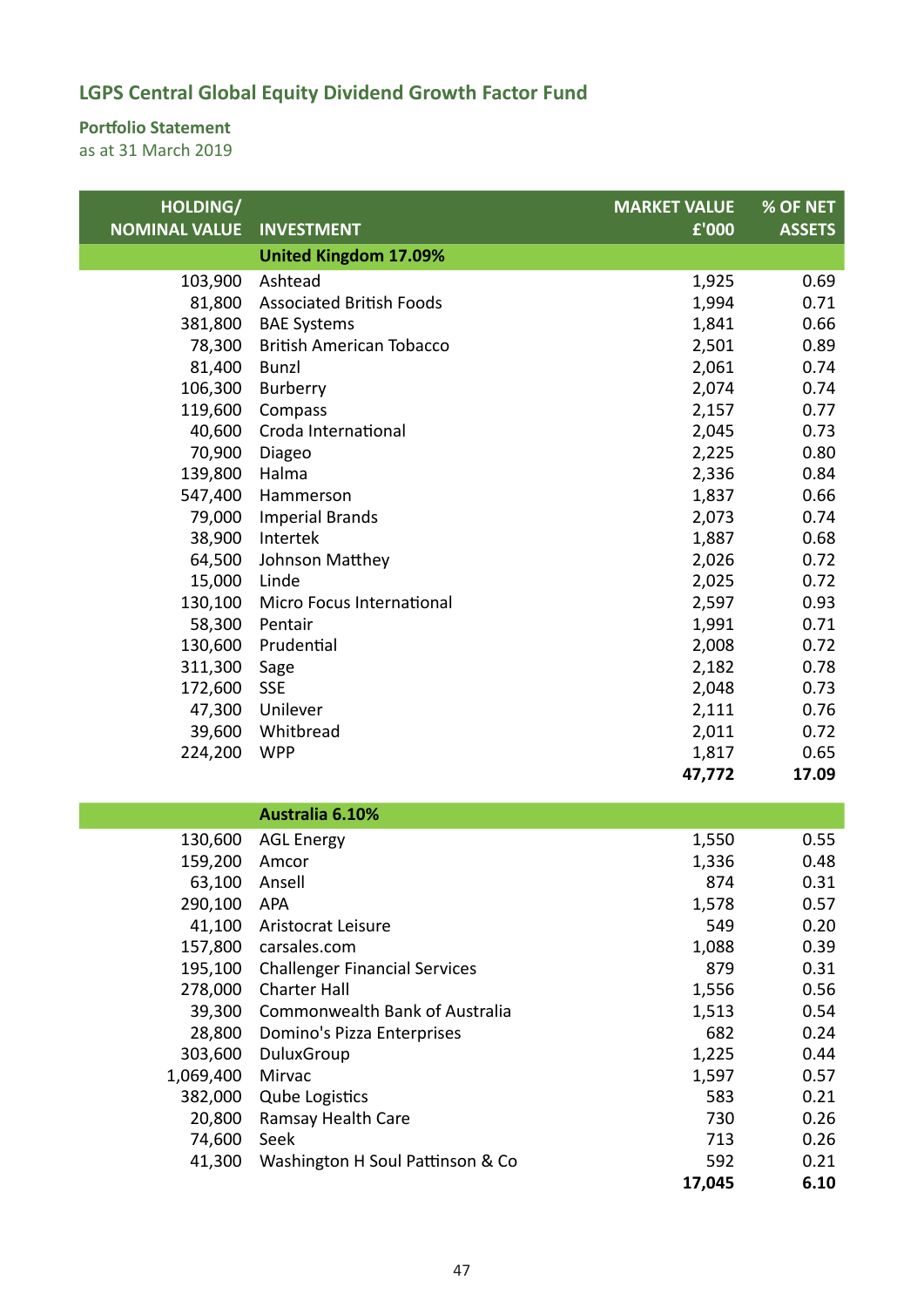#### **Portfolio Statement (continued)**

| HOLDING/             |                                        | <b>MARKET VALUE</b> | % OF NET      |
|----------------------|----------------------------------------|---------------------|---------------|
| <b>NOMINAL VALUE</b> | <b>INVESTMENT</b><br>Belgium 0.73%     | £'000               | <b>ASSETS</b> |
|                      |                                        |                     |               |
| 27,400               | <b>Groupe Bruxelles Lambert</b>        | 2,040               | 0.73          |
|                      | <b>China 4.22%</b>                     |                     |               |
| 1,354,000            | Beijing Capital International Airport  | 985                 | 0.35          |
| 1,676,000            | China Medical System                   | 1,245               | 0.45          |
| 312,000              | China Overseas Land & Investment       | 908                 | 0.32          |
| 146,000              | China Resources Gas                    | 528                 | 0.19          |
| 2,116,000            | China State Construction International | 1,518               | 0.54          |
| 377,900              | China Vanke                            | 1,217               | 0.43          |
| 602,000              | Guangdong Investment                   | 891                 | 0.32          |
| 210,500              | Hengan International                   | 1,414               | 0.51          |
| 463,000              | Longfor Properties                     | 1,249               | 0.45          |
| 334,000              | Minth                                  | 805                 | 0.29          |
| 51,800               | Shenzhou International                 | 532                 | 0.19          |
| 160,400              | Sinopharm                              | 512                 | 0.18          |
|                      |                                        | 11,804              | 4.22          |
|                      | Denmark 2.32%                          |                     |               |
| 27,200               | Coloplast 'B' shares                   | 2,296               | 0.82          |
| 53,500               | Novo Nordisk 'B' shares                | 2,151               | 0.77          |
| 57,300               | Novozymes 'B' shares                   | 2,028               | 0.73          |
|                      |                                        | 6,475               | 2.32          |
|                      |                                        |                     |               |
|                      | <b>France 2.97%</b>                    |                     |               |
| 20,000               | EssilorLuxottica                       | 1,678               | 0.60          |
| 4,470                | Hermes International                   | 2,262               | 0.81          |
| 11,100               | L'Oréal                                | 2,292               | 0.82          |
| 30,600               | Sanofi                                 | 2,075               | 0.74          |
|                      |                                        | 8,307               | 2.97          |
|                      | Germany 1.60%                          |                     |               |
| 52,100               | Fresenius                              | 2,228               | 0.80          |
| 36,100               | <b>Fresenius Medical Care</b>          | 2,232               | 0.80          |
|                      |                                        | 4,460               | 1.60          |
|                      |                                        |                     |               |
|                      | Hong Kong 5.88%                        |                     |               |
| 178,000              | CK Infrastructure                      | 1,119               | 0.40          |
| 101,000              | <b>CLP</b>                             | 898                 | 0.32          |
| 259,000              | Henderson Land Development             | 1,263               | 0.45          |
| 322,900              | Hong Kong & China Gas                  | 593                 | 0.21          |
| 261,000              | <b>Hysan Development</b>               | 1,073               | 0.38          |
| 11,900               | Jardine Matheson                       | 570                 | 0.20          |
| 110,500              | Link Real Estate Investment Trust      | 992                 | 0.36          |
| 173,500              | <b>MTR</b>                             | 823                 | 0.29          |
| 1,079,000            | New World Development                  | 1,373               | 0.49          |
|                      |                                        |                     |               |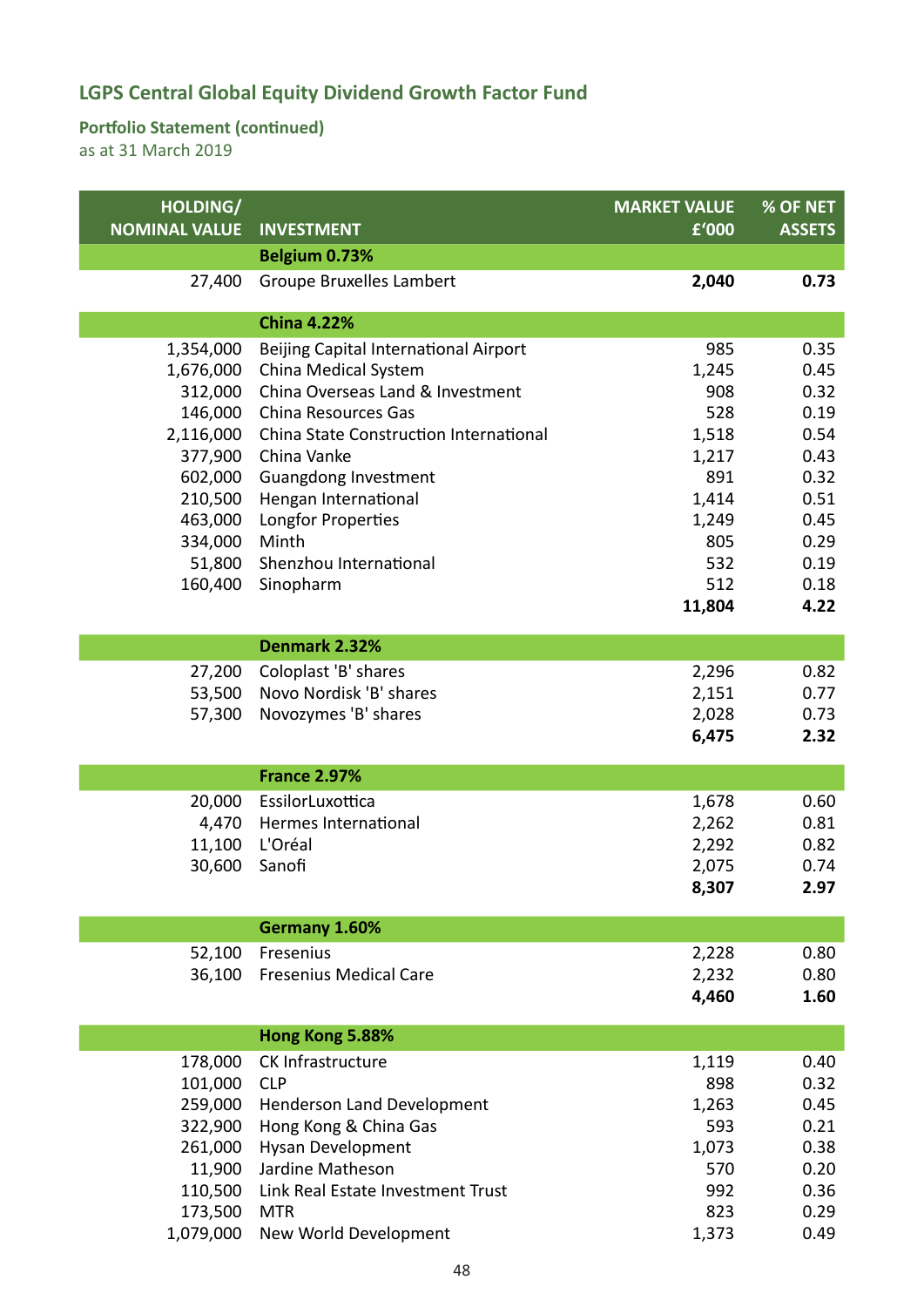#### **Portfolio Statement (continued)**

| HOLDING/             |                                    | <b>MARKET VALUE</b> | % OF NET      |
|----------------------|------------------------------------|---------------------|---------------|
| <b>NOMINAL VALUE</b> | <b>INVESTMENT</b>                  | £'000               | <b>ASSETS</b> |
|                      | <b>Hong Kong (continued)</b>       |                     |               |
| 3,871,000            | <b>PCCW</b>                        | 1,843               | 0.66          |
| 256,000              | <b>Power Assets</b>                | 1,360               | 0.49          |
| 106,500              | Techtronic Industries              | 547                 | 0.20          |
| 706,000              | Wharf                              | 1,636               | 0.59          |
| 228,000              | Wharf Real Estate Investment       | 1,303               | 0.47          |
| 184,000              | Wheelock                           | 1,032               | 0.37          |
|                      |                                    | 16,425              | 5.88          |
|                      | <b>India 0.25%</b>                 |                     |               |
| 83,700               | <b>Infosys ADR</b>                 | 702                 | 0.25          |
|                      |                                    |                     |               |
|                      | Indonesia 0.49%                    |                     |               |
| 3,772,700            | Bank Rakyat Indonesia Persero      | 836                 | 0.30          |
| 199,700              | Unilever Indonesia                 | 529                 | 0.19          |
|                      |                                    | 1,365               | 0.49          |
|                      | Ireland 1.42%                      |                     |               |
| 24,300               | Kerry 'A' shares                   | 2,084               | 0.75          |
| 31,800               | Paddy Power Betfair                | 1,881               | 0.67          |
|                      |                                    | 3,965               | 1.42          |
|                      |                                    |                     |               |
|                      |                                    |                     |               |
|                      | <b>Japan 8.61%</b>                 |                     |               |
| 11,400               | Asahi Breweries                    | 389                 | 0.14          |
| 21,800               | <b>Bridgestone</b>                 | 644                 | 0.23          |
| 6,300                | <b>Daito Trust Construction</b>    | 674                 | 0.24          |
| 11,800               | <b>Fuyo General Lease</b>          | 447                 | 0.16          |
| 22,900               | Glory                              | 421                 | 0.15          |
| 26,500               | Hakuhodo                           | 327                 | 0.12          |
|                      | 2,800 Hikari Tsushin               | 406                 | 0.14          |
| 39,800               | Hitachi Capital                    | 708                 | 0.25          |
| 12,700               | Horiba                             | 539                 | 0.19          |
| 23,900               | Itochu Techno-Solutions            | 428                 | 0.15          |
| 53,100               | J Front Retailing                  | 484                 | 0.17          |
| 36,800               | Japan Exchange                     | 503                 | 0.18          |
| 455                  | Japan Retail Fund Investment Trust | 703                 | 0.25          |
| 50,900               | Japan Tobacco                      | 969                 | 0.35          |
| 24,800               | Kakaku.com                         | 365                 | 0.13          |
| 14,000               | Kaken Pharmaceutical               | 486                 | 0.17          |
| 34,100               | <b>KDDI</b>                        | 563                 | 0.20          |
| 17,900               | Kurita Water Industries            | 350<br>577          | 0.12          |
| 13,600<br>48,300     | Lawson<br>Miraca                   | 918                 | 0.21<br>0.33  |
| 154,000              | Mitsubishi UFJ Lease & Finance     | 602                 | 0.22          |
| 700                  | Mori Hills Reits Investment        | 722                 | 0.26          |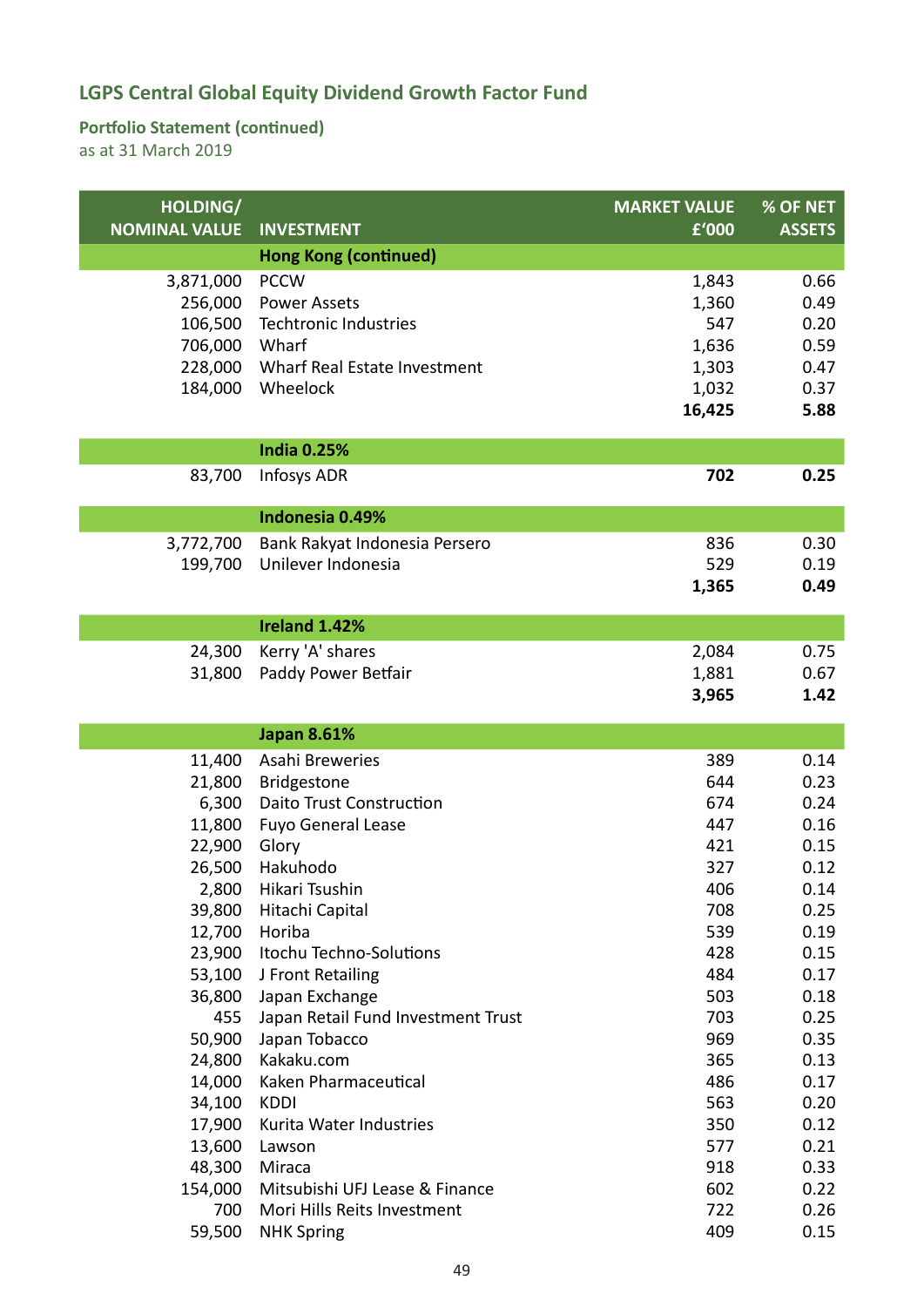#### **Portfolio Statement (continued)**

| HOLDING/             |                              | <b>MARKET VALUE</b> | % OF NET      |
|----------------------|------------------------------|---------------------|---------------|
| <b>NOMINAL VALUE</b> | <b>INVESTMENT</b>            | £'000               | <b>ASSETS</b> |
|                      | Japan (continued)            |                     |               |
| 20,500               | Nippon Telegraph & Telephone | 668                 | 0.24          |
| 172,600              | <b>Nissan Motor</b>          | 1,086               | 0.39          |
| 43,200               | Nomura Real Estate           | 636                 | 0.23          |
| 67,800               | Orix                         | 747                 | 0.27          |
| 17,600               | Otsuka                       | 505                 | 0.18          |
| 22,400               | Pola Orbis                   | 547                 | 0.20          |
| 51,600               | Sanwa Holdings               | 471                 | 0.17          |
| 14,200               | <b>SCSK</b>                  | 484                 | 0.17          |
| 39,000               | Sekisui Chemical             | 481                 | 0.17          |
| 72,100               | Sekisui House                | 916                 | 0.33          |
| 88,000               | Senko                        | 558                 | 0.20          |
| 10,400               | Seven & I                    | 301                 | 0.11          |
| 14,300               | Sundrug                      | 302                 | 0.11          |
| 15,900               | <b>Tokio Marine</b>          | 591                 | 0.21          |
| 12,200               | <b>Tokyo Century</b>         | 406                 | 0.14          |
| 29,500               | Tokyo Seimitsu               | 575                 | 0.21          |
| 14,000               | Toto                         | 455                 | 0.16          |
| 21,400               | TS Tech                      | 472                 | 0.17          |
| 34,800               | <b>USS</b>                   | 495                 | 0.18          |
| 16,900               | Valor                        | 314                 | 0.11          |
| 7,100                | West Japan Railway           | 410                 | 0.15          |
|                      |                              | 24,054              | 8.61          |
|                      | <b>Netherlands 0.77%</b>     |                     |               |
| 41,200               | <b>Wolters Kluwer</b>        | 2,151               | 0.77          |
|                      |                              |                     |               |
|                      | <b>New Zealand 0.21%</b>     |                     |               |
| 91,800               | Ryman Healthcare             | 586                 | 0.21          |
|                      |                              |                     |               |
|                      | Singapore 1.11%              |                     |               |
| 1,040,500            | ComfortDelGro                | 1,515               | 0.54          |
| 1,481,200            | Mapletree Commercial Trust   | 1,586               | 0.57          |
|                      |                              | 3,101               | 1.11          |
|                      | South Korea 0.57%            |                     |               |
| 35,100               | <b>Samsung Electronics</b>   | 1,059               | 0.38          |
| 2,900                | <b>SK Holdings</b>           | 529                 | 0.19          |
|                      |                              | 1,588               | 0.57          |
|                      | <b>Spain 1.37%</b>           |                     |               |
|                      |                              |                     |               |
| 89,200               | <b>Enagas</b>                | 1,994               | 0.71          |
| 112,400              | Red Electrica                | 1,839               | 0.66          |
|                      |                              | 3,833               | 1.37          |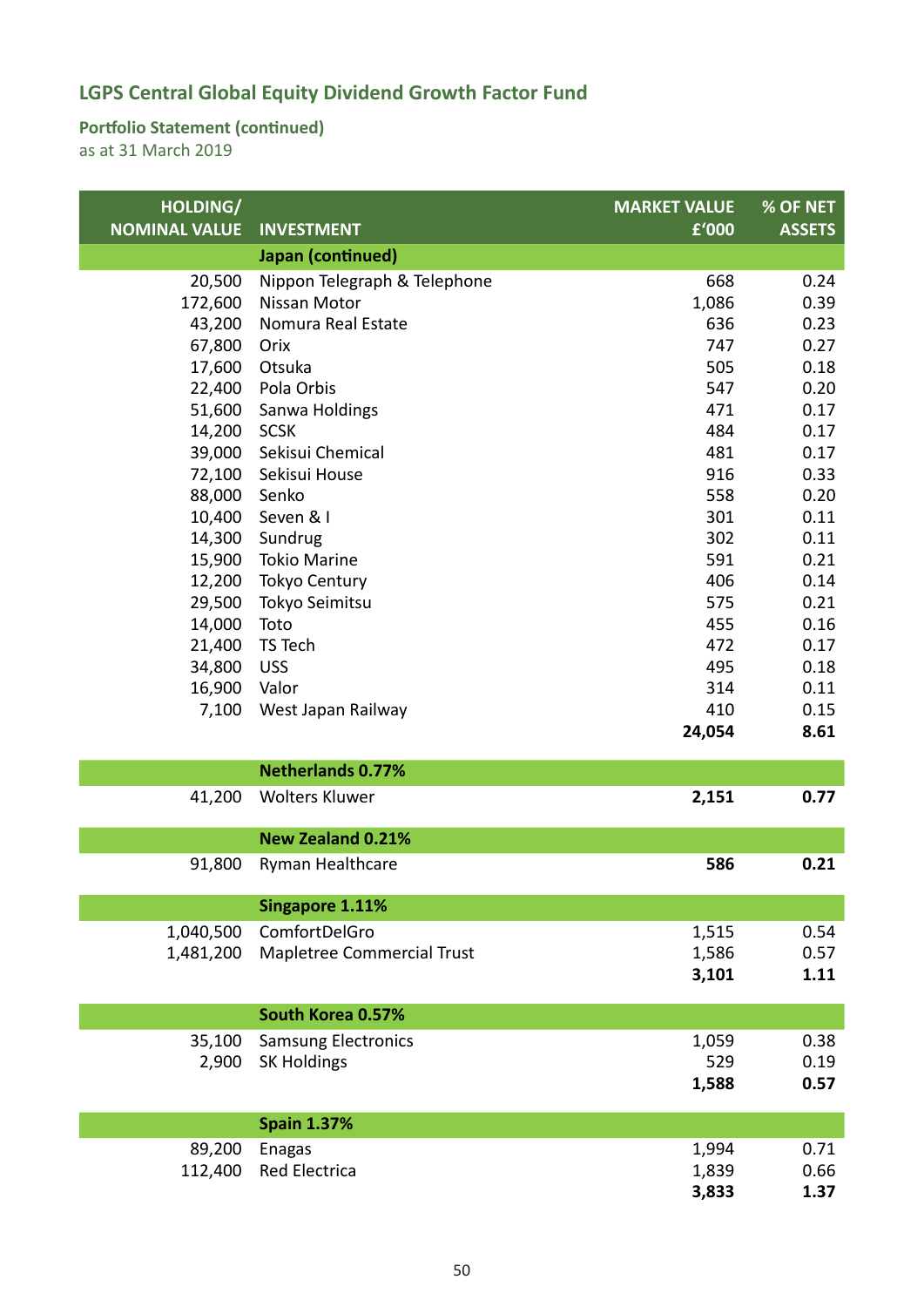#### **Portfolio Statement (continued)**

| HOLDING/             |                                                 | <b>MARKET VALUE</b> | % OF NET      |
|----------------------|-------------------------------------------------|---------------------|---------------|
| <b>NOMINAL VALUE</b> | <b>INVESTMENT</b>                               | £'000               | <b>ASSETS</b> |
|                      | <b>Switzerland 3.04%</b>                        |                     |               |
| 408                  | Lindt & Spruengli (Part Certified)              | 2,127               | 0.76          |
| 30,000               | Nestlé                                          | 2,194               | 0.78          |
| 28,700               | Novartis                                        | 2,118               | 0.76          |
| 9,800                | Roche Holding                                   | 2,071               | 0.74          |
|                      |                                                 | 8,510               | 3.04          |
|                      | <b>Taiwan 2.32%</b>                             |                     |               |
| 1,430,451            | <b>E.Sun Financial</b>                          | 844                 | 0.30          |
| 800,000              | Micro-Star International                        | 1,721               | 0.62          |
| 324,000              | <b>Phison Electronics</b>                       | 2,437               | 0.87          |
| 889,000              | Vanguard International Semiconductor            | 1,472               | 0.53          |
|                      |                                                 | 6,474               | 2.32          |
|                      |                                                 |                     |               |
|                      | Thailand 0.17%                                  |                     |               |
| 265,000              | Central Pattana                                 | 468                 | 0.17          |
|                      | <b>United States 38.64%</b>                     |                     |               |
| 12,300               | 3M                                              | 1,961               | 0.70          |
| 33,300               | Abbott Laboratories                             | 2,044               | 0.73          |
| 27,500               | AbbVie                                          | 1,701               | 0.61          |
| 49,800               | Aflac                                           | 1,910               | 0.68          |
| 15,100               | Air Products & Chemicals                        | 2,213               | 0.79          |
| 50,800               | AO Smith                                        | 2,078               | 0.74          |
| 54,000               | <b>Archer Daniels Midland</b>                   | 1,787               | 0.64          |
| 77,100               | AT&T                                            | 1,855               | 0.66          |
| 17,500               | <b>Automatic Data Processing</b>                | 2,146               | 0.77          |
| 9,800                | <b>Becton Dickinson</b>                         | 1,878               | 0.67          |
| 51,700               | Brown-Forman class 'B' shares                   | 2,093               | 0.75          |
|                      | 48,600 Cardinal Health                          | 1,795               | 0.64          |
| 17,800               | Caterpillar                                     | 1,850               | 0.66          |
| 20,800               | Chevron                                         | 1,966               | 0.70          |
| 17,800               | Chubb                                           | 1,913               | 0.69          |
| 29,800               | Cincinnati Financial                            | 1,964               | 0.70          |
| 12,900               | Cintas                                          | 2,001               | 0.72          |
| 15,800               | Clorox                                          | 1,945               | 0.70          |
| 49,500               | Coca-Cola                                       | 1,780               | 0.64          |
| 37,900               | Colgate-Palmolive                               | 1,993               | 0.71          |
| 30,400               | <b>Consolidated Edison</b>                      | 1,979               | 0.71          |
| 29,800               | Dover                                           | 2,145               | 0.77          |
| 15,500               | Ecolab                                          | 2,099               | 0.75          |
| 37,400               | <b>Emerson Electric</b>                         | 1,965               | 0.70          |
| 33,000               | Exxon Mobil                                     | 2,046               | 0.73          |
| 18,600               | Federal Realty Investment Trust                 | 1,968               | 0.70          |
| 75,300               | <b>Franklin Resources</b>                       | 1,914               | 0.69          |
| 13,800<br>24,700     | <b>General Dynamics</b><br><b>Genuine Parts</b> | 1,793               | 0.64<br>0.76  |
|                      |                                                 | 2,124               |               |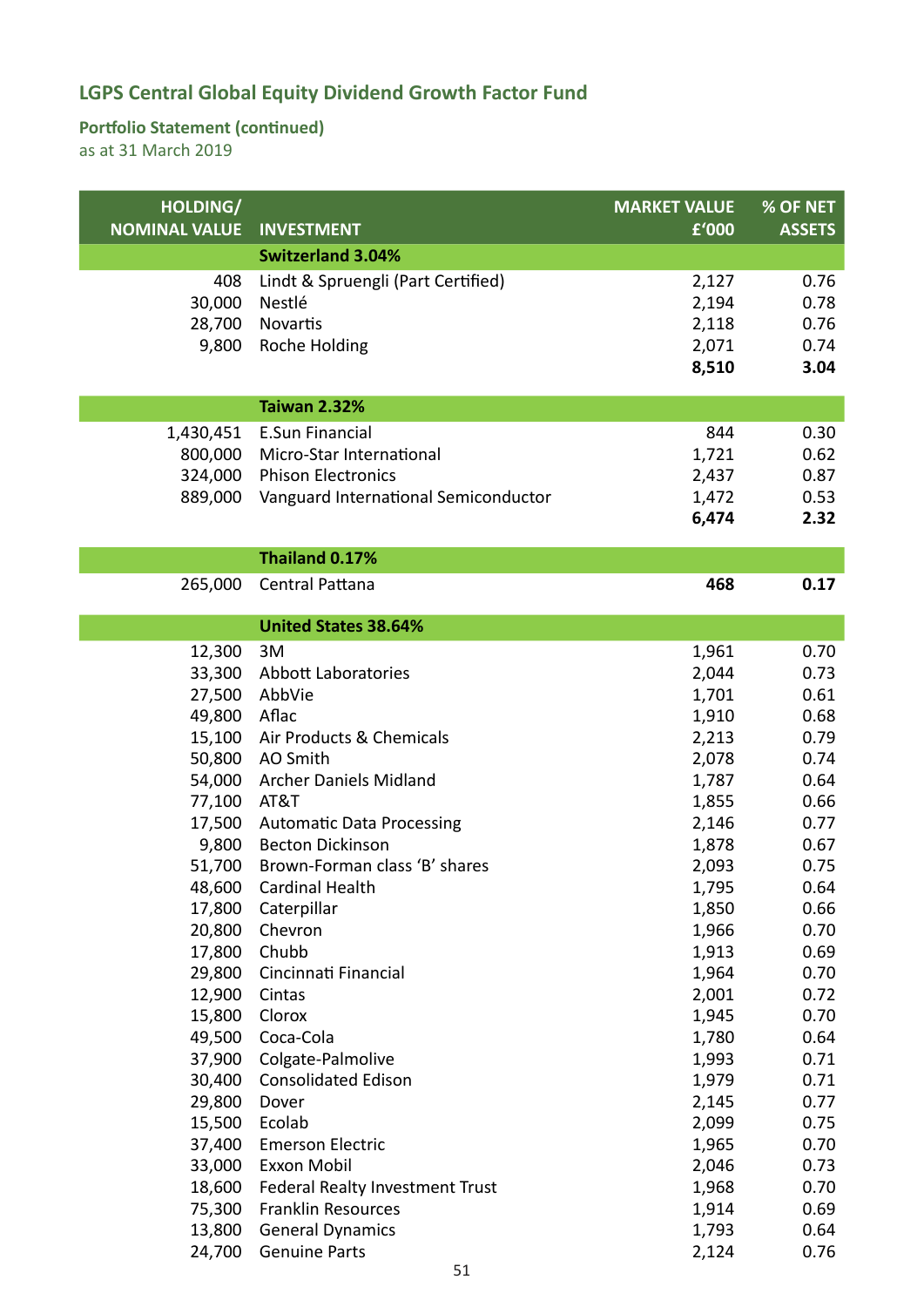#### **Portfolio Statement (continued)**

as at 31 March 2019

| HOLDING/<br><b>NOMINAL VALUE</b> | <b>INVESTMENT</b>                 | <b>MARKET VALUE</b><br>£'000 | % OF NET<br><b>ASSETS</b> |
|----------------------------------|-----------------------------------|------------------------------|---------------------------|
|                                  | <b>United States (continued)</b>  |                              |                           |
| 56,700                           | <b>Hormel Foods</b>               | 1,947                        | 0.70                      |
| 18,000                           | <b>Illinois Tool Works</b>        | 1,983                        | 0.71                      |
| 18,600                           | Johnson & Johnson                 | 1,995                        | 0.71                      |
| 21,200                           | Kimberly-Clark                    | 2,016                        | 0.72                      |
| 59,500                           | Leggett & Platt                   | 1,927                        | 0.69                      |
|                                  | 25,700 Lowe's                     | 2,159                        | 0.77                      |
| 19,000                           | McCormick                         | 2,196                        | 0.79                      |
| 12,600                           | McDonald's                        | 1,835                        | 0.66                      |
| 27,000                           | Medtronic                         | 1,887                        | 0.68                      |
| 41,500                           | Nucor                             | 1,859                        | 0.67                      |
| 143,800                          | People's United Financial         | 1,813                        | 0.65                      |
| 21,500                           | PepsiCo                           | 2,022                        | 0.72                      |
| 23,100                           | <b>PPG Industries</b>             | 2,001                        | 0.72                      |
| 25,000                           | Procter & Gamble                  | 1,996                        | 0.71                      |
| 8,500                            | Roper Technologies                | 2,231                        | 0.80                      |
| 12,500                           | <b>S&amp;P Global</b>             | 2,020                        | 0.72                      |
| 6,040                            | Sherwin-Williams                  | 1,996                        | 0.71                      |
| 19,900                           | <b>Stanley Black &amp; Decker</b> | 2,079                        | 0.74                      |
| 37,700                           | Sysco                             | 1,931                        | 0.69                      |
|                                  | 25,100 T Rowe Price               | 1,928                        | 0.69                      |
| 33,400 Target                    |                                   | 2,057                        | 0.74                      |
| 20,400                           | <b>United Technologies</b>        | 2,018                        | 0.72                      |
| 28,300                           | VF                                | 1,888                        | 0.68                      |
| 33,100                           | <b>Walgreens Boots Alliance</b>   | 1,607                        | 0.58                      |
|                                  | 24,000 Wal-Mart Stores            | 1,796                        | 0.64                      |
| 8,200                            | <b>WW Grainger</b>                | 1,894                        | 0.68                      |
|                                  |                                   | 107,987                      | 38.64                     |
|                                  | <b>Total value of investments</b> | 279,112                      | 99.88                     |
|                                  | <b>Net other assets</b>           | 327                          | 0.12                      |
|                                  | <b>Total net assets</b>           | 279,439                      | 100.00                    |

There are no comparative figures shown as the Sub‐fund launched 3 April 2018.

All holdings are ordinary shares and are listed on an official stock exchange unless otherwise stated.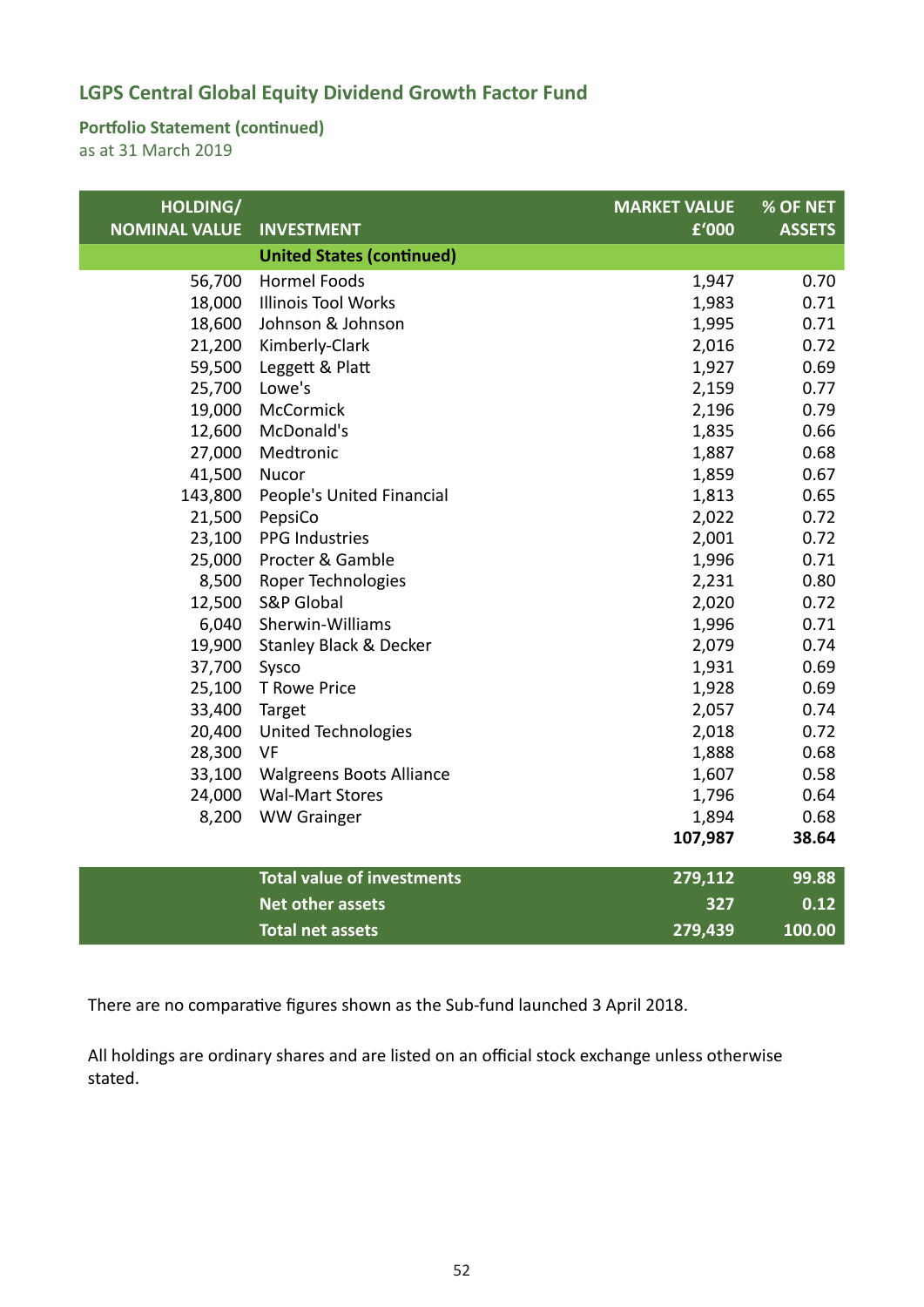#### **Portfolio Statement**

| HOLDING/<br><b>MARKET VALUE</b>                                                  | % OF NET      |
|----------------------------------------------------------------------------------|---------------|
| <b>NOMINAL VALUE</b><br>£'000<br><b>INVESTMENT</b>                               | <b>ASSETS</b> |
| <b>United Kingdom 0.83%</b>                                                      |               |
| 240,000<br><b>CNH Industrial</b><br>1,874                                        | 0.05          |
| 11,000<br>Coca-Cola European Partners<br>437                                     | 0.01          |
| 264,000<br>Fiat Chrysler Automobiles<br>3,017                                    | 0.08          |
| 12,400<br>Janus Henderson<br>238                                                 | 0.01          |
| Liberty Global 'A' shares<br>306<br>16,000                                       | 0.01          |
| 30,000<br>Liberty Global 'C' shares<br>557                                       | 0.01          |
| 34,300<br>4,630<br>Linde                                                         | 0.13          |
| 9,400<br>321<br>Pentair                                                          | 0.01          |
| 589<br>62,000<br>Subsea 7                                                        | 0.02          |
| 104,000<br>TechnipFMC<br>1,868                                                   | 0.05          |
| 363,000<br>Unilever<br>16,197                                                    | 0.45          |
| 30,034                                                                           | 0.83          |
| <b>Argentina 0.03%</b>                                                           |               |
| 2,600<br>MercadoLibre<br>1,013                                                   | 0.03          |
|                                                                                  |               |
| Australia 6.65%                                                                  |               |
| 393<br>Adelaide Brighton<br>160,000                                              | 0.01          |
| 204,200<br>2,423<br><b>AGL Energy</b>                                            | 0.07          |
| 158,100<br><b>ALS</b><br>654                                                     | 0.02          |
| 871<br>221,300<br>Altas Arteria                                                  | 0.02          |
| 810,700<br>Alumina<br>1,070                                                      | 0.03          |
| 363,100<br>3,046<br>Amcor                                                        | 0.08          |
| 948,000<br>1,085<br>AMP                                                          | 0.03          |
| 579<br>41,800<br>Ansell                                                          | 0.02          |
| 370,000<br>APA<br>2,013                                                          | 0.06          |
| 200,000<br>2,671<br>Aristocrat Leisure                                           | 0.07          |
| 60,600<br><b>ASX</b><br>2,306                                                    | 0.06          |
| 1,532<br>617,500<br>Aurizon                                                      | 0.04          |
| 582,300 AusNet Services<br>563                                                   | 0.02          |
| 897,000 Australia & New Zealand Banking<br>12,729                                | 0.35          |
| 130,100<br><b>Bank of Queensland</b><br>645                                      | 0.02          |
| 156,500<br>825<br>Bendigo & Adelaide Bank                                        | 0.02          |
| 923,300<br><b>BHP Billiton</b><br>19,373                                         | 0.54          |
| 173,500<br><b>Bluescope Steel</b><br>1,319                                       | 0.04          |
| 944<br>378,100<br><b>Boral</b>                                                   | 0.03          |
| 3,197<br>498,700<br><b>Brambles</b><br>84,400<br>Caltex Australia                | 0.09<br>0.03  |
| 1,206<br>832                                                                     |               |
| 184,700<br><b>Challenger Financial Services</b><br>31,500<br><b>CIMIC</b><br>829 | 0.02<br>0.02  |
| Coca-Cola Amatil<br>780<br>165,400                                               | 0.02          |
| 17,500<br>Cochlear<br>1,653                                                      | 0.05          |
| 355,000<br>Coles Group<br>2,293                                                  | 0.06          |
| Commonwealth Bank of Australia<br>21,223<br>551,200                              | 0.59          |
| 156,500<br>Computershare<br>1,457                                                |               |
|                                                                                  | 0.04          |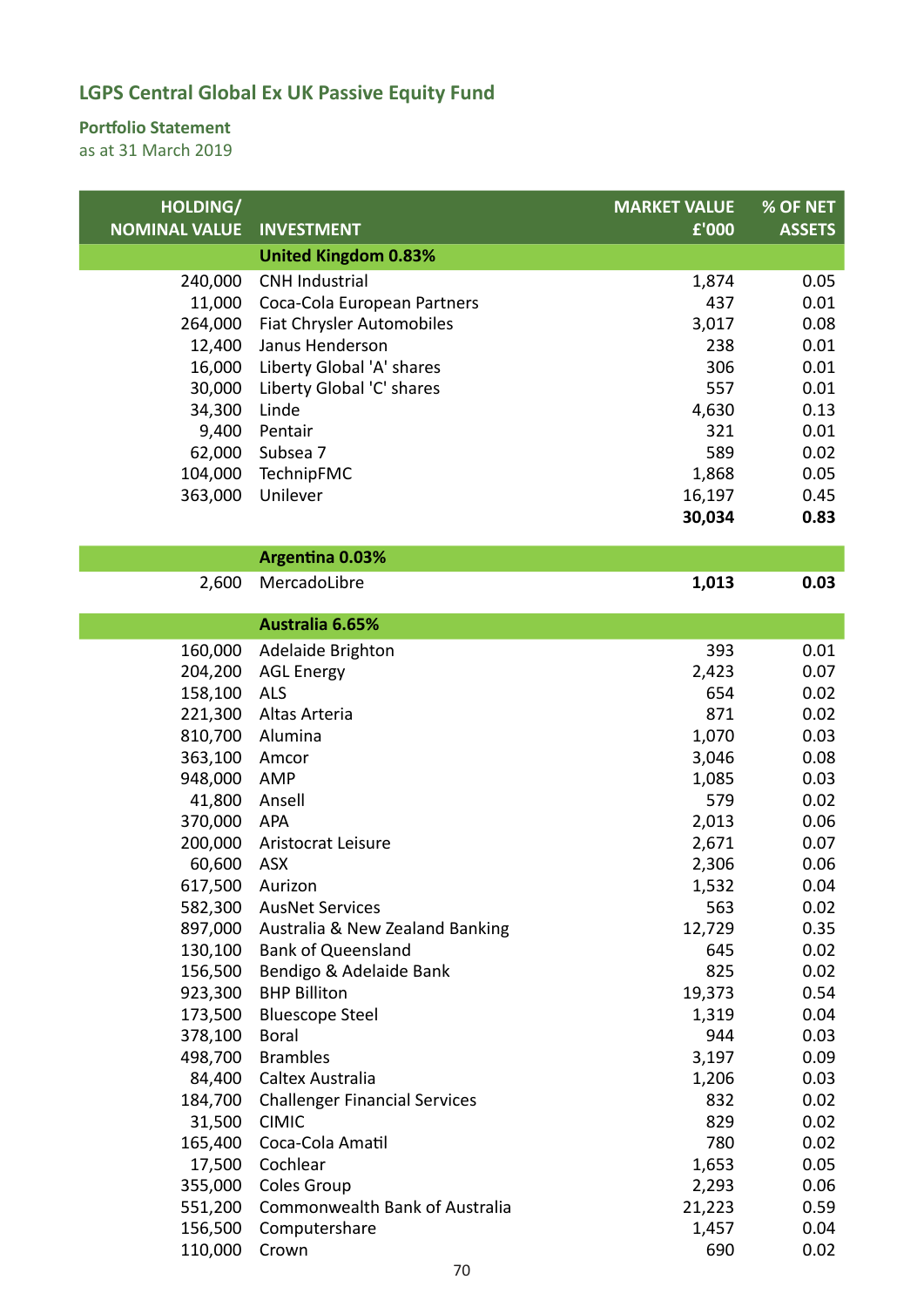#### **Portfolio Statement (continued)**

| HOLDING/             |                                     | <b>MARKET VALUE</b> | % OF NET      |
|----------------------|-------------------------------------|---------------------|---------------|
| <b>NOMINAL VALUE</b> | <b>INVESTMENT</b>                   | £'000               | <b>ASSETS</b> |
|                      | <b>Australia (continued)</b>        |                     |               |
| 141,500              | <b>CSL</b>                          | 15,037              | 0.42          |
| 140,000              | <b>CSR</b>                          | 253                 | 0.01          |
| 319,200              | Dexus Property                      | 2,217               | 0.06          |
| 102,000              | Domain Holdings Australia           | 142                 |               |
| 19,300               | Domino's Pizza Enterprises          | 457                 | 0.01          |
| 192,400              | Downer EDI                          | 806                 | 0.02          |
| 124,300              | DuluxGroup                          | 501                 | 0.01          |
| 338,000              | <b>Evolution Mining</b>             | 674                 | 0.02          |
| 15,834               | <b>Flight Centre</b>                | 363                 | 0.01          |
| 497,800              | <b>Fortescue Metals</b>             | 1,927               | 0.05          |
| 553,300              | Goodman                             | 4,027               | 0.11          |
| 566,400              | <b>GPT</b>                          | 1,917               | 0.05          |
| 181,000              | Harvey Norman                       | 396                 | 0.01          |
| 572,400              | Healthscope                         | 758                 | 0.02          |
| 134,000              | Iluka Resources                     | 657                 | 0.02          |
| 526,500              | <b>Incitec Pivot</b>                | 896                 | 0.02          |
| 723,300              | Insurance Australia                 | 3,024               | 0.08          |
| 111,600              | <b>IOOF</b>                         | 372                 | 0.01          |
| 183,600              | Lendlease                           | 1,238               | 0.03          |
| 96,500               | Macquarie                           | 6,808               | 0.19          |
| 42,000               | Magellan Financial                  | 833                 | 0.02          |
| 891,500              | Medibank                            | 1,337               | 0.04          |
| 292,600              | Metcash                             | 423                 | 0.01          |
| 1,147,000            | Mirvac                              | 1,713               | 0.05          |
| 870,100              | National Australia Bank             | 11,986              | 0.33          |
| 240,700              | <b>Newcrest Mining</b>              | 3,347               | 0.09          |
| 190,000              | Northern Star Resources             | 926                 | 0.03          |
| 70,513               | Nufarm                              | 181                 | 0.01          |
| 414,000              | Oil Search                          | 1,772               | 0.05          |
| 117,600              | Orica                               | 1,130               | 0.03          |
| 548,400              | <b>Origin Energy</b>                | 2,153               | 0.06          |
| 390,500              | Orora                               | 637                 | 0.02          |
| 101,000              | <b>Oz Minerals</b>                  | 584                 | 0.02          |
| 14,000               | Perpetual Trustees Australia        | 295                 | 0.01          |
| 77,600               | Platinum Asset Management           | 194                 | 0.01          |
| 197,800              | <b>Qantas Airways</b>               | 609                 | 0.02          |
| 415,200              | <b>QBE Insurance</b>                | 2,786               | 0.08          |
| 380,000              | <b>Qube Logistics</b>               | 580                 | 0.02          |
| 40,000               | Ramsay Health Care                  | 1,403               | 0.04          |
| 15,000               | <b>REA</b>                          | 611                 | 0.02          |
| 116,300              | Rio Tinto                           | 6,208               | 0.17          |
| 553,100              | Santos                              | 2,059               | 0.06          |
| 1,602,200            | Scentre                             | 3,590               | 0.10          |
| 109,800              | Seek                                | 1,050               | 0.03          |
| 34,000               | Seven Network                       | 326                 | 0.01          |
| 240,000              | <b>Shopping Centres Australasia</b> | 345                 | 0.01          |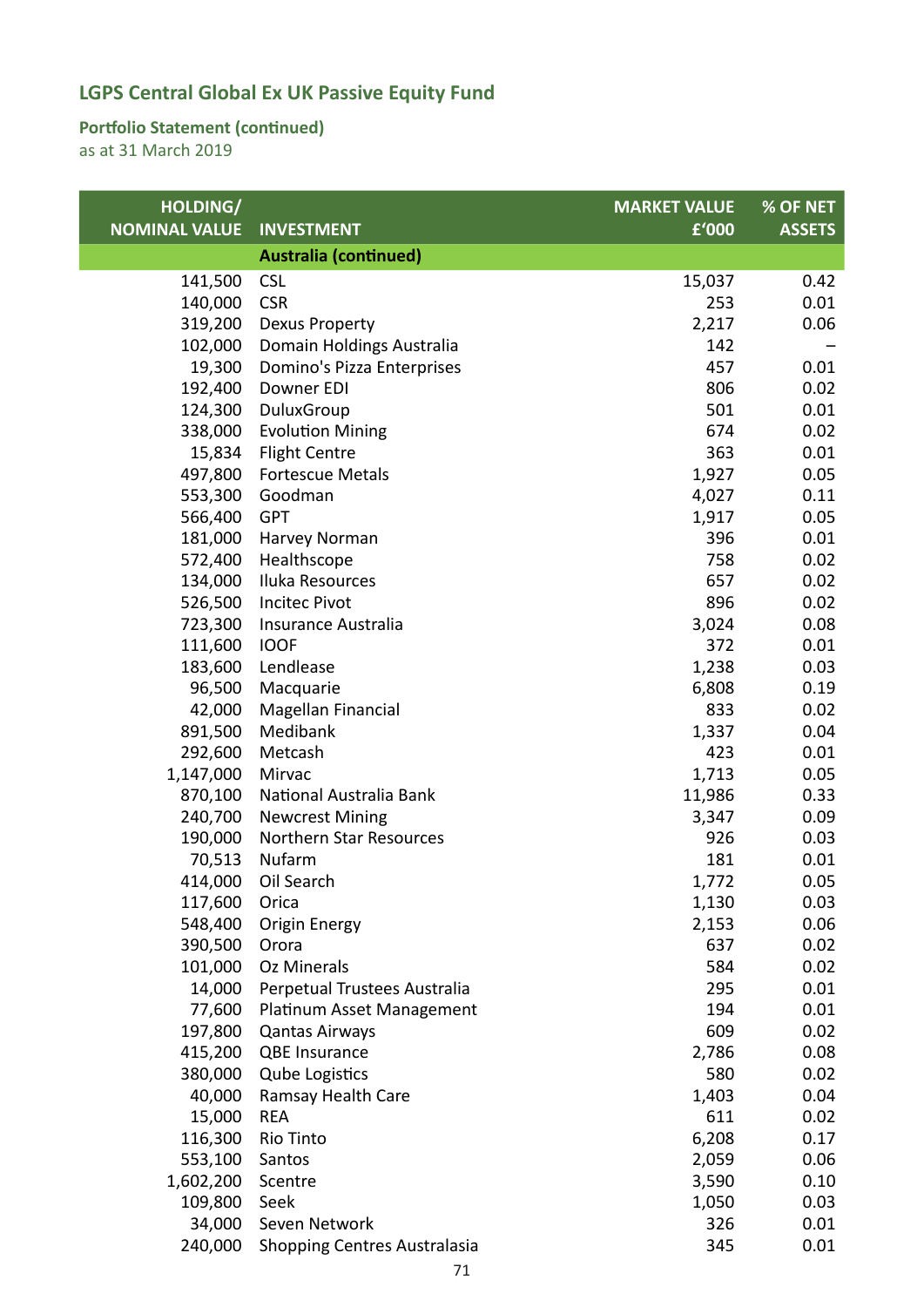#### **Portfolio Statement (continued)**

| HOLDING/             |                                  | <b>MARKET VALUE</b> | % OF NET      |
|----------------------|----------------------------------|---------------------|---------------|
| <b>NOMINAL VALUE</b> | <b>INVESTMENT</b>                | £'000               | <b>ASSETS</b> |
|                      | <b>Australia (continued)</b>     |                     |               |
| 142,800              | Sonic Healthcare                 | 1,911               | 0.05          |
| 1,581,000            | South32                          | 3,215               | 0.09          |
| 258,000              | <b>Star Entertainment</b>        | 587                 | 0.02          |
| 753,800              | <b>Stockland Trust</b>           | 1,582               | 0.04          |
| 406,800              | Suncorp                          | 3,056               | 0.08          |
| 346,000              | <b>Sydney Airport</b>            | 1,400               | 0.04          |
| 589,300              | Tabcorp                          | 1,484               | 0.04          |
| 1,300,800            | Telstra                          | 2,347               | 0.06          |
| 113,000              | <b>TPG Telecom</b>               | 428                 | 0.01          |
| 836,000              | Transurban                       | 6,011               | 0.17          |
| 224,900              | <b>Treasury Wine Estates</b>     | 1,830               | 0.05          |
| 994,100              | <b>Vicinity Centres</b>          | 1,409               | 0.04          |
| 185,000              | Vocus                            | 371                 | 0.01          |
| 28,000               | Washington H Soul Pattinson & Co | 402                 | 0.01          |
| 354,000              | Wesfarmers                       | 6,687               | 0.18          |
| 1,074,700            | <b>Westpac Banking</b>           | 15,186              | 0.42          |
| 220,000              | Whitehaven Coal                  | 486                 | 0.01          |
| 23,000               | WiseTech Global                  | 290                 | 0.01          |
| 292,600              | Woodside Petroleum               | 5,522               | 0.15          |
| 410,400              | Woolworths                       | 6,801<br>865        | 0.19          |
| 112,000              | WorleyParsons                    |                     | 0.02          |
|                      |                                  | 240,619             | 6.65          |
|                      | Austria 0.16%                    |                     |               |
| 16,179               | Andritz                          | 534                 | 0.01          |
| 65,000               | Erste Bank                       | 1,829               | 0.05          |
| 34,000               | <b>OMV</b>                       | 1,420               | 0.04          |
| 32,000               | Raiffeisen International Bank    | 552                 | 0.01          |
|                      | 38,090 Telekom Austria           | 213                 | 0.01          |
| 16,000               | Verbund                          | 586                 | 0.02          |
| 8,104                | Vienna Insurance                 | 159                 |               |
| 28,000               | Voestalpine                      | 654                 | 0.02          |
|                      |                                  | 5,947               | 0.16          |
|                      | Belgium 0.77%                    |                     |               |
| 6,000                | Ackermans & van Haaren           | 694                 | 0.02          |
| 48,000               | Ageas                            | 1,778               | 0.05          |
| 186,000              | Anheuser-Busch InBev             | 11,982              | 0.33          |
| 15,194               | Colruyt                          | 863                 | 0.02          |
| 11,000               | Galapagos                        | 984                 | 0.03          |
| 17,149               | <b>Groupe Bruxelles Lambert</b>  | 1,277               | 0.04          |
| 64,000               | KBC                              | 3,434               | 0.09          |
| 31,184               | Proximus                         | 691                 | 0.02          |
| 4,000                | Sofina                           | 598                 | 0.02          |
| 17,000               | Solvay                           | 1,407               | 0.04          |
| 11,043               | Telenet                          | 408                 | 0.01          |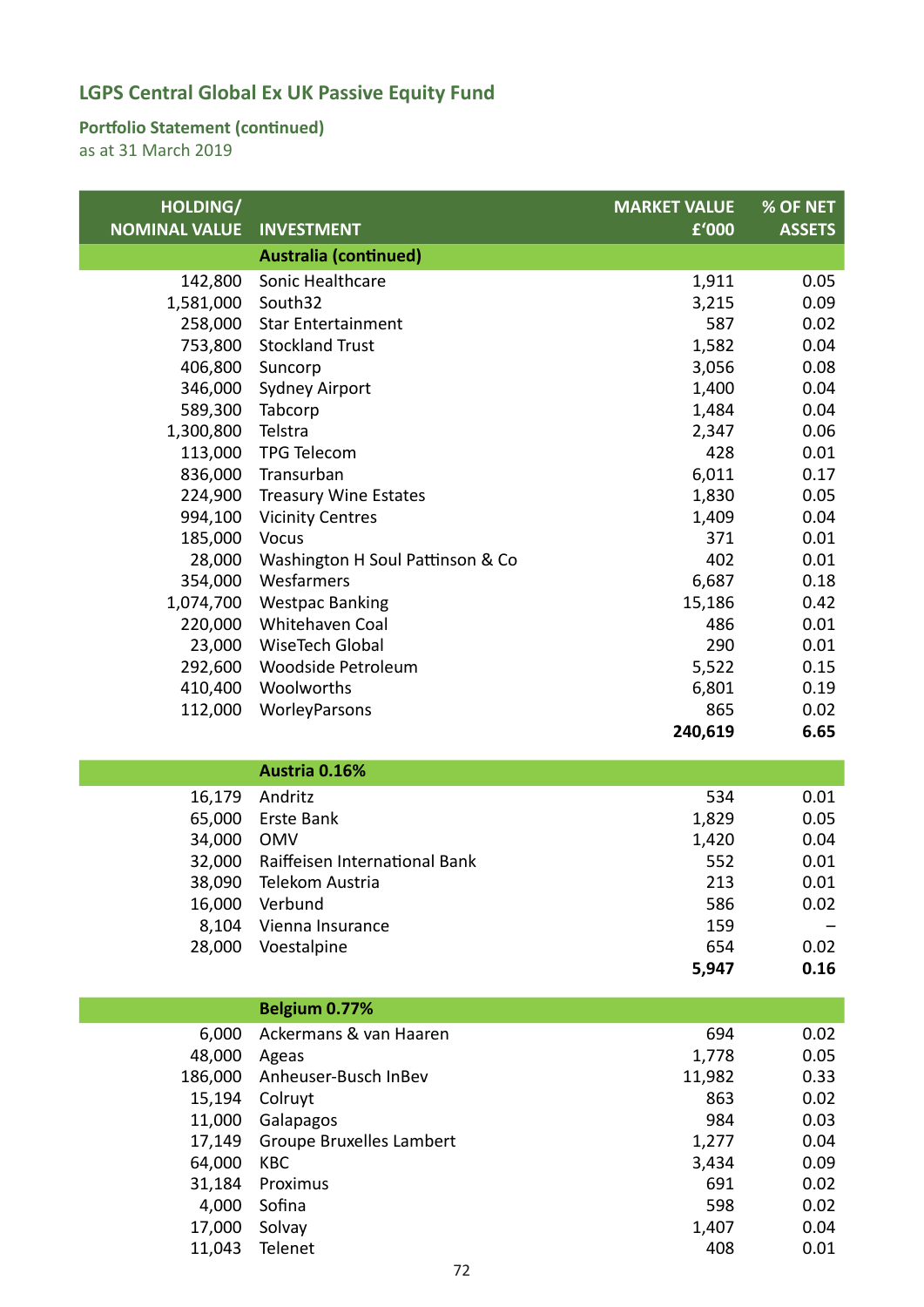#### **Portfolio Statement (continued)**

| HOLDING/             |                                                        | <b>MARKET VALUE</b> | % OF NET      |
|----------------------|--------------------------------------------------------|---------------------|---------------|
| <b>NOMINAL VALUE</b> | <b>INVESTMENT</b>                                      | £'000               | <b>ASSETS</b> |
|                      | <b>Belgium (continued)</b>                             |                     |               |
| 30,000               | <b>UCB</b>                                             | 1,975               | 0.05          |
| 49,000               | Umicore                                                | 1,672               | 0.05          |
|                      |                                                        | 27,763              | 0.77          |
|                      | Bermuda 0.01%                                          |                     |               |
|                      |                                                        |                     |               |
| 3,020                | RenaissanceRe                                          | 333                 | 0.01          |
|                      | Cambodia 0.01%                                         |                     |               |
| 460,000              | Naga                                                   | 492                 | 0.01          |
|                      |                                                        |                     |               |
|                      | <b>Canada 1.58%</b>                                    |                     |               |
| 14,300               | <b>Agnico Eagle Mines</b>                              | 477                 | 0.01          |
| 26,200               | Alimentation Couche-Tard                               | 1,182               | 0.03          |
| 39,000               | <b>Bank of Montreal</b>                                | 2,237               | 0.06          |
| 75,000               | <b>Bank of Nova Scotia</b>                             | 3,064               | 0.08          |
| 107,000              | <b>Barrick Gold</b>                                    | 1,125               | 0.03          |
| 18,400               | <b>BCE</b>                                             | 626                 | 0.02          |
| 51,800               | <b>Brookfield Asset Management</b>                     | 1,849               | 0.05          |
| 27,000               | Canadian Imperial Bank of Commerce                     | 1,638               | 0.05          |
| 44,400               | Canadian National Railway                              | 3,045               | 0.08          |
| 72,700               | <b>Canadian Natural Resources</b>                      | 1,530               | 0.04          |
| 8,600                | Canadian Pacific Railway                               | 1,359<br>289        | 0.04<br>0.01  |
| 3,500                | <b>Canadian Tire Corp</b><br><b>Canadian Utilities</b> | 152                 |               |
| 7,300<br>62,400      | Cenovus Energy                                         | 414                 | 0.01          |
| 14,900               | CGI                                                    | 786                 | 0.02          |
| 1,200                | <b>Constellation Software</b>                          | 776                 | 0.02          |
| 19,400               | Dollarama                                              | 396                 | 0.01          |
| 122,000              | Enbridge                                               | 3,391               | 0.09          |
| 91,000               | Encana                                                 | 506                 | 0.01          |
| 1,600                | <b>Fairfax Financial</b>                               | 567                 | 0.02          |
| 26,000               | Fortis                                                 | 737                 | 0.02          |
| 11,200               | Franco-Nevada                                          | 643                 | 0.02          |
| 4,300                | George Weston                                          | 237                 | 0.01          |
| 52,800               | Goldcorp                                               | 463                 | 0.01          |
| 17,000               | Great-West Lifeco                                      | 316                 | 0.01          |
| 18,800               | <b>Husky Energy</b>                                    | 143                 |               |
| 19,000               | Hydro One                                              | 226                 | 0.01          |
| 14,600               | <b>Imperial Oil</b>                                    | 306                 | 0.01          |
| 8,500                | <b>Intact Financial</b>                                | 551                 | 0.02          |
| 24,600               | Inter Pipeline                                         | 312                 | 0.01          |
| 11,500               | Loblaw Cos                                             | 435                 | 0.01          |
| 18,900               | Magna International                                    | 706                 | 0.02          |
| 122,000              | Manulife Financial                                     | 1,582               | 0.04          |
| 14,700               | Metro                                                  | 414                 | 0.01          |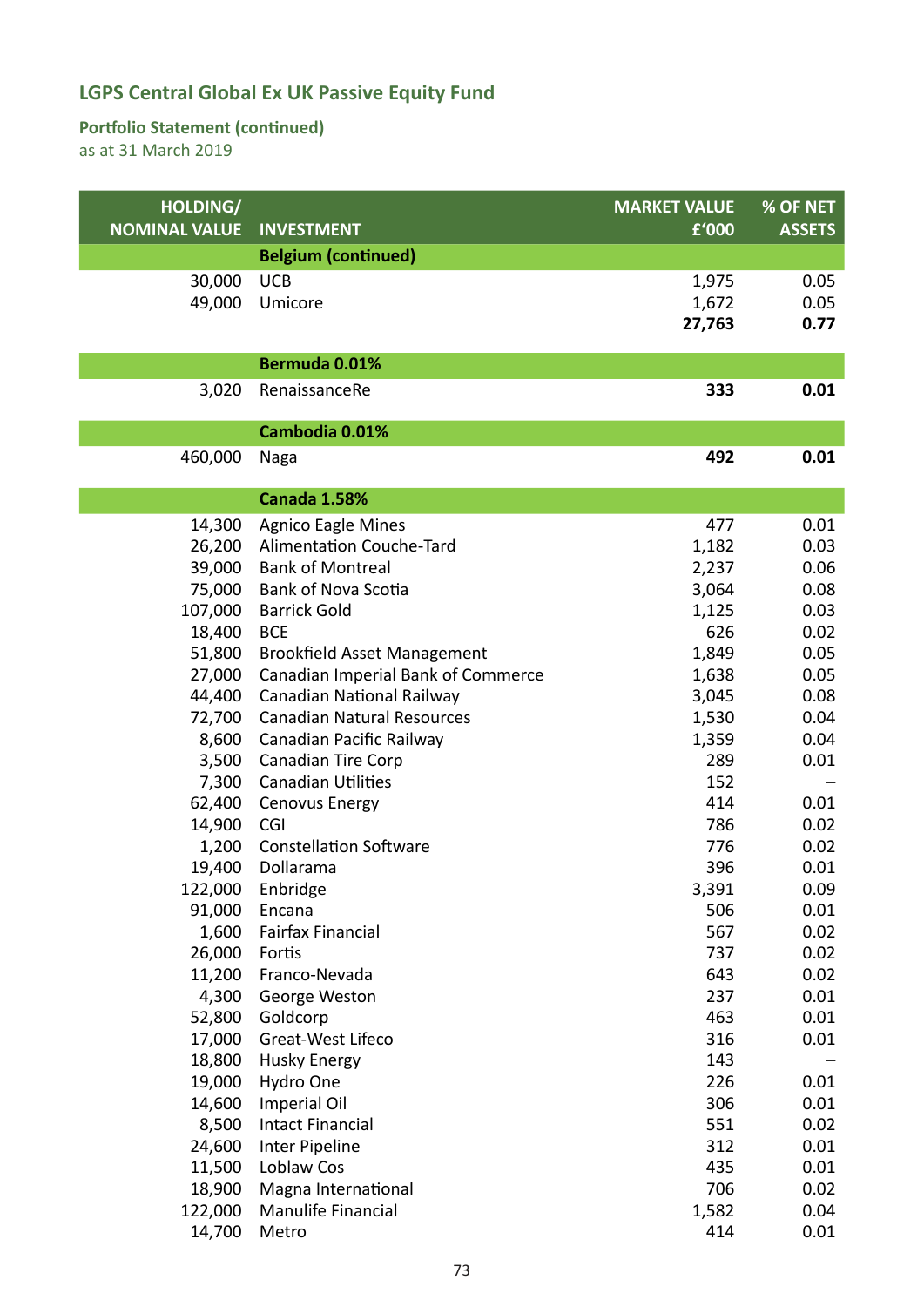#### **Portfolio Statement (continued)**

| HOLDING/             |                                     | <b>MARKET VALUE</b> | % OF NET      |
|----------------------|-------------------------------------|---------------------|---------------|
| <b>NOMINAL VALUE</b> | <b>INVESTMENT</b>                   | £'000               | <b>ASSETS</b> |
|                      | <b>Canada (continued)</b>           |                     |               |
| 20,600               | National Bank of Canada             | 712                 | 0.02          |
| 37,500               | Nutrien                             | 1,518               | 0.04          |
| 30,800               | Pembina Pipeline                    | 868                 | 0.02          |
| 23,600               | Power Corp of Canada                | 422                 | 0.01          |
| 15,000               | <b>Power Financial</b>              | 268                 | 0.01          |
| 14,600               | Restaurant Brands International     | 729                 | 0.02          |
| 18,700               | RioCan Real Estate Investment Trust | 284                 | 0.01          |
| 22,000               | <b>Rogers Communications</b>        | 907                 | 0.03          |
| 88,000               | Royal Bank of Canada                | 5,096               | 0.14          |
| 13,400               | Saputo                              | 350                 | 0.01          |
| 27,300               | <b>Shaw Communications</b>          | 435                 | 0.01          |
| 6,100<br>10,800      | Shopify<br>SNC-Lavalin              | 965<br>210          | 0.03<br>0.01  |
| 37,300               | Sun Life Financial                  | 1,097               | 0.03          |
| 98,000               | <b>Suncor Energy</b>                | 2,438               | 0.07          |
| 31,000               | <b>Teck Resources</b>               | 549                 | 0.02          |
| 12,200               | Telus                               | 347                 | 0.01          |
| 12,200               | <b>Thomson Reuters</b>              | 553                 | 0.02          |
| 112,000              | <b>Toronto-Dominion Bank</b>        | 4,666               | 0.13          |
| 56,200               | TransCanada                         | 1,937               | 0.05          |
| 27,200               | <b>Wheaton Precious Metals</b>      | 497                 | 0.01          |
|                      |                                     | 57,328              | 1.58          |
|                      |                                     |                     |               |
|                      | <b>China 0.41%</b>                  |                     |               |
| 214,000              | <b>AAC Technologies</b>             | 972                 | 0.03          |
| 1,124,000            | <b>BOC Hong Kong</b>                | 3,566               | 0.10          |
| 837,000              | China Mengniu Dairy                 | 2,385               | 0.07          |
| 818,000              | China Travel International          | 160                 |               |
|                      | 785,000 FIH Mobile                  | 66                  |               |
| 650,000              | Guotai Junan International          | 100                 |               |
| 154,250              | Kerry Logistics Network             | 214                 | 0.01          |
| 2,300,000            | Lenovo                              | 1,583               | 0.04          |
| 780,000              | <b>Minmetals Resources</b><br>Minth | 242<br>554          | 0.01<br>0.02  |
| 230,000<br>270,000   | <b>Nexteer Automotive</b>           | 256                 | 0.01          |
| 949,999              | Semiconductor Manufacturing         | 735                 | 0.02          |
| 840,000              | Shougang Fushan                     | 147                 |               |
| 967,166              | Shui On Land                        | 182                 |               |
| 604,000              | Tingyi                              | 763                 | 0.02          |
| 332,000              | Towngas China                       | 200                 | 0.01          |
| 400,000              | Uni-President                       | 300                 | 0.01          |
| 1,775,000            | Want Want China                     | 1,130               | 0.03          |
| 952,599              | Xinyi Solar                         | 352                 | 0.01          |
| 25,300               | Yum China                           | 872                 | 0.02          |
|                      |                                     | 14,779              | 0.41          |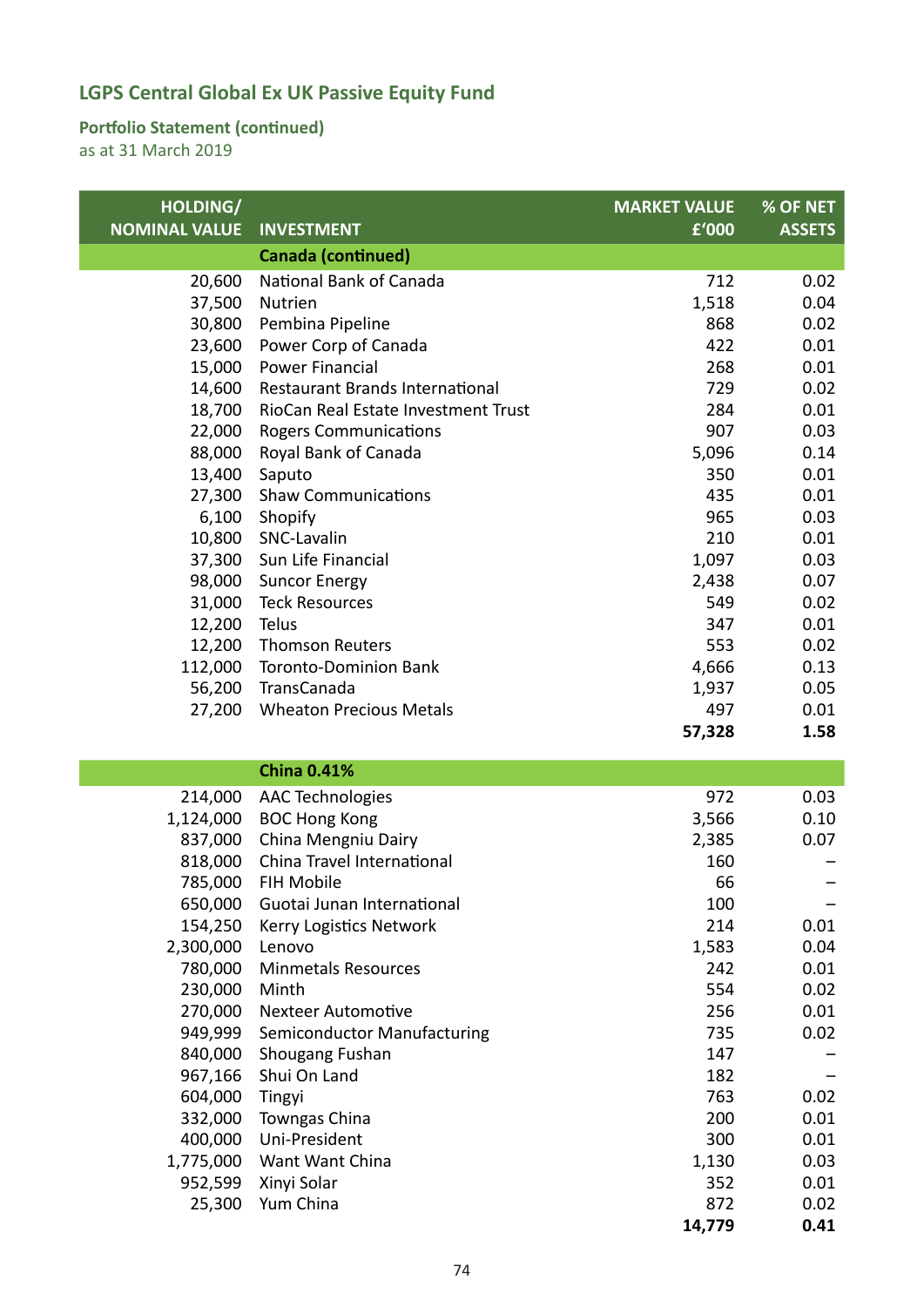#### **Portfolio Statement (continued)**

| HOLDING/<br><b>NOMINAL VALUE</b> | <b>INVESTMENT</b>                   | <b>MARKET VALUE</b><br>£'000 | % OF NET<br><b>ASSETS</b> |
|----------------------------------|-------------------------------------|------------------------------|---------------------------|
|                                  |                                     |                              |                           |
|                                  | <b>Czech Republic 0.05%</b>         |                              |                           |
| 35,245                           | Ceske Energeticke Zavody            | 637                          | 0.02                      |
| 25,000                           | Komercni Banka                      | 786                          | 0.02                      |
| 97,000                           | Moneta Money Bank                   | 257                          | 0.01                      |
| 17,383                           | O2 Czech Republic                   | 143                          |                           |
|                                  |                                     | 1,823                        | 0.05                      |
|                                  | Denmark 1.27%                       |                              |                           |
| 40,000                           | Ambu                                | 812                          | 0.02                      |
| 1,004                            | AP Moeller-Maersk series 'A' shares | 929                          | 0.03                      |
| 1,700                            | AP Moeller-Maersk series 'B' shares | 1,653                        | 0.05                      |
| 26,000                           | Carlsberg series 'B' shares         | 2,501                        | 0.07                      |
| 25,000                           | Christian Hansen                    | 1,948                        | 0.05                      |
| 33,000                           | Coloplast 'B' shares                | 2,785                        | 0.08                      |
| 154,000                          | Danske Bank                         | 2,082                        | 0.06                      |
| 31,000                           | Demant                              | 705                          | 0.02                      |
| 34,000                           | <b>DONG Energy</b>                  | 1,985                        | 0.05                      |
| 42,000                           | <b>DSV</b>                          | 2,664                        | 0.07                      |
| 14,000                           | Genmab                              | 1,864                        | 0.05                      |
| 30,000                           | <b>GN Store Nord</b>                | 1,069                        | 0.03                      |
| 40,000                           | <b>ISS</b>                          | 934                          | 0.03                      |
| 16,010                           | Jyske Bank                          | 475                          | 0.01                      |
| 13,019                           | Lundbeck                            | 434                          | 0.01                      |
| 408,000                          | Novo Nordisk 'B' shares             | 16,405                       | 0.45                      |
| 49,000                           | Novozymes 'B' shares                | 1,734                        | 0.05                      |
| 26,000                           | Pandora                             | 939                          | 0.03                      |
| 2,000                            | Rockwool International 'B' shares   | 360                          | 0.01                      |
| 23,000                           | <b>Tryg</b>                         | 486                          | 0.01                      |
| 48,000                           | <b>Vestas Wind Systems</b>          | 3,096                        | 0.09                      |
|                                  |                                     | 45,860                       | 1.27                      |
|                                  |                                     |                              |                           |
|                                  | Finland 0.92%                       |                              |                           |
| 35,000                           | Elisa                               | 1,209                        | 0.03                      |
| 110,000                          | Fortum                              | 1,737                        | 0.05                      |
| 23,000                           | Huhtamaki                           | 656                          | 0.02                      |
| 16,000                           | Kesko                               | 750                          | 0.02                      |
| 93,000                           | Kone 'B' shares                     | 3,597                        | 0.10                      |
| 26,000                           | Metso                               | 685                          | 0.02                      |

|           |                                      | - - - - | ---- |
|-----------|--------------------------------------|---------|------|
| 26,000    | Metso                                | 685     | 0.02 |
| 35,000    | <b>Neste</b>                         | 2,868   | 0.08 |
| 1,353,000 | Nokia                                | 5,916   | 0.16 |
|           | 34,000 Nokian Renkaat                | 874     | 0.02 |
|           | 762,000 Nordea Bank Abp              | 4,462   | 0.12 |
|           | 30,000 Orion series 'B' shares       | 864     | 0.02 |
|           | 119,000 Sampo series 'A' shares      | 4,149   | 0.12 |
|           | 141,000 Stora Enso series 'R' shares | 1,327   | 0.04 |
| 125,000   | UPM-Kymmene                          | 2,802   | 0.08 |
|           |                                      |         |      |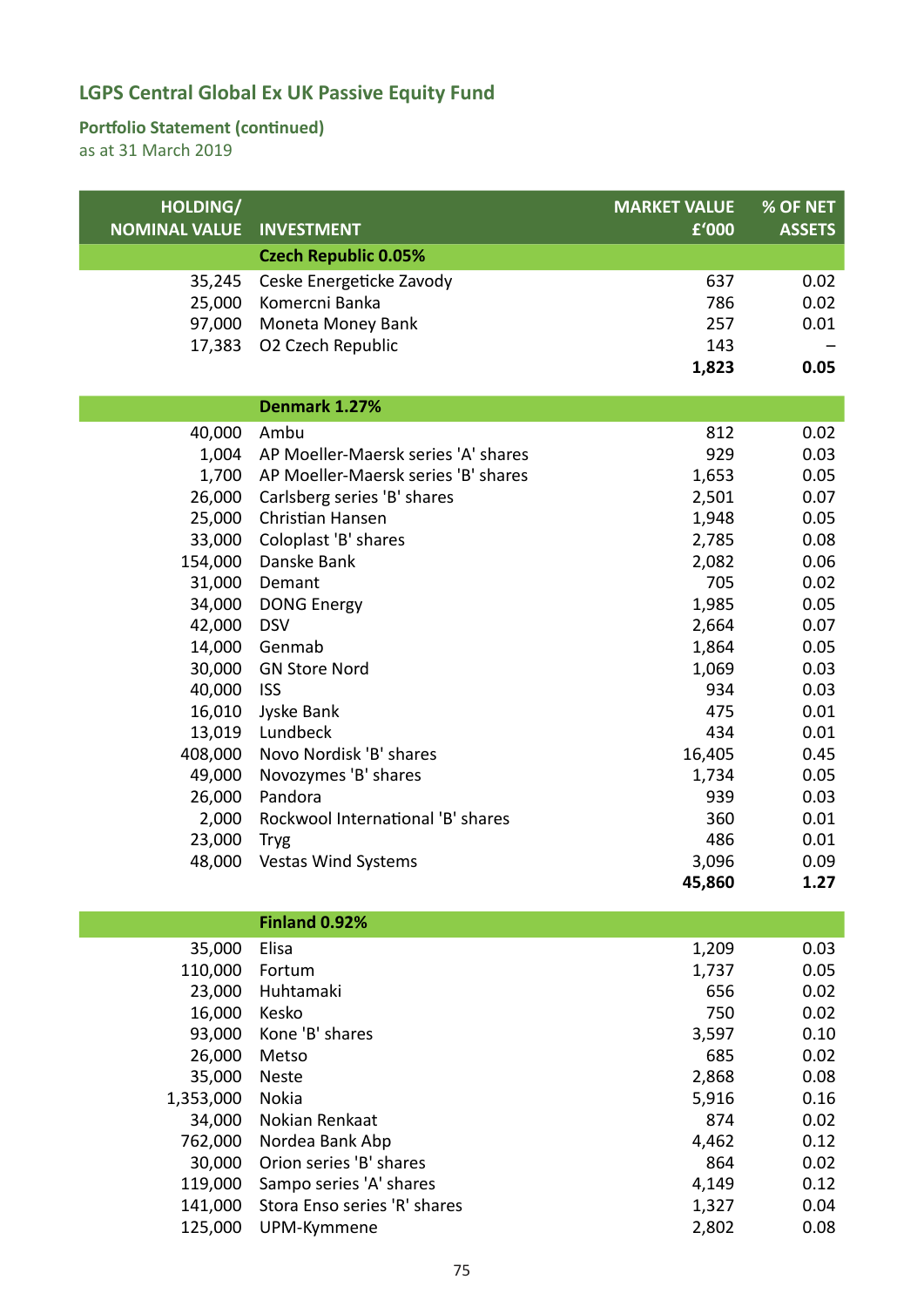#### **Portfolio Statement (continued)**

| HOLDING/             |                                | <b>MARKET VALUE</b> | % OF NET      |
|----------------------|--------------------------------|---------------------|---------------|
| <b>NOMINAL VALUE</b> | <b>INVESTMENT</b>              | £'000               | <b>ASSETS</b> |
|                      | <b>Finland (continued)</b>     |                     |               |
| 100,000              | Wartsila                       | 1,238               | 0.04          |
|                      |                                | 33,134              | 0.92          |
|                      |                                |                     |               |
|                      | <b>France 7.57%</b>            |                     |               |
| 45,000               | Accor                          | 1,400               | 0.04          |
| 6,000                | Aeroports de Paris             | 888                 | 0.02          |
| 40,000               | Air France-KLM                 | 345                 | 0.01          |
| 102,000              | Air Liquide                    | 9,954               | 0.28          |
| 132,000              | Airbus                         | 13,411              | 0.37          |
| 20,000               | <b>ALD</b>                     | 215                 | 0.01          |
| 34,000               | Alstom                         | 1,131               | 0.03          |
| 17,000               | Amundi                         | 822                 | 0.02          |
| 19,000               | Arkema                         | 1,388               | 0.04          |
| 22,000               | Atos                           | 1,630               | 0.04          |
| 461,000              | <b>AXA</b>                     | 8,906               | 0.25          |
| 5,983                | <b>BIC</b>                     | 410                 | 0.01          |
| 12,000               | Biomerieux                     | 762                 | 0.02          |
| 259,000              | <b>BNP Paribas</b>             | 9,510               | 0.26          |
| 247,000              | <b>Bollore</b>                 | 856                 | 0.02          |
| 50,000               | <b>Bouygues</b>                | 1,372               | 0.04          |
| 63,000               | <b>Bureau Veritas</b>          | 1,135               | 0.03          |
| 37,000               | Capgemini                      | 3,445               | 0.10          |
| 137,000              | Carrefour                      | 1,964               | 0.05          |
| 13,108               | Casino Guichard Perrachon      | 436                 | 0.01          |
| 36,178               | <b>CNP Assurances</b>          | 612                 | 0.02          |
| 286,000              | Crédit Agricole                | 2,654               | 0.07          |
| 145,000              | Danone                         | 8,560               | 0.24          |
| 500                  | Dassault Aviation              | 567                 | 0.02          |
| 33,000               | Dassault Systemes              | 3,772               | 0.10          |
|                      | 57,000 Edenred                 | 1,992               | 0.05          |
| 130,000              | <b>EDF</b>                     | 1,362               | 0.04          |
| 18,000               | Eiffage                        | 1,325               | 0.04          |
| 46,000               | Elis                           | 568                 | 0.02          |
| 396,000              | <b>ENGIE</b>                   | 4,532               | 0.13          |
| 70,000               | EssilorLuxottica               | 5,873               | 0.16          |
| 11,035               | Eurazeo                        | 636                 | 0.02          |
| 123,000              | Eurotunnel                     | 1,432               | 0.04          |
| 45,000               | <b>Eutelsat Communications</b> | 603                 | 0.02          |
| 19,000               | Faurecia                       | 613                 | 0.02          |
| 11,000               | Foncière des Régions           | 894                 | 0.02          |
| 13,000               | Gecina                         | 1,475               | 0.04          |
| 7,700                | Hermes International           | 3,897               | 0.11          |
| 7,962                | Icade                          | 516                 | 0.01          |
| 7,000                | Iliad                          | 540                 | 0.01          |
| 9,000                | Imerys                         | 344                 | 0.01          |
| 14,000               | Ingenico                       | 766                 | 0.02          |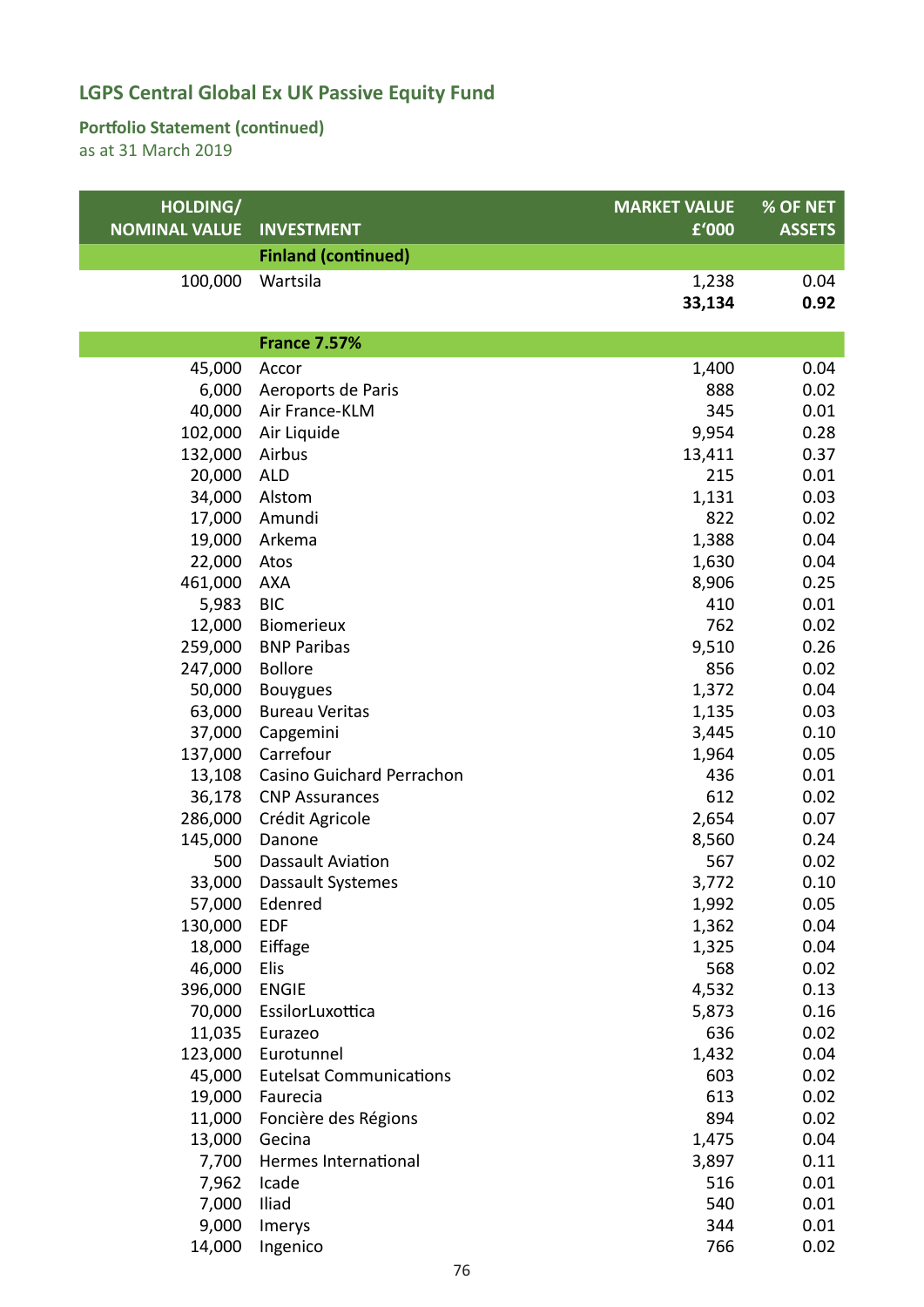#### **Portfolio Statement (continued)**

as at 31 March 2019

| HOLDING/             |                                | <b>MARKET VALUE</b> | % OF NET      |
|----------------------|--------------------------------|---------------------|---------------|
| <b>NOMINAL VALUE</b> | <b>INVESTMENT</b>              | £'000               | <b>ASSETS</b> |
|                      | <b>France (continued)</b>      |                     |               |
| 8,012                | Ipsen                          | 843                 | 0.02          |
| 15,000               | JC Decaux                      | 350                 | 0.01          |
| 18,000               | Kering                         | 7,923               | 0.22          |
| 53,000               | Klepierre                      | 1,424               | 0.04          |
| 25,202               | Lagardere                      | 498                 | 0.01          |
| 64,000               | Legrand                        | 3,289               | 0.09          |
| 58,000               | L'Oréal                        | 11,975              | 0.33          |
| 60,000               | LVMH Moet Hennessy             | 16,953              | 0.47          |
| 42,000               | Michelin                       | 3,806               | 0.11          |
| 207,809              | <b>Natixis</b>                 | 854                 | 0.02          |
| 460,000              | Orange                         | 5,740               | 0.16          |
| 11,000               | <b>ORPEA</b>                   | 1,013               | 0.03          |
| 51,000               | Pernod-Ricard                  | 7,027               | 0.19          |
| 137,000              | Peugeot                        | 2,555               | 0.07          |
| 13,000               | Plastic Omnium                 | 265                 | 0.01          |
| 52,000               | Publicis                       | 2,135               | 0.06          |
| 7,100                | Remy Cointreau                 | 726                 | 0.02          |
| 42,000               | Renault                        | 2,132               | 0.06          |
| 65,000               | Rexel                          | 561                 | 0.02          |
| 18,000               | <b>Rubis SCA</b>               | 753                 | 0.02          |
| 79,000               | Safran                         | 8,322               | 0.23          |
| 119,000              | Saint-Gobain                   | 3,313               | 0.09          |
| 262,000              | Sanofi                         | 17,766              | 0.49          |
| 6,000                | Sartorius Stedim Biotech       | 583                 | 0.02          |
| 123,000              | Schneider Electric             | 7,411               | 0.20          |
| 40,000               | <b>SCOR</b>                    | 1,308               | 0.04          |
| 8,000                | <b>SEB</b>                     | 1,032               | 0.03          |
| 170,000              | Société Générale               | 3,774               | 0.10          |
| 22,000               | Sodexo                         | 1,860               | 0.05          |
| 90,000               | <b>Suez Environnement</b>      | 915                 | 0.03          |
| 14,000               | Teleperformance                | 1,930               | 0.05          |
| 25,000               | Thales                         | 2,300               | 0.06          |
| 602,000              | Total                          | 25,688              | 0.71          |
| 22,000               | <b>Ubisoft Entertainment</b>   | 1,504               | 0.04          |
| 32,000               | Unibail-Rodamco-Westfield REIT | 4,024               | 0.11          |
| 60,000               | Valeo                          | 1,336               | 0.04          |
| 123,000              | Veolia Environnement           | 2,112               | 0.06          |
| 112,000              | Vinci                          | 8,366               | 0.23          |
| 230,000              | Vivendi                        | 5,117               | 0.14          |
| 7,004                | Wendel Investissement          | 677                 | 0.02          |
| 7,000                | Worldline                      | 318                 | 0.01          |
|                      |                                | 273,991             | 7.57          |
|                      | Germany 6.13%                  |                     |               |
| 13,000               | 1&1 Drillisch                  | 354                 | 0.01          |

45,000 Adidas 8,399 0.23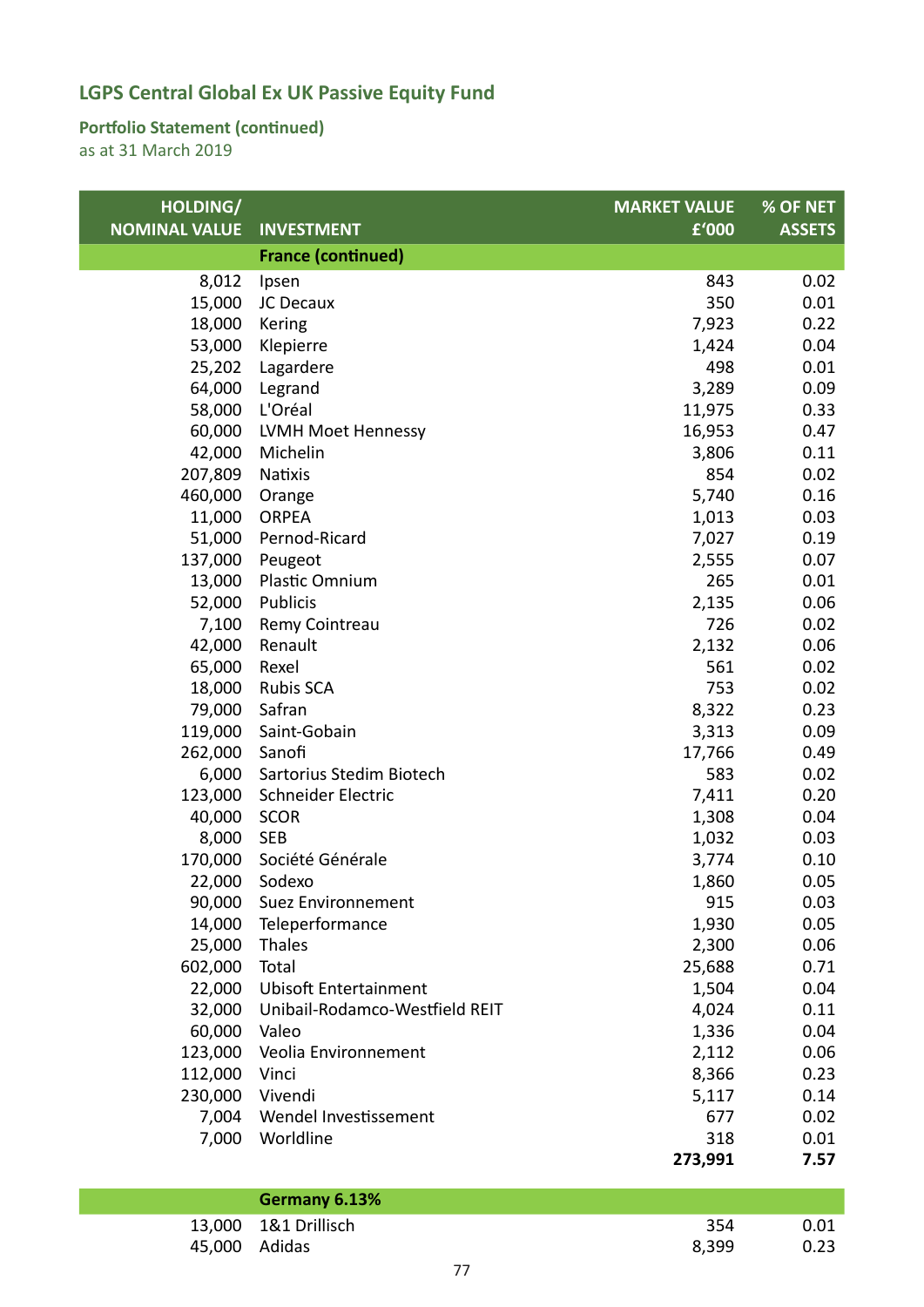#### **Portfolio Statement (continued)**

| HOLDING/             |                                             | <b>MARKET VALUE</b> | % OF NET      |
|----------------------|---------------------------------------------|---------------------|---------------|
| <b>NOMINAL VALUE</b> | <b>INVESTMENT</b>                           | £'000               | <b>ASSETS</b> |
|                      | <b>Germany (continued)</b>                  |                     |               |
| 102,000              | Allianz                                     | 17,407              | 0.48          |
| 161,000              | Aroundtown                                  | 1,020               | 0.03          |
| 10,000               | Axel Springer                               | 394                 | 0.01          |
| 220,000              | <b>BASF</b>                                 | 12,417              | 0.34          |
| 224,000              | Bayer                                       | 11,081              | 0.31          |
| 23,000               | Beiersdorf                                  | 1,834               | 0.05          |
| 77,000               | <b>BMW</b>                                  | 4,544               | 0.13          |
| 16,000               | BMW non-voting preference shares            | 809                 | 0.02          |
| 41,000               | <b>Brenntag</b>                             | 1,617               | 0.04          |
| 9,000                | Carl Zeiss Meditec                          | 576                 | 0.02          |
| 250,000              | Commerzbank                                 | 1,486               | 0.04          |
| 26,000               | Continental                                 | 3,002               | 0.08          |
| 41,000               | Covestro                                    | 1,731               | 0.05          |
| 206,000              | Daimler                                     | 9,259               | 0.26          |
| 27,000               | Delivery Hero                               | 748                 | 0.02          |
| 495,000              | Deutsche Bank                               | 3,086               | 0.09          |
| 45,000               | Deutsche Boerse                             | 4,434               | 0.12          |
| 58,000               | Deutsche Lufthansa                          | 976                 | 0.03          |
| 233,000              | Deutsche Post                               | 5,819               | 0.16          |
| 775,000              | Deutsche Telekom                            | 9,887               | 0.27          |
| 86,000               | Deutsche Wohnen                             | 3,206               | 0.09          |
| 4,500                | <b>DWS</b>                                  | 121                 |               |
| 525,000              | E.ON                                        | 4,486               | 0.12          |
| 38,000               | Evonik Industries                           | 796                 | 0.02          |
| 6,083                | Fielmann                                    | 322                 | 0.01          |
| 8,031                | Fraport                                     | 470                 | 0.01          |
| 97,000               | Fresenius                                   | 4,148               | 0.11          |
| 51,000               | <b>Fresenius Medical Care</b>               | 3,154               | 0.09          |
| 7,994                | <b>Fuchs Petrolub</b>                       | 240                 | 0.01          |
| 21,000               | Fuchs Petrolub non-voting preference shares | 663                 | 0.02          |
| 41,000               | <b>GEA</b>                                  | 824                 | 0.02          |
| 8,000                | Grenke                                      | 598                 | 0.02          |
| 15,000               | Hannover Rueckversicherung                  | 1,656               | 0.05          |
| 7,000                | Hapag-Lloyd                                 | 170                 |               |
| 38,000               | HeidelbergCement                            | 2,095               | 0.06          |
| 11,000               | <b>Hella Hueck</b>                          | 371                 | 0.01          |
| 23,000               | Henkel                                      | 1,682               | 0.05          |
| 41,000               | Henkel non-voting preference shares         | 3,213               | 0.09          |
| 4,000                | Hochtief                                    | 442                 | 0.01          |
| 17,000               | <b>Hugo Boss</b>                            | 889                 | 0.02          |
| 272,000              | Infineon Technologies                       | 4,137               | 0.11          |
| 30,000               | Innogy                                      | 1,065               | 0.03          |
| 53,000               | K&S                                         | 746                 | 0.02          |
| 19,000               | Kion                                        | 761                 | 0.02          |
| 11,000               | Knorr-Bremse                                | 837                 | 0.02          |
| 25,000               | Lanxess                                     | 1,024               | 0.03          |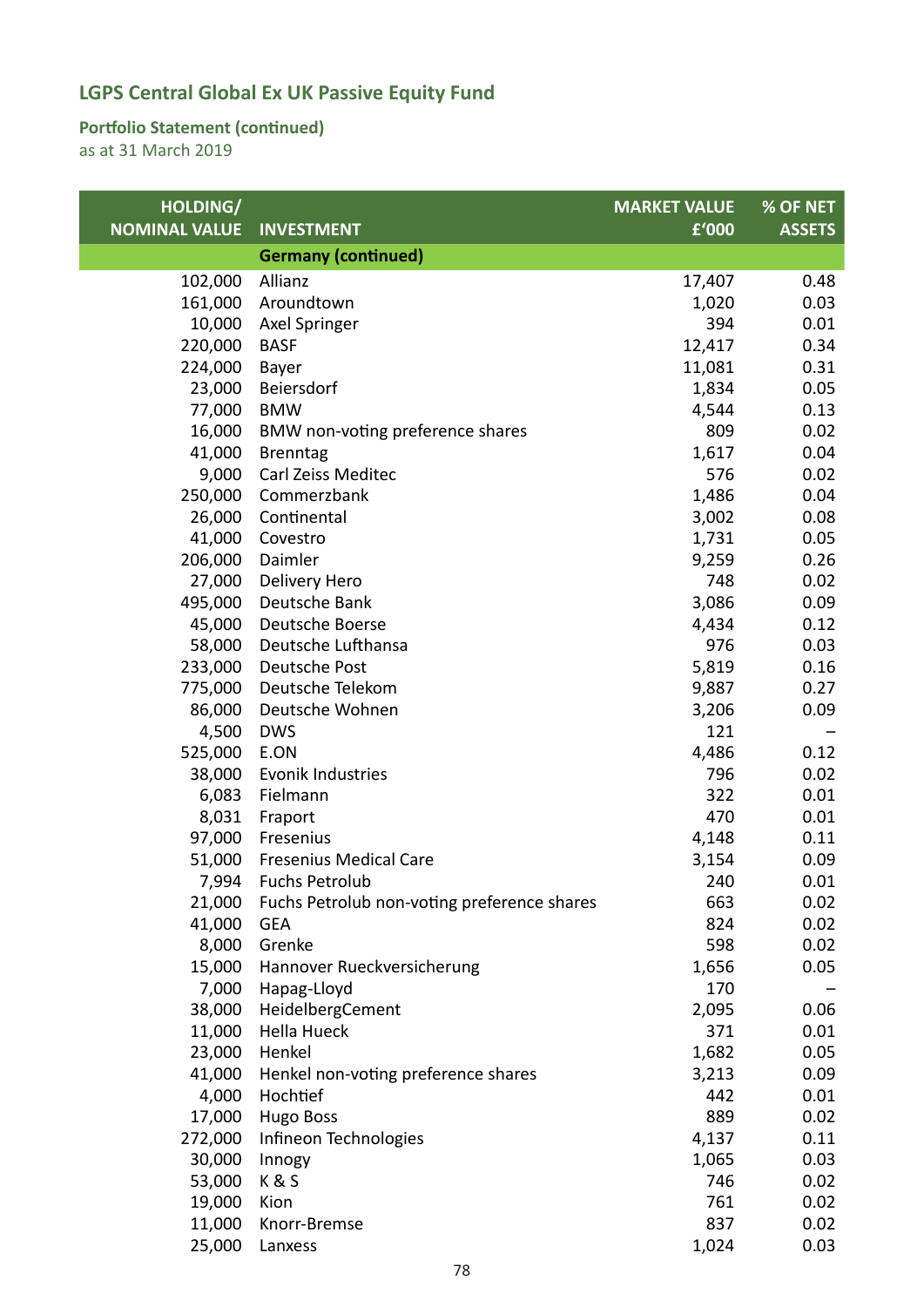#### **Portfolio Statement (continued)**

| HOLDING/<br><b>NOMINAL VALUE</b> | <b>INVESTMENT</b>                              | <b>MARKET VALUE</b><br>£'000 | % OF NET<br><b>ASSETS</b> |
|----------------------------------|------------------------------------------------|------------------------------|---------------------------|
|                                  | <b>Germany (continued)</b>                     |                              |                           |
| 16,000                           | LEG Immobilien                                 | 1,506                        | 0.04                      |
| 5,000                            | <b>MAN</b>                                     | 315                          | 0.01                      |
| 31,000                           | Merck                                          | 2,706                        | 0.08                      |
| 41,000                           | Metro                                          | 522                          | 0.01                      |
| 12,000                           | <b>MTU Aero Engines</b>                        | 2,081                        | 0.06                      |
| 36,000                           | Muenchener Rueckversicherung                   | 6,546                        | 0.18                      |
| 24,000                           | Osram Licht                                    | 634                          | 0.02                      |
| 37,000                           | Porsche non-voting preference shares           | 1,782                        | 0.05                      |
| 49,000                           | ProSiebenSat.1 Media                           | 534                          | 0.02                      |
| 2,083                            | Puma                                           | 924                          | 0.03                      |
| 1,000                            | Rational                                       | 474                          | 0.01                      |
| 11,000                           | Rheinmetall                                    | 877                          | 0.02                      |
| 16,000                           | Rocket Internet                                | 312                          | 0.01                      |
| 135,000                          | <b>RWE</b>                                     | 2,774                        | 0.08                      |
| 19,490                           | RWE non-voting preference shares               | 396                          | 0.01                      |
| 234,000                          | SAP                                            | 20,789                       | 0.58                      |
| 8,000                            | Sartorius non-voting preference shares         | 1,054                        | 0.03                      |
| 25,000                           | Scout24                                        | 994                          | 0.03                      |
| 186,000                          | Siemens (Registered)                           | 15,361                       | 0.42                      |
| 33,000                           | <b>Siemens Healthineers</b>                    | 1,060                        | 0.03                      |
| 17,096                           | Suedzucker                                     | 168                          |                           |
| 30,000                           | Symrise                                        | 2,079                        | 0.06                      |
| 8,078                            | Talanx                                         | 239                          | 0.01                      |
| 165,000                          | Telefonica Deutschland                         | 397                          | 0.01                      |
| 115,000                          | ThyssenKrupp                                   | 1,211                        | 0.03                      |
| 48,000                           | Uniper                                         | 1,109                        | 0.03                      |
| 29,000                           | United Internet                                | 811                          | 0.02                      |
| 7,000                            | Volkswagen                                     | 872                          | 0.02                      |
|                                  | 44,000 Volkswagen non-voting preference shares | 5,320                        | 0.15                      |
| 126,000                          | Vonovia                                        | 5,016                        | 0.14                      |
| 3,018                            | <b>Wacker Chemie</b>                           | 199                          | 0.01                      |
| 27,000                           | Wirecard                                       | 2,610                        | 0.07                      |
| 34,000                           | Zalando                                        | 1,019                        | 0.03                      |
|                                  |                                                | 221,687                      | 6.13                      |

|         | <b>Greece 0.08%</b>                 |     |      |
|---------|-------------------------------------|-----|------|
| 300,000 | Alpha Bank                          | 318 | 0.01 |
| 500,000 | Eurobank Ergasias                   | 305 | 0.01 |
| 12,000  | FF Group                            | 50  |      |
| 15,000  | <b>Hellenic Petroleum</b>           | 110 |      |
| 55,594  | <b>Hellenic Telecommunication</b>   | 572 | 0.02 |
| 25,000  | Jumbo                               | 321 | 0.01 |
| 10,000  | Motor Oil Hellas Corinth Refineries | 178 |      |
| 27,000  | <b>Mytilineos</b>                   | 210 | 0.01 |
| 138,000 | National Bank of Greece             | 184 | 0.01 |
| 44,404  | Opap                                | 352 | 0.01 |
|         |                                     |     |      |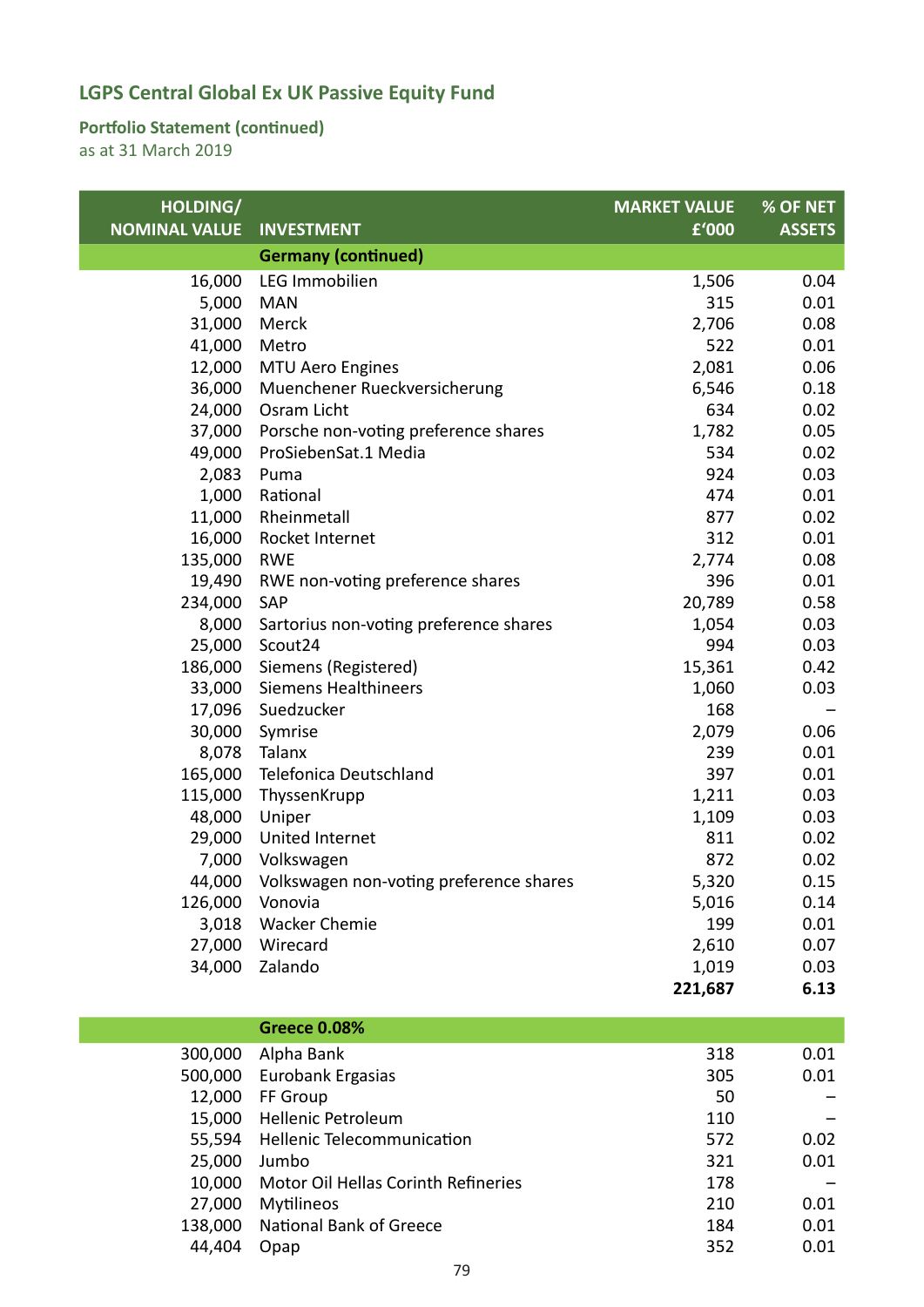#### **Portfolio Statement (continued)**

| HOLDING/<br><b>NOMINAL VALUE</b> | <b>INVESTMENT</b>                     | <b>MARKET VALUE</b><br>£'000 | % OF NET<br><b>ASSETS</b> |
|----------------------------------|---------------------------------------|------------------------------|---------------------------|
|                                  | <b>Greece (continued)</b>             |                              |                           |
| 10,000                           | <b>Titan Cement</b>                   | 166                          |                           |
|                                  |                                       | 2,766                        | 0.08                      |
|                                  |                                       |                              |                           |
|                                  | Hong Kong 3.40%                       |                              |                           |
| 3,787,000                        | AIA                                   | 28,896                       | 0.80                      |
| 100,000                          | <b>ASM Pacific Technology</b>         | 856                          | 0.02                      |
| 405,000                          | <b>Bank of East Asia</b>              | 1,008                        | 0.03                      |
| 1,182,000                        | <b>Brightoil Petroleum</b>            | 173                          |                           |
| 92,000                           | Café de Coral                         | 179                          |                           |
| 150,000                          | <b>Cathay Pacific Airways</b>         | 201                          | 0.01                      |
| 630,000                          | Champion Real Estate Investment Trust | 419                          | 0.01                      |
| 300,000                          | Chow Tai Fook Jewellery               | 232                          | 0.01                      |
| 841,500                          | <b>CK Asset Holdings</b>              | 5,742                        | 0.16                      |
| 838,488                          | <b>CK Hutchison</b>                   | 6,759                        | 0.19                      |
| 200,500                          | CK Infrastructure                     | 1,260                        | 0.03                      |
| 513,500                          | <b>CLP</b>                            | 4,566                        | 0.13                      |
| 102,848                          | Dah Sing Banking                      | 148                          |                           |
| 42,360                           | Dah Sing Financial                    | 170                          |                           |
| 97,300                           | Dairy Farm International              | 625                          | 0.02                      |
| 653,000                          | <b>First Pacific</b>                  | 181                          | 0.01                      |
| 93,000                           | <b>Great Eagle</b>                    | 364                          | 0.01                      |
| 650,000                          | Haitong International Securities      | 196                          | 0.01                      |
| 272,000                          | Hang Lung                             | 667                          | 0.02                      |
| 633,000                          | Hang Lung Properties                  | 1,186                        | 0.03                      |
| 226,900                          | Hang Seng Bank                        | 4,292                        | 0.12                      |
| 370,236                          | Henderson Land Development            | 1,806                        | 0.05                      |
| 2,807,238                        | Hong Kong & China Gas                 | 5,160                        | 0.14                      |
| 387,700                          | Hong Kong Exchanges & Clearing        | 10,363                       | 0.29                      |
|                                  | 365,000 Hongkong Land                 | 1,992                        | 0.06                      |
| 183,000                          | <b>Hopewell Holdings</b>              | 691                          | 0.02                      |
| 300,000                          | Huabao International                  | 117                          |                           |
| 1,605,600                        | <b>Hutchison Port</b>                 | 290                          | 0.01                      |
| 354,000                          | <b>Hutchison Telecommunications</b>   | 115                          |                           |
| 193,000                          | Hysan Development                     | 793                          | 0.02                      |
| 66,000                           | Jardine Matheson                      | 3,159                        | 0.09                      |
| 56,800                           | Jardine Strategic                     | 1,630                        | 0.05                      |
| 101,500                          | Johnson Electric                      | 180                          | 0.01                      |
| 164,000                          | <b>Kerry Properties</b>               | 561                          | 0.02                      |
| 2,050,000                        | Li & Fung                             | 283                          | 0.01                      |
| 131,000                          | Lifestyle International               | 174                          |                           |
| 660,500                          | Link Real Estate Investment Trust     | 5,928                        | 0.16                      |
| 225,000                          | Melco International Development       | 403                          | 0.01                      |
| 444,000                          | <b>MTR</b>                            | 2,107                        | 0.06                      |
| 1,789,333                        | New World Development                 | 2,278                        | 0.06                      |
| 456,300                          | <b>NWS</b>                            | 765                          | 0.02                      |
| 1,343,000                        | <b>PCCW</b>                           | 639                          | 0.02                      |
|                                  |                                       |                              |                           |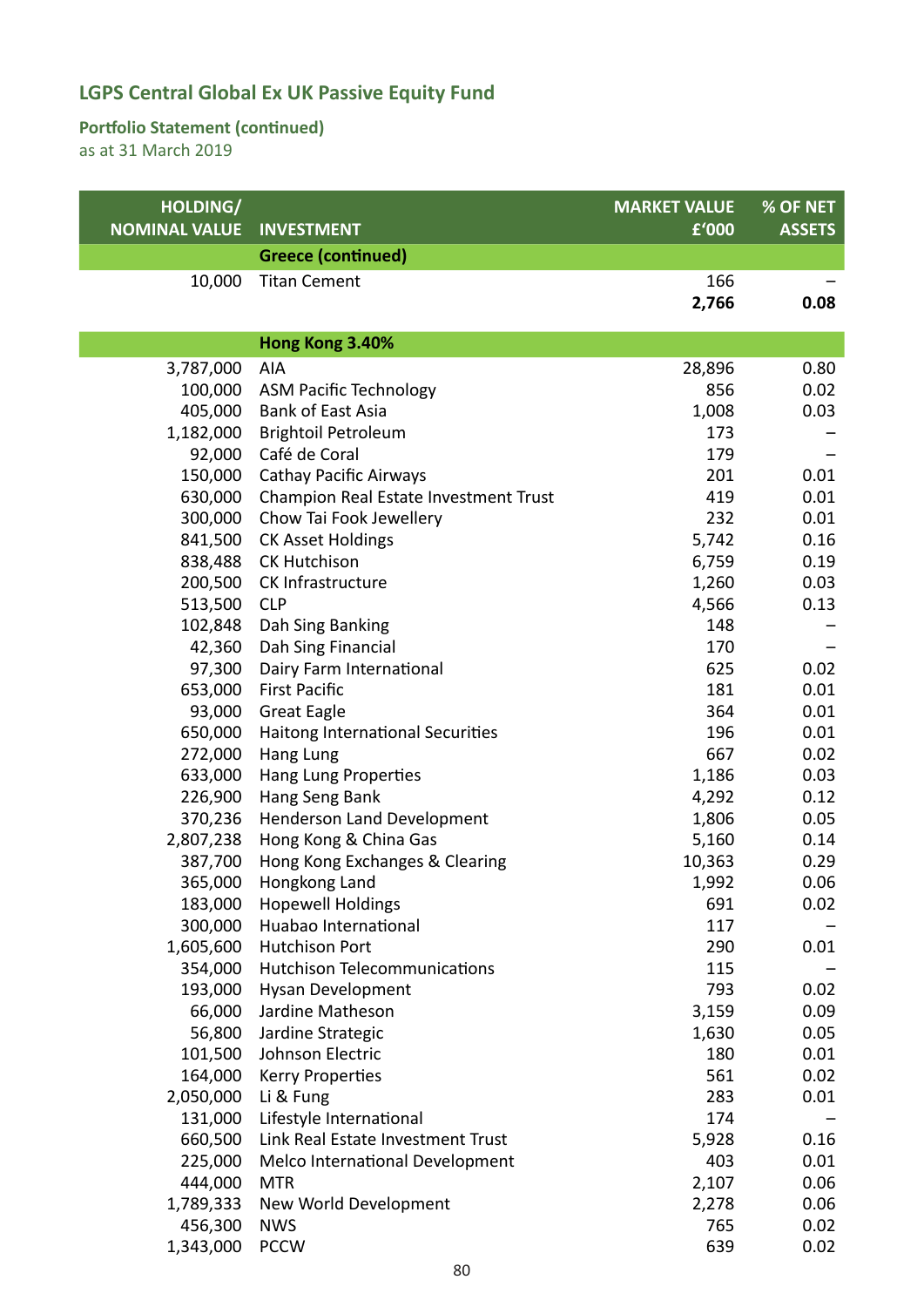#### **Portfolio Statement (continued)**

| HOLDING/             |                                          | <b>MARKET VALUE</b> | % OF NET      |
|----------------------|------------------------------------------|---------------------|---------------|
| <b>NOMINAL VALUE</b> | <b>INVESTMENT</b>                        | £'000               | <b>ASSETS</b> |
|                      | <b>Hong Kong (continued)</b>             |                     |               |
| 408,600              | <b>Power Assets</b>                      | 2,171               | 0.06          |
| 280,000              | SA SA International                      | 73                  |               |
| 358,000              | Shangri-La Asia                          | 389                 | 0.01          |
| 514,000              | Shun Tak                                 | 156                 |               |
| 1,002,000            | Sino Land                                | 1,485               | 0.04          |
| 710,500              | Sun Art Retail                           | 531                 | 0.01          |
| 445,000              | Sun Hung Kai Properties                  | 5,860               | 0.16          |
| 158,000              | Swire Pacific class 'A' shares           | 1,560               | 0.04          |
| 282,500              | Swire Pacific class 'B' shares           | 434                 | 0.01          |
| 334,200              | <b>Swire Properties</b>                  | 1,103               | 0.03          |
| 391,500              | <b>Techtronic Industries</b>             | 2,009               | 0.06          |
| 110,000              | <b>Television Broadcasts</b>             | 164                 |               |
| 2,200,000            | <b>United Energy</b>                     | 325                 | 0.01          |
| 240,000              | Vitasoy International                    | 892                 | 0.02          |
| 51,900               | Vtech                                    | 407                 | 0.01          |
| 2,623,500            | WH                                       | 2,152               | 0.06          |
| 395,000              | Wharf                                    | 915                 | 0.03          |
| 380,000              | Wharf Real Estate Investment<br>Wheelock | 2,171               | 0.06<br>0.04  |
| 256,000<br>680,000   | Xinyi Glass                              | 1,435<br>598        | 0.02          |
| 233,500              | Yue Yuen Industrial                      | 616                 | 0.02          |
|                      |                                          | 123,000             | 3.40          |
|                      |                                          |                     |               |
|                      | Hungary 0.09%                            |                     |               |
| 75,000               | Magyar Telekom Telecommunications        | 93                  |               |
| 108,000              | MOL Hungarian Oil & Gas                  | 944                 | 0.03          |
| 55,000               | <b>OTP Bank</b>                          | 1,863               | 0.05          |
| 25,000               | Richter Gedeon Nyrt                      | 360                 | 0.01          |
|                      |                                          | 3,260               | 0.09          |
|                      | Ireland 0.23%                            |                     |               |
|                      |                                          |                     | 0.01          |
| 8,900                | AerCap                                   | 318                 |               |
| 157,000              | AIB                                      | 540                 | 0.01          |
| 231,000              | Bank of Ireland                          | 1,057               | 0.03          |
| 50,000               | Glanbia                                  | 751                 | 0.02          |
| 138,000<br>34,000    | James Hardie<br>Kerry 'A' shares         | 1,365<br>2,915      | 0.04<br>0.08  |
|                      |                                          |                     |               |
| 40,000               | Kingspan                                 | 1,422               | 0.04<br>0.23  |
|                      |                                          | 8,368               |               |
|                      | <b>Israel 0.02%</b>                      |                     |               |
| 7,000                | <b>Check Point Software Technologies</b> | 679                 | 0.02          |
|                      |                                          |                     |               |
|                      | <b>Italy 1.64%</b>                       |                     |               |
| 380,000              | A <sub>2</sub> A                         | 531                 | 0.01          |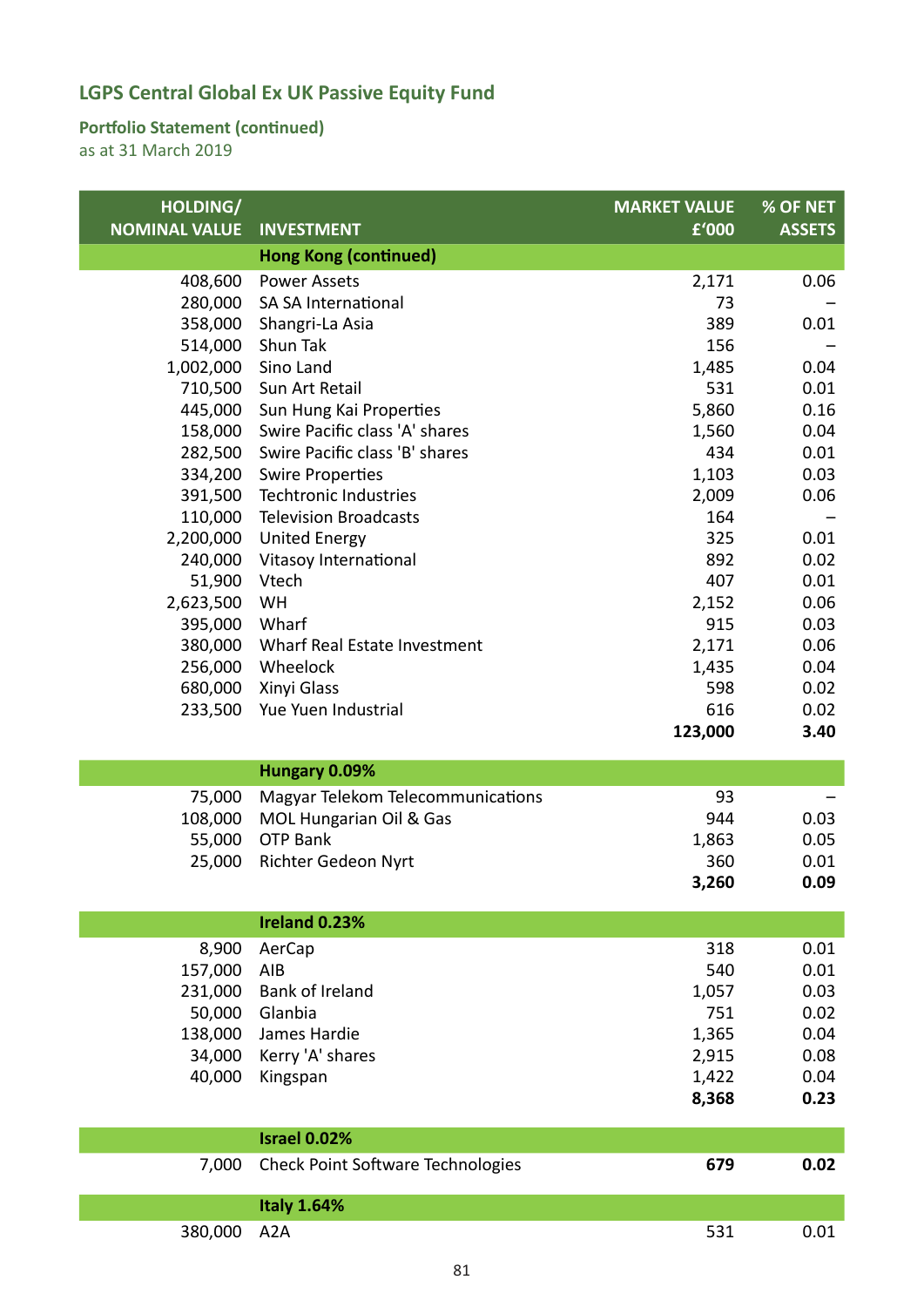#### **Portfolio Statement (continued)**

as at 31 March 2019

| HOLDING/<br><b>NOMINAL VALUE</b> | <b>INVESTMENT</b>                     | <b>MARKET VALUE</b><br>£'000 | % OF NET<br><b>ASSETS</b> |
|----------------------------------|---------------------------------------|------------------------------|---------------------------|
|                                  | <b>Italy (continued)</b>              |                              |                           |
| 311,000                          | Assicurazioni Generali                | 4,414                        | 0.12                      |
| 133,000                          | Atlantia                              | 2,641                        | 0.07                      |
| 56,552                           | <b>Banca Mediolanum</b>               | 308                          | 0.01                      |
| 373,000                          | <b>Banco BPM</b>                      | 591                          | 0.02                      |
| 13,000                           | Buzzi Unicem non-voting participating |                              |                           |
|                                  | cumulative shares                     | 204                          | 0.01                      |
| 137,000                          | Campari                               | 1,032                        | 0.03                      |
| 5,000                            | DiaSorin                              | 386                          | 0.01                      |
| 1,866,000                        | Enel                                  | 9,165                        | 0.25                      |
| 601,000                          | Eni                                   | 8,156                        | 0.22                      |
| 30,000                           | Ferrari                               | 3,083                        | 0.08                      |
| 97,000                           | FinecoBank                            | 978                          | 0.03                      |
| 111,000                          | Hera                                  | 308                          | 0.01                      |
| 3,625,000                        | Intesa Sanpaolo                       | 6,782                        | 0.19                      |
| 115,000<br>110,000               | Italgas<br>Leonardo                   | 545<br>982                   | 0.01                      |
| 70,000                           | Mediaset                              | 164                          | 0.03                      |
| 175,000                          | Mediobanca                            | 1,393                        | 0.04                      |
| 43,000                           | Moncler                               | 1,331                        | 0.04                      |
| 80,000                           | Pirelli & C                           | 396                          | 0.01                      |
| 112,000                          | Poste Italiane                        | 837                          | 0.02                      |
| 165,800                          | Prada                                 | 379                          | 0.01                      |
| 64,600                           | Prysmian                              | 937                          | 0.03                      |
| 16,000                           | Recordati                             | 478                          | 0.01                      |
| 155,699                          | Saipem                                | 632                          | 0.02                      |
| 21,000                           | Salvatore Ferragamo                   | 346                          | 0.01                      |
| 575,000                          | Snam                                  | 2,269                        | 0.06                      |
| 2,870,000                        | Telecom Italia                        | 1,371                        | 0.04                      |
| 1,550,000                        | Telecom Italia (Part Certified)       | 675                          | 0.02                      |
| 355,000                          | Terna                                 | 1,726                        | 0.05                      |
| 536,000                          | UniCredit                             | 5,277                        | 0.15                      |
| 281,142                          | Unione di Banche Italiane             | 571                          | 0.02                      |
| 140,000                          | UnipolSai                             | 289                          | 0.01                      |
|                                  |                                       | 59,177                       | 1.64                      |
|                                  | Japan 16.22%                          |                              |                           |
| 13,000                           | 77th Bank                             | 139                          |                           |
| 4,700                            | ABC-Mart                              | 214                          | 0.01                      |
| 79,500                           | Acom                                  | 217                          | 0.01                      |
| 40,000                           | Advantest                             | 712                          | 0.02                      |
| 145,000                          | <b>AEON</b>                           | 2,326                        | 0.06                      |
| 28,000                           | <b>AEON Financial Service</b>         | 437                          | 0.01                      |
| 28,000                           | <b>AEON Mall</b>                      | 353                          | 0.01                      |

41,400 AGC 1,111 0.03 11,600 Aica Kogyo 296 0.01 51,900 Aiful **100** –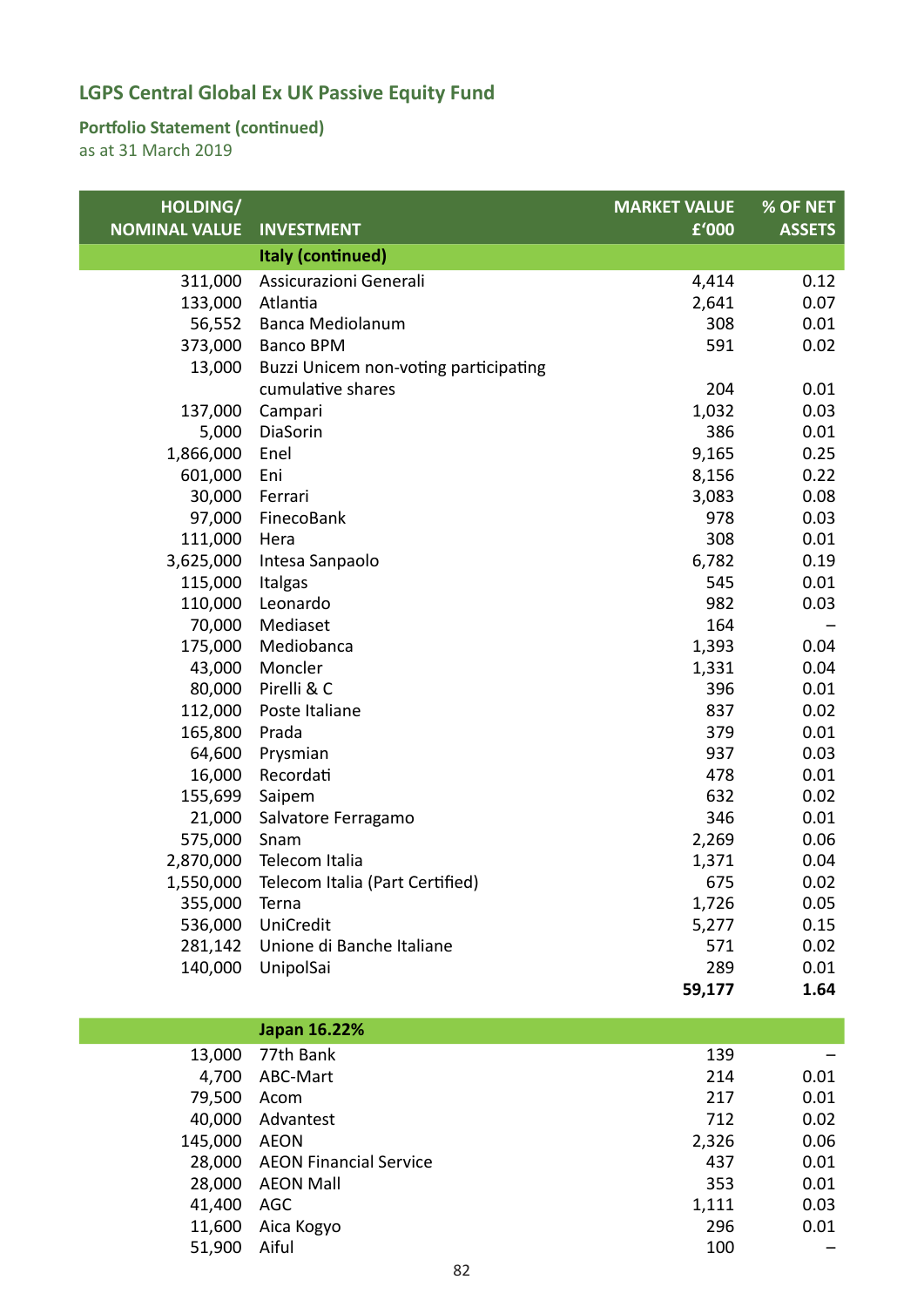#### **Portfolio Statement (continued)**

| HOLDING/             |                              | <b>MARKET VALUE</b> | % OF NET      |
|----------------------|------------------------------|---------------------|---------------|
| <b>NOMINAL VALUE</b> | <b>INVESTMENT</b>            | £'000               | <b>ASSETS</b> |
|                      | Japan (continued)            |                     |               |
| 5,000                | Ain Pharmaciez               | 288                 | 0.01          |
| 30,500               | Air Water                    | 339                 | 0.01          |
| 37,000               | Aisin Seiki                  | 1,012               | 0.03          |
| 110,000              | Ajinomoto                    | 1,348               | 0.04          |
| 36,000               | Alfresa                      | 784                 | 0.02          |
| 45,000               | Alps Alpine                  | 719                 | 0.02          |
| 66,000               | Amada                        | 500                 | 0.01          |
| 22,000               | Amorepacific Group           | 366                 | 0.01          |
| 25,000               | <b>ANA</b>                   | 702                 | 0.02          |
| 10,200               | Aoyama Trading               | 178                 |               |
| 27,000               | Aozora                       | 512                 | 0.01          |
| 8,000                | <b>Aplus Financial</b>       | 5                   |               |
| 4,000                | Ariake Japan                 | 164                 |               |
| 79,000               | Asahi Breweries              | 2,694               | 0.07          |
| 20,000               | Asahi Intecc                 | 720                 | 0.02          |
| 259,000              | Asahi Kasei                  | 2,049               | 0.06          |
| 42,000               | <b>ASICS</b>                 | 431                 | 0.01          |
| 4,000                | <b>ASKUL</b>                 | 76                  |               |
| 411,000              | Astellas Pharma              | 4,723               | 0.13          |
| 15,000               | Autobacs Seven               | 191                 | 0.01          |
| 8,800                | Awa Bank                     | 172                 |               |
| 27,800               | Azbil                        | 497                 | 0.01          |
| 15,000               | Bank of Kyoto                | 481                 | 0.01          |
| 12,000               | <b>Benefit One</b>           | 181                 |               |
| 14,700               | <b>Benesse</b>               | 292                 | 0.01          |
| 30,000               | <b>Bic Camera</b>            | 241                 | 0.01          |
| 129,000              | Bridgestone                  | 3,810               | 0.11          |
| 50,000               | <b>Brother Industries</b>    | 708                 | 0.02          |
| 14,900               | Calbee                       | 308                 | 0.01          |
| 216,000              | Canon                        | 4,807               | 0.13          |
| 7,400                | Canon Marketing Japan        | 112                 |               |
| 20,400               | Capcom                       | 350                 | 0.01          |
| 45,000               | Casio Computer               | 451                 | 0.01          |
| 38,000               | Central Japan Railway        | 6,771               | 0.19          |
| 147,000              | Chiba Bank                   | 612                 | 0.02          |
| 146,000              | Chubu Electric Power         | 1,749               | 0.05          |
| 45,000               | Chugai Pharmaceutical        | 2,365               | 0.07          |
| 35,400               | Chugoku Bank                 | 255                 | 0.01          |
| 65,000               | Chugoku Electric Power       | 621                 | 0.02          |
| 1,000                | Ci:z                         | 41                  |               |
| 58,200               | Citizen                      | 249                 | 0.01          |
| 30,550               | Coca-Cola Bottlers           | 594                 | 0.02          |
| 21,500               | Comsys                       | 448                 | 0.01          |
| 265,000              | Concordia Financial          | 783                 | 0.02          |
| 13,000               | <b>Cosmo Energy</b>          | 200                 | 0.01          |
| 1,900                | <b>Cosmos Pharmaceutical</b> | 252                 | 0.01          |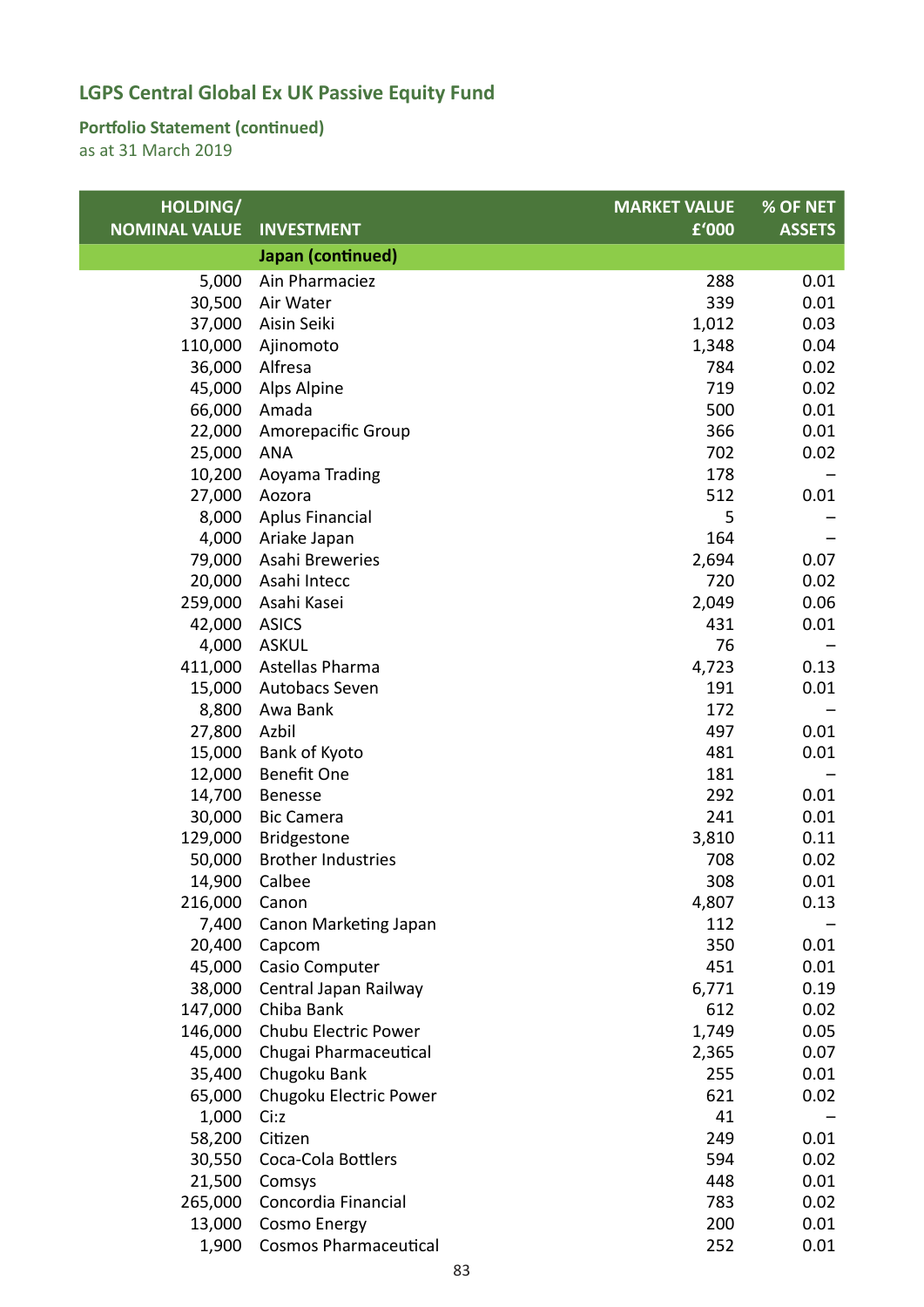#### **Portfolio Statement (continued)**

| HOLDING/             |                                 | <b>MARKET VALUE</b> | % OF NET      |
|----------------------|---------------------------------|---------------------|---------------|
| <b>NOMINAL VALUE</b> | <b>INVESTMENT</b>               | £'000               | <b>ASSETS</b> |
|                      | Japan (continued)               |                     |               |
| 36,000               | <b>Credit Saison</b>            | 364                 | 0.01          |
| 19,000               | CyberAgent                      | 595                 | 0.02          |
| 61,000               | Dai Nippon Printing             | 1,117               | 0.03          |
| 67,000               | Daicel Chemical                 | 557                 | 0.02          |
| 7,000                | Daido Steel                     | 212                 | 0.01          |
| 20,000               | Daifuku                         | 796                 | 0.02          |
| 232,000              | Dai-ichi Life                   | 2,472               | 0.07          |
| 134,000              | Daiichi Sankyo                  | 4,738               | 0.13          |
| 9,000                | Daiichikosho                    | 353                 | 0.01          |
| 55,600               | Daikin                          | 4,994               | 0.14          |
| 6,100                | Daishi Hokuetsu Financial       | 132                 |               |
| 15,000               | <b>Daito Trust Construction</b> | 1,604               | 0.04          |
| 136,000              | Daiwa House                     | 3,313               | 0.09          |
| 332,000              | Daiwa Securities                | 1,241               | 0.03          |
| 23,000               | Dena                            | 265                 | 0.01          |
| 18,200               | Denka                           | 401                 | 0.01          |
| 95,000               | Denso                           | 2,843               | 0.08          |
| 48,500               | Dentsu                          | 1,569               | 0.04          |
| 18,000               | <b>DIC</b>                      | 403                 | 0.01          |
| 6,000                | Disco                           | 656                 | 0.02          |
| 21,300               | <b>DMG Mori</b>                 | 202                 | 0.01          |
| 7,400                | Dowa Mining                     | 186                 |               |
| 78,000               | East Japan Railway              | 5,773               | 0.16          |
| 21,000               | Ebara                           | 454                 | 0.01          |
| 56,000               | Eisai                           | 2,411               | 0.07          |
| 34,000               | Electric Power Development      | 634                 | 0.02          |
| 6,000                | Exedy                           | 99                  |               |
| 10,000               | Ezaki Glico                     | 403                 | 0.01          |
| 50,800               | FamilyMart                      | 993                 | 0.03          |
| 16,000               | <b>FANCL</b>                    | 317                 | 0.01          |
| 41,000               | Fanuc                           | 5,363               | 0.15          |
| 10,900               | <b>Fast Retailing</b>           | 3,926               | 0.11          |
| 4,000                | <b>FP</b>                       | 181                 |               |
| 28,200               | Fuji Electric                   | 613                 | 0.02          |
| 12,000               | Fuji Media Holdings             | 127                 |               |
| 11,000               | Fuji Oil Holdings               | 287                 | 0.01          |
| 10,000               | Fuji Seal International         | 276                 | 0.01          |
| 79,000               | Fujifilm                        | 2,752               | 0.08          |
| 65,000               | Fujikura                        | 187                 |               |
| 41,000               | Fujitsu                         | 2,270               | 0.06          |
| 12,000               | Fujitsu General                 | 130                 |               |
| 32,200               | Fukuoka Financial               | 547                 | 0.01          |
| 5,000                | <b>Fukuyama Transporting</b>    | 148                 |               |
| 13,000               | Furukawa Electric               | 251                 | 0.01          |
| 4,000                | <b>Fuyo General Lease</b>       | 151                 |               |
| 11,200               | Glory                           | 206                 | 0.01          |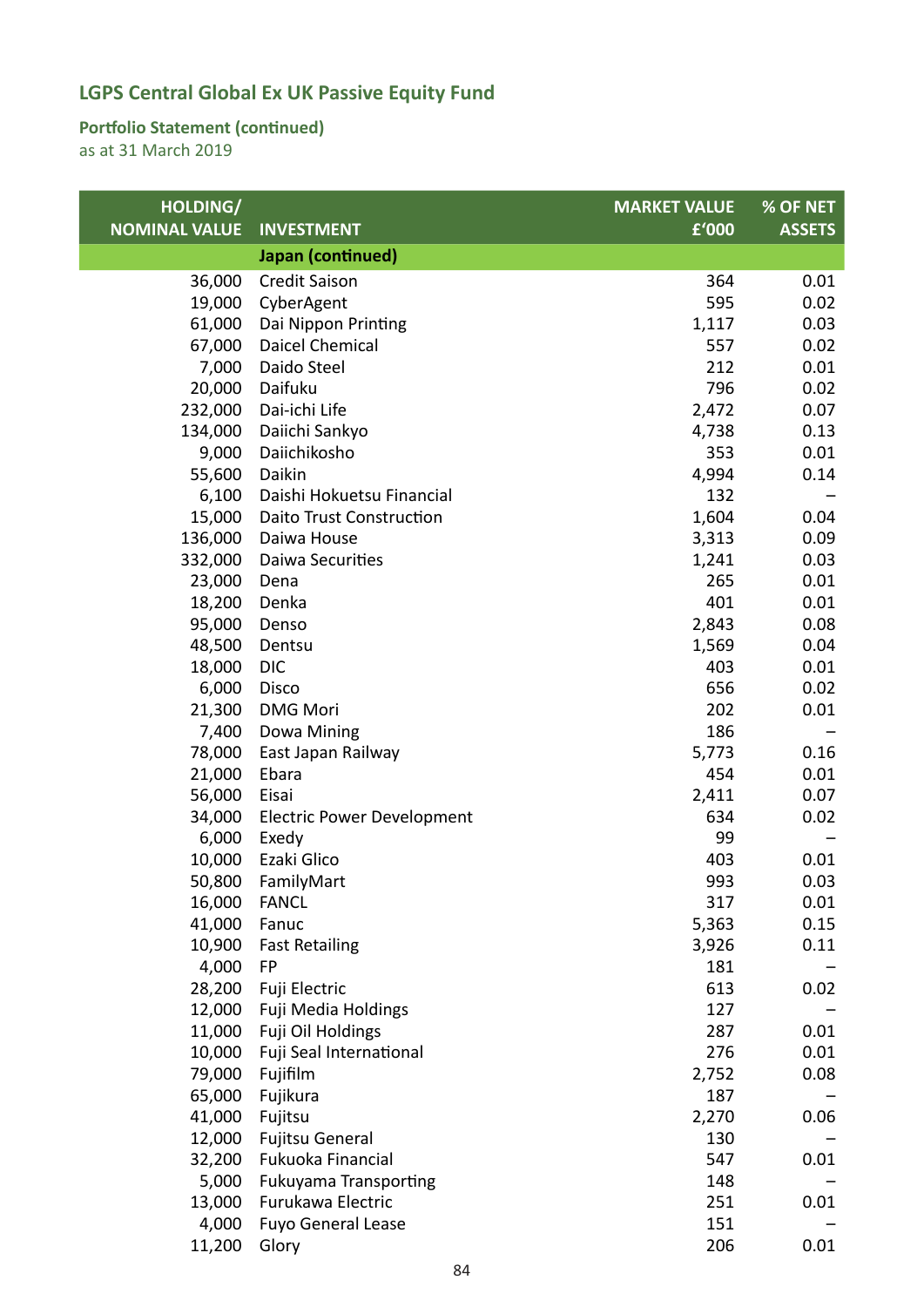#### **Portfolio Statement (continued)**

| HOLDING/             |                                       | <b>MARKET VALUE</b> | % OF NET      |
|----------------------|---------------------------------------|---------------------|---------------|
| <b>NOMINAL VALUE</b> | <b>INVESTMENT</b>                     | £'000               | <b>ASSETS</b> |
|                      | Japan (continued)                     |                     |               |
| 12,000               | <b>GMO</b> internet                   | 150                 |               |
| 8,500                | <b>GMO Payment Gateway</b>            | 463                 | 0.01          |
| 4,000                | Goldwin                               | 447                 | 0.01          |
| 17,000               | <b>GS Yuasa</b>                       | 255                 | 0.01          |
| 90,000               | GungHo Online Entertainment           | 251                 | 0.01          |
| 97,000               | Gunma Bank                            | 281                 | 0.01          |
| 6,700                | H.I.S.                                | 188                 |               |
| 16,900               | <b>H2O Retailing</b>                  | 180                 |               |
| 93,000               | Hachijuni Bank                        | 295                 | 0.01          |
| 51,500               | Hakuhodo                              | 635                 | 0.02          |
| 27,000               | <b>Hamamatsu Photonics</b>            | 801                 | 0.02          |
| 49,000               | Hankyu                                | 1,407               | 0.04          |
| 58,000               | Haseko                                | 559                 | 0.02          |
| 11,000               | Heiwa                                 | 169                 |               |
| 5,000                | Hikari Tsushin                        | 725                 | 0.02          |
| 60,000               | <b>Hino Motors</b>                    | 387                 | 0.01          |
| 7,000                | Hirose Electric                       | 563                 | 0.02          |
| 60,500               | Hiroshima Bank                        | 236                 | 0.01          |
| 16,000               | Hisamitsu Pharmaceutical              | 562                 | 0.02          |
| 194,000              | Hitachi                               | 4,814               | 0.13          |
| 8,300                | Hitachi Capital                       | 148                 |               |
| 25,000               | Hitachi Chemical                      | 425                 | 0.01          |
| 23,000               | <b>Hitachi Construction Machinery</b> | 467                 | 0.01          |
| 13,000               | Hitachi High-Technologies             | 409                 | 0.01          |
| 40,000               | Hitachi Metals                        | 356                 | 0.01          |
| 9,000                | Hitachi Transport System              | 205                 | 0.01          |
| 36,200               | <b>Hokkaido Electric Power</b>        | 159                 |               |
| 28,100               | Hokuhoku Financial                    | 224                 | 0.01          |
| 36,600               | Hokuriku Electric Power               | 220                 | 0.01          |
| 368,000              | Honda Motor                           | 7,637               | 0.21          |
| 8,000                | Horiba                                | 339                 | 0.01          |
| 12,000               | Hoshizaki Electric                    | 570                 | 0.02          |
| 16,000               | <b>House Foods</b>                    | 491                 | 0.01          |
| 78,000               | Hoya                                  | 3,949               | 0.11          |
| 80,000               | Hulic                                 | 602                 | 0.02          |
| 22,400               | Ibiden                                | 261                 | 0.01          |
| 43,000               | Ichigo                                | 112                 |               |
| 47,220               | Idemitsu Kosan                        | 1,213               | 0.03          |
| 27,000               | IHI                                   | 497                 | 0.01          |
| 33,000               | lida                                  | 458                 | 0.01          |
| 188,000              | <b>Inpex</b>                          | 1,375               | 0.04          |
| 73,000               | Isetan Mitsukoshi                     | 565                 | 0.02          |
| 113,000              | <b>Isuzu Motors</b>                   | 1,139               | 0.03          |
| 11,400               | <b>ITO EN</b>                         | 452                 | 0.01          |
| 299,000              | <b>ITOCHU</b>                         | 4,150               | 0.11          |
| 17,200               | Itochu Techno-Solutions               | 308                 | 0.01          |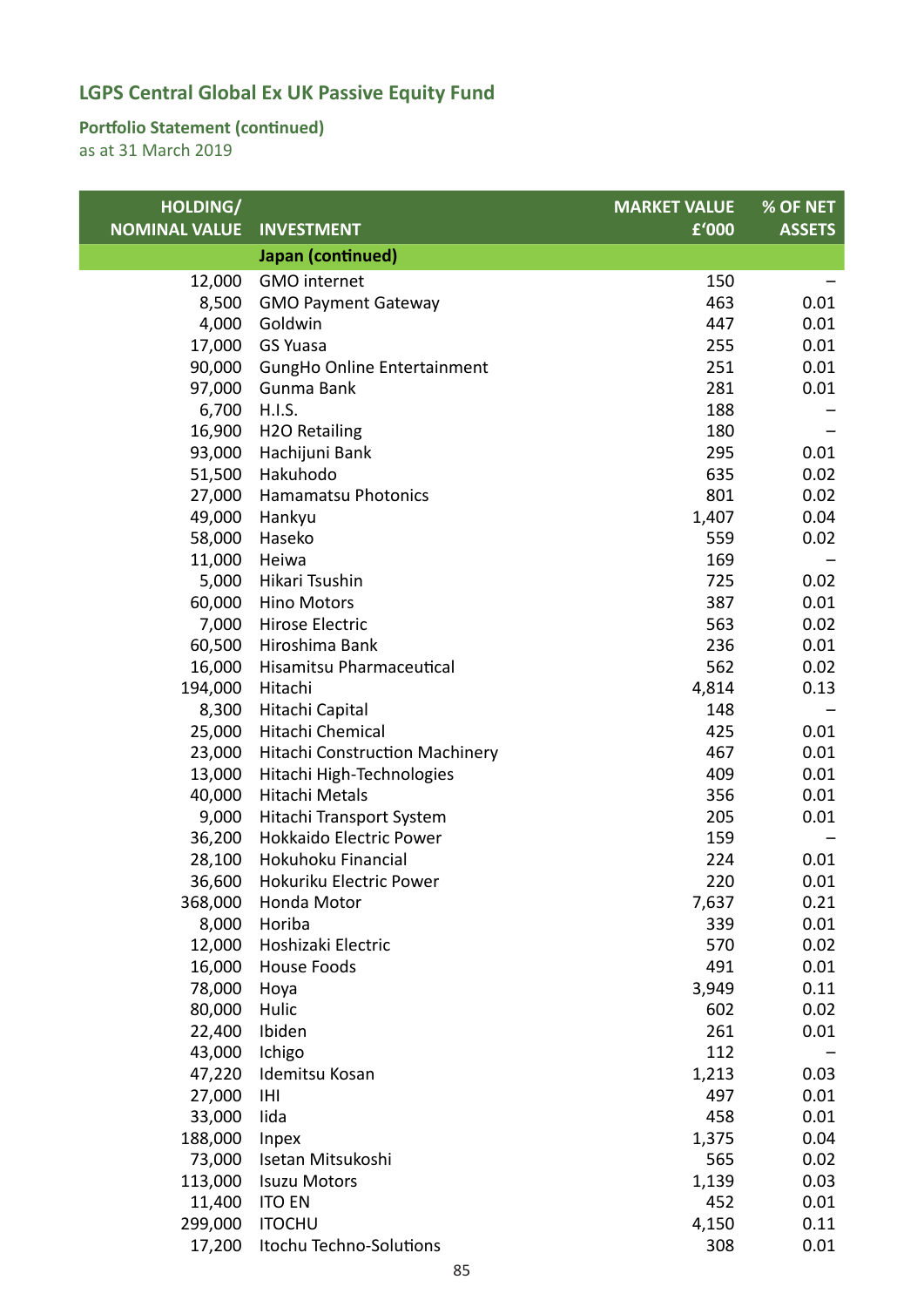#### **Portfolio Statement (continued)**

| HOLDING/             |                                        | <b>MARKET VALUE</b> | % OF NET      |
|----------------------|----------------------------------------|---------------------|---------------|
| <b>NOMINAL VALUE</b> | <b>INVESTMENT</b>                      | £'000               | <b>ASSETS</b> |
|                      | Japan (continued)                      |                     |               |
| 35,000               | Itoham Yonekyu                         | 167                 |               |
| 61,300               | Iyo Bank                               | 248                 | 0.01          |
| 8,400                | Izumi                                  | 299                 | 0.01          |
| 58,000               | J Front Retailing                      | 529                 | 0.01          |
| 26,000               | Japan Airlines                         | 703                 | 0.02          |
| 11,200               | Japan Airport Terminal                 | 362                 | 0.01          |
| 13,000               | Japan Aviation Electronics             | 139                 |               |
| 112,000              | Japan Exchange                         | 1,531               | 0.04          |
| 5,600                | Japan Petroleum Exploration            | 93                  |               |
| 277,000              | Japan Post                             | 2,487               | 0.07          |
| 86,000               | Japan Post Bank                        | 721                 | 0.02          |
| 15,000               | Japan Post Insurance                   | 249                 | 0.01          |
| 14,000               | Japan Steel Works                      | 197                 | 0.01          |
| 251,000              | Japan Tobacco                          | 4,777               | 0.13          |
| 112,000              | JFE                                    | 1,458               | 0.04          |
| 46,000               | <b>JGC</b>                             | 469                 | 0.01          |
| 42,000               | <b>JSR</b>                             | 500                 | 0.01          |
| 46,000               | <b>JTEKT</b>                           | 434                 | 0.01          |
| 662,000              | <b>JXTG</b>                            | 2,324               | 0.06          |
| 18,000               | Kagome                                 | 386                 | 0.01          |
| 99,500               | Kajima                                 | 1,127               | 0.03          |
| 29,000               | Kakaku.com                             | 427                 | 0.01          |
| 7,000                | Kaken Pharmaceutical                   | 243                 | 0.01          |
| 23,000               | Kamigumi                               | 408                 | 0.01          |
| 20,000               | Kandenko                               | 131                 |               |
| 12,000               | Kaneka                                 | 344                 | 0.01          |
| 152,000              | Kansai Electric Power                  | 1,719               | 0.05          |
| 38,000               | Kansai Mirai Financial                 | 207                 | 0.01          |
| 45,000               | Kansai Paint                           | 658                 | 0.02          |
| 100,000              | Kao                                    | 6,038               | 0.17          |
| 30,000               | Kawasaki Heavy Industries              | 568                 | 0.02          |
| 18,100               | Kawasaki Kisen Kaisha                  | 149                 |               |
| 375,000              | <b>KDDI</b>                            | 6,196               | 0.17          |
| 18,400               | Keihan                                 | 593                 | 0.02          |
| 58,500               | Keikyu                                 | 761                 | 0.02          |
| 26,000               | Keio                                   | 1,287               | 0.04          |
| 28,000               | Keisei Electric Railway                | 779                 | 0.02          |
| 23,000               | Kewpie                                 | 423                 | 0.01          |
| 19,300               | Keyence                                | 9,228               | 0.25          |
| 38,000               | Kikkoman                               | 1,428               | 0.04          |
| 27,000               | Kinden                                 | 343                 | 0.01          |
| 38,000               | Kintetsu                               | 1,354               | 0.04          |
| 170,000              | Kirin                                  | 3,109               | 0.09          |
| 6,700                | Kissei Pharmaceutical                  | 135                 |               |
| 13,200               | Kobayashi Pharmaceutical<br>Kobe Steel | 853                 | 0.02<br>0.01  |
| 60,000               |                                        | 345                 |               |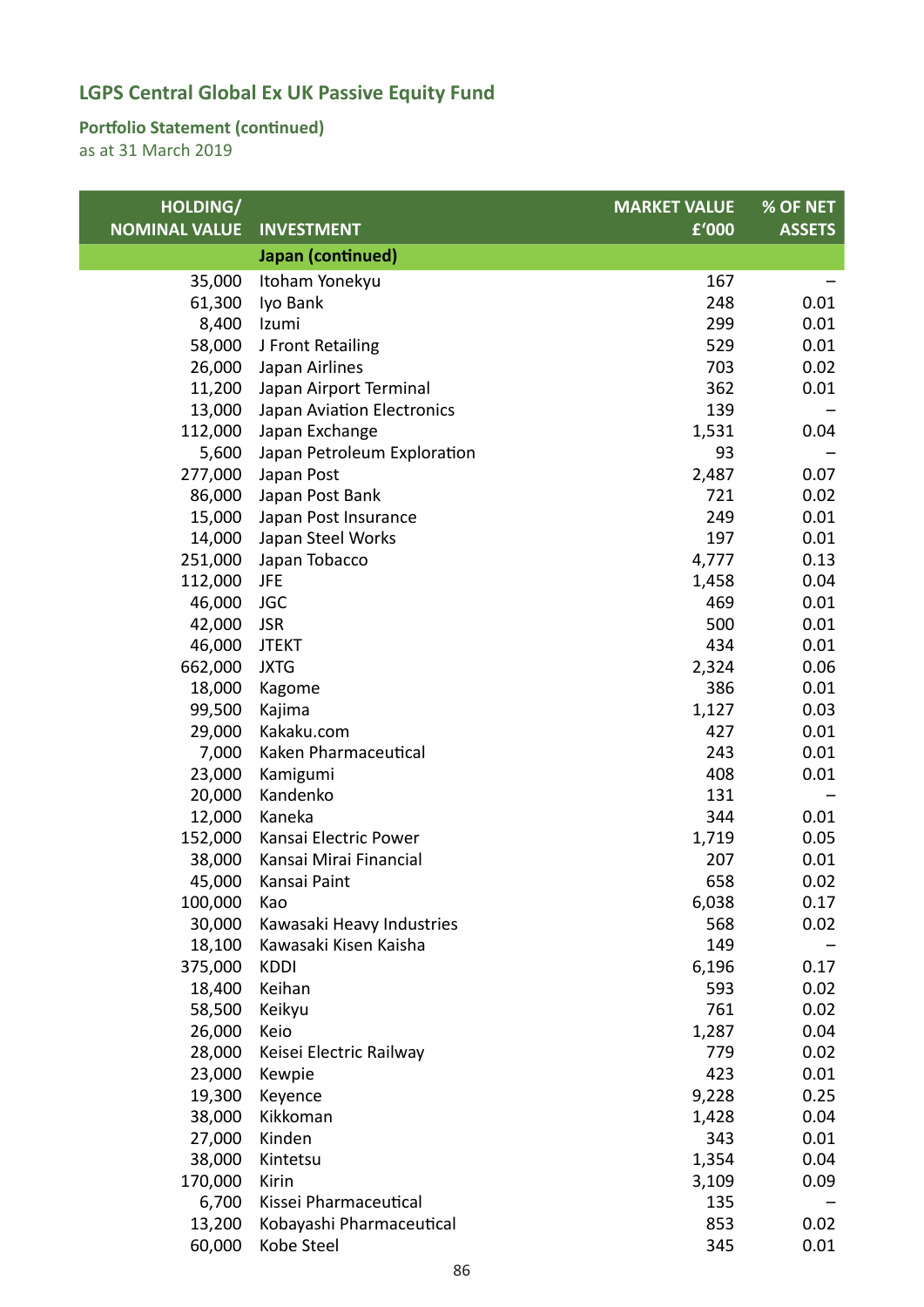#### **Portfolio Statement (continued)**

| HOLDING/             |                           | <b>MARKET VALUE</b> | <b>% OF NET</b> |
|----------------------|---------------------------|---------------------|-----------------|
| <b>NOMINAL VALUE</b> | <b>INVESTMENT</b>         | £'000               | <b>ASSETS</b>   |
|                      | Japan (continued)         |                     |                 |
| 12,000               | Koei Tecmo                | 177                 |                 |
| 24,000               | Koito Manufacturing       | 1,042               | 0.03            |
| 19,000               | <b>KOKUYO</b>             | 214                 | 0.01            |
| 191,000              | Komatsu                   | 3,399               | 0.09            |
| 4,100                | Komeri                    | 77                  |                 |
| 21,000               | Konami                    | 699                 | 0.02            |
| 94,000               | Konica Minolta            | 708                 | 0.02            |
| 6,000                | Kose                      | 845                 | 0.02            |
| 34,000               | K's Holdings              | 231                 | 0.01            |
| 231,000              | Kubota                    | 2,560               | 0.07            |
| 73,000               | Kuraray                   | 713                 | 0.02            |
| 23,400               | Kurita Water Industries   | 458                 | 0.01            |
| 3,000                | Kusuri no Aoki            | 164                 |                 |
| 66,000               | Kyocera                   | 2,968               | 0.08            |
| 8,500                | Kyorin                    | 127                 |                 |
| 5,000                | Kyoritsu Maintenance      | 190                 | 0.01            |
| 20,000               | Kyowa Exeo                | 423                 | 0.01            |
| 57,000               | Kyowa Hakko Kirin         | 951                 | 0.03            |
| 8,000                | Kyudenko                  | 192                 | 0.01            |
| 94,000               | Kyushu Electric Power     | 851                 | 0.02            |
| 84,990               | Kyushu Financial          | 264                 | 0.01            |
| 33,000               | Kyushu Railway            | 833                 | 0.02            |
| 11,000               | Lawson                    | 467                 | 0.01            |
| 11,000               | <b>LINE</b>               | 297                 | 0.01            |
| 9,000                | Lintec                    | 149                 |                 |
| 54,000               | Lion                      | 870                 | 0.02            |
| 54,000               | <b>LIXIL</b>              | 553                 | 0.02            |
| 86,000               | M <sub>3</sub>            | 1,107               | 0.03            |
| 11,300               | Mabuchi Motor             | 301                 | 0.01            |
| 25,000               | Maeda                     | 189                 | 0.01            |
| 16,000               | Maeda Road Construction   | 238                 | 0.01            |
| 51,000               | Makita                    | 1,360               | 0.04            |
| 326,000              | Marubeni                  | 1,729               | 0.05            |
| 7,000                | Maruha Nichiro            | 192                 | 0.01            |
| 43,000               | Marui                     | 665                 | 0.02            |
| 13,200               | Maruichi Steel Tube       | 294                 | 0.01            |
| 19,500               | <b>Matsui Securities</b>  | 141                 |                 |
| 15,000               | Matsumotokiyoshi Holdings | 383                 | 0.01            |
| 121,000              | Mazda Motor               | 1,039               | 0.03            |
| 215,950              | Mebuki Financial          | 422                 | 0.01            |
| 33,600               | MediPal                   | 612                 | 0.02            |
| 11,000               | <b>Megmilk Snow Brand</b> | 205                 | 0.01            |
| 28,000               | Meiji Holdings            | 1,743               | 0.05            |
| 89,000               | Minebea Mitsumi           | 1,025               | 0.03            |
| 12,700               | Miraca                    | 241                 | 0.01            |
| 59,000               | Misumi                    | 1,124               | 0.03            |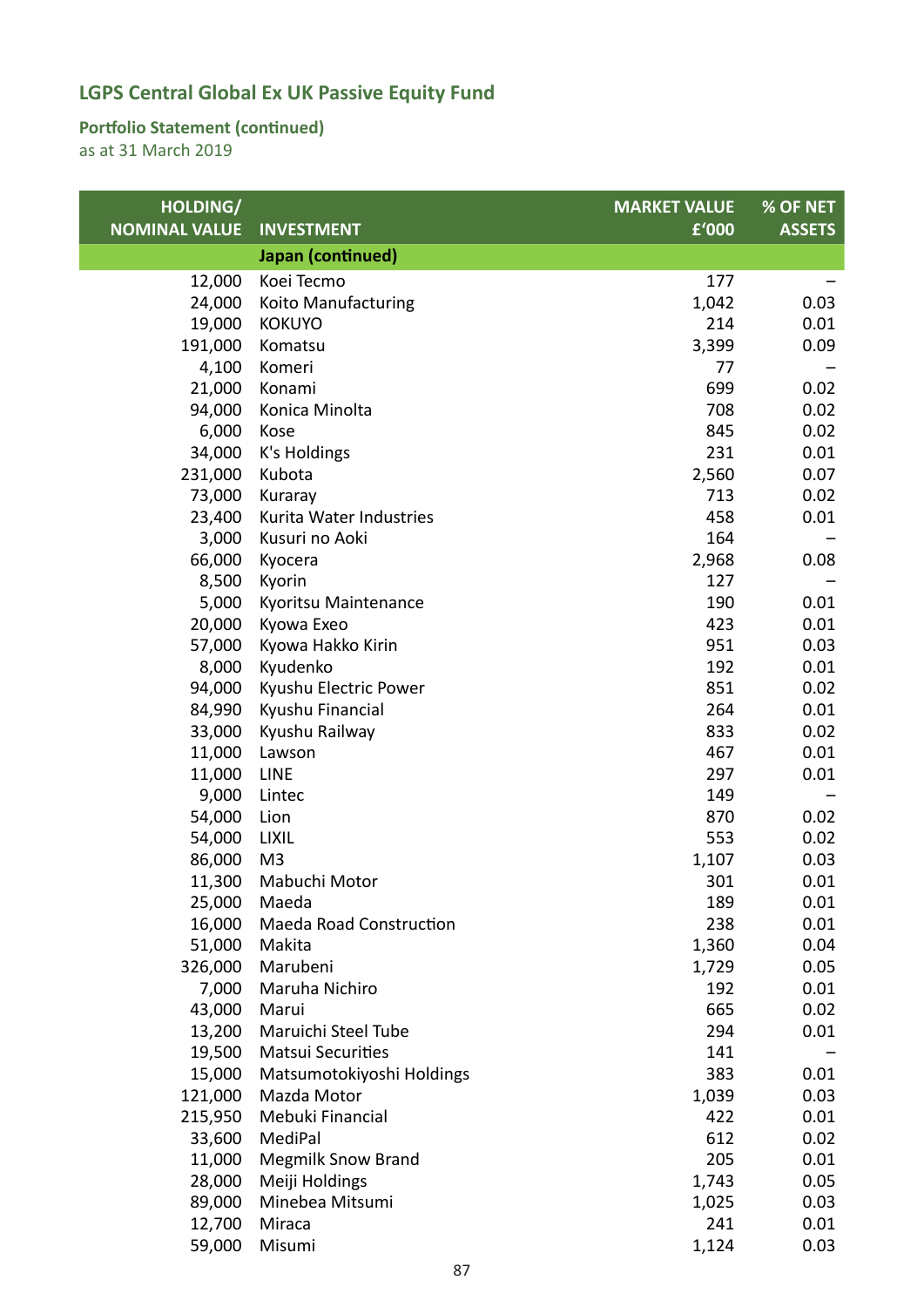### **Portfolio Statement (continued)**

| HOLDING/             |                                | <b>MARKET VALUE</b> | % OF NET      |
|----------------------|--------------------------------|---------------------|---------------|
| <b>NOMINAL VALUE</b> | <b>INVESTMENT</b>              | £'000               | <b>ASSETS</b> |
|                      | Japan (continued)              |                     |               |
| 271,000              | Mitsubishi                     | 5,774               | 0.16          |
| 266,000              | Mitsubishi Chemical            | 1,437               | 0.04          |
| 413,000              | Mitsubishi Electric            | 4,066               | 0.11          |
| 247,000              | Mitsubishi Estate              | 3,435               | 0.09          |
| 37,000               | Mitsubishi Gas Chemical        | 405                 | 0.01          |
| 60,000               | Mitsubishi Heavy Industries    | 1,909               | 0.05          |
| 13,500               | Mitsubishi Logistics           | 288                 | 0.01          |
| 26,000               | Mitsubishi Materials           | 525                 | 0.01          |
| 136,000              | Mitsubishi Motors              | 554                 | 0.02          |
| 3,000                | Mitsubishi Shokuhin            | 60                  |               |
| 44,500               | Mitsubishi Tanabe Pharma       | 456                 | 0.01          |
| 2,664,000            | Mitsubishi UFJ Financial       | 10,157              | 0.28          |
| 97,600               | Mitsubishi UFJ Lease & Finance | 382                 | 0.01          |
| 357,000              | Mitsui                         | 4,251               | 0.12          |
| 36,000               | Mitsui Chemicals               | 665                 | 0.02          |
| 197,000              | Mitsui Fudosan                 | 3,799               | 0.10          |
| 13,700               | Mitsui Mining & Smelting       | 269                 | 0.01          |
| 23,000               | Mitsui O.S.K. Lines            | 379                 | 0.01          |
| 20,000               | Miura                          | 353                 | 0.01          |
| 5,353,000            | Mizuho Financial               | 6,354               | 0.18          |
| 5,600                | Mochida Pharmaceutical         | 219                 | 0.01          |
| 24,000               | Monotaro                       | 409                 | 0.01          |
| 10,000               | Morinaga                       | 333                 | 0.01          |
| 9,000                | Morinaga Milk                  | 234                 | 0.01          |
| 104,000              | MS&AD Insurance                | 2,429               | 0.07          |
| 120,000              | <b>Murata Manufacturing</b>    | 4,586               | 0.13          |
| 25,000               | Nabtesco                       | 558                 | 0.02          |
| 21,900               | Nagase                         | 241                 | 0.01          |
| 43,400               | Nagoya Railroad                | 919                 | 0.03          |
| 41,000               | Namco Bandai                   | 1,470               | 0.04          |
| 23,400               | Nankai Electric Railway        | 495                 | 0.01          |
| 53,500               | <b>NEC</b>                     | 1,387               | 0.04          |
| 86,000               | Nexon                          | 1,033               | 0.03          |
| 56,000               | <b>NGK Insulators</b>          | 623                 | 0.02          |
| 42,600               | <b>NGK Spark Plug</b>          | 605                 | 0.02          |
| 22,000               | <b>NH Foods</b>                | 606                 | 0.02          |
| 36,600               | <b>NHK Spring</b>              | 252                 | 0.01          |
| 23,000               | Nichirei                       | 434                 | 0.01          |
| 49,216               | Nidec                          | 4,781               | 0.13          |
| 20,000               | Nifco                          | 391                 | 0.01          |
| 16,800               | Nihon Kohden                   | 381                 | 0.01          |
| 30,000               | Nihon M&A Center               | 627                 | 0.02          |
| 13,000               | <b>Nihon Unisys</b>            | 264                 | 0.01          |
| 74,000               | Nikon                          | 799                 | 0.02          |
| 23,000               | Nintendo                       | 5,031               | 0.14          |
| 8,000                | Nippo                          | 114                 |               |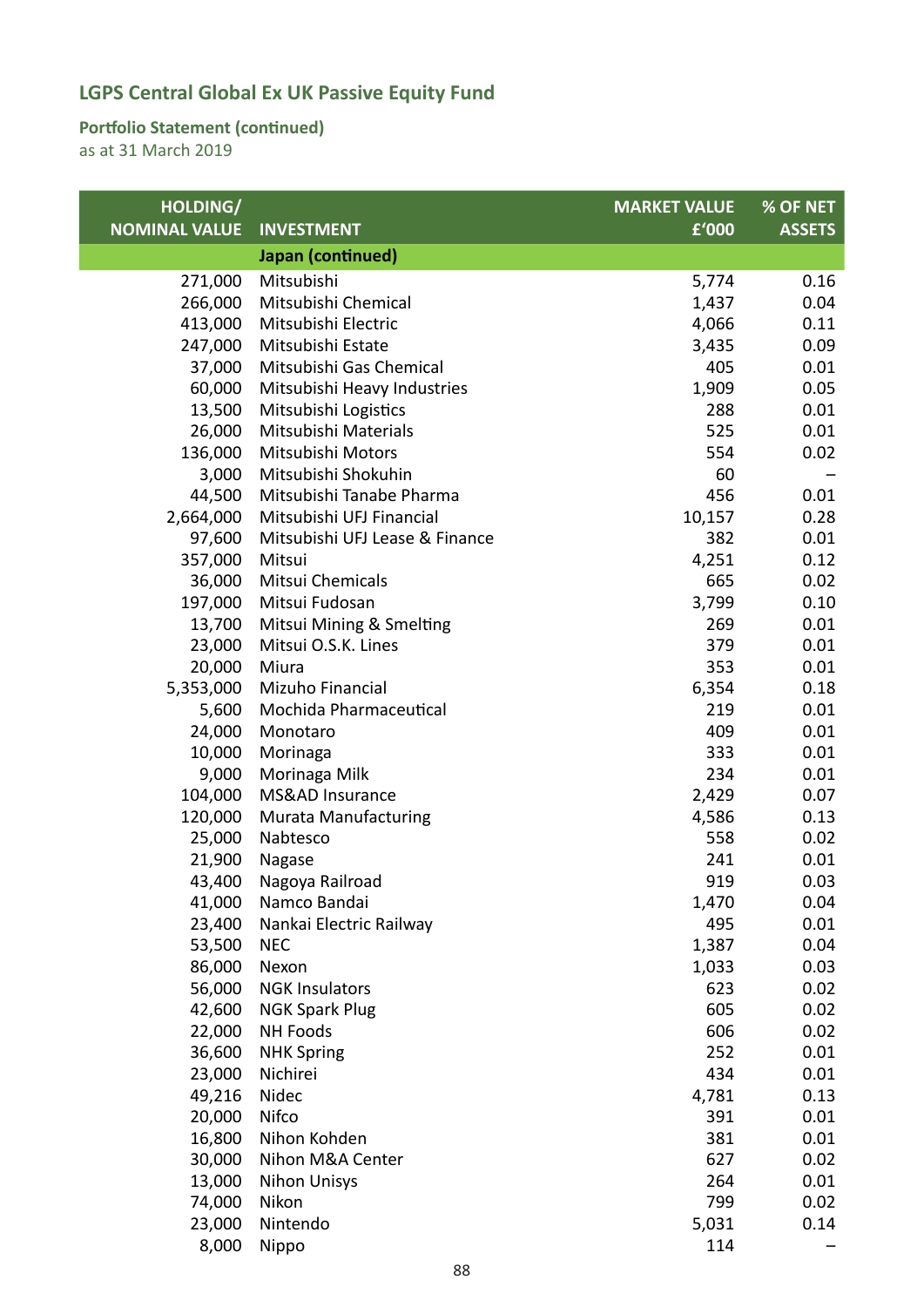### **Portfolio Statement (continued)**

| HOLDING/             |                                   | <b>MARKET VALUE</b> | % OF NET      |
|----------------------|-----------------------------------|---------------------|---------------|
| <b>NOMINAL VALUE</b> | <b>INVESTMENT</b>                 | £'000               | <b>ASSETS</b> |
|                      | Japan (continued)                 |                     |               |
| 16,000               | <b>Nippon Electric Glass</b>      | 324                 | 0.01          |
| 16,100               | Nippon Express                    | 687                 | 0.02          |
| 8,000                | Nippon Gas                        | 169                 |               |
| 37,000               | Nippon Kayaku                     | 335                 | 0.01          |
| 35,000               | Nippon Paint                      | 1,053               | 0.03          |
| 20,400               | Nippon Paper Industries           | 323                 | 0.01          |
| 11,000               | Nippon Shinyaku                   | 613                 | 0.02          |
| 5,000                | Nippon Shokubai                   | 250                 | 0.01          |
| 173,518              | Nippon Steel                      | 2,350               | 0.06          |
| 138,000              | Nippon Telegraph & Telephone      | 4,499               | 0.12          |
| 13,000               | Nippon Television Network         | 149                 |               |
| 35,500               | Nippon Yusen                      | 399                 | 0.01          |
| 27,400               | Nipro                             | 271                 | 0.01          |
| 35,000               | Nishi-Nippon Financial            | 228                 | 0.01          |
| 16,800               | Nishi-Nippon Railroad             | 311                 | 0.01          |
| 28,000               | <b>Nissan Chemical Industries</b> | 980                 | 0.03          |
| 403,000              | Nissan Motor                      | 2,536               | 0.07          |
| 11,200               | Nissan Shatai                     | 74                  |               |
| 52,990               | Nisshin Seifun                    | 931                 | 0.03          |
| 30,000               | Nisshinbo                         | 201                 | 0.01          |
| 14,000               | Nissin Foods                      | 736                 | 0.02          |
| 16,000               | Nitori                            | 1,585               | 0.04          |
| 32,000               | Nitto Denko                       | 1,288               | 0.04          |
| 3,000                | <b>Noevir Holdings</b>            | 111                 |               |
| 17,500               | <b>NOF</b>                        | 456                 | 0.01          |
| 25,000               | <b>NOK</b>                        | 298                 | 0.01          |
| 703,000              | Nomura                            | 1,951               | 0.05          |
| 26,000               | Nomura Real Estate                | 383                 | 0.01          |
| 23,000               | Nomura Research Institute         | 801                 | 0.02          |
| 55,500               | North Pacific Bank                | 106                 |               |
| 7,000                | <b>NS Solutions</b>               | 145                 |               |
| 95,000               | <b>NSK</b>                        | 682                 | 0.02          |
| 91,000               | <b>NTN</b>                        | 206                 | 0.01          |
| 132,000              | <b>NTT Data</b>                   | 1,116               | 0.03          |
| 248,000              | <b>NTT Docomo</b>                 | 4,215               | 0.12          |
| 145,000              | Obayashi                          | 1,118               | 0.03          |
| 14,500               | OBIC                              | 1,121               | 0.03          |
| 4,000                | <b>OBIC Business Consultants</b>  | 125                 |               |
| 63,000               | Odakyu Electric Railway           | 1,169               | 0.03          |
| 183,000              | Oji                               | 870                 | 0.02          |
| 6,000                | Okuma                             | 248                 | 0.01          |
| 232,000              | Olympus                           | 1,930               | 0.05          |
| 40,000               | Omron                             | 1,434               | 0.04          |
| 97,000               | Ono Pharmaceutical                | 1,459               | 0.04          |
| 7,000                | Open House                        | 184                 |               |
| 6,500                | Oracle Japan                      | 334                 | 0.01          |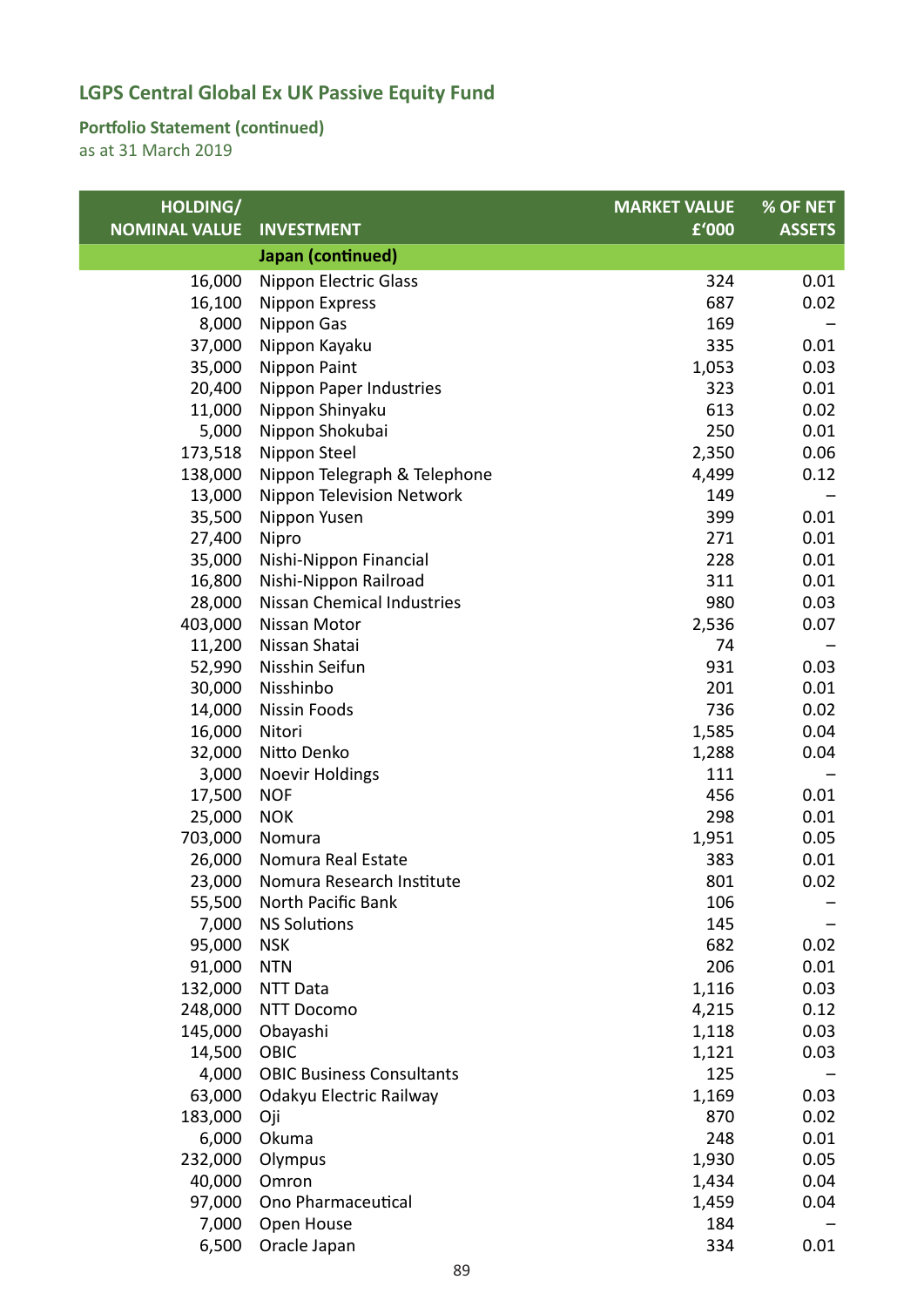### **Portfolio Statement (continued)**

| HOLDING/             |                                     | <b>MARKET VALUE</b> | % OF NET      |
|----------------------|-------------------------------------|---------------------|---------------|
| <b>NOMINAL VALUE</b> | <b>INVESTMENT</b>                   | £'000               | <b>ASSETS</b> |
|                      | Japan (continued)                   |                     |               |
| 157,100              | Orient                              | 122                 |               |
| 39,000               | Oriental Land                       | 3,396               | 0.09          |
| 268,000              | Orix                                | 2,952               | 0.08          |
| 85,000               | Osaka Gas                           | 1,285               | 0.04          |
| 19,000               | <b>OSG</b>                          | 281                 | 0.01          |
| 20,000               | Otsuka                              | 573                 | 0.02          |
| 88,500               | <b>Otsuka Holdings</b>              | 2,669               | 0.07          |
| 8,000                | Paltac                              | 333                 | 0.01          |
| 26,000               | Pan Pacific International           | 1,320               | 0.04          |
| 445,000              | Panasonic                           | 2,943               | 0.08          |
| 64,000               | Penta-Ocean Construction            | 228                 | 0.01          |
| 16,000               | PeptiDream                          | 601                 | 0.02          |
| 35,000               | Persol                              | 435                 | 0.01          |
| 22,000               | Pigeon                              | 688                 | 0.02          |
| 5,000                | Pilot                               | 155                 |               |
| 14,800               | Pola Orbis                          | 362                 | 0.01          |
| 168,000              | Rakuten                             | 1,220               | 0.03          |
| 255,000              | Recruit                             | 5,587               | 0.15          |
| 20,000               | Relo                                | 429                 | 0.01          |
| 157,000              | <b>Renesas Electronics</b>          | 557                 | 0.02          |
| 45,000               | Rengo                               | 324                 | 0.01          |
| 454,000              | Resona                              | 1,510               | 0.04          |
| 12,000               | Resorttrust                         | 125                 |               |
| 144,000              | Ricoh                               | 1,152               | 0.03          |
| 7,000                | Rinnai                              | 379<br>860          | 0.01          |
| 18,000<br>21,000     | <b>ROHM</b><br>Rohto Pharmaceutical | 413                 | 0.02<br>0.01  |
| 5,000                | Ryohin Keikaku                      | 972                 | 0.03          |
| 29,000               | San-In Godo Bank                    | 159                 |               |
| 10,200               | Sankyo                              | 297                 | 0.01          |
| 11,000               | Sankyu                              | 410                 | 0.01          |
| 12,200               | Sanrio                              | 223                 | 0.01          |
| 75,000               | Santen Pharmaceutical               | 858                 | 0.02          |
| 45,000               | Sanwa Holdings                      | 411                 | 0.01          |
| 13,400               | Sapporo                             | 224                 | 0.01          |
| 6,500                | Sawai Pharmaceutical                | 288                 | 0.01          |
| 45,000               | <b>SBI</b>                          | 768                 | 0.02          |
| 8,400                | <b>SCREEN</b>                       | 259                 | 0.01          |
| 8,200                | <b>SCSK</b>                         | 280                 | 0.01          |
| 42,000               | Secom                               | 2,757               | 0.08          |
| 43,000               | Sega Sammy                          | 389                 | 0.01          |
| 42,500               | Seibu                               | 569                 | 0.02          |
| 58,000               | Seiko Epson                         | 680                 | 0.02          |
| 31,000               | Seino                               | 316                 | 0.01          |
| 74,000               | Sekisui Chemical                    | 912                 | 0.02          |
| 121,000              | Sekisui House                       | 1,537               | 0.04          |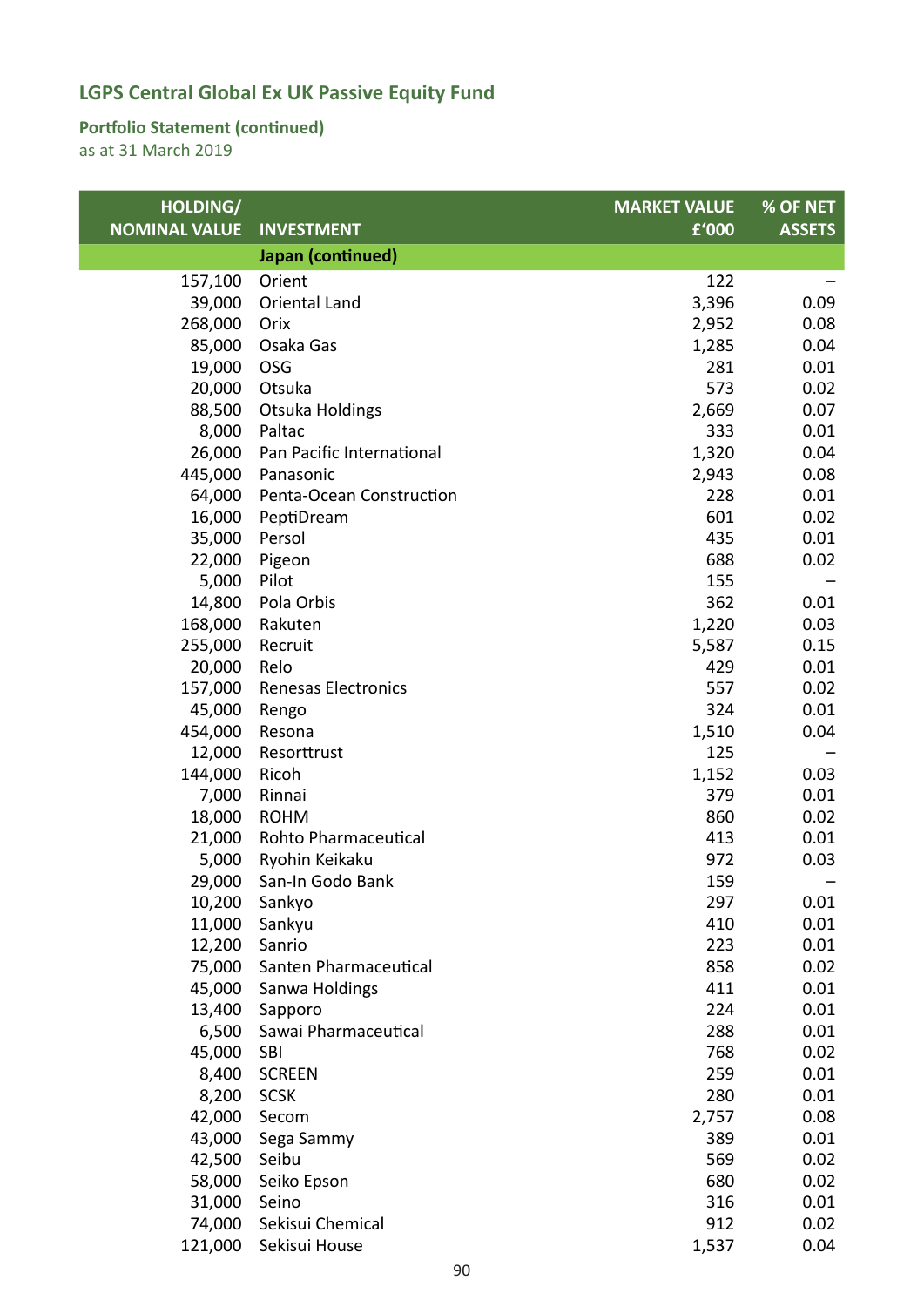### **Portfolio Statement (continued)**

| HOLDING/             |                                | <b>MARKET VALUE</b> | % OF NET      |
|----------------------|--------------------------------|---------------------|---------------|
| <b>NOMINAL VALUE</b> | <b>INVESTMENT</b>              | £'000               | <b>ASSETS</b> |
|                      | Japan (continued)              |                     |               |
| 162,000              | Seven & I                      | 4,689               | 0.13          |
| 144,000              | Seven Bank                     | 325                 | 0.01          |
| 45,000               | <b>SG Holdings</b>             | 1,003               | 0.03          |
| 30,200               | Sharp                          | 255                 | 0.01          |
| 9,799                | Shiga Bank                     | 179                 |               |
| 29,900               | Shikoku Electric Power         | 279                 | 0.01          |
| 7,000                | <b>SHIMA SEIKI</b>             | 165                 |               |
|                      | 10,200 Shimachu                | 203                 | 0.01          |
| 60,000               | Shimadzu                       | 1,329               | 0.04          |
| 5,000                | Shimamura                      | 324                 | 0.01          |
| 16,000               | Shimano                        | 1,994               | 0.05          |
| 118,000              | Shimizu                        | 786                 | 0.02          |
| 86,000               | Shin-Etsu Chemical             | 5,525               | 0.15          |
| 34,000               | Shinsei Bank                   | 371                 | 0.01          |
| 60,000               | Shionogi                       | 2,847               | 0.08          |
| 81,000               | Shiseido                       | 4,479               | 0.12          |
| 119,000              | Shizuoka Bank                  | 695                 | 0.02          |
| 5,000                | <b>SHO-BOND Holdings</b>       | 256                 | 0.01          |
| 2,000                | Shochiku                       | 171                 |               |
| 31,000               | Showa Denko                    | 834                 | 0.02          |
|                      | 31,800 SKY Perfect JSAT        | 101                 |               |
| 43,000               | Skylark                        | 546                 | 0.01          |
| 12,000               | <b>SMC</b>                     | 3,455               | 0.10          |
| 335,000              | Softbank                       | 2,895               | 0.08          |
| 180,000              | SoftBank                       | 13,391              | 0.37          |
| 16,000               | <b>Sohgo Security Services</b> | 534                 | 0.01          |
| 275,000              | Sojitz                         | 742                 | 0.02          |
| 72,000               | Sompo Japan Nipponkoa          | 2,046               | 0.06          |
| 267,000              | Sony                           | 8,597               | 0.24          |
| 37,000               | Sony Financial                 | 534                 | 0.01          |
| 18,400               | Sotetsu                        | 433                 | 0.01          |
| 16,000               | Square-Enix                    | 429                 | 0.01          |
| 31,000               | <b>Stanley Electric</b>        | 639                 | 0.02          |
| 37,500               | <b>Start Today</b>             | 542                 | 0.01          |
| 128,000              | Subaru                         | 2,239               | 0.06          |
| 7,000                | Sugi                           | 236                 | 0.01          |
| 50,000               | <b>SUMCO</b>                   | 426                 | 0.01          |
| 6,800                | Sumitmo Bakelite               | 186                 |               |
| 234,000              | Sumitomo                       | 2,483               | 0.07          |
| 319,000              | Sumitomo Chemical              | 1,139               | 0.03          |
| 35,000               | Sumitomo Dainippon Pharma      | 663                 | 0.02          |
| 157,000              | Sumitomo Electric Industries   | 1,596               | 0.04          |
| 26,200               | <b>Sumitomo Forestry</b>       | 279                 | 0.01          |
| 25,800               | Sumitomo Heavy Industries      | 640                 | 0.02          |
| 51,000               | <b>Sumitomo Metal Mining</b>   | 1,155               | 0.03          |
| 278,000              | Sumitomo Mitsui Financial      | 7,471               | 0.21          |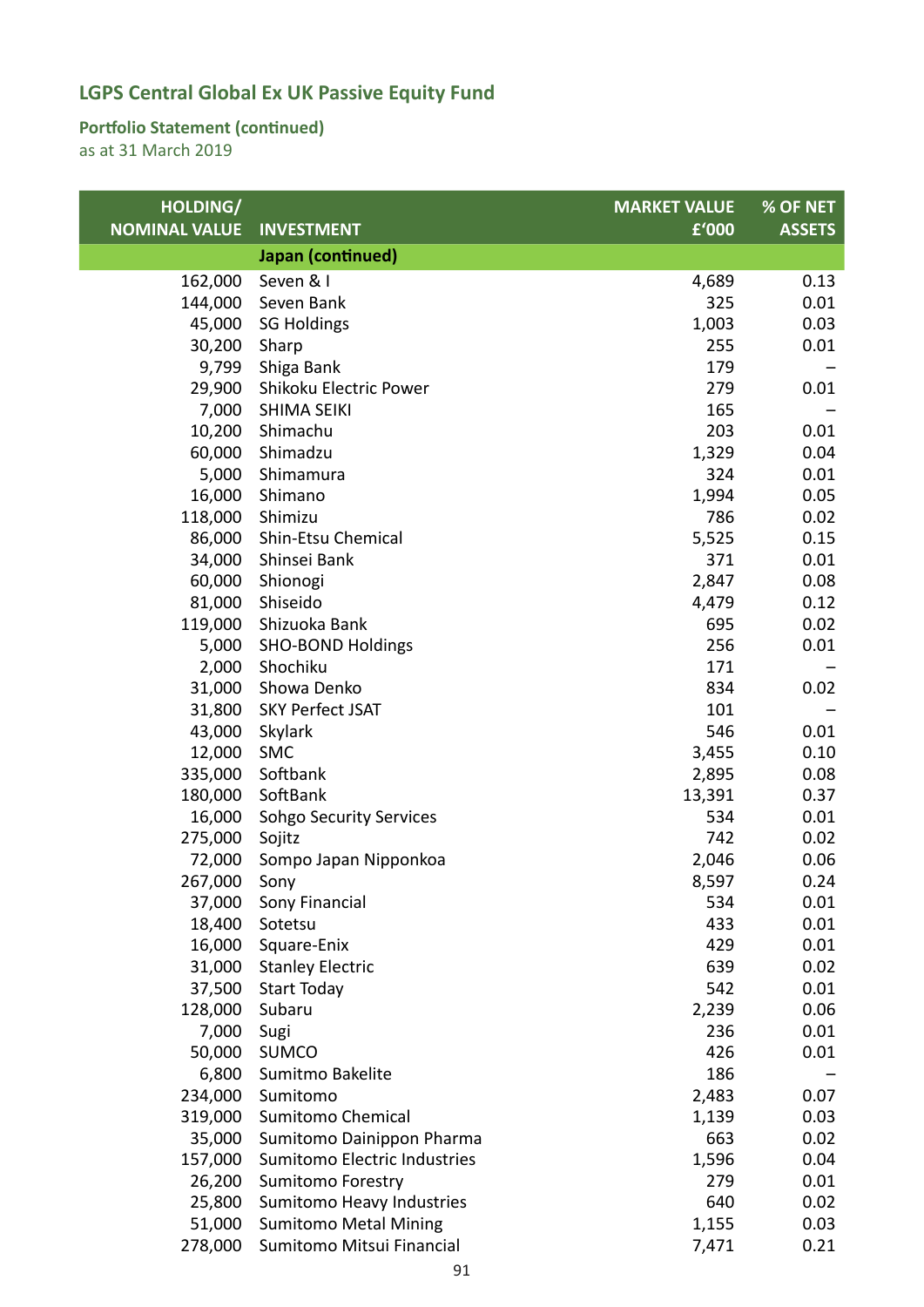### **Portfolio Statement (continued)**

| HOLDING/             |                               | <b>MARKET VALUE</b> | % OF NET      |
|----------------------|-------------------------------|---------------------|---------------|
| <b>NOMINAL VALUE</b> | <b>INVESTMENT</b>             | £'000               | <b>ASSETS</b> |
|                      | Japan (continued)             |                     |               |
| 77,000               | Sumitomo Mitsui Trust         | 2,121               | 0.06          |
| 7,799                | Sumitomo Osaka Cement         | 235                 | 0.01          |
| 86,000               | Sumitomo Realty & Development | 2,734               | 0.08          |
| 42,000               | Sumitomo Rubber Industries    | 386                 | 0.01          |
| 15,000               | Sundrug                       | 317                 | 0.01          |
| 27,000               | Suntory Beverage & Food       | 972                 | 0.03          |
| 15,990               | Suzuken                       | 708                 | 0.02          |
| 91,000               | Suzuki Motor                  | 3,086               | 0.09          |
| 40,000               | Sysmex                        | 1,852               | 0.05          |
| 116,000              | T&D                           | 934                 | 0.03          |
| 23,000               | Tadano                        | 167                 |               |
| 25,000               | Taiheiyo Cement               | 639                 | 0.02          |
| 43,000               | Taisei                        | 1,529               | 0.04          |
| 9,000                | Taisho Pharmaceutical         | 657                 | 0.02          |
| 34,000               | Taiyo Nippon Sanso            | 397                 | 0.01          |
| 27,000               | Taiyo Yuden                   | 407                 | 0.01          |
| 37,100               | Takara                        | 336                 | 0.01          |
| 9,000                | Takara Bio                    | 160                 |               |
| 32,500               | Takashimaya                   | 332                 | 0.01          |
| 320,000              | Takeda Pharmaceutical         | 10,026              | 0.28          |
| 25,000               | <b>TDK</b>                    | 1,501               | 0.04          |
| 8,000                | <b>TechnoPro</b>              | 365                 | 0.01          |
| 40,000               | Teijin                        | 506                 | 0.01          |
| 140,000              | Terumo                        | 3,268               | 0.09          |
| 23,400               | <b>THK</b>                    | 443                 | 0.01          |
| 17,000               | <b>TIS</b>                    | 616                 | 0.02          |
| 43,200               | Tobu Railway                  | 954                 | 0.03          |
| 42,000               | Toda                          | 197                 | 0.01          |
| 24,000               | Toho                          | 739                 | 0.02          |
| 20,200               | Toho Gas                      | 696                 | 0.02          |
| 99,000               | Tohoku Electric Power         | 969                 | 0.03          |
| 44,000               | Tokai Carbon                  | 421                 | 0.01          |
| 11,000               | Tokai Rika                    | 144                 |               |
| 51,900               | Tokai Tokyo Financial         | 144                 |               |
| 142,000              | <b>Tokio Marine</b>           | 5,278               | 0.15          |
| 15,000               | Tokuyama                      | 271                 | 0.01          |
| 3,800                | Tokyo Broadcasting System     | 53                  |               |
| 9,500                | <b>Tokyo Century</b>          | 317                 | 0.01          |
| 329,000              | Tokyo Electric Power          | 1,595               | 0.04          |
| 33,000               | <b>Tokyo Electron</b>         | 3,655               | 0.10          |
| 90,000               | Tokyo Gas                     | 1,866               | 0.05          |
| 47,000               | Tokyo Tatemono                | 442                 | 0.01          |
| 102,000              | Tokyu                         | 1,366               | 0.04          |
| 135,000              | Tokyu Fudosan                 | 618                 | 0.02          |
| 18,000               | Topcon                        | 163                 |               |
| 55,000               | <b>Toppan Printing</b>        | 637                 | 0.02          |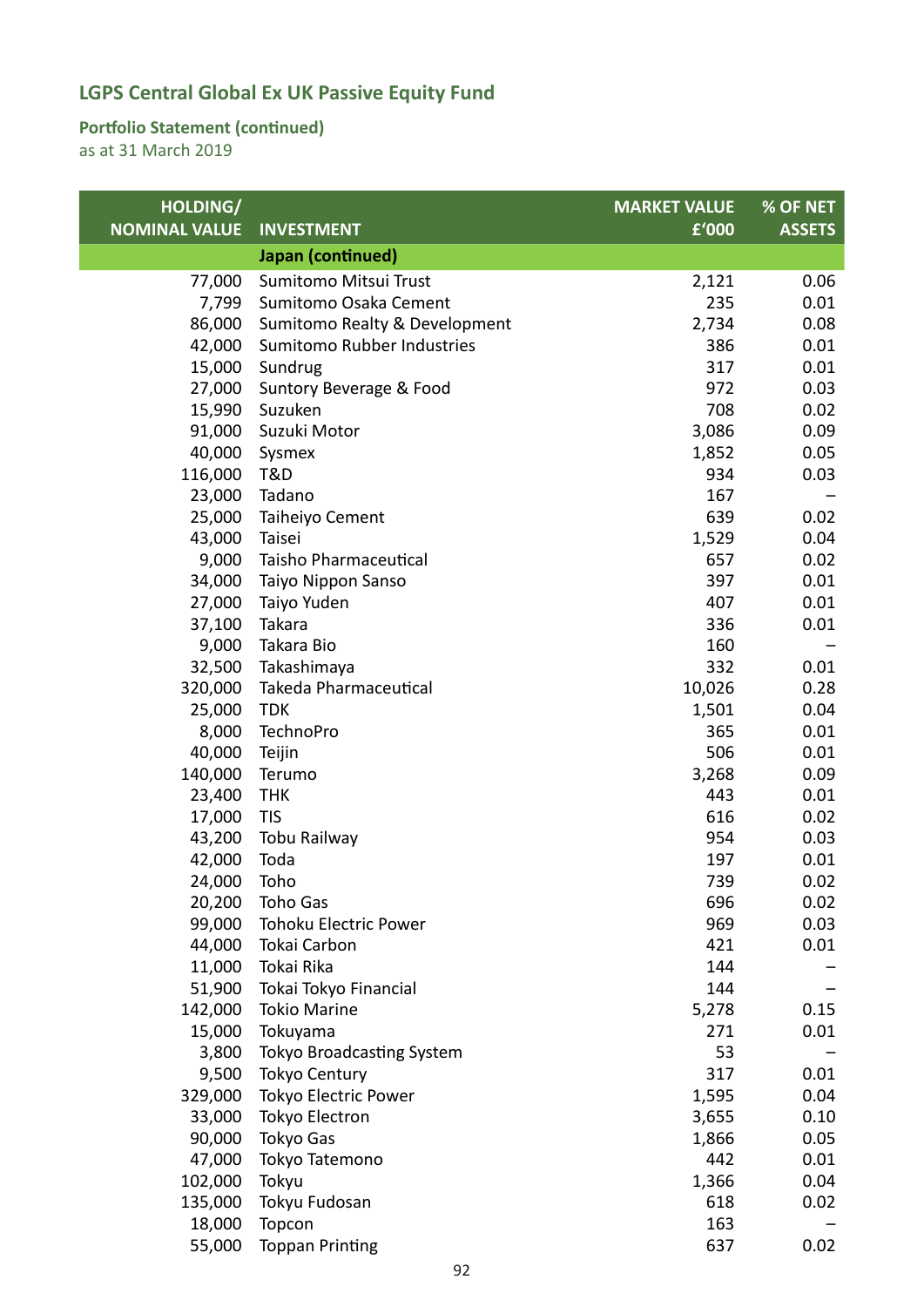### **Portfolio Statement (continued)**

| HOLDING/             |                                  | <b>MARKET VALUE</b> | % OF NET      |
|----------------------|----------------------------------|---------------------|---------------|
| <b>NOMINAL VALUE</b> | <b>INVESTMENT</b>                | £'000               | <b>ASSETS</b> |
|                      | Japan (continued)                |                     |               |
| 315,000              | Toray Industries                 | 1,544               | 0.04          |
| 116,000              | Toshiba                          | 2,831               | 0.08          |
| 7,000                | Toshiba Plant Systems & Services | 95                  |               |
| 58,500               | Tosoh                            | 696                 | 0.02          |
| 33,000               | Toto                             | 1,072               | 0.03          |
| 35,000               | Toyo Seikan                      | 550                 | 0.01          |
| 20,600               | Toyo Suisan Kaisha               | 601                 | 0.02          |
| 24,000               | Toyo Tire                        | 209                 | 0.01          |
| 17,400               | Toyobo                           | 170                 |               |
| 16,000               | Toyoda Gosei                     | 260                 | 0.01          |
| 12,600               | Toyota Boshoku                   | 146                 |               |
| 35,000               | Toyota Industries                | 1,344               | 0.04          |
| 529,000              | Toyota Motor                     | 23,789              | 0.66          |
| 47,000               | Toyota Tsusho                    | 1,172               | 0.03          |
| 25,700               | <b>Trend Micro</b>               | 957                 | 0.03          |
| 9,000                | TS Tech                          | 198                 | 0.01          |
| 12,900               | Tsumura                          | 300                 | 0.01          |
| 8,000                | Tsuruha                          | 499                 | 0.01          |
| 2,100                | TV Asahi                         | 28                  |               |
| 22,700               | Ube Industries                   | 358                 | 0.01          |
| 10,000               | <b>ULVAC</b>                     | 222                 | 0.01          |
| 82,000               | Unicharm                         | 2,080               | 0.06          |
| 24,900               | Ushio                            | 223                 | 0.01          |
| 44,000               | <b>USS</b>                       | 626                 | 0.02          |
| 12,500               | Wacoal                           | 238                 | 0.01          |
| 8,000                | Welcia                           | 208                 | 0.01          |
| 38,000               | West Japan Railway               | 2,194               | 0.06          |
| 498,000              | Yahoo Japan                      | 932                 | 0.03          |
| 27,000               | Yakult Honsha                    | 1,447               | 0.04          |
| 161,700              | Yamada Denki                     | 611                 | 0.02          |
| 47,000               | Yamaguchi Financial              | 305                 | 0.01          |
| 34,000               | Yamaha                           | 1,301               | 0.04          |
| 58,000               | Yamaha Motor                     | 871                 | 0.02          |
| 76,000               | Yamato                           | 1,504               | 0.04          |
| 8,500                | Yamato Kogyo                     | 178                 |               |
| 28,000               | Yamazaki Baking                  | 348                 | 0.01          |
| 4,000                | Yaoko                            | 151                 |               |
| 55,000               | Yaskawa Electric                 | 1,321               | 0.04          |
| 49,000               | Yokogawa Electric                | 778                 | 0.02          |
| 24,000               | Yokohama Rubber                  | 341                 | 0.01          |
| 10,000               | Zenkoku Hosho                    | 268                 | 0.01          |
| 19,000               | Zensho                           | 337                 | 0.01          |
| 34,000               | Zeon                             | 263                 | 0.01          |
|                      |                                  | 586,617             | 16.22         |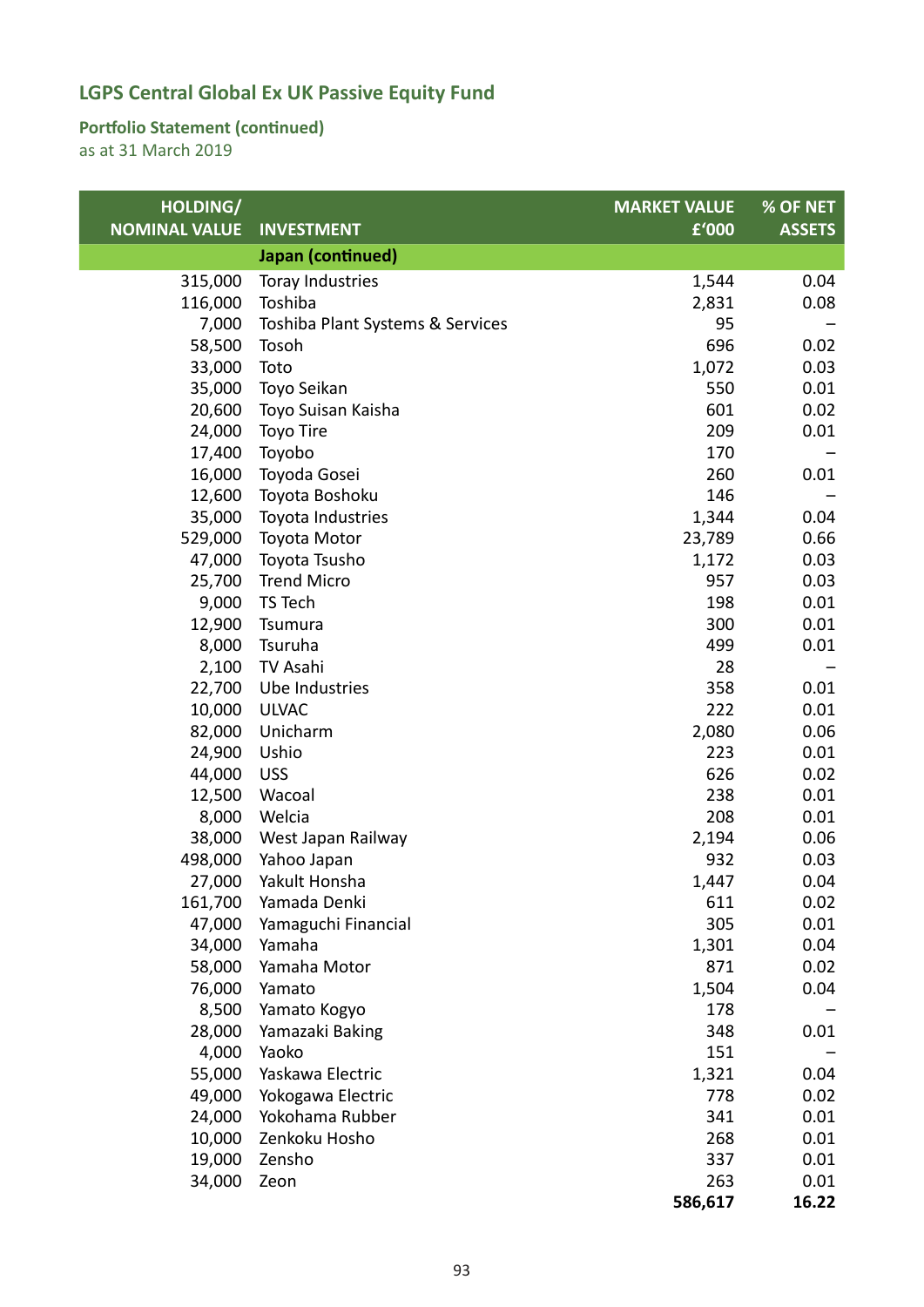### **Portfolio Statement (continued)**

| HOLDING/<br><b>NOMINAL VALUE</b> | <b>INVESTMENT</b>           | <b>MARKET VALUE</b><br>£'000 | % OF NET<br><b>ASSETS</b> |
|----------------------------------|-----------------------------|------------------------------|---------------------------|
|                                  | <b>Luxembourg 0.17%</b>     |                              |                           |
| 151,000                          | ArcelorMittal               | 2,350                        | 0.07                      |
| 2,800                            | <b>Eurofins Scientific</b>  | 889                          | 0.02                      |
| 125,750                          | L'Occitane International    | 179                          |                           |
| 9,035                            | <b>RTL</b>                  | 378                          | 0.01                      |
| 90,000                           | <b>SES</b>                  | 1,071                        | 0.03                      |
| 120,000                          | Tenaris                     | 1,293                        | 0.04                      |
|                                  |                             | 6,160                        | 0.17                      |
|                                  |                             |                              |                           |
|                                  | <b>Macau 0.22%</b>          |                              |                           |
| 668,000                          | <b>Galaxy Entertainment</b> | 3,491                        | 0.10                      |
| 454,000                          | Macau Legend Development    | 59                           |                           |
| 200,000                          | <b>MGM China</b>            | 321                          | 0.01                      |
| 751,200                          | Sands China                 | 2,893                        | 0.08                      |
| 570,000                          | <b>SJM</b>                  | 499                          | 0.01                      |
| 480,000                          | Wynn Macau                  | 867                          | 0.02                      |
|                                  |                             | 8,130                        | 0.22                      |
|                                  | <b>Netherlands 1.94%</b>    |                              |                           |
| 22,000                           | Aalberts Industries         | 583                          | 0.02                      |
| 93,000                           | <b>ABN AMRO</b>             | 1,611                        | 0.04                      |
| 1,900                            | Adyen                       | 1,143                        | 0.03                      |
| 435,000                          | Aegon                       | 1,606                        | 0.04                      |
| 54,222                           | Akzo Nobel                  | 3,691                        | 0.10                      |
| 98,000                           | <b>ASML</b>                 | 14,113                       | 0.39                      |
| 35,000                           | <b>ASR Nederland</b>        | 1,118                        | 0.03                      |
| 18,709                           | <b>Boskalis Westminster</b> | 372                          | 0.01                      |
| 27,000                           | <b>EXOR</b>                 | 1,345                        | 0.04                      |
| 23,000                           | Gemalto                     | 1,010                        | 0.03                      |
| 10,000                           | GrandVision                 | 166                          |                           |
|                                  | 57,000 Heineken             | 4,621                        | 0.13                      |
| 26,000                           | Heineken Holding            | 2,001                        | 0.06                      |
| 935,000                          | <b>ING</b>                  | 8,679                        | 0.24                      |
| 800,000                          | Koninklijke                 | 1,947                        | 0.05                      |
| 261,000                          | Koninklijke Ahold Delhaize  | 5,335                        | 0.15                      |
| 42,000                           | Koninklijke DSM             | 3,513                        | 0.10                      |
| 223,000                          | Koninklijke Philips         | 6,977                        | 0.19                      |
| 82,000                           | <b>NN</b>                   | 2,615                        | 0.07                      |
| 20,800                           | <b>NXP Semiconductors</b>   | 1,411                        | 0.04                      |
| 28,000                           | <b>OCI</b>                  | 591                          | 0.02                      |
| 30,000                           | Randstad                    | 1,124                        | 0.03                      |
| 28,000                           | Signify                     | 572                          | 0.02                      |
| 15,117                           | Vopak                       | 555                          | 0.02                      |
| 64,000                           | <b>Wolters Kluwer</b>       | 3,341                        | 0.09                      |
|                                  |                             | 70,040                       | 1.94                      |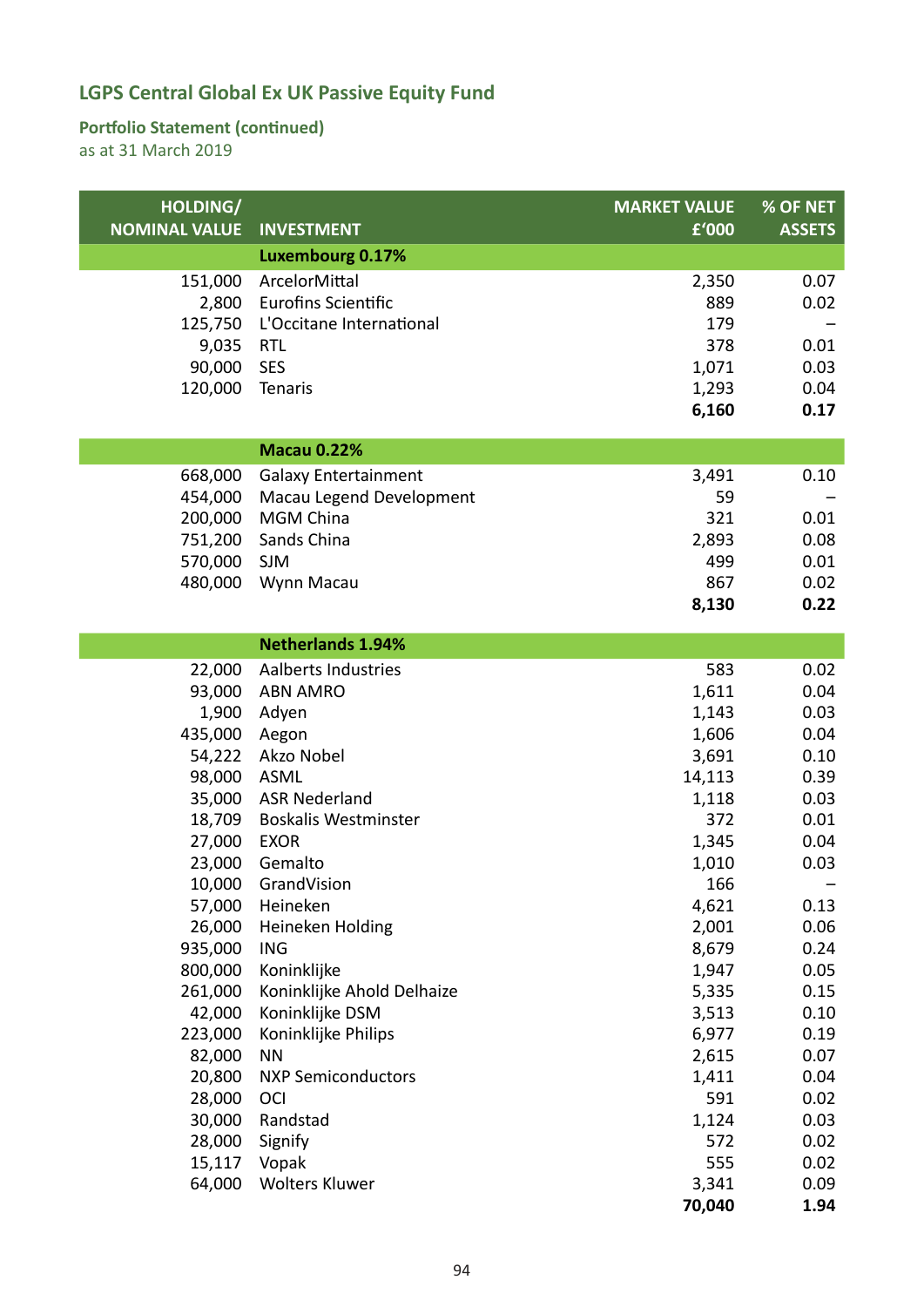#### **Portfolio Statement (continued)**

as at 31 March 2019

 $\overline{a}$ 

| HOLDING/<br><b>NOMINAL VALUE</b> | <b>INVESTMENT</b>              | <b>MARKET VALUE</b><br>£'000 | <b>% OF NET</b><br><b>ASSETS</b> |
|----------------------------------|--------------------------------|------------------------------|----------------------------------|
|                                  | <b>New Zealand 0.30%</b>       |                              |                                  |
| 186,000                          | Air New Zealand                | 247                          | 0.01                             |
| 304,500                          | Auckland International Airport | 1,278                        | 0.04                             |
| 232,100                          | <b>Contact Energy</b>          | 813                          | 0.02                             |
| 175,800                          | Fisher & Paykel Healthcare     | 1,435                        | 0.04                             |
| 280,100                          | <b>Fletcher Building</b>       | 721                          | 0.02                             |
| 378,201                          | Kiwi Property                  | 292                          | 0.01                             |
| 218,000                          | <b>Mercury NZ</b>              | 445                          | 0.01                             |
| 384,000                          | <b>Meridian Energy</b>         | 838                          | 0.02                             |
| 135,000                          | Ryman Healthcare               | 862                          | 0.02                             |
| 219,300                          | Sky City Entertainment         | 441                          | 0.01                             |
| 593,600                          | Spark New Zealand              | 1,177                        | 0.03                             |
| 225,900                          | The A2 Milk                    | 1,685                        | 0.05                             |
| 29,000                           | Xero                           | 769                          | 0.02                             |
|                                  |                                | 11,003                       | 0.30                             |
|                                  |                                |                              |                                  |

|         | <b>Norway 0.52%</b>        |        |      |
|---------|----------------------------|--------|------|
| 6,000   | Aker                       | 350    | 0.01 |
| 27,000  | Aker BP                    | 739    | 0.02 |
| 254,000 | <b>DNB</b>                 | 3,595  | 0.10 |
| 236,000 | Equinor                    | 3,972  | 0.11 |
| 38,041  | Gjensidige Forsikring      | 505    | 0.01 |
| 41,000  | Leroy Seafood              | 228    | 0.01 |
| 103,000 | Mowi                       | 1,767  | 0.05 |
| 291,000 | Norsk Hydro                | 906    | 0.02 |
| 209,000 | Orkla                      | 1,232  | 0.03 |
| 10,000  | Salmar                     | 368    | 0.01 |
| 25,000  | Schibsted 'B' shares       | 686    | 0.02 |
| 21,000  | Schibsted class 'A' shares | 634    | 0.02 |
| 160,000 | Telenor                    | 2,462  | 0.07 |
| 44,000  | Yara International         | 1,383  | 0.04 |
|         |                            | 18,827 | 0.52 |

|         | <b>Peru 0.01%</b>         |     |      |
|---------|---------------------------|-----|------|
| 7,000   | Southern Copper           | 213 | 0.01 |
|         | <b>Poland 0.26%</b>       |     |      |
| 40,000  | Bank Pekao                | 880 | 0.02 |
| 6,000   | Bank Zachodni WBK         | 455 | 0.01 |
| 2,996   | <b>BRE Bank</b>           | 255 | 0.01 |
| 17,000  | CD Projekt Red            | 679 | 0.02 |
| 47,585  | <b>Cyfrowy Polsat</b>     | 244 | 0.01 |
| 20,000  | Dino Polska               | 484 | 0.01 |
| 25,000  | <b>Grupa Lotos Rights</b> | 417 | 0.01 |
| 29,620  | <b>KGHM Polska Miedz</b>  | 632 | 0.02 |
| 250     | <b>LPP</b>                | 416 | 0.01 |
| 159,013 | <b>PGE</b>                | 316 | 0.01 |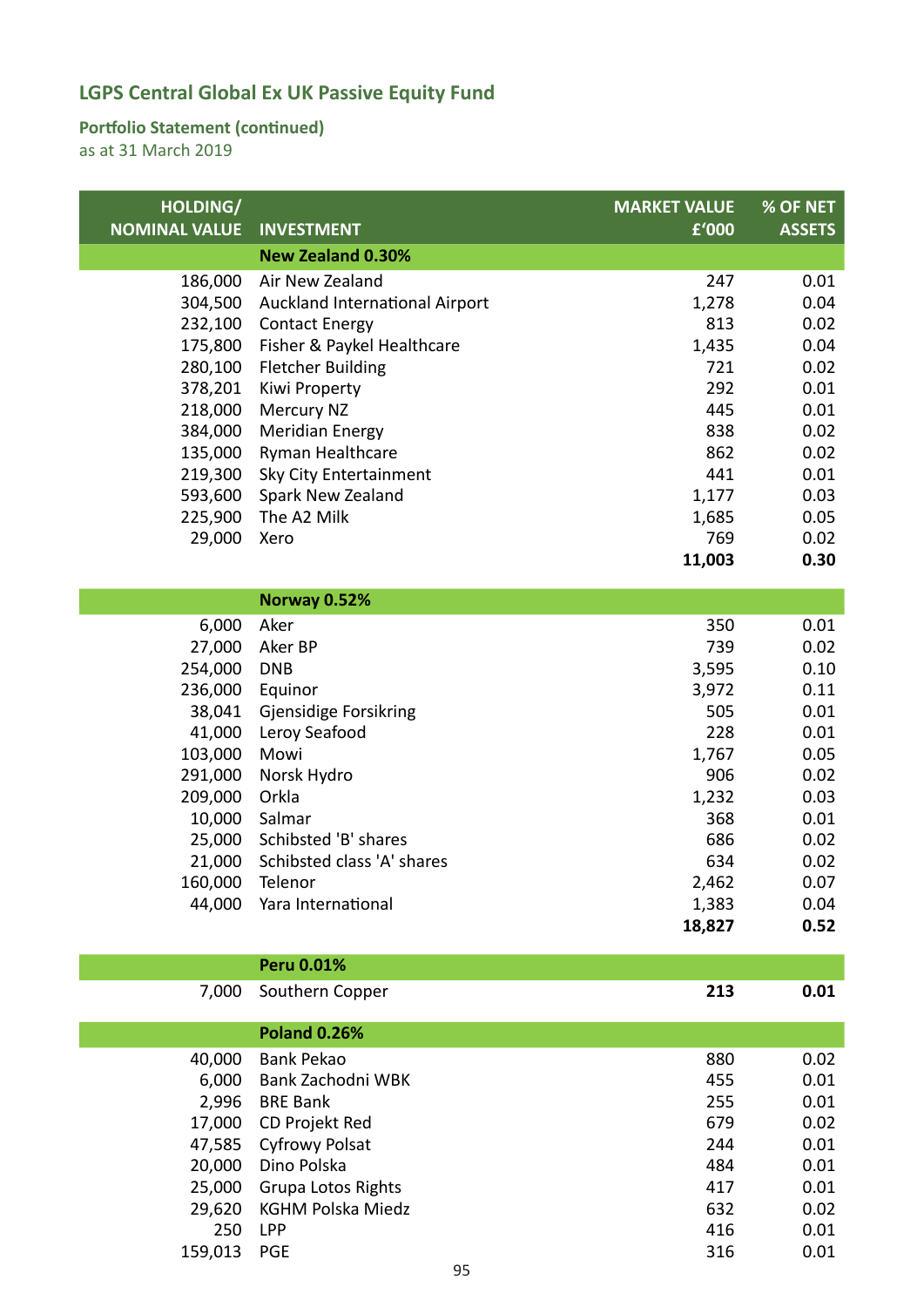### **Portfolio Statement (continued)**

| HOLDING/             |                                          | <b>MARKET VALUE</b> | % OF NET      |
|----------------------|------------------------------------------|---------------------|---------------|
| <b>NOMINAL VALUE</b> | <b>INVESTMENT</b>                        | £'000               | <b>ASSETS</b> |
|                      | <b>Poland (continued)</b>                |                     |               |
| 80,000               | Polski Koncern Naftowy Orlen             | 1,563               | 0.04          |
| 385,223              | Polskie Gornictwo Naftowe i Gazownictwo  | 482                 | 0.01          |
| 211,000              | Powszechna Kasa Oszczednosci Bank Polski | 1,629               | 0.05          |
| 138,000              | Powszechny Zaklad Ubezpieczen            | 1,119               | 0.03          |
|                      |                                          | 9,571               | 0.26          |
|                      |                                          |                     |               |
|                      | Portugal 0.11%                           |                     |               |
| 570,000              | <b>EDP Energias</b>                      | 1,722               | 0.05          |
| 129,000              | Galp Energia                             | 1,587               | 0.04          |
| 50,000               | Jeronimo Martins                         | 567                 | 0.02          |
|                      |                                          | 3,876               | 0.11          |
|                      | <b>Russia 0.02%</b>                      |                     |               |
| 80,000               | <b>VEON</b>                              | 132                 | 0.01          |
| 16,000               | Yandex                                   | 421                 | 0.01          |
|                      |                                          | 553                 | 0.02          |
|                      | <b>Singapore 1.28%</b>                   |                     |               |
| 781,400              | Ascendas Real Estate Investment Trust    |                     | 0.04          |
|                      | <b>BOC Aviation</b>                      | 1,288<br>437        | 0.01          |
| 70,000<br>761,645    |                                          | 837                 | 0.02          |
| 787,000              | CapitaCommercial<br>CapitaLand           | 1,628               | 0.04          |
| 750,000              | <b>CapitaLand Mall Trust</b>             | 1,007               | 0.03          |
| 152,000              | <b>City Developments</b>                 | 779                 | 0.02          |
| 663,200              | ComfortDelGro                            | 966                 | 0.03          |
| 564,800              | <b>DBS</b>                               | 8,064               | 0.22          |
| 1,869,000            | <b>Genting Singapore</b>                 | 1,091               | 0.03          |
| 1,600,000            | Golden Agri-Resources                    | 249                 | 0.01          |
| 29,911               | Jardine Cycle & Carriage                 | 550                 | 0.02          |
| 447,000              | Keppel                                   | 1,573               | 0.04          |
| 600,000              | Keppel REIT                              | 439                 | 0.01          |
| 84,000               | M1                                       | 98                  |               |
| 590,000              | Mapletree Commercial Trust               | 632                 | 0.02          |
| 640,000              | Mapletree Greater China Commercial Trust | 475                 | 0.01          |
| 400,000              | Mapletree Industrial Trust               | 476                 | 0.01          |
| 740,000              | Mapletree Logistics Trust                | 612                 | 0.02          |
| 180,000              | Olam International                       | 201                 | 0.01          |
| 1,041,000            | Oversea-Chinese Banking                  | 6,517               | 0.18          |
| 205,000              | <b>SATS</b>                              | 594                 | 0.02          |
| 240,000              | Sembcorp Industries                      | 347                 | 0.01          |
| 200,000              | Sembcorp Marine                          | 182                 |               |
| 63,000               | <b>SIA Engineering</b>                   | 87                  |               |
| 164,600              | Singapore Airlines                       | 899                 | 0.02          |
| 256,300              | Singapore Exchange                       | 1,060               | 0.03          |
| 472,500              | Singapore Post                           | 266                 | 0.01          |
| 515,100              | <b>Singapore Press</b>                   | 703                 | 0.02          |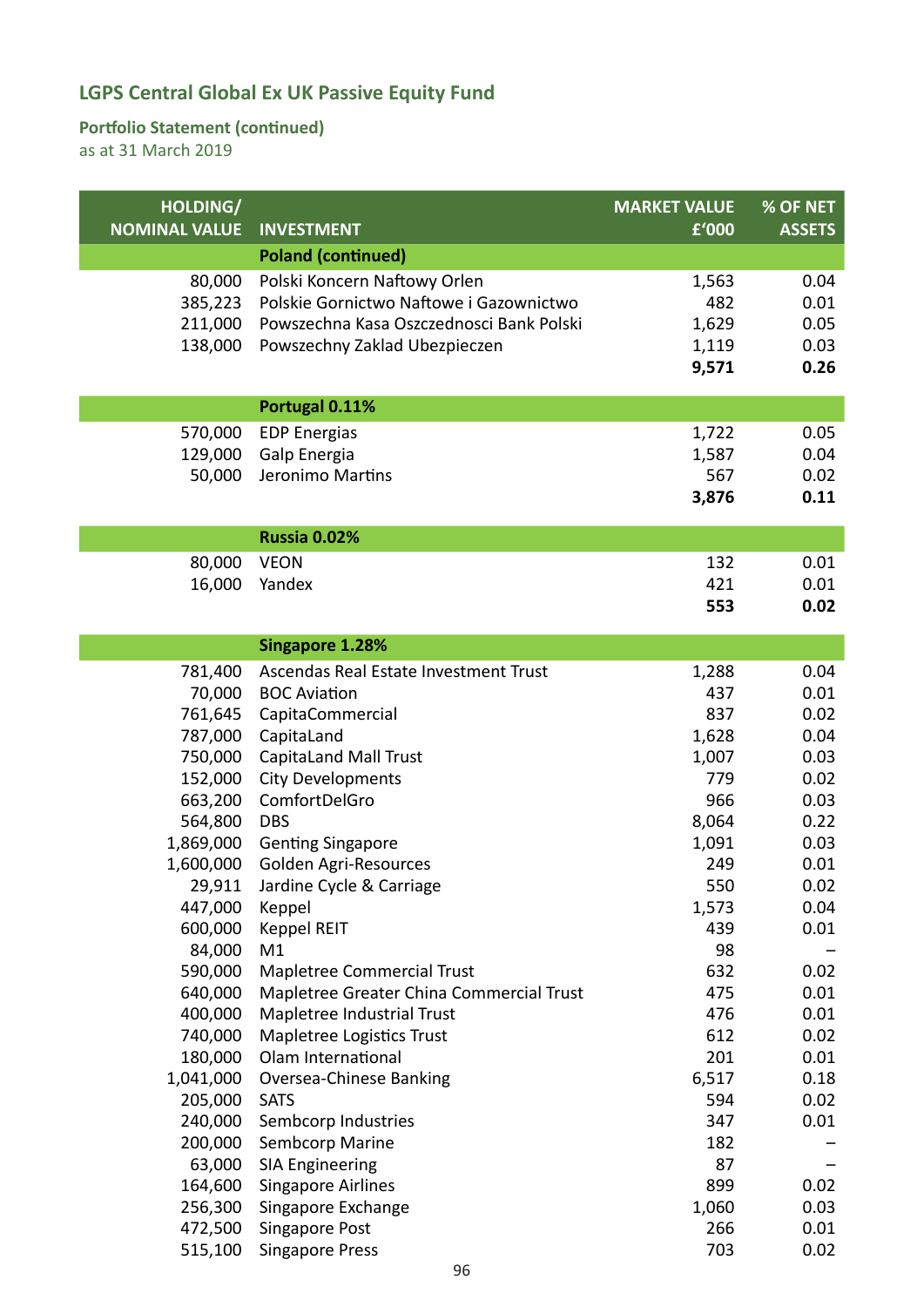### **Portfolio Statement (continued)**

| HOLDING/             |                                              | <b>MARKET VALUE</b> | % OF NET      |
|----------------------|----------------------------------------------|---------------------|---------------|
| <b>NOMINAL VALUE</b> | <b>INVESTMENT</b>                            | £'000               | <b>ASSETS</b> |
|                      | <b>Singapore (continued)</b>                 |                     |               |
| 493,600              | Singapore Technologies Engineering           | 1,046               | 0.03          |
| 2,326,900            | Singapore Telecommunications                 | 3,982               | 0.11          |
| 229,700              | StarHub                                      | 194                 | 0.01          |
| 640,600              | Suntec Real Estate Investment Trust          | 708                 | 0.02          |
| 400,500              | <b>United Overseas Bank</b>                  | 5,711               | 0.16          |
| 153,000              | <b>UOL</b>                                   | 602                 | 0.02          |
| 85,000               | Venture                                      | 864                 | 0.02          |
|                      | 600,000 Wilmar International                 | 1,122               | 0.03          |
| 109,000              | Wing Tai                                     | 125                 |               |
|                      |                                              | 46,411              | 1.28          |
|                      | South Korea 4.52%                            |                     |               |
|                      |                                              |                     |               |
| 10,200               | Amorepacific                                 | 1,296               | 0.04          |
| 9,000                | Amorepacific Group                           | 423<br>215          | 0.01          |
| 3,000                | Amorepacific non-voting preference shares    | 34                  | 0.01          |
| 6,186<br>1,700       | <b>BGF</b> (Registered)<br><b>BGF</b> retail | 251                 | 0.01          |
| 100,000              | <b>BNK Financial</b>                         | 452                 | 0.01          |
| 25,704               | Celltrion                                    | 3,137               | 0.09          |
|                      | 15,300 Celltrion Healthcare                  | 690                 | 0.02          |
| 21,600               | Cheil Worldwide                              | 353                 | 0.01          |
| 660                  | CJ                                           | 12                  |               |
| 3,800                | CJ                                           | 320                 | 0.01          |
| 2,600                | CJ CheilJedang                               | 567                 | 0.02          |
| 400                  | CJ CheilJedang non-voting preference shares  | 36                  |               |
| 2,500                | CJ Korea Express                             | 280                 | 0.01          |
| 3,000                | CJ O Shopping                                | 471                 | 0.01          |
| 8,800                | Daelim Industrial                            | 573                 | 0.02          |
| 40,000               | Daewoo Engineering & Construction            | 137                 |               |
| 14,000               | Daewoo Shipbuilding & Marine Engineering     | 264                 | 0.01          |
| 49,000               | <b>DGB Financial</b>                         | 270                 | 0.01          |
| 15,000               | Dongbu Insurance                             | 697                 | 0.02          |
| 9,300                | Dongsuh                                      | 124                 |               |
| 2,000                | Doosan                                       | 125                 |               |
| 7,000                | Doosan Bobcat                                | 146                 |               |
| 11,610               | Doosan Heavy Industries Rights               | 9                   |               |
| 20,000               | Doosan Heavy Industry                        | 90                  |               |
| 37,544               | Doosan Infracore                             | 179                 | 0.01          |
| 6,000                | E-Mart                                       | 696                 | 0.02          |
| 16,000               | Fila Korea                                   | 843                 | 0.02          |
| 16,400               | GS                                           | 584                 | 0.02          |
| 18,200               | GS Engineering & Construction                | 524                 | 0.01          |
| 8,200                | <b>GS Retail</b>                             | 217                 | 0.01          |
| 92,600               | Hana Financial                               | 2,276               | 0.06          |
| 24,100               | Hankook Tire                                 | 610                 | 0.02          |
|                      | 2,244 Hanmi Pharm                            | 692                 | 0.02          |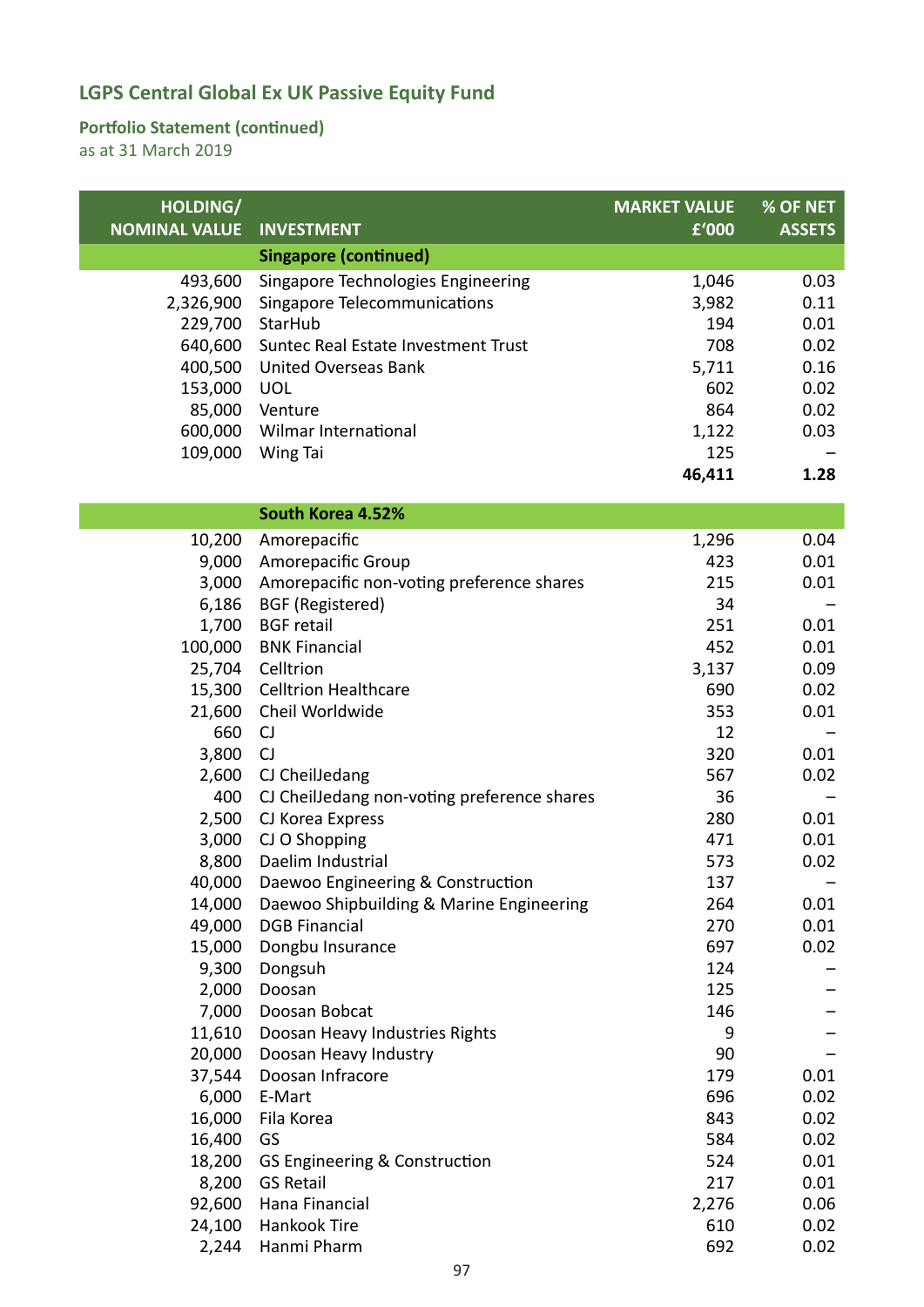### **Portfolio Statement (continued)**

| HOLDING/             |                                                | <b>MARKET VALUE</b> | % OF NET      |
|----------------------|------------------------------------------------|---------------------|---------------|
| <b>NOMINAL VALUE</b> | <b>INVESTMENT</b>                              | £'000               | <b>ASSETS</b> |
|                      | <b>South Korea (continued)</b>                 |                     |               |
| 3,971                | Hanmi Science                                  | 208                 | 0.01          |
| 52,200               | Hanon Systems                                  | 399                 | 0.01          |
| 3,000                | Hanssem                                        | 186                 | 0.01          |
| 26,400               | Hanwha Chemical                                | 373                 | 0.01          |
| 97,000               | Hanwha Life Insurance                          | 262                 | 0.01          |
| 11,244               | Hanwha Techwin                                 | 261                 | 0.01          |
| 9,800                | HDC Hyundai Development Co-Engineering &       |                     |               |
|                      | Construction                                   | 336                 | 0.01          |
| 7,966                | Hite Jinro                                     | 100                 |               |
| 11,000               | <b>HLB</b>                                     | 595                 | 0.02          |
| 10,000               | <b>Hotel Shilla</b>                            | 644                 | 0.02          |
| 985                  | <b>Hyosung TNC</b>                             | 115                 |               |
| 4,048                | Hyundai Construction Equipment                 | 130                 |               |
| 4,600                | Hyundai Department Store                       | 313                 | 0.01          |
| 8,342                | Hyundai Development                            | 107                 |               |
| 23,400               | Hyundai Engineering & Construction             | 843                 | 0.02          |
| 6,000                | Hyundai Glovis                                 | 521                 | 0.01          |
| 13,600               | Hyundai Heavy Industries                       | 1,090               | 0.03          |
| 19,500               | Hyundai Marine & Fire Insurance                | 500                 | 0.01          |
| 5,776                | Hyundai Mipo Dockyard                          | 229                 | 0.01          |
| 20,300               | Hyundai Mobis                                  | 2,855               | 0.08          |
| 44,300               | Hyundai Motor                                  | 3,564               | 0.10          |
| 11,500               | Hyundai Motor cumulative preference shares     | 592                 | 0.02          |
| 7,100                | Hyundai Motor non-cumulative preference        |                     |               |
|                      | shares                                         | 332                 | 0.01          |
| 3,400                | Hyundai Robotics                               | 764                 | 0.02          |
| 24,200               | Hyundai Steel                                  | 734                 | 0.02          |
| 5,400                | Hyundai Wia                                    | 148                 |               |
|                      | 85,100 Industrial Bank of Korea                | 808                 | 0.02          |
| 15,500               | Kakao                                          | 1,079               | 0.03          |
| 34,300               | Kangwon Land                                   | 742                 | 0.02          |
| 123,200              | <b>KB Financial</b>                            | 3,482               | 0.10          |
| 1,900                | <b>KCC</b>                                     | 408                 | 0.01          |
| 7,000                | <b>KEPCO Plant Service &amp; Engineering</b>   | 165                 |               |
| 80,300               | Kia Motors                                     | 1,916               | 0.05          |
| 20,800               | Korea Aerospace Industries                     | 496                 | 0.01          |
| 79,500               | Korea Electric Power                           | 1,607               | 0.04          |
| 7,859                | Korea Gas                                      | 240                 | 0.01          |
| 12,200               | Korea Investment                               | 511                 | 0.01          |
| 3,200                | Korea Zinc                                     | 1,005               | 0.03          |
| 15,300               | Korean Air Lines                               | 329                 | 0.01          |
| 34,400               | KT&G                                           | 2,407               | 0.07          |
| 5,600                | Kumho Petro Chemical                           | 360                 | 0.01          |
| 28,000               | LG                                             | 1,467               | 0.04          |
| 14,200               | LG Chemical                                    | 3,509               | 0.10          |
|                      | 2,400 LG Chemical non-voting preference shares | 334                 | 0.01          |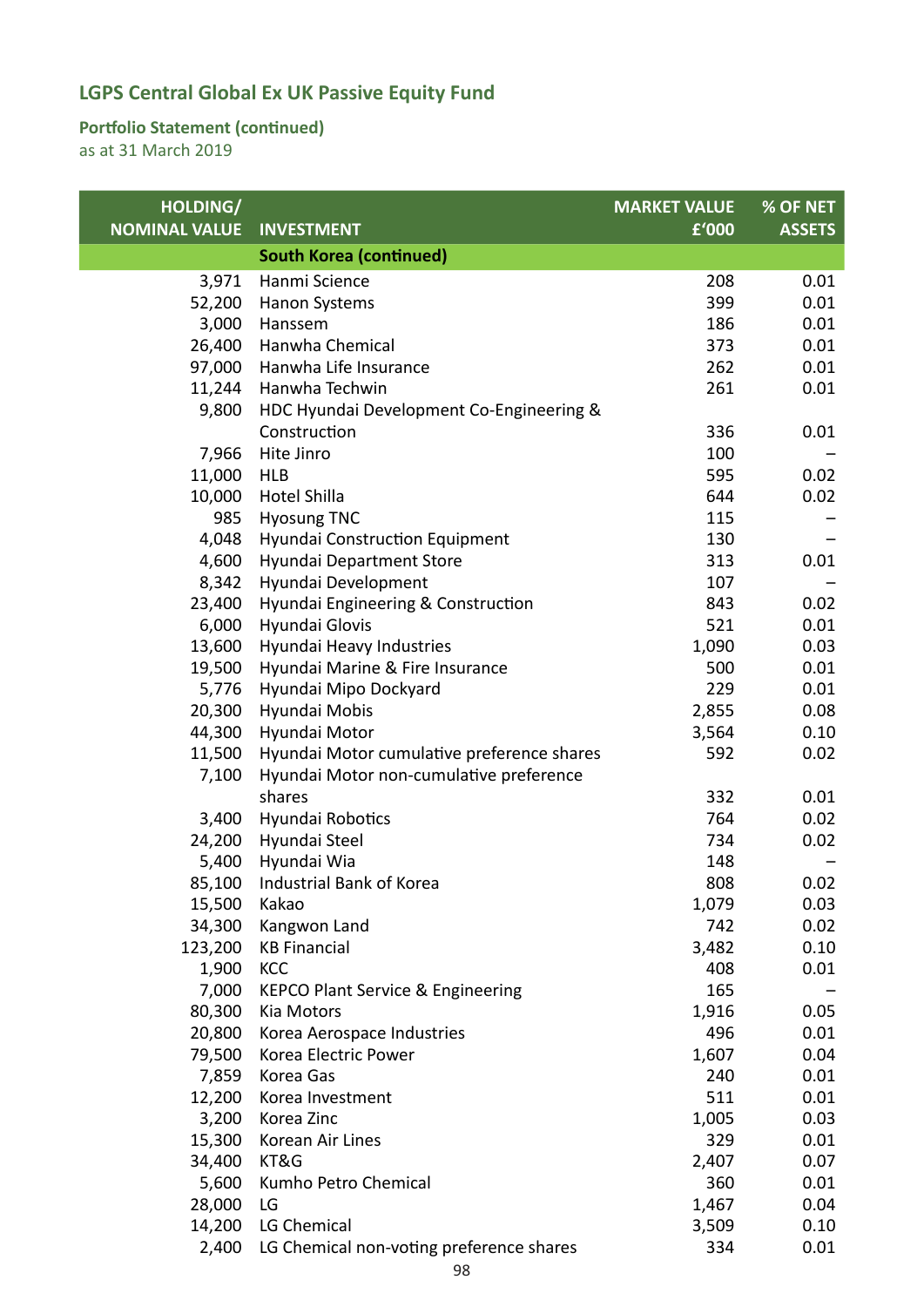### **Portfolio Statement (continued)**

| HOLDING/             |                                             | <b>MARKET VALUE</b> | % OF NET      |
|----------------------|---------------------------------------------|---------------------|---------------|
| <b>NOMINAL VALUE</b> | <b>INVESTMENT</b>                           | £'000               | <b>ASSETS</b> |
|                      | <b>South Korea (continued)</b>              |                     |               |
| 68,000               | LG Display                                  | 894                 | 0.02          |
| 33,600               | LG Electronics                              | 1,704               | 0.05          |
| 5,000                | LG Electronics non-voting preference shares | 100                 |               |
| 2,700                | LG Household & Health Care                  | 2,587               | 0.07          |
| 600                  | LG Household & Health Care non-voting       |                     |               |
|                      | preference shares                           | 339                 | 0.01          |
| 62,200               | LG Telecom                                  | 650                 | 0.02          |
| 9,000                | Lotte                                       | 300                 | 0.01          |
| 4,500                | Lotte Chemical                              | 882                 | 0.02          |
| 4,972                | Lotte Fine Chemical                         | 148                 |               |
| 3,214                | Lotte Shopping                              | 387                 | 0.01          |
| 4,779                | LS Cable                                    | 169                 |               |
| 10,100               | Mando                                       | 195                 | 0.01          |
| 1,200                | Medy-Tox                                    | 473                 | 0.01          |
| 122,500              | Mirae Asset Daewoo                          | 606                 | 0.02          |
| 41,000               | Mirae Asset Daewoo Preferred                | 102                 |               |
| 41,800               | <b>NAVER</b>                                | 3,490               | $0.10\,$      |
| 5,300                | <b>NCSoft</b>                               | 1,777               | 0.05          |
| 6,000                | <b>Netmarble Games</b>                      | 505                 | 0.01          |
| 43,900               | NH Investment & Securities                  | 398                 | 0.01          |
| 3,300                | <b>NHN Entertainment</b>                    | 197                 | 0.01          |
| 995                  | NongShim                                    | 208                 | 0.01          |
| 5,800                | OCI                                         | 364                 | 0.01          |
| 6,000                | Orion                                       | 406                 | 0.01          |
| 400                  | Ottogi                                      | 208                 | 0.01          |
| 13,954               | Paradise                                    | 168                 |               |
| 21,200               | <b>POSCO</b>                                | 3,626               | 0.10          |
| 6,000                | Posco Chemtech                              | 244                 | 0.01          |
| 15,800               | Posco International                         | 190                 | 0.01          |
| 6,000                | S <sub>1</sub>                              | 408                 | 0.01          |
| 4,300                | <b>Samsung Biologics</b>                    | 929                 | 0.03          |
| 26,100               | Samsung C&T                                 | 1,888               | 0.05          |
| 9,769                | Samsung Card                                | 227                 | 0.01          |
| 17,900               | <b>Samsung Electro Mechanics</b>            | 1,259               | 0.04          |
| 1,472,500            | <b>Samsung Electronics</b>                  | 44,401              | 1.23          |
| 232,600              | Samsung Electronics non-voting preference   |                     |               |
|                      | shares                                      | 5,693               | 0.16          |
| 50,800               | <b>Samsung Engineering</b>                  | 551                 | 0.02          |
| 10,300               | Samsung Fire & Marine                       | 2,096               | 0.06          |
| 800                  | Samsung Fire & Marine Insurance non-voting  |                     |               |
|                      | preference shares                           | 110                 |               |
| 143,200              | <b>Samsung Heavy Industries</b>             | 799                 | 0.02          |
| 19,800               | Samsung Life                                | 1,124               | 0.03          |
| 16,400               | Samsung SDI                                 | 2,373               | 0.07          |
| 9,900                | Samsung SDS                                 | 1,570               | 0.04          |
| 19,304               | <b>Samsung Securities</b>                   | 435                 | 0.01          |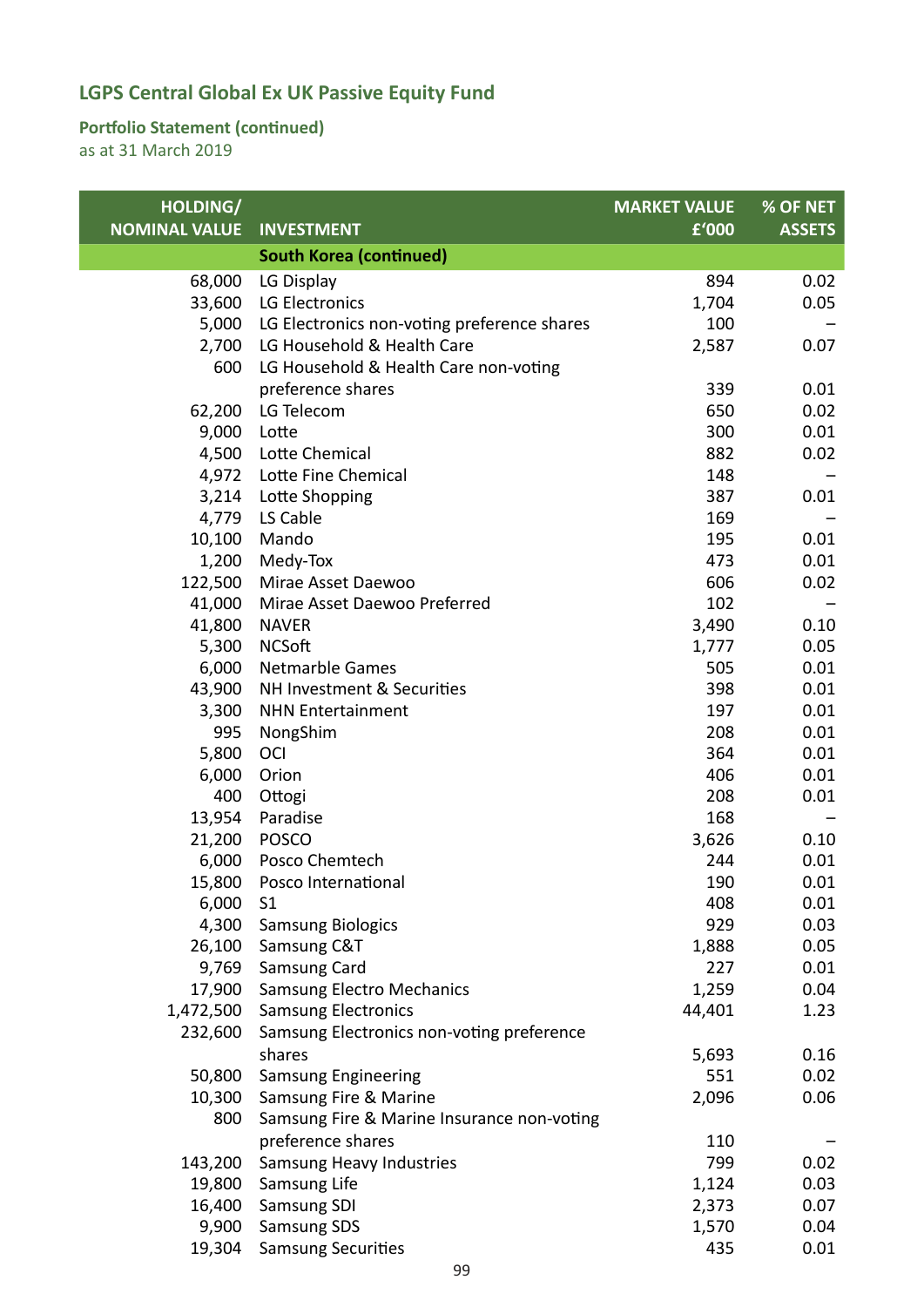### **Portfolio Statement (continued)**

| HOLDING/<br><b>NOMINAL VALUE</b> | <b>INVESTMENT</b>              | <b>MARKET VALUE</b><br>£'000 | % OF NET<br><b>ASSETS</b> |
|----------------------------------|--------------------------------|------------------------------|---------------------------|
|                                  | <b>South Korea (continued)</b> |                              |                           |
| 142,400                          | Shinhan Financial              | 4,044                        | 0.11                      |
| 1,993                            | Shinsegae                      | 453                          | 0.01                      |
| 16,900                           | SillaJen                       | 735                          | 0.02                      |
| 10,300                           | <b>SK Holdings</b>             | 1,880                        | 0.05                      |
| 161,600                          | SK Hynix                       | 8,107                        | 0.22                      |
| 17,800                           | SK Innovation                  | 2,160                        | 0.06                      |
| 50,000                           | SK Networks                    | 204                          | 0.01                      |
| 7,100                            | SK Telecom                     | 1,205                        | 0.03                      |
| 5,459                            | <b>SKC</b>                     | 133                          |                           |
| 13,200                           | S-Oil                          | 800                          | 0.02                      |
| 30,000                           | Ssangyong Cement Industrial    | 130                          |                           |
| 4,200                            | ViroMed                        | 794                          | 0.02                      |
| 17,400                           | <b>Woongjin Coway</b>          | 1,110                        | 0.03                      |
| 168,200                          | Woori Financial                | 1,564                        | 0.04                      |
| 2,700                            | Yuhan                          | 438                          | 0.01                      |
|                                  |                                | 163,596                      | 4.52                      |

| <b>Spain 2.19%</b>                    |                                                                                                                                                                                                                          |                                                                                                      |
|---------------------------------------|--------------------------------------------------------------------------------------------------------------------------------------------------------------------------------------------------------------------------|------------------------------------------------------------------------------------------------------|
| Acciona                               | 509                                                                                                                                                                                                                      | 0.01                                                                                                 |
| Acerinox                              | 391                                                                                                                                                                                                                      | 0.01                                                                                                 |
| <b>ACS Actividades</b>                | 2,025                                                                                                                                                                                                                    | 0.06                                                                                                 |
| Aena                                  | 2,212                                                                                                                                                                                                                    | 0.06                                                                                                 |
| Amadeus IT                            | 6,153                                                                                                                                                                                                                    | 0.17                                                                                                 |
| Banco Bilbao Vizcaya Argentaria       | 7,012                                                                                                                                                                                                                    | 0.19                                                                                                 |
| Banco de Sabadell                     | 1,067                                                                                                                                                                                                                    | 0.03                                                                                                 |
| <b>Banco Santander</b>                | 13,780                                                                                                                                                                                                                   | 0.38                                                                                                 |
| <b>Bankia</b>                         | 653                                                                                                                                                                                                                      | 0.02                                                                                                 |
| <b>Bankinter</b>                      | 1,012                                                                                                                                                                                                                    | 0.03                                                                                                 |
| CaixaBank                             | 2,159                                                                                                                                                                                                                    | 0.06                                                                                                 |
| Cellnex Telecom                       | 924                                                                                                                                                                                                                      | 0.03                                                                                                 |
| Corporacion Financiera Alba           | 152                                                                                                                                                                                                                      |                                                                                                      |
| <b>EDP Renovaveis</b>                 | 277                                                                                                                                                                                                                      | 0.01                                                                                                 |
|                                       |                                                                                                                                                                                                                          | 0.04                                                                                                 |
|                                       |                                                                                                                                                                                                                          | 0.04                                                                                                 |
|                                       |                                                                                                                                                                                                                          | 0.06                                                                                                 |
| Fomento de Construcciones y Contratas |                                                                                                                                                                                                                          |                                                                                                      |
|                                       |                                                                                                                                                                                                                          | 0.02                                                                                                 |
|                                       |                                                                                                                                                                                                                          | 0.04                                                                                                 |
|                                       |                                                                                                                                                                                                                          | 0.05                                                                                                 |
|                                       |                                                                                                                                                                                                                          | 0.03                                                                                                 |
|                                       |                                                                                                                                                                                                                          | 0.27                                                                                                 |
|                                       |                                                                                                                                                                                                                          | 0.16                                                                                                 |
|                                       |                                                                                                                                                                                                                          | 0.02                                                                                                 |
|                                       |                                                                                                                                                                                                                          | 0.01                                                                                                 |
|                                       |                                                                                                                                                                                                                          | 0.02                                                                                                 |
|                                       | 1,702                                                                                                                                                                                                                    | 0.05                                                                                                 |
|                                       | Enagas<br>Endesa<br>Ferrovial<br>Gamesa<br><b>Gas Natural</b><br>Grifols 'A' shares<br>Grifols 'B' shares<br>Iberdrola<br>Inditex<br>Inmobiliaria Colonial<br>Mapfre<br><b>Merlin Properties</b><br><b>Red Electrica</b> | 1,386<br>1,509<br>2,200<br>90<br>611<br>1,611<br>1,785<br>912<br>9,913<br>5,687<br>577<br>479<br>844 |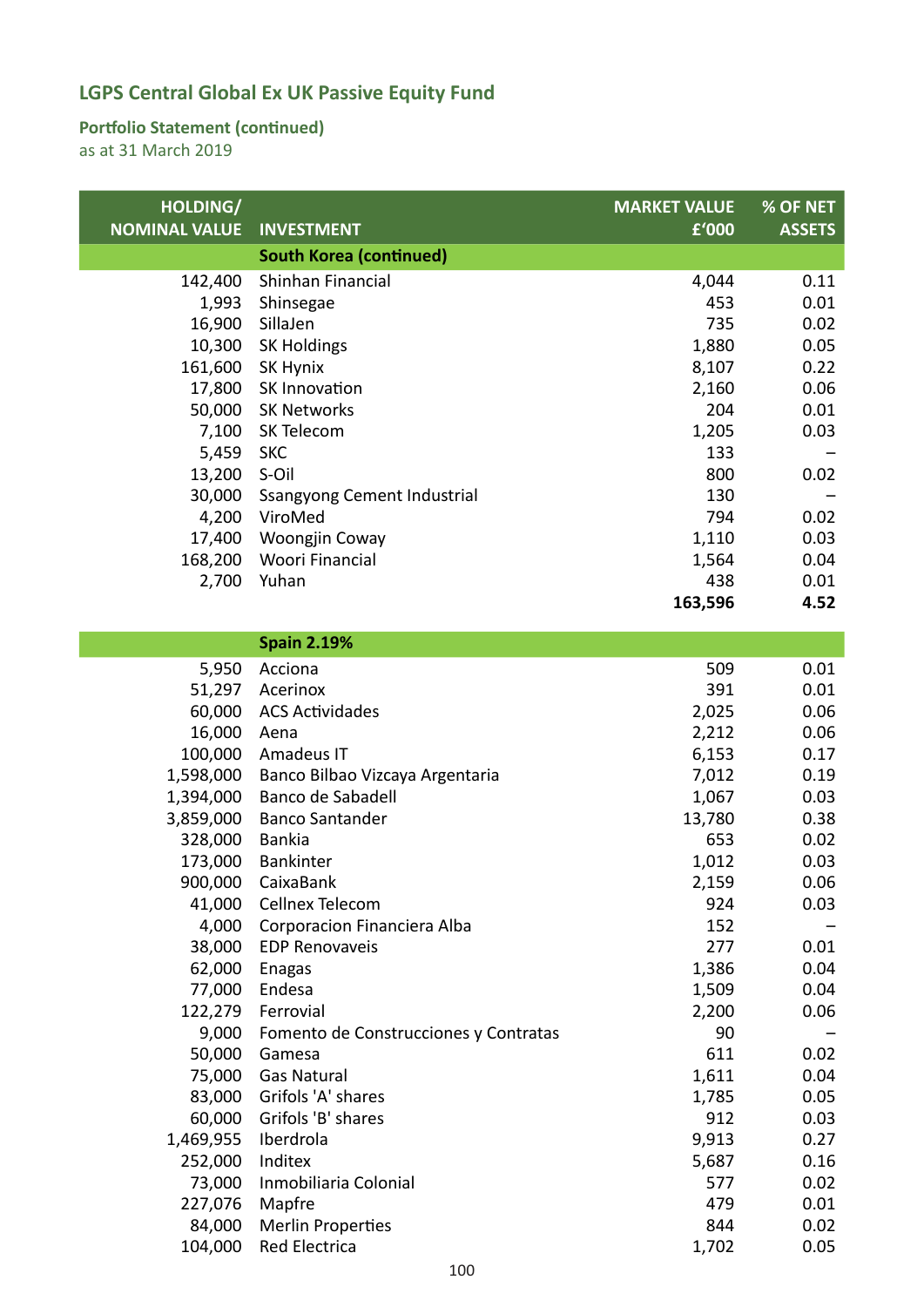### **Portfolio Statement (continued)**

| HOLDING/             |                                          | <b>MARKET VALUE</b> | % OF NET      |
|----------------------|------------------------------------------|---------------------|---------------|
| <b>NOMINAL VALUE</b> | <b>INVESTMENT</b>                        | £'000               | <b>ASSETS</b> |
|                      | <b>Spain (continued)</b>                 |                     |               |
| 319,000              | Repsol                                   | 4,189               | 0.12          |
| 1,089,000            | Telefonica                               | 7,004               | 0.19          |
| 40,864               | Zardoya Otis                             | 260                 | 0.01          |
|                      |                                          | 79,085              | 2.19          |
|                      | <b>Sweden 1.90%</b>                      |                     |               |
| 79,000               | Alfa Laval                               | 1,390               | 0.04          |
| 220,000              | Assa Abloy                               | 3,635               | 0.10          |
| 158,000              | Atlas Copco 'A' shares                   | 3,253               | 0.09          |
| 94,000               | Atlas Copco 'B' shares                   | 1,782               | 0.05          |
| 5,000                | Autoliv                                  | 282                 | 0.01          |
| 68,000               | Boliden                                  | 1,484               | 0.04          |
| 55,000               | Castellum                                | 818                 | 0.02          |
| 60,000               | Electrolux series 'B' shares             | 1,184               | 0.03          |
| 90,000               | Elekta                                   | 859                 | 0.02          |
| 158,000              | Epiroc 'A' shares                        | 1,219               | 0.03          |
| 94,000               | Epiroc 'B' shares                        | 689                 | 0.02          |
| 712,000              | Ericsson series 'B' shares               | 5,018               | 0.14          |
| 146,000              | Essity                                   | 3,230               | 0.09          |
| 20,000               | <b>Fastighets Balder</b>                 | 492                 | 0.01          |
| 210,000              | Hennes & Mauritz series 'B' shares       | 2,685               | 0.08          |
| 62,000               | Hexagon series 'B' shares                | 2,485               | 0.07          |
| 102,000              | Husqvarna series 'B' shares              | 639                 | 0.02          |
| 22,000               | ICA Gruppen                              | 676                 | 0.02          |
| 50,000               | Industrivarden series 'A' shares         | 825                 | 0.02          |
| 40,000               | Industrivarden series 'C' shares         | 643                 | 0.02          |
| 32,000               | <b>Investment Latour</b>                 | 328                 | 0.01          |
| 32,000               | Investor                                 | 1,106               | 0.03          |
| 109,000              | Investor series 'B' shares               | 3,770               | 0.11          |
| 58,000<br>18,000     | Kinnevik<br>L E Lundbergforetagen        | 1,151<br>439        | 0.03<br>0.01  |
| 41,000               | Lundin Petroleum                         | 1,070               | 0.03          |
| 72,000               | Nibe Industrier                          | 708                 | 0.02          |
| 23,749               | SAAB class 'B' shares                    | 585                 | 0.02          |
| 260,000              | Sandvik                                  | 3,243               | 0.09          |
| 66,000               | Securitas series 'B' shares              | 818                 | 0.02          |
| 347,000              | Skandinaviska Enskilda Banken series 'A' |                     |               |
|                      | shares                                   | 2,301               | 0.06          |
| 86,000               | Skanska series 'B' shares                | 1,200               | 0.03          |
| 92,062               | SKF series 'B' shares                    | 1,177               | 0.03          |
| 140,000              | Svenska Cellulosa series 'B' shares      | 932                 | 0.03          |
| 15,338               | Svenska Handelsbanken                    | 127                 |               |
| 365,000              | Svenska Handelsbanken series 'A' shares  | 2,962               | 0.08          |
| 240,000              | Swedbank series 'A' shares               | 2,605               | 0.07          |
| 44,155               | Swedish Match                            | 1,735               | 0.05          |
| 35,000               | Swedish Orphan Biovitrum                 | 630                 | 0.02          |
|                      |                                          |                     |               |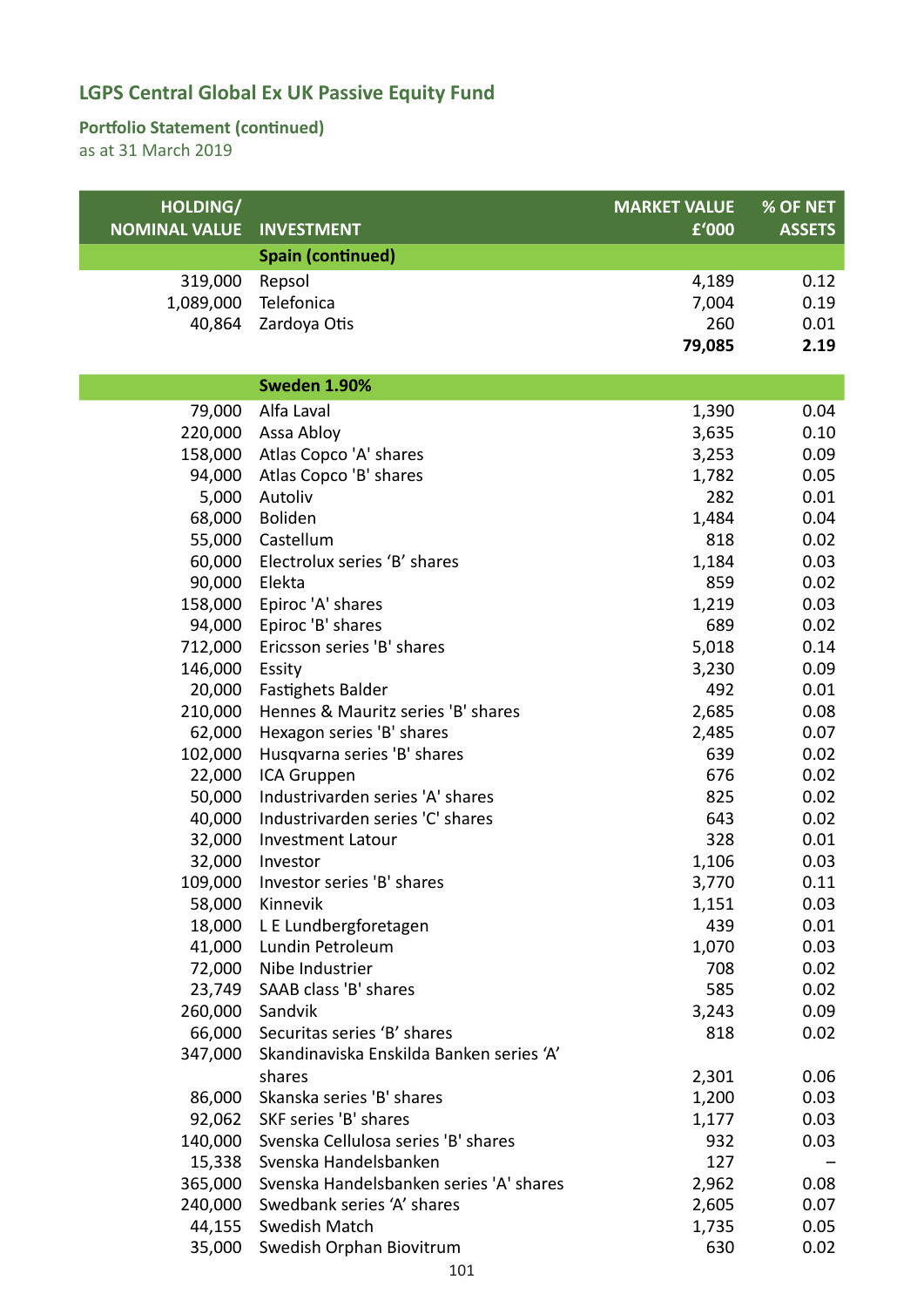### **Portfolio Statement (continued)**

| HOLDING/<br><b>NOMINAL VALUE</b> | <b>INVESTMENT</b>                      | <b>MARKET VALUE</b><br>£'000 | % OF NET<br><b>ASSETS</b> |
|----------------------------------|----------------------------------------|------------------------------|---------------------------|
|                                  | <b>Sweden (continued)</b>              |                              |                           |
| 137,000                          | Tele2 series 'B' shares                | 1,406                        | 0.04                      |
| 620,000                          | Telia                                  | 2,147                        | 0.06                      |
| 69,000                           | Trelleborg class 'B' shares            | 820                          | 0.02                      |
| 359,000                          | Volvo series 'B' shares                | 4,276                        | 0.12                      |
|                                  |                                        | 68,824                       | 1.90                      |
|                                  | <b>Switzerland 6.36%</b>               |                              |                           |
| 428,000                          | ABB (Registered)                       | 6,171                        | 0.17                      |
| 35,000                           | Adecco                                 | 1,433                        | 0.04                      |
| 11,000                           | <b>Baloise</b>                         | 1,393                        | 0.04                      |
| 704                              | Banque Cantonale Vaudoise (Registered) | 432                          | 0.01                      |
| 502                              | <b>Barry Callebaut</b>                 | 695                          | 0.02                      |
| 53,000                           | Clariant                               | 855                          | 0.02                      |
| 122,000                          | Compagnie Financiere Richemont         | 6,820                        | 0.19                      |
| 610,000                          | <b>Credit Suisse</b>                   | 5,455                        | 0.15                      |
| 5,959                            | <b>DKSH</b>                            | 264                          | 0.01                      |
| 8,000                            | Dufry                                  | 645                          | 0.02                      |
| 1,600                            | <b>EMS-Chemie</b>                      | 666                          | 0.02                      |
| 5,000                            | Flughafen Zuerich                      | 700                          | 0.02                      |
| 9,000                            | Geberit                                | 2,822                        | 0.08                      |
| 1,000                            | Georg Fischer                          | 699                          | 0.02                      |
| 2,200                            | Givaudan                               | 4,311                        | 0.12                      |
| 1,800                            | Helvetia                               | 843                          | 0.02                      |
| 49,000                           | Julius Baer (Registered)               | 1,519                        | 0.04                      |
| 11,000                           | Kuehne + Nagel                         | 1,157                        | 0.03                      |
| 115,000                          | LafargeHolcim                          | 4,359                        | 0.12                      |
| 261                              | Lindt & Spruengli (Part Certified)     | 1,361                        | 0.04                      |
| 27                               | Lindt & Spruengli (Registered)         | 1,614                        | 0.04                      |
|                                  | 35,000 Logitech International          | 1,053                        | 0.03                      |
| 17,500                           | Lonza                                  | 4,162                        | 0.12                      |
| 728,000                          | Nestlé                                 | 53,238                       | 1.47                      |
| 527,000                          | Novartis                               | 38,896                       | 1.08                      |
| 58,000                           | OC Oerlikon Corp                       | 568                          | 0.02                      |
| 9,000                            | Pargesa                                | 541                          | 0.02                      |
| 4,000                            | Partners                               | 2,228                        | 0.06                      |
| 9,036                            | <b>PSP Swiss Property</b>              | 753                          | 0.02                      |
| 7,000                            | Roche (Bearer)                         | 1,463                        | 0.04                      |
| 168,000                          | Roche Holding                          | 35,498                       | 0.98                      |
| 10,000                           | <b>Schindler (Part Certified)</b>      | 1,590                        | 0.04                      |
| 4,975                            | Schindler (Registered)                 | 788                          | 0.02                      |
| 1,300                            | SGS (Registered)                       | 2,477                        | 0.07                      |
| 34,200                           | Sika                                   | 3,666                        | 0.10                      |
| 13,000                           | Sonova                                 | 1,973                        | 0.05                      |
| 165,000                          | STMicroelectronics                     | 1,872                        | 0.05                      |
| 2,400                            | Straumann                              | 1,503                        | 0.04                      |
| 3,000                            | Sulzer                                 | 224                          | 0.01                      |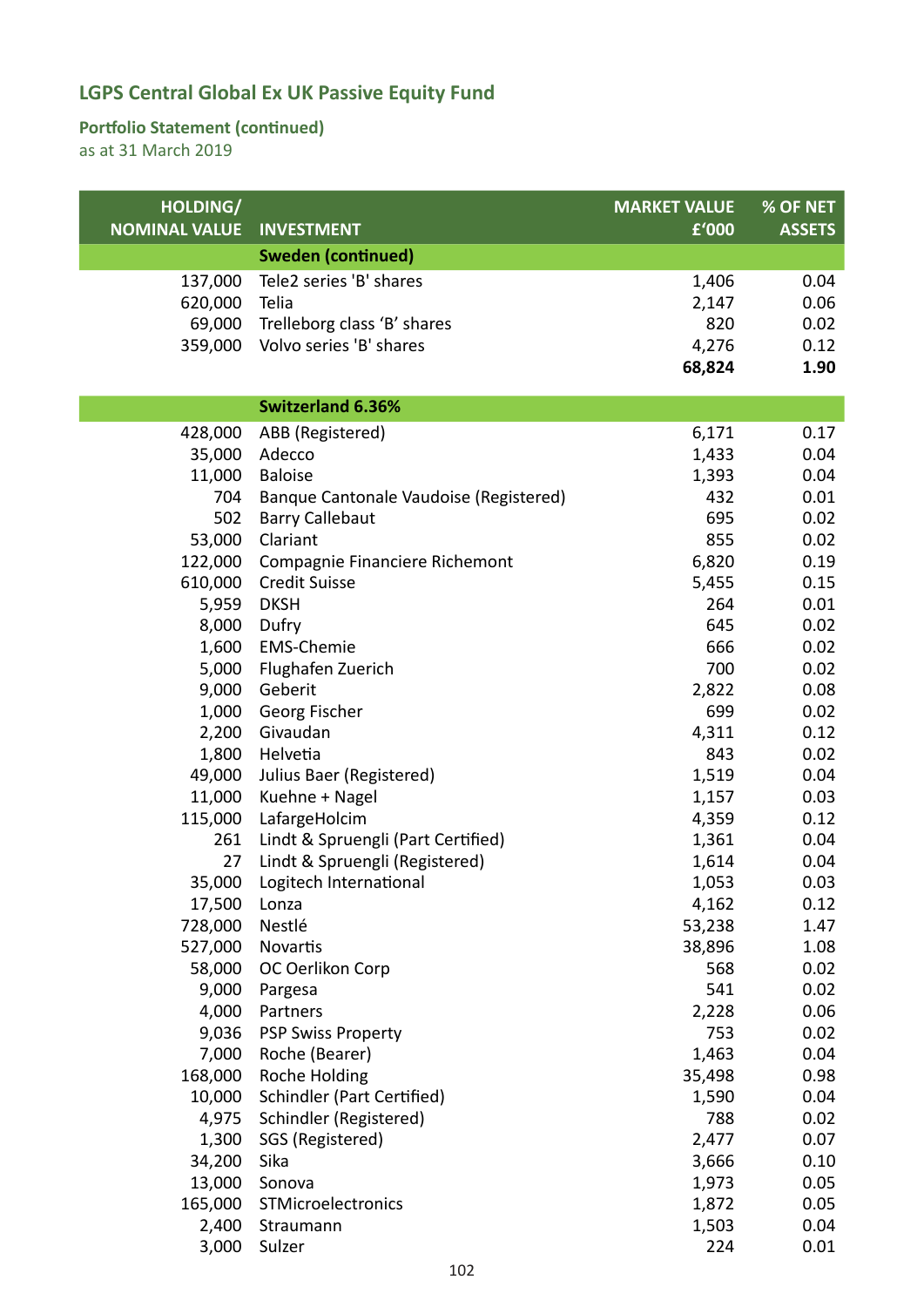### **Portfolio Statement (continued)**

as at 31 March 2019

| HOLDING/<br><b>NOMINAL VALUE</b> | <b>INVESTMENT</b>              | <b>MARKET VALUE</b><br>£'000 | % OF NET<br><b>ASSETS</b> |
|----------------------------------|--------------------------------|------------------------------|---------------------------|
|                                  | <b>Switzerland (continued)</b> |                              |                           |
| 7,000                            | Swatch 'I' shares              | 1,537                        | 0.04                      |
| 11,126                           | Swatch 'N' shares              | 472                          | 0.01                      |
| 8,000                            | Swiss Life                     | 2,701                        | 0.08                      |
| 19,000                           | <b>Swiss Prime Site</b>        | 1,277                        | 0.04                      |
| 73,000                           | Swiss Re                       | 5,471                        | 0.15                      |
| 6,000                            | Swisscom                       | 2,250                        | 0.06                      |
| 13,000                           | Temenos                        | 1,470                        | 0.04                      |
| 845,000                          | <b>UBS</b>                     | 7,859                        | 0.22                      |
| 11,000                           | Vifor Pharma                   | 1,141                        | 0.03                      |
| 36,000                           | Zurich Insurance               | 9,141                        | 0.25                      |
|                                  |                                | 230,026                      | 6.36                      |

| Taiwan 0.00% |
|--------------|
|--------------|

310,000 FIT Hon Teng **115 –**

|         | <b>Turkey 0.16%</b>                       |     |      |
|---------|-------------------------------------------|-----|------|
| 653,900 | Akbank                                    | 561 | 0.02 |
| 43,924  | Anadolu Efes Biracilik ve Malt Sanayii    | 105 |      |
| 39,121  | Arcelik                                   | 90  |      |
| 60,000  | Aselsan Elektronik Sanayi ve Ticaret      | 173 | 0.01 |
| 50,462  | <b>BIM Birlesik Magazalar</b>             | 522 | 0.02 |
| 15,134  | Coca-Cola Icecek                          | 62  |      |
| 525,000 | Emlak Konut Gayrimenkul Yatirim Ortakligi | 108 |      |
| 119,993 | Enka Insaat ve Sanayi                     | 75  |      |
| 315,723 | Eregli Demir ve Celik Fabrikalari         | 391 | 0.01 |
| 16,412  | Ford Otomotiv Sanayi                      | 108 |      |
| 184,229 | Haci Omer Sabanci Holding                 | 195 | 0.01 |
| 19,000  | Iskenderun Demir                          | 18  |      |
| 210,000 | <b>KOC</b>                                | 459 | 0.01 |
| 9,990   | Koza Altin Isletmeleri                    | 57  |      |
| 132,000 | Petkim Petrokimya                         | 81  |      |
| 33,664  | <b>TAV Havalimanlari</b>                  | 107 |      |
| 43,000  | Tekfen                                    | 132 | 0.01 |
| 29,068  | Tofas Turk Otomobil Fabrikasi             | 68  |      |
| 27,665  | Tupras Turkiye Petrol Rafinerileri        | 469 | 0.01 |
| 123,654 | Turk Hava Yollari                         | 217 | 0.01 |
| 119,974 | Turk Telekomunikasyon                     | 71  |      |
| 266,000 | Turkcell Iletisim Hizmetleri              | 437 | 0.01 |
| 550,000 | Turkiye Garanti Bankasi                   | 622 | 0.02 |
| 142,116 | Turkiye Halk Bankasi                      | 123 |      |
| 300,956 | Turkiye Is Bankasi                        | 225 | 0.01 |
| 153,130 | Turkiye Sise ve Cam Fabrikalari           | 121 |      |
| 237,068 | Turkiye Vakiflar Bankasi                  | 146 | 0.01 |
| 34,619  | Ulker Biskuvi Sanayi                      | 80  |      |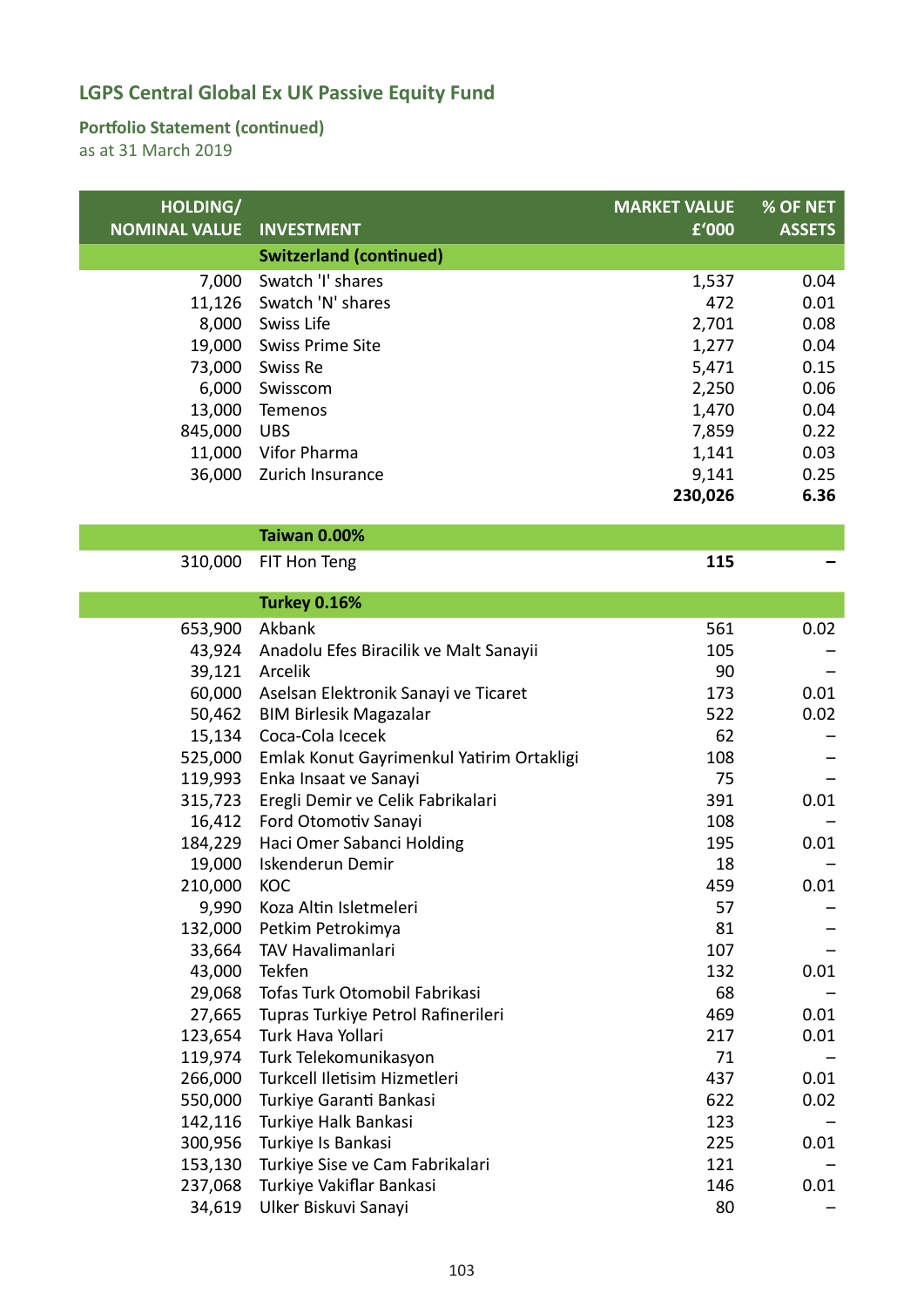### **Portfolio Statement (continued)**

| HOLDING/             |                                 | <b>MARKET VALUE</b> | % OF NET      |
|----------------------|---------------------------------|---------------------|---------------|
| <b>NOMINAL VALUE</b> | <b>INVESTMENT</b>               | £'000               | <b>ASSETS</b> |
|                      | <b>Turkey (continued)</b>       |                     |               |
| 382,186              | Yapi ve Kredi Bankasi           | 110                 |               |
|                      |                                 | 5,933               | 0.16          |
|                      |                                 |                     |               |
|                      | <b>United States 31.83%</b>     |                     |               |
| 34,200               | 3M                              | 5,453               | 0.15          |
| 104,600              | Abbott Laboratories             | 6,420               | 0.18          |
| 92,700               | AbbVie                          | 5,733               | 0.16          |
| 2,700                | Abiomed                         | 592                 | 0.02          |
| 39,300               | Accenture                       | 5,308               | 0.15          |
| 45,000               | <b>Activision Blizzard</b>      | 1,573               | 0.04          |
| 3,000                | <b>Acuity Brands</b>            | 276                 | 0.01          |
| 30,100               | <b>Adobe Systems</b>            | 6,154               | 0.17          |
| 4,000                | <b>Advance Auto Parts</b>       | 524                 | 0.01          |
| 52,000               | <b>Advanced Micro Devices</b>   | 1,018               | 0.03          |
| 40,100               | <b>AES</b>                      | 556                 | 0.02          |
| 2,800                | <b>Affiliated Managers</b>      | 230                 | 0.01          |
| 45,600               | Aflac                           | 1,749               | 0.05          |
| 19,200               | <b>Agilent Technologies</b>     | 1,185               | 0.03          |
| 35,000               | <b>AGNC Investment</b>          | 483                 | 0.01          |
| 13,100               | Air Products & Chemicals        | 1,920               | 0.05          |
| 8,000                | Akamai Technologies             | 440                 | 0.01          |
| 5,900                | Albemarle                       | 371                 | 0.01          |
| 12,500               | Alcoa                           | 270                 | 0.01          |
| 6,000                | Alexandria Real Estate Equities | 656                 | 0.02          |
| 13,200               | <b>Alexion Pharmaceuticals</b>  | 1,369               | 0.04          |
| 5,100                | Align Technology                | 1,113               | 0.03          |
| 10,000               | Alkermes                        | 280                 | 0.01          |
| 1,000                | Alleghany                       | 470                 | 0.01          |
|                      | 5,800 Allegion                  | 404                 | 0.01          |
|                      | 20,200 Allergan                 | 2,269               | 0.06          |
| 2,900                | Alliance Data Systems           | 389                 | 0.01          |
| 12,400               | <b>Alliant Energy</b>           | 448                 | 0.01          |
| 20,700               | Allstate                        | 1,496               | 0.04          |
| 25,000               | <b>Ally Financial</b>           | 527                 | 0.01          |
| 5,400                | Alnylam Pharmaceuticals         | 387                 | 0.01          |
| 18,300               | Alphabet 'A' shares             | 16,518              | 0.46          |
| 18,600               | Alphabet 'C' shares             | 16,739              | 0.46          |
| 115,600              | Altria                          | 5,093               | 0.14          |
| 25,200               | Amazon.com                      | 34,441              | 0.95          |
| 8,000                | Amdocs                          | 332                 | 0.01          |
| 15,000               | Ameren                          | 846                 | 0.02          |
| 6,400                | <b>American Airlines</b>        | 156                 |               |
| 29,500               | American Electric Power         | 1,896               | 0.05          |
| 39,400               | <b>American Express</b>         | 3,306               | 0.09          |
| 53,100               | American International          | 1,754               | 0.05          |
| 26,200               | American Tower 'A' shares       | 3,962               | 0.11          |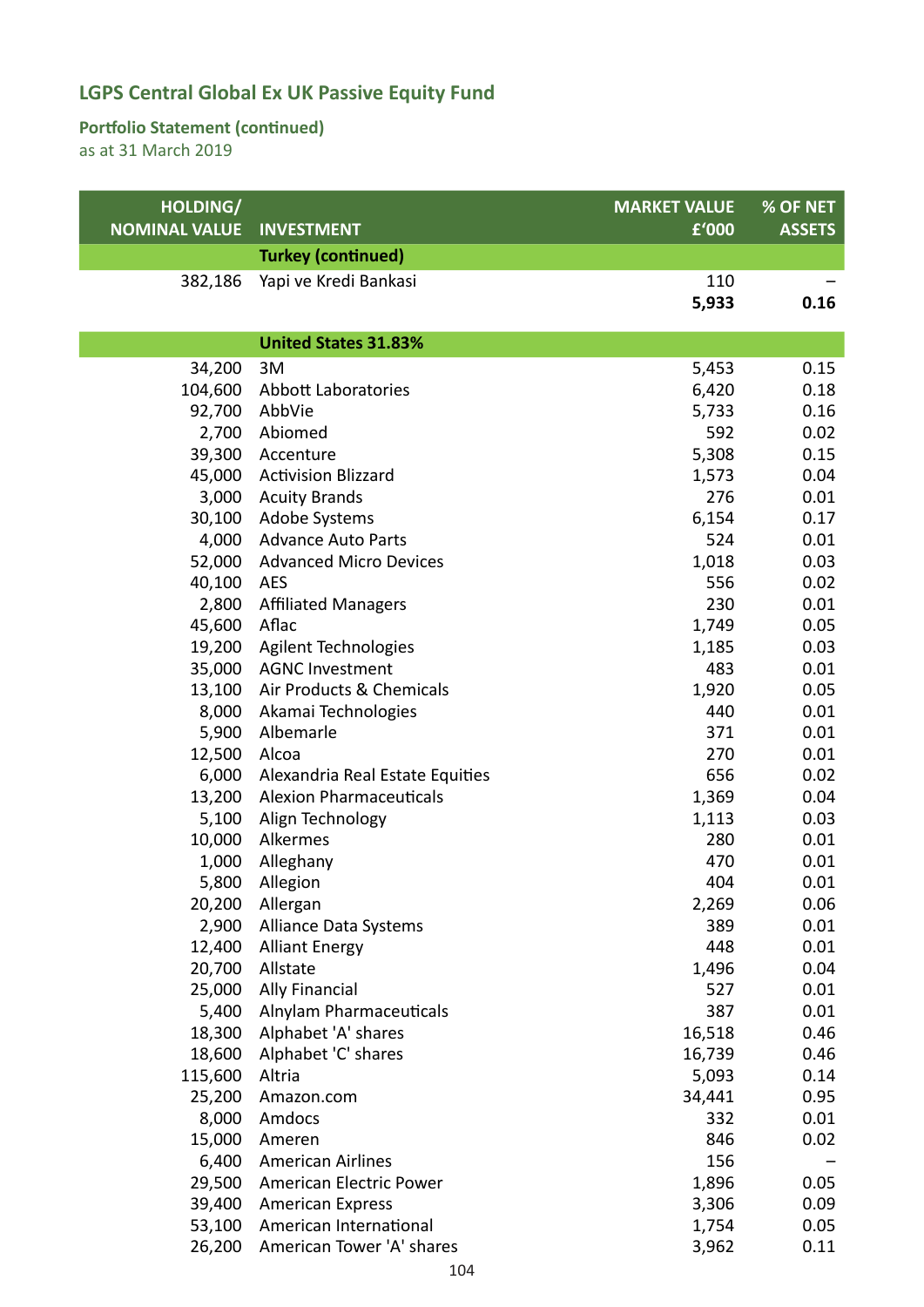### **Portfolio Statement (continued)**

| HOLDING/             |                                           | <b>MARKET VALUE</b> | % OF NET      |
|----------------------|-------------------------------------------|---------------------|---------------|
| <b>NOMINAL VALUE</b> | <b>INVESTMENT</b>                         | £'000               | <b>ASSETS</b> |
|                      | <b>United States (continued)</b>          |                     |               |
| 10,000               | American Water Works                      | 800                 | 0.02          |
| 9,500                | Ameriprise Financial                      | 934                 | 0.03          |
| 11,000               | AmerisourceBergen                         | 671                 | 0.02          |
| 15,300               | AMETEK                                    | 974                 | 0.03          |
| 38,700               | Amgen                                     | 5,640               | 0.16          |
| 17,600               | Amphenol class 'A' shares                 | 1,275               | 0.04          |
| 30,800               | Anadarko Petroleum                        | 1,075               | 0.03          |
| 22,000               | <b>Analog Devices</b>                     | 1,777               | 0.05          |
| 80,000               | <b>Annaly Capital Management</b>          | 613                 | 0.02          |
| 5,600                | Ansys                                     | 785                 | 0.02          |
| 16,000               | Anthem                                    | 3,524               | 0.10          |
| 14,600               | Aon 'A' shares                            | 1,912               | 0.05          |
| 25,000               | Apache                                    | 665                 | 0.02          |
| 290,400 Apple        |                                           | 42,330              | 1.17          |
|                      | 60,200 Applied Materials                  | 1,832               | 0.05          |
| 17,400               | Aptiv                                     | 1,061               | 0.03          |
| 15,600               | Aramark                                   | 354                 | 0.01          |
| 27,000               | <b>Arch Capital</b>                       | 670                 | 0.02          |
| 33,300               | <b>Archer Daniels Midland</b>             | 1,102               | 0.03          |
| 27,233               | Arconic                                   | 399                 | 0.01          |
|                      | 3,400 Arista Networks                     | 820                 | 0.02          |
| 5,000                | <b>Arrow Electronics</b>                  | 296                 | 0.01          |
| 11,700               | Arthur J Gallagher                        | 701                 | 0.02          |
| 5,000                | <b>Ashland Global</b>                     | 300                 | 0.01          |
| 3,100                | Assurant                                  | 226                 | 0.01          |
| 441,700              | AT&T                                      | 10,627              | 0.29          |
| 6,800                | Atlassian                                 | 586                 | 0.02          |
| 7,000                | <b>Atmos Energy</b>                       | 553                 | 0.02          |
| 13,100               | Autodesk                                  | 1,567               | 0.04          |
| 26,300               | <b>Automatic Data Processing</b>          | 3,225               | 0.09          |
| 1,600                | AutoZone                                  | 1,258               | 0.03          |
| 8,000                | <b>AvalonBay Communities</b>              | 1,232               | 0.03          |
| 3,600                | Avangrid                                  | 139                 |               |
| 5,000                | <b>Avery Dennison</b>                     | 434                 | 0.01          |
| 5,000                | Avnet                                     | 166                 |               |
| 11,800               | <b>AXA Equitable</b>                      | 182                 |               |
| 4,500                | <b>Axis Capital</b>                       | 189                 | 0.01          |
| 31,300               | <b>Baker Hughes</b>                       | 666                 | 0.02          |
| 22,000               | Ball                                      | 977                 | 0.03          |
| 554,000              | <b>Bank of America</b>                    | 11,722              | 0.32          |
| 55,300               | Bank of New York Mellon                   | 2,140               | 0.06          |
| 21,000               | <b>Bausch Health Cos</b>                  | 396                 | 0.01          |
| 29,900               | <b>Baxter International</b>               | 1,866               | 0.05          |
| 46,500               | BB&T                                      | 1,660               | 0.05          |
| 15,800               | <b>Becton Dickinson</b>                   | 3,028               | 0.08          |
| 79,400               | Berkshire Hathaway convertible 'B' shares | 12,238              | 0.34          |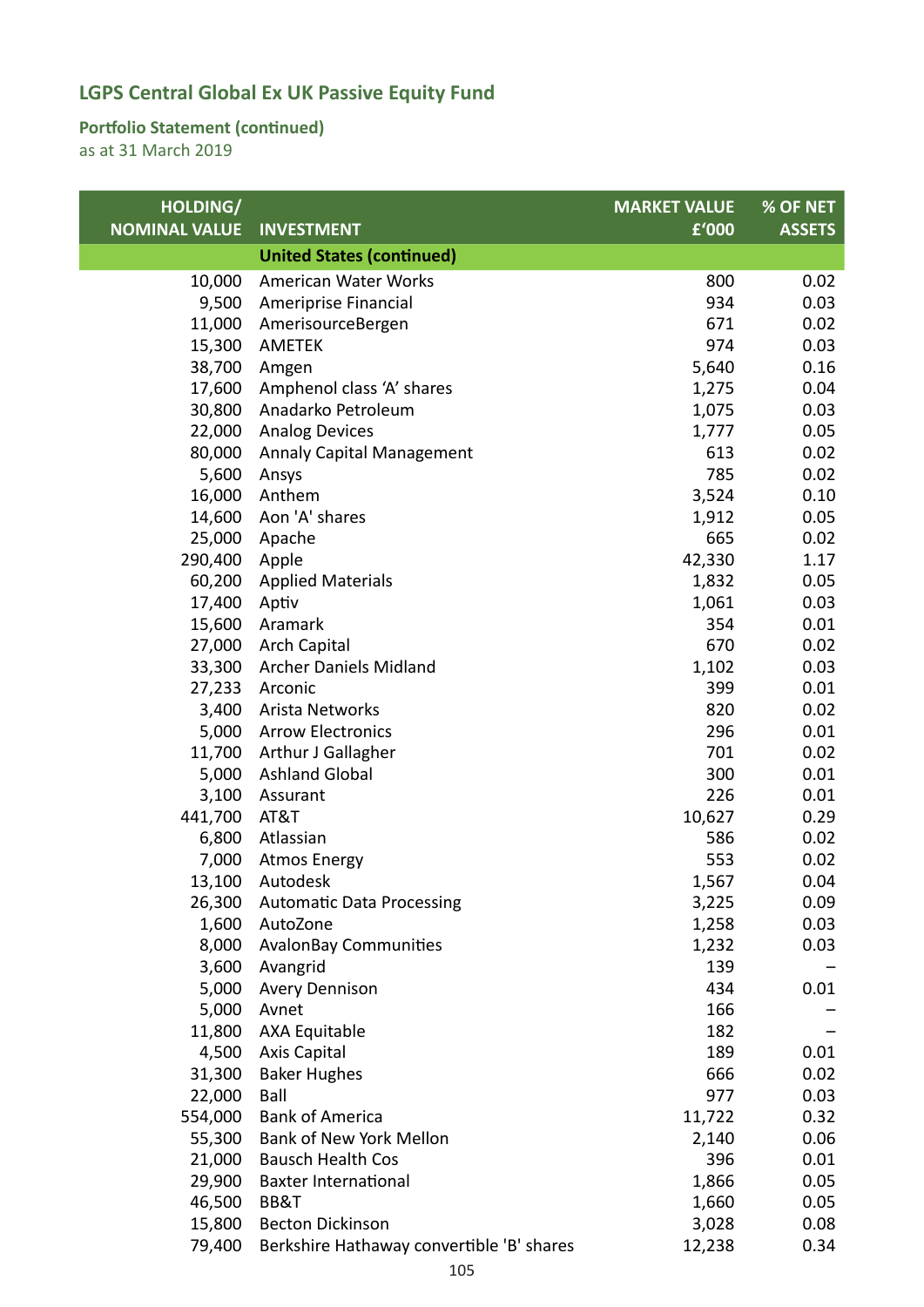### **Portfolio Statement (continued)**

| HOLDING/             |                                          | <b>MARKET VALUE</b> | % OF NET      |
|----------------------|------------------------------------------|---------------------|---------------|
| <b>NOMINAL VALUE</b> | <b>INVESTMENT</b>                        | £'000               | <b>ASSETS</b> |
|                      | <b>United States (continued)</b>         |                     |               |
| 26                   | Berkshire Hathaway convertible class 'A' |                     |               |
|                      | shares                                   | 6,012               | 0.17          |
| 15,900               | Best Buy                                 | 867                 | 0.02          |
| 12,000               | Biogen                                   | 2,176               | 0.06          |
| 10,500               | <b>BioMarin Pharmaceutical</b>           | 715                 | 0.02          |
| 7,400                | <b>BlackRock</b>                         | 2,427               | 0.07          |
| 32,800               | <b>Boeing</b>                            | 9,601               | 0.27          |
| 2,800                | <b>Booking</b>                           | 3,749               | 0.10          |
| 12,600               | BorgWarner                               | 371                 | 0.01          |
| 9,300                | <b>Boston Properties</b>                 | 957                 | 0.03          |
| 82,300               | <b>Boston Scientific</b>                 | 2,424               | 0.07          |
| 100,000              | <b>Bristol-Myers Squibb</b>              | 3,661               | 0.10          |
| 25,800               | <b>Broadcom</b>                          | 5,952               | 0.16          |
| 6,600                | <b>Broadridge Financial Solutions</b>    | 525                 | 0.01          |
| 9,884                | Brown & Brown                            | 224                 | 0.01          |
| 20,000               | Brown-Forman class 'B' shares            | 810                 | 0.02          |
| 10,000               | <b>Bunge</b>                             | 407                 | 0.01          |
| 4,000                | <b>Burlington Stores</b>                 | 481                 | 0.01          |
| 31,600               | Cabot Oil & Gas                          | 633                 | 0.02          |
| 16,900               | <b>Cadence Design Systems</b>            | 823                 | 0.02          |
| 11,000               | Campbell Soup                            | 322                 | 0.01          |
| 28,500               | Capital One Financial                    | 1,786               | 0.05          |
| 10,600               | Capri                                    | 372                 | 0.01          |
| 20,000               | <b>Cardinal Health</b>                   | 739                 | 0.02          |
| 8,400                | CarMax                                   | 450                 | 0.01          |
| 25,900               | Carnival                                 | 1,008               | 0.03          |
| 34,700               | Caterpillar                              | 3,607               | 0.10          |
| 7,100                | <b>Cboe Global Markets</b>               | 519                 | 0.01          |
| 20,000               | CBRE 'A' shares                          | 759                 | 0.02          |
| 18,000               | CBS 'B' shares                           | 657                 | 0.02          |
| 7,700                | <b>CDK Global</b>                        | 347                 | 0.01          |
| 9,900                | <b>CDW</b>                               | 732                 | 0.02          |
| 8,100                | Celanese                                 | 613                 | 0.02          |
| 43,000               | Celgene                                  | 3,113               | 0.09          |
| 24,400               | Centene                                  | 995                 | 0.03          |
| 32,500               | <b>CenterPoint Energy</b>                | 766                 | 0.02          |
| 59,714               | CenturyLink                              | 549                 | 0.02          |
| 20,000               | Cerner                                   | 878                 | 0.02          |
| 16,000               | CF Industries                            | 502                 | 0.01          |
| 8,000                | CH Robinson Worldwide                    | 534                 | 0.01          |
| 71,800               | Charles Schwab                           | 2,357               | 0.07          |
| 10,500               | <b>Charter Communications</b>            | 2,795               | 0.08          |
| 13,800               | <b>Cheniere Energy</b>                   | 725                 | 0.02          |
| 116,500              | Chevron                                  | 11,011              | 0.30          |
| 1,500                | Chipotle Mexican Grill                   | 818                 | 0.02          |
| 27,700               | Chubb                                    | 2,977               | 0.08          |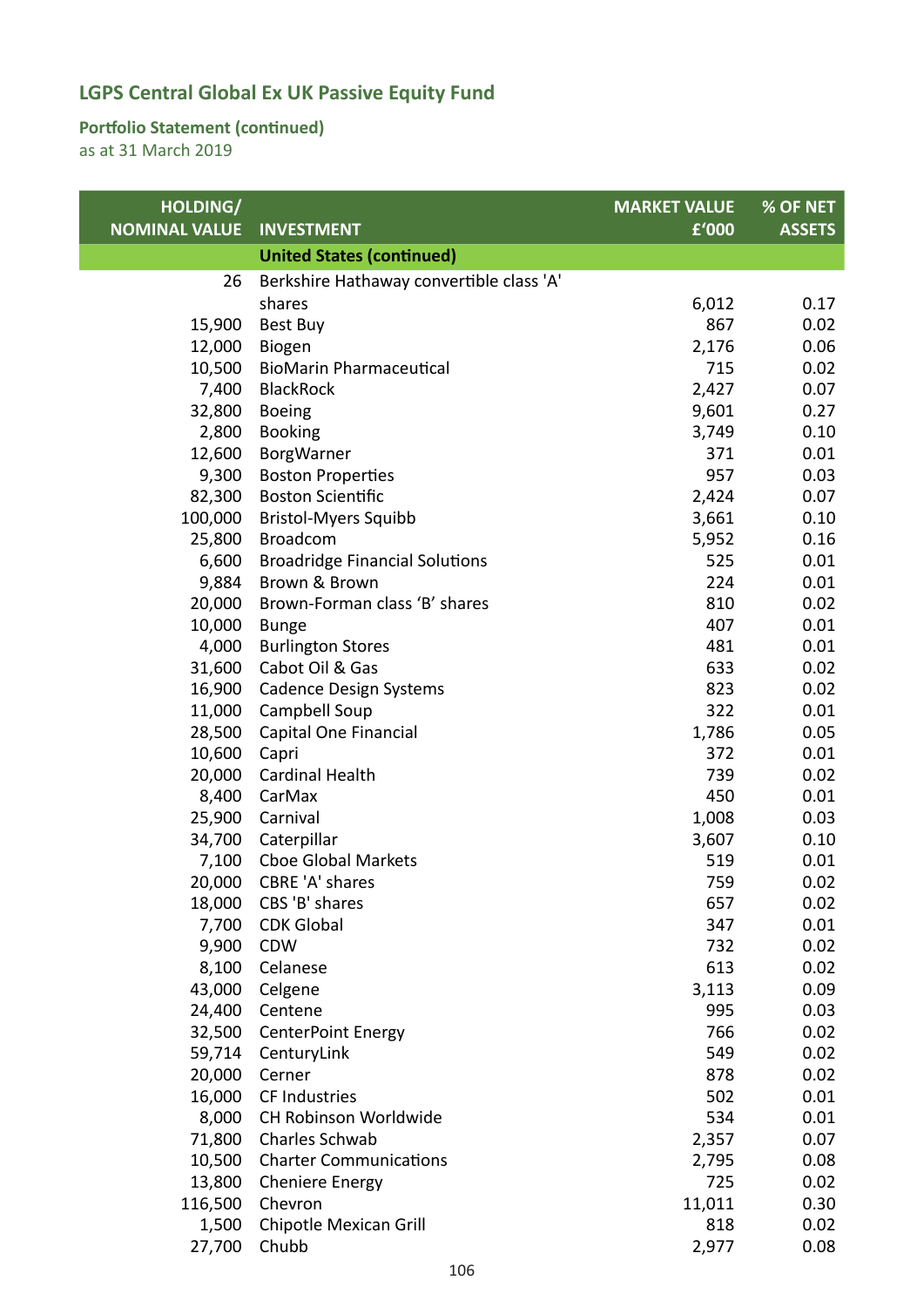### **Portfolio Statement (continued)**

| HOLDING/             |                                        | <b>MARKET VALUE</b> | % OF NET      |
|----------------------|----------------------------------------|---------------------|---------------|
| <b>NOMINAL VALUE</b> | <b>INVESTMENT</b>                      | £'000               | <b>ASSETS</b> |
|                      | <b>United States (continued)</b>       |                     |               |
| 16,000               | Church & Dwight                        | 875                 | 0.02          |
| 22,253               | Cigna                                  | 2,746               | 0.08          |
| 6,300                | <b>Cimarex Energy</b>                  | 338                 | 0.01          |
| 9,200                | Cincinnati Financial                   | 606                 | 0.02          |
| 5,100                | Cintas                                 | 791                 | 0.02          |
| 277,200              | <b>Cisco Systems</b>                   | 11,485              | 0.32          |
| 7,600                | <b>CIT</b>                             | 280                 | 0.01          |
| 146,000              | Citigroup                              | 6,974               | 0.19          |
| 28,400               | Citizens Financial                     | 708                 | 0.02          |
| 8,200                | <b>Citrix Systems</b>                  | 627                 | 0.02          |
| 8,500                | Clorox                                 | 1,046               | 0.03          |
| 21,500               | <b>CME</b>                             | 2,715               | 0.07          |
| 16,900               | <b>CMS Energy</b>                      | 720                 | 0.02          |
| 233,800              | Coca-Cola                              | 8,406               | 0.23          |
| 34,900               | <b>Cognizant Technology</b>            | 1,940               | 0.05          |
| 50,900               | Colgate-Palmolive                      | 2,677               | 0.07          |
| 273,000              | Comcast 'A' shares                     | 8,372               | 0.23          |
| 10,200               | Comerica                               | 574                 | 0.02          |
| 4,018                | <b>Commerce Bancshares</b>             | 179                 |               |
| 28,000               | Conagra Brands                         | 596                 | 0.02          |
| 11,700               | <b>Concho Resources</b>                | 996                 | 0.03          |
| 70,000               | ConocoPhillips                         | 3,588               | 0.10          |
| 18,600               | <b>Consolidated Edison</b>             | 1,211               | 0.03          |
| 9,500                | <b>Constellation Brands 'A' shares</b> | 1,278               | 0.04          |
| 5,300                | <b>Continental Resources</b>           | 182                 |               |
| 3,100                | <b>Cooper Companies</b>                | 705                 | 0.02          |
| 13,400               | Copart                                 | 623                 | 0.02          |
| 47,600               | Corning                                | 1,209               | 0.03          |
| 2,000                | CoStar                                 | 716                 | 0.02          |
| 26,700               | Costco Wholesale                       | 4,962               | 0.14          |
| 25,000               | Coty                                   | 220                 | 0.01          |
| 3,680                | Covetrus                               | 90                  |               |
| 24,700               | Crown Castle International             | 2,426               | 0.07          |
| 48,800               | <b>CSX</b>                             | 2,802               | 0.08          |
| 9,000                | Cummins                                | 1,090               | 0.03          |
| 76,701               | <b>CVS Health</b>                      | 3,173               | 0.09          |
| 38,400               | Danaher                                | 3,890               | 0.11          |
| 8,000                | Darden Restaurants                     | 746                 | 0.02          |
| 8,400                | DaVita                                 | 350                 | 0.01          |
| 19,300               | Deere                                  | 2,367               | 0.07          |
| 11,000               | Dell Technologies                      | 495                 | 0.01          |
| 11,000               | Delta Air Lines                        | 436                 | 0.01          |
| 13,300               | <b>Dentsply Sirona</b>                 | 506                 | 0.01          |
| 25,600               | Devon Energy                           | 620                 | 0.02          |
| 5,400                | DexCom                                 | 494                 | 0.01          |
| 9,200                | Diamondback Energy                     | 717                 | 0.02          |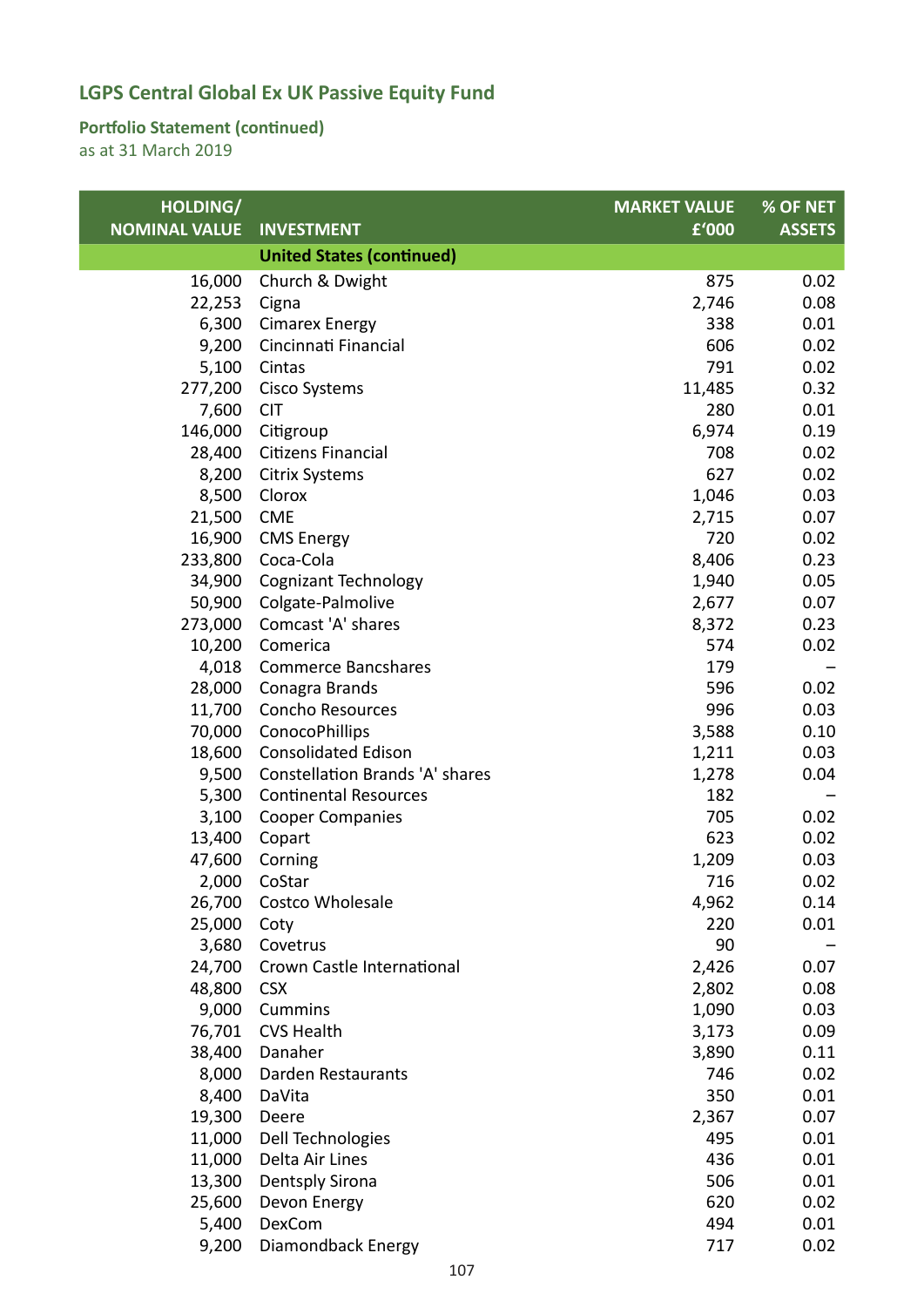### **Portfolio Statement (continued)**

| HOLDING/             |                                        | <b>MARKET VALUE</b> | % OF NET      |
|----------------------|----------------------------------------|---------------------|---------------|
| <b>NOMINAL VALUE</b> | <b>INVESTMENT</b>                      | £'000               | <b>ASSETS</b> |
|                      | <b>United States (continued)</b>       |                     |               |
| 13,200               | <b>Digital Realty Trust</b>            | 1,206               | 0.03          |
| 20,400               | <b>Discover Financial Services</b>     | 1,114               | 0.03          |
| 9,000                | Discovery Communications 'A' shares    | 187                 | 0.01          |
| 20,467               | Discovery Communications 'C' shares    | 399                 | 0.01          |
| 14,000               | DISH Network 'A' shares                | 340                 | 0.01          |
| 16,100               | <b>Dollar General</b>                  | 1,474               | 0.04          |
| 14,100               | <b>Dollar Tree</b>                     | 1,137               | 0.03          |
| 45,500               | <b>Dominion Energy</b>                 | 2,677               | 0.07          |
| 2,600                | Domino's Pizza                         | 515                 | 0.01          |
| 9,000                | Dover                                  | 648                 | 0.02          |
| 138,700              | DowDuPont                              | 5,673               | 0.16          |
| 21,300               | <b>DR Horton</b>                       | 676                 | 0.02          |
| 10,800               | <b>DTE Energy</b>                      | 1,034               | 0.03          |
| 42,800               | Duke Energy                            | 2,956               | 0.08          |
| 20,000               | Duke Realty                            | 470                 | 0.01          |
| 16,800               | <b>DXC Technology</b>                  | 828                 | 0.02          |
| 15,500               | <b>E*TRADE Financial</b>               | 552                 | 0.02          |
| 8,400                | <b>Eastman Chemical</b>                | 489                 | 0.01          |
| 26,100               | Eaton                                  | 1,614               | 0.04          |
| 52,900               | eBay                                   | 1,507               | 0.04          |
| 15,200               | Ecolab                                 | 2,058               | 0.06          |
| 20,200               | Edison International                   | 960                 | 0.03          |
| 12,500               | <b>Edwards Lifesciences</b>            | 1,835               | 0.05          |
| 19,800               | <b>Elanco Animal Health</b>            | 487                 | 0.01          |
| 18,000               | <b>Electronic Arts</b>                 | 1,404               | 0.04          |
| 54,300               | Eli Lilly                              | 5,406               | 0.15          |
| 37,500               | <b>Emerson Electric</b>                | 1,970               | 0.05          |
| 12,000               | Entergy                                | 881                 | 0.02          |
| 34,500               | <b>EOG Resources</b>                   | 2,520               | 0.07          |
| 19,100               | EQT                                    | 304                 | 0.01          |
| 7,100                | Equifax                                | 646                 | 0.02          |
| 5,000                | Equinix                                | 1,738               | 0.05          |
| 15,280               | <b>Equitrans Midstream</b>             | 256                 | 0.01          |
| 21,400               | <b>Equity Residential</b>              | 1,237               | 0.03          |
| 4,000                | <b>Essex Property Trust</b>            | 888                 | 0.02          |
| 13,000               | Estee Lauder class 'A' shares          | 1,651               | 0.05          |
| 3,000                | Everest Re                             | 497                 | 0.01          |
| 18,000               | Evergy                                 | 802                 | 0.02          |
| 19,600               | <b>Eversource Energy</b>               | 1,067               | 0.03          |
| 57,600               | Exelon                                 | 2,215               | 0.06          |
| 7,500                | Expedia                                | 685                 | 0.02          |
| 11,000               | Expeditors International of Washington | 641                 | 0.02          |
| 8,000                | <b>Extra Space Storage</b>             | 626                 | 0.02          |
| 259,600              | Exxon Mobil                            | 16,095              | 0.44          |
| 3,000                | F5 Networks                            | 361                 | 0.01          |
| 145,400              | Facebook                               | 18,597              | 0.51          |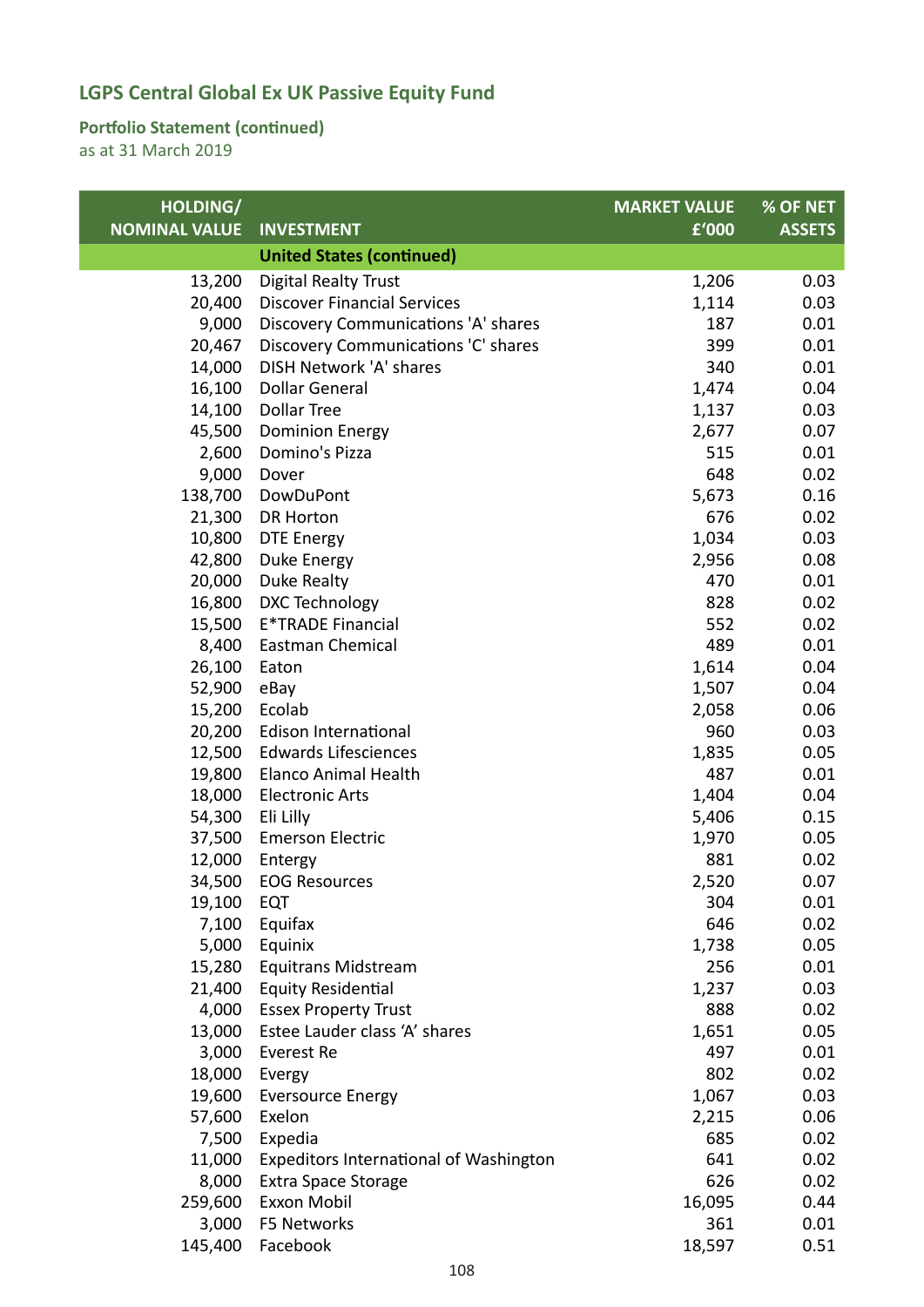### **Portfolio Statement (continued)**

| HOLDING/             |                                                  | <b>MARKET VALUE</b> | % OF NET      |
|----------------------|--------------------------------------------------|---------------------|---------------|
| <b>NOMINAL VALUE</b> | <b>INVESTMENT</b>                                | £'000               | <b>ASSETS</b> |
|                      | <b>United States (continued)</b>                 |                     |               |
| 17,400               | Fastenal                                         | 859                 | 0.02          |
| 4,600                | Federal Realty Investment Trust                  | 487                 | 0.01          |
| 14,800               | FedEx                                            | 2,060               | 0.06          |
| 19,800               | <b>Fidelity National Information Services</b>    | 1,718               | 0.05          |
| 39,900               | Fifth Third Bancorp                              | 772                 | 0.02          |
| 9,100                | First Republic Bank                              | 702                 | 0.02          |
| 30,000               | FirstEnergy                                      | 958                 | 0.03          |
| 24,200               | Fiserv                                           | 1,640               | 0.05          |
| 5,200                | <b>FleetCor Technologies</b>                     | 984                 | 0.03          |
| 43,000               | Flex                                             | 330                 | 0.01          |
| 10,500               | Flowserve                                        | 364                 | 0.01          |
| 9,400                | Fluor                                            | 265                 | 0.01          |
| 8,000                | <b>FMC</b>                                       | 472                 | 0.01          |
| 16,000               | <b>FNF</b>                                       | 449                 | 0.01          |
| 6,800                | Foot Locker                                      | 316                 | 0.01          |
| 233,100              | Ford Motor                                       | 1,569               | 0.04          |
| 8,600                | Fortinet                                         | 554                 | 0.02          |
| 17,500               | Fortive                                          | 1,127               | 0.03          |
| 10,000               | Fortune Brands Home & Security                   | 365                 | 0.01          |
| 20,966               | Fox                                              | 591                 | 0.02          |
| 9,333                | Fox                                              | 257                 | 0.01          |
| 18,100               | <b>Franklin Resources</b>                        | 460                 | 0.01          |
| 86,400               | Freeport-McMoRan                                 | 854                 | 0.02          |
| 14,900               | Gap                                              | 299                 | 0.01          |
| 8,200                | Garmin                                           | 543                 | 0.01          |
| 5,600                | Gartner                                          | 652                 | 0.02          |
| 15,500               | <b>General Dynamics</b>                          | 2,014               | 0.06          |
| 522,000              | <b>General Electric</b>                          | 3,998               | 0.11          |
| 37,000               | <b>General Mills</b>                             | 1,469               | 0.04          |
| 78,200               | <b>General Motors</b>                            | 2,227               | 0.06          |
| 13,600               | Gentex                                           | 216                 | 0.01          |
| 8,600                | <b>Genuine Parts</b>                             | 739                 | 0.02          |
| 77,300               | <b>Gilead Sciences</b><br><b>Global Payments</b> | 3,857<br>995        | 0.11<br>0.03  |
| 9,500<br>10,600      | GoDaddy                                          | 612                 | 0.02          |
| 21,100               | <b>Goldman Sachs</b>                             | 3,108               | 0.09          |
| 18,000               | Goodyear Tire & Rubber                           | 251                 | 0.01          |
| 15,000               | <b>H&amp;R Block</b>                             | 276                 | 0.01          |
| 53,000               | Halliburton                                      | 1,191               | 0.03          |
| 20,000               | Hanesbrands                                      | 274                 | 0.01          |
| 12,000               | Harley-Davidson                                  | 328                 | 0.01          |
| 7,100                | Harris                                           | 870                 | 0.02          |
| 21,400               | <b>Hartford Financial Services</b>               | 817                 | 0.02          |
| 7,000                | Hasbro                                           | 457                 | 0.01          |
| 16,500               | <b>HCA Healthcare</b>                            | 1,651               | 0.05          |
| 32,000               | <b>HCP</b>                                       | 769                 | 0.02          |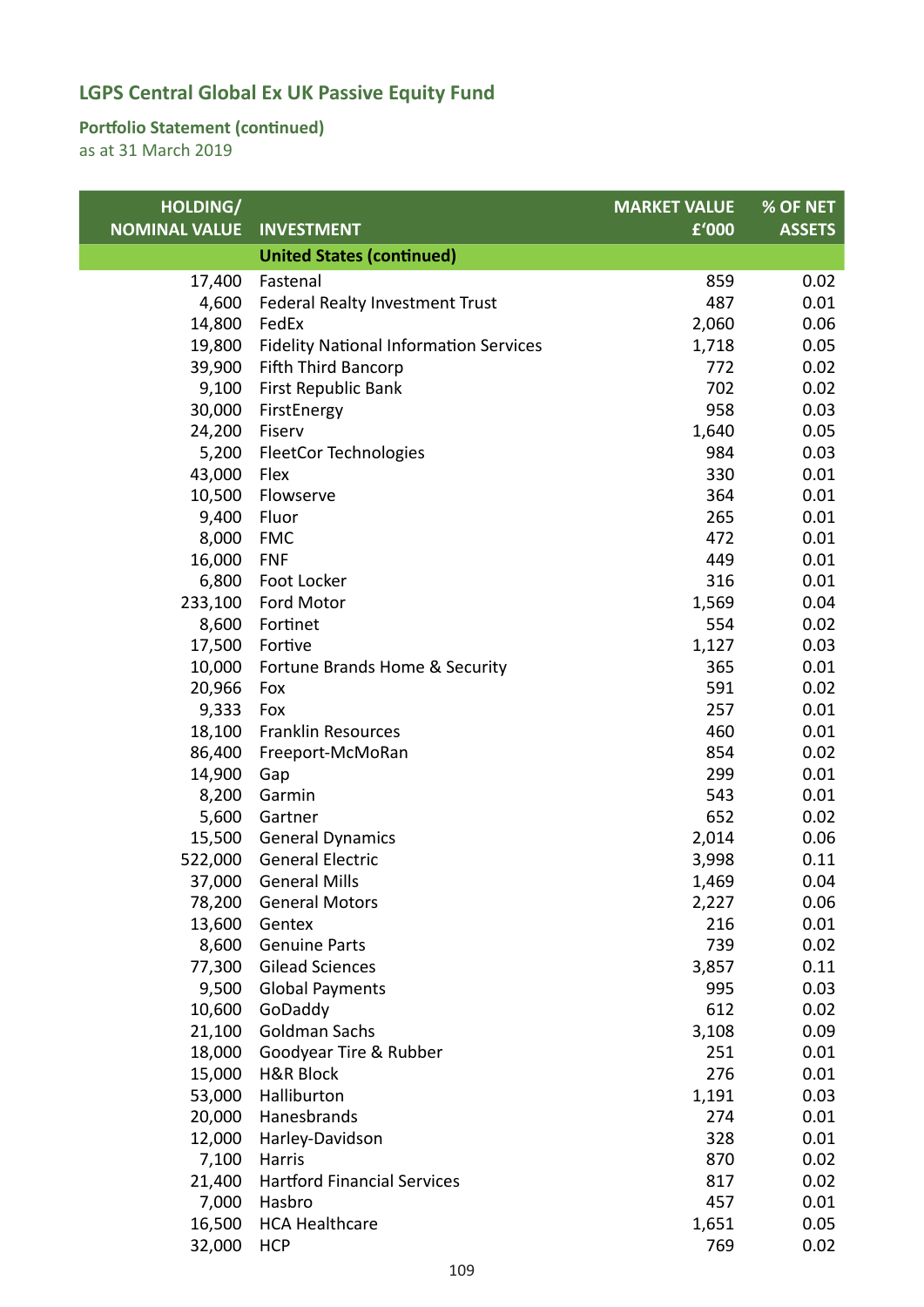### **Portfolio Statement (continued)**

| <b>NOMINAL VALUE</b><br><b>INVESTMENT</b><br>£'000<br><b>ASSETS</b><br><b>United States (continued)</b><br>298<br>7,000<br>Helmerich & Payne<br>0.01<br>9,200<br>Henry Schein<br>424<br>0.01<br>Herbalife<br>358<br>0.01<br>8,800<br>0.02<br>8,500<br>749<br>Hershey<br>18,000<br>832<br>0.02<br>Hess<br>90,400<br>1,070<br>0.03<br><b>Hewlett Packard Enterprise</b><br>16,000<br>Hilton Worldwide<br>1,021<br>0.03<br>367<br>9,700<br>HollyFrontier<br>0.01<br>18,000<br>Hologic<br>668<br>0.02<br>69,500<br>Home Depot<br>10,233<br>0.28<br>44,700<br>Honeywell International<br>5,452<br>0.15<br><b>Hormel Foods</b><br>16,200<br>556<br>0.02<br><b>Hospitality Properties Trust</b><br>213<br>0.01<br>10,550<br>695<br>0.02<br>47,944<br><b>Host Hotels &amp; Resorts</b><br>96,300<br>1,436<br>0.04<br>HP<br>8,200<br>0.05<br>Humana<br>1,674<br>636<br>0.02<br>65,400<br><b>Huntington Bancshares</b><br>2,600<br>Huntington Ingalls Industries<br>414<br>0.01<br>4,400<br><b>IAC InterActive</b><br>709<br>0.02<br>5,000<br><b>IDEXX Laboratories</b><br>858<br>0.02<br>968<br>23,200<br><b>IHS Markit</b><br>0.03<br>20,000<br><b>Illinois Tool Works</b><br>2,203<br>0.06<br>8,800<br>Illumina<br>0.06<br>2,098<br>10,800<br>713<br>0.02<br>Incyte<br>16,000<br>1,326<br>0.04<br>Ingersoll-Rand<br>Ingredion<br>298<br>0.01<br>4,100<br>275,800<br>11,366<br>0.31<br>Intel<br>34,100<br>Intercontinental Exchange<br>1,992<br>0.05<br>6,084<br>56,200<br><b>International Business Machines</b><br>0.17<br>6,200<br>International Flavors & Fragrances<br>613<br>0.02<br>24,800<br>881<br>0.02<br><b>International Paper</b><br>322<br>20,000<br>Interpublic<br>0.01<br>14,600<br>2,929<br>0.08<br>Intuit<br>7,000<br>Intuitive Surgical<br>3,065<br>0.08<br>25,000<br>370<br>0.01<br>Invesco<br>336<br>0.01<br>18,000<br><b>Invitation Homes</b><br>2,000<br><b>IPG Photonics</b><br>233<br>0.01<br>10,600<br><b>IQVIA Holdings</b><br>0.03<br>1,170<br>16,900<br>460<br>0.01<br>Iron Mountain<br>13,000<br>0.01<br>Jabil<br>265<br>Jacobs Engineering<br>404<br>7,000<br>0.01<br>3,000<br>Jazz Pharmaceuticals<br>329<br>0.01<br>404<br>0.01<br>5,200<br>JB Hunt Transport Services<br>18,300<br>Jefferies Financial<br>264<br>0.01<br>6,600<br><b>JM Smucker</b><br>590<br>0.02<br>Johnson & Johnson<br>164,200<br>17,614<br>0.49 | HOLDING/ | <b>MARKET VALUE</b> | % OF NET |
|------------------------------------------------------------------------------------------------------------------------------------------------------------------------------------------------------------------------------------------------------------------------------------------------------------------------------------------------------------------------------------------------------------------------------------------------------------------------------------------------------------------------------------------------------------------------------------------------------------------------------------------------------------------------------------------------------------------------------------------------------------------------------------------------------------------------------------------------------------------------------------------------------------------------------------------------------------------------------------------------------------------------------------------------------------------------------------------------------------------------------------------------------------------------------------------------------------------------------------------------------------------------------------------------------------------------------------------------------------------------------------------------------------------------------------------------------------------------------------------------------------------------------------------------------------------------------------------------------------------------------------------------------------------------------------------------------------------------------------------------------------------------------------------------------------------------------------------------------------------------------------------------------------------------------------------------------------------------------------------------------------------------------------------------------------------------------------------------------------------------------------------------------------------------------------------------------------------------------------------------------------------------------------------------------------------------------------------------|----------|---------------------|----------|
|                                                                                                                                                                                                                                                                                                                                                                                                                                                                                                                                                                                                                                                                                                                                                                                                                                                                                                                                                                                                                                                                                                                                                                                                                                                                                                                                                                                                                                                                                                                                                                                                                                                                                                                                                                                                                                                                                                                                                                                                                                                                                                                                                                                                                                                                                                                                                |          |                     |          |
|                                                                                                                                                                                                                                                                                                                                                                                                                                                                                                                                                                                                                                                                                                                                                                                                                                                                                                                                                                                                                                                                                                                                                                                                                                                                                                                                                                                                                                                                                                                                                                                                                                                                                                                                                                                                                                                                                                                                                                                                                                                                                                                                                                                                                                                                                                                                                |          |                     |          |
|                                                                                                                                                                                                                                                                                                                                                                                                                                                                                                                                                                                                                                                                                                                                                                                                                                                                                                                                                                                                                                                                                                                                                                                                                                                                                                                                                                                                                                                                                                                                                                                                                                                                                                                                                                                                                                                                                                                                                                                                                                                                                                                                                                                                                                                                                                                                                |          |                     |          |
|                                                                                                                                                                                                                                                                                                                                                                                                                                                                                                                                                                                                                                                                                                                                                                                                                                                                                                                                                                                                                                                                                                                                                                                                                                                                                                                                                                                                                                                                                                                                                                                                                                                                                                                                                                                                                                                                                                                                                                                                                                                                                                                                                                                                                                                                                                                                                |          |                     |          |
|                                                                                                                                                                                                                                                                                                                                                                                                                                                                                                                                                                                                                                                                                                                                                                                                                                                                                                                                                                                                                                                                                                                                                                                                                                                                                                                                                                                                                                                                                                                                                                                                                                                                                                                                                                                                                                                                                                                                                                                                                                                                                                                                                                                                                                                                                                                                                |          |                     |          |
|                                                                                                                                                                                                                                                                                                                                                                                                                                                                                                                                                                                                                                                                                                                                                                                                                                                                                                                                                                                                                                                                                                                                                                                                                                                                                                                                                                                                                                                                                                                                                                                                                                                                                                                                                                                                                                                                                                                                                                                                                                                                                                                                                                                                                                                                                                                                                |          |                     |          |
|                                                                                                                                                                                                                                                                                                                                                                                                                                                                                                                                                                                                                                                                                                                                                                                                                                                                                                                                                                                                                                                                                                                                                                                                                                                                                                                                                                                                                                                                                                                                                                                                                                                                                                                                                                                                                                                                                                                                                                                                                                                                                                                                                                                                                                                                                                                                                |          |                     |          |
|                                                                                                                                                                                                                                                                                                                                                                                                                                                                                                                                                                                                                                                                                                                                                                                                                                                                                                                                                                                                                                                                                                                                                                                                                                                                                                                                                                                                                                                                                                                                                                                                                                                                                                                                                                                                                                                                                                                                                                                                                                                                                                                                                                                                                                                                                                                                                |          |                     |          |
|                                                                                                                                                                                                                                                                                                                                                                                                                                                                                                                                                                                                                                                                                                                                                                                                                                                                                                                                                                                                                                                                                                                                                                                                                                                                                                                                                                                                                                                                                                                                                                                                                                                                                                                                                                                                                                                                                                                                                                                                                                                                                                                                                                                                                                                                                                                                                |          |                     |          |
|                                                                                                                                                                                                                                                                                                                                                                                                                                                                                                                                                                                                                                                                                                                                                                                                                                                                                                                                                                                                                                                                                                                                                                                                                                                                                                                                                                                                                                                                                                                                                                                                                                                                                                                                                                                                                                                                                                                                                                                                                                                                                                                                                                                                                                                                                                                                                |          |                     |          |
|                                                                                                                                                                                                                                                                                                                                                                                                                                                                                                                                                                                                                                                                                                                                                                                                                                                                                                                                                                                                                                                                                                                                                                                                                                                                                                                                                                                                                                                                                                                                                                                                                                                                                                                                                                                                                                                                                                                                                                                                                                                                                                                                                                                                                                                                                                                                                |          |                     |          |
|                                                                                                                                                                                                                                                                                                                                                                                                                                                                                                                                                                                                                                                                                                                                                                                                                                                                                                                                                                                                                                                                                                                                                                                                                                                                                                                                                                                                                                                                                                                                                                                                                                                                                                                                                                                                                                                                                                                                                                                                                                                                                                                                                                                                                                                                                                                                                |          |                     |          |
|                                                                                                                                                                                                                                                                                                                                                                                                                                                                                                                                                                                                                                                                                                                                                                                                                                                                                                                                                                                                                                                                                                                                                                                                                                                                                                                                                                                                                                                                                                                                                                                                                                                                                                                                                                                                                                                                                                                                                                                                                                                                                                                                                                                                                                                                                                                                                |          |                     |          |
|                                                                                                                                                                                                                                                                                                                                                                                                                                                                                                                                                                                                                                                                                                                                                                                                                                                                                                                                                                                                                                                                                                                                                                                                                                                                                                                                                                                                                                                                                                                                                                                                                                                                                                                                                                                                                                                                                                                                                                                                                                                                                                                                                                                                                                                                                                                                                |          |                     |          |
|                                                                                                                                                                                                                                                                                                                                                                                                                                                                                                                                                                                                                                                                                                                                                                                                                                                                                                                                                                                                                                                                                                                                                                                                                                                                                                                                                                                                                                                                                                                                                                                                                                                                                                                                                                                                                                                                                                                                                                                                                                                                                                                                                                                                                                                                                                                                                |          |                     |          |
|                                                                                                                                                                                                                                                                                                                                                                                                                                                                                                                                                                                                                                                                                                                                                                                                                                                                                                                                                                                                                                                                                                                                                                                                                                                                                                                                                                                                                                                                                                                                                                                                                                                                                                                                                                                                                                                                                                                                                                                                                                                                                                                                                                                                                                                                                                                                                |          |                     |          |
|                                                                                                                                                                                                                                                                                                                                                                                                                                                                                                                                                                                                                                                                                                                                                                                                                                                                                                                                                                                                                                                                                                                                                                                                                                                                                                                                                                                                                                                                                                                                                                                                                                                                                                                                                                                                                                                                                                                                                                                                                                                                                                                                                                                                                                                                                                                                                |          |                     |          |
|                                                                                                                                                                                                                                                                                                                                                                                                                                                                                                                                                                                                                                                                                                                                                                                                                                                                                                                                                                                                                                                                                                                                                                                                                                                                                                                                                                                                                                                                                                                                                                                                                                                                                                                                                                                                                                                                                                                                                                                                                                                                                                                                                                                                                                                                                                                                                |          |                     |          |
|                                                                                                                                                                                                                                                                                                                                                                                                                                                                                                                                                                                                                                                                                                                                                                                                                                                                                                                                                                                                                                                                                                                                                                                                                                                                                                                                                                                                                                                                                                                                                                                                                                                                                                                                                                                                                                                                                                                                                                                                                                                                                                                                                                                                                                                                                                                                                |          |                     |          |
|                                                                                                                                                                                                                                                                                                                                                                                                                                                                                                                                                                                                                                                                                                                                                                                                                                                                                                                                                                                                                                                                                                                                                                                                                                                                                                                                                                                                                                                                                                                                                                                                                                                                                                                                                                                                                                                                                                                                                                                                                                                                                                                                                                                                                                                                                                                                                |          |                     |          |
|                                                                                                                                                                                                                                                                                                                                                                                                                                                                                                                                                                                                                                                                                                                                                                                                                                                                                                                                                                                                                                                                                                                                                                                                                                                                                                                                                                                                                                                                                                                                                                                                                                                                                                                                                                                                                                                                                                                                                                                                                                                                                                                                                                                                                                                                                                                                                |          |                     |          |
|                                                                                                                                                                                                                                                                                                                                                                                                                                                                                                                                                                                                                                                                                                                                                                                                                                                                                                                                                                                                                                                                                                                                                                                                                                                                                                                                                                                                                                                                                                                                                                                                                                                                                                                                                                                                                                                                                                                                                                                                                                                                                                                                                                                                                                                                                                                                                |          |                     |          |
|                                                                                                                                                                                                                                                                                                                                                                                                                                                                                                                                                                                                                                                                                                                                                                                                                                                                                                                                                                                                                                                                                                                                                                                                                                                                                                                                                                                                                                                                                                                                                                                                                                                                                                                                                                                                                                                                                                                                                                                                                                                                                                                                                                                                                                                                                                                                                |          |                     |          |
|                                                                                                                                                                                                                                                                                                                                                                                                                                                                                                                                                                                                                                                                                                                                                                                                                                                                                                                                                                                                                                                                                                                                                                                                                                                                                                                                                                                                                                                                                                                                                                                                                                                                                                                                                                                                                                                                                                                                                                                                                                                                                                                                                                                                                                                                                                                                                |          |                     |          |
|                                                                                                                                                                                                                                                                                                                                                                                                                                                                                                                                                                                                                                                                                                                                                                                                                                                                                                                                                                                                                                                                                                                                                                                                                                                                                                                                                                                                                                                                                                                                                                                                                                                                                                                                                                                                                                                                                                                                                                                                                                                                                                                                                                                                                                                                                                                                                |          |                     |          |
|                                                                                                                                                                                                                                                                                                                                                                                                                                                                                                                                                                                                                                                                                                                                                                                                                                                                                                                                                                                                                                                                                                                                                                                                                                                                                                                                                                                                                                                                                                                                                                                                                                                                                                                                                                                                                                                                                                                                                                                                                                                                                                                                                                                                                                                                                                                                                |          |                     |          |
|                                                                                                                                                                                                                                                                                                                                                                                                                                                                                                                                                                                                                                                                                                                                                                                                                                                                                                                                                                                                                                                                                                                                                                                                                                                                                                                                                                                                                                                                                                                                                                                                                                                                                                                                                                                                                                                                                                                                                                                                                                                                                                                                                                                                                                                                                                                                                |          |                     |          |
|                                                                                                                                                                                                                                                                                                                                                                                                                                                                                                                                                                                                                                                                                                                                                                                                                                                                                                                                                                                                                                                                                                                                                                                                                                                                                                                                                                                                                                                                                                                                                                                                                                                                                                                                                                                                                                                                                                                                                                                                                                                                                                                                                                                                                                                                                                                                                |          |                     |          |
|                                                                                                                                                                                                                                                                                                                                                                                                                                                                                                                                                                                                                                                                                                                                                                                                                                                                                                                                                                                                                                                                                                                                                                                                                                                                                                                                                                                                                                                                                                                                                                                                                                                                                                                                                                                                                                                                                                                                                                                                                                                                                                                                                                                                                                                                                                                                                |          |                     |          |
|                                                                                                                                                                                                                                                                                                                                                                                                                                                                                                                                                                                                                                                                                                                                                                                                                                                                                                                                                                                                                                                                                                                                                                                                                                                                                                                                                                                                                                                                                                                                                                                                                                                                                                                                                                                                                                                                                                                                                                                                                                                                                                                                                                                                                                                                                                                                                |          |                     |          |
|                                                                                                                                                                                                                                                                                                                                                                                                                                                                                                                                                                                                                                                                                                                                                                                                                                                                                                                                                                                                                                                                                                                                                                                                                                                                                                                                                                                                                                                                                                                                                                                                                                                                                                                                                                                                                                                                                                                                                                                                                                                                                                                                                                                                                                                                                                                                                |          |                     |          |
|                                                                                                                                                                                                                                                                                                                                                                                                                                                                                                                                                                                                                                                                                                                                                                                                                                                                                                                                                                                                                                                                                                                                                                                                                                                                                                                                                                                                                                                                                                                                                                                                                                                                                                                                                                                                                                                                                                                                                                                                                                                                                                                                                                                                                                                                                                                                                |          |                     |          |
|                                                                                                                                                                                                                                                                                                                                                                                                                                                                                                                                                                                                                                                                                                                                                                                                                                                                                                                                                                                                                                                                                                                                                                                                                                                                                                                                                                                                                                                                                                                                                                                                                                                                                                                                                                                                                                                                                                                                                                                                                                                                                                                                                                                                                                                                                                                                                |          |                     |          |
|                                                                                                                                                                                                                                                                                                                                                                                                                                                                                                                                                                                                                                                                                                                                                                                                                                                                                                                                                                                                                                                                                                                                                                                                                                                                                                                                                                                                                                                                                                                                                                                                                                                                                                                                                                                                                                                                                                                                                                                                                                                                                                                                                                                                                                                                                                                                                |          |                     |          |
|                                                                                                                                                                                                                                                                                                                                                                                                                                                                                                                                                                                                                                                                                                                                                                                                                                                                                                                                                                                                                                                                                                                                                                                                                                                                                                                                                                                                                                                                                                                                                                                                                                                                                                                                                                                                                                                                                                                                                                                                                                                                                                                                                                                                                                                                                                                                                |          |                     |          |
|                                                                                                                                                                                                                                                                                                                                                                                                                                                                                                                                                                                                                                                                                                                                                                                                                                                                                                                                                                                                                                                                                                                                                                                                                                                                                                                                                                                                                                                                                                                                                                                                                                                                                                                                                                                                                                                                                                                                                                                                                                                                                                                                                                                                                                                                                                                                                |          |                     |          |
|                                                                                                                                                                                                                                                                                                                                                                                                                                                                                                                                                                                                                                                                                                                                                                                                                                                                                                                                                                                                                                                                                                                                                                                                                                                                                                                                                                                                                                                                                                                                                                                                                                                                                                                                                                                                                                                                                                                                                                                                                                                                                                                                                                                                                                                                                                                                                |          |                     |          |
|                                                                                                                                                                                                                                                                                                                                                                                                                                                                                                                                                                                                                                                                                                                                                                                                                                                                                                                                                                                                                                                                                                                                                                                                                                                                                                                                                                                                                                                                                                                                                                                                                                                                                                                                                                                                                                                                                                                                                                                                                                                                                                                                                                                                                                                                                                                                                |          |                     |          |
|                                                                                                                                                                                                                                                                                                                                                                                                                                                                                                                                                                                                                                                                                                                                                                                                                                                                                                                                                                                                                                                                                                                                                                                                                                                                                                                                                                                                                                                                                                                                                                                                                                                                                                                                                                                                                                                                                                                                                                                                                                                                                                                                                                                                                                                                                                                                                |          |                     |          |
|                                                                                                                                                                                                                                                                                                                                                                                                                                                                                                                                                                                                                                                                                                                                                                                                                                                                                                                                                                                                                                                                                                                                                                                                                                                                                                                                                                                                                                                                                                                                                                                                                                                                                                                                                                                                                                                                                                                                                                                                                                                                                                                                                                                                                                                                                                                                                |          |                     |          |
|                                                                                                                                                                                                                                                                                                                                                                                                                                                                                                                                                                                                                                                                                                                                                                                                                                                                                                                                                                                                                                                                                                                                                                                                                                                                                                                                                                                                                                                                                                                                                                                                                                                                                                                                                                                                                                                                                                                                                                                                                                                                                                                                                                                                                                                                                                                                                |          |                     |          |
|                                                                                                                                                                                                                                                                                                                                                                                                                                                                                                                                                                                                                                                                                                                                                                                                                                                                                                                                                                                                                                                                                                                                                                                                                                                                                                                                                                                                                                                                                                                                                                                                                                                                                                                                                                                                                                                                                                                                                                                                                                                                                                                                                                                                                                                                                                                                                |          |                     |          |
|                                                                                                                                                                                                                                                                                                                                                                                                                                                                                                                                                                                                                                                                                                                                                                                                                                                                                                                                                                                                                                                                                                                                                                                                                                                                                                                                                                                                                                                                                                                                                                                                                                                                                                                                                                                                                                                                                                                                                                                                                                                                                                                                                                                                                                                                                                                                                |          |                     |          |
|                                                                                                                                                                                                                                                                                                                                                                                                                                                                                                                                                                                                                                                                                                                                                                                                                                                                                                                                                                                                                                                                                                                                                                                                                                                                                                                                                                                                                                                                                                                                                                                                                                                                                                                                                                                                                                                                                                                                                                                                                                                                                                                                                                                                                                                                                                                                                |          |                     |          |
|                                                                                                                                                                                                                                                                                                                                                                                                                                                                                                                                                                                                                                                                                                                                                                                                                                                                                                                                                                                                                                                                                                                                                                                                                                                                                                                                                                                                                                                                                                                                                                                                                                                                                                                                                                                                                                                                                                                                                                                                                                                                                                                                                                                                                                                                                                                                                |          |                     |          |
|                                                                                                                                                                                                                                                                                                                                                                                                                                                                                                                                                                                                                                                                                                                                                                                                                                                                                                                                                                                                                                                                                                                                                                                                                                                                                                                                                                                                                                                                                                                                                                                                                                                                                                                                                                                                                                                                                                                                                                                                                                                                                                                                                                                                                                                                                                                                                |          |                     |          |
|                                                                                                                                                                                                                                                                                                                                                                                                                                                                                                                                                                                                                                                                                                                                                                                                                                                                                                                                                                                                                                                                                                                                                                                                                                                                                                                                                                                                                                                                                                                                                                                                                                                                                                                                                                                                                                                                                                                                                                                                                                                                                                                                                                                                                                                                                                                                                |          |                     |          |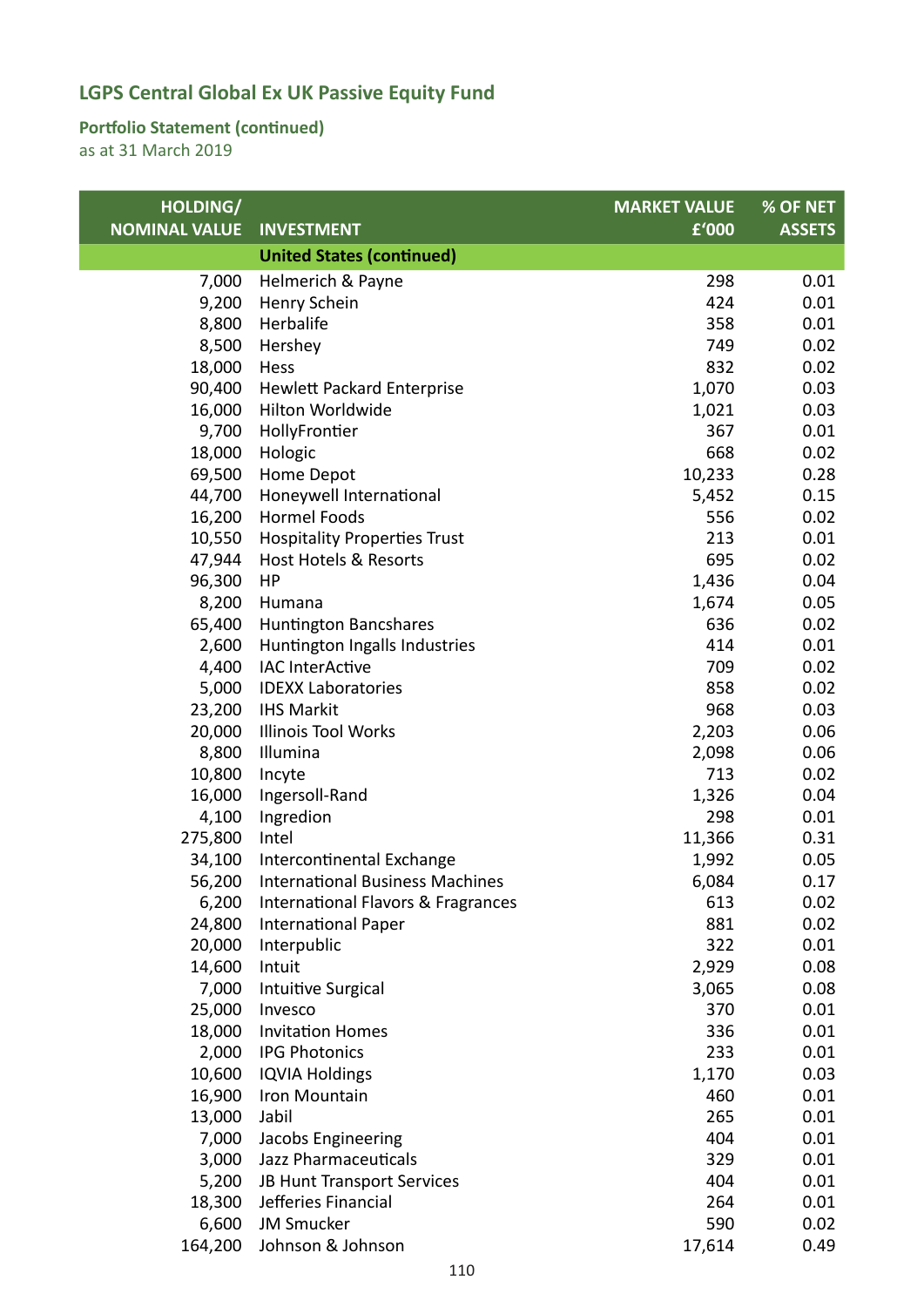### **Portfolio Statement (continued)**

| HOLDING/             |                                         | <b>MARKET VALUE</b> | % OF NET      |
|----------------------|-----------------------------------------|---------------------|---------------|
| <b>NOMINAL VALUE</b> | <b>INVESTMENT</b>                       | £'000               | <b>ASSETS</b> |
|                      | <b>United States (continued)</b>        |                     |               |
| 55,500               | Johnson Controls International          | 1,573               | 0.04          |
| 202,400              | JPMorgan Chase & Co.                    | 15,727              | 0.43          |
| 20,400               | Juniper Networks                        | 414                 | 0.01          |
| 6,800                | Kansas City Southern                    | 605                 | 0.02          |
| 13,000               | Kellogg                                 | 572                 | 0.02          |
| 11,000               | Keurig Dr Pepper                        | 236                 | 0.01          |
| 67,400               | KeyCorp                                 | 815                 | 0.02          |
| 11,500               | Keysight Technologies                   | 770                 | 0.02          |
| 20,900               | Kimberly-Clark                          | 1,988               | 0.05          |
| 27,000               | Kimco Realty                            | 383                 | 0.01          |
| 113,300              | Kinder Morgan                           | 1,739               | 0.05          |
| 10,000               | <b>KLA-Tencor</b>                       | 916                 | 0.03          |
| 10,100               | Kohl's                                  | 533                 | 0.01          |
| 36,000               | Kraft Heinz                             | 902                 | 0.02          |
| 47,400               | Kroger                                  | 895                 | 0.02          |
| 13,000               | L Brands                                | 275                 | 0.01          |
| 4,700                | L3 Technologies                         | 744                 | 0.02          |
| 6,000                | Laboratory Corp of America              | 704                 | 0.02          |
| 9,300                | Lam Research                            | 1,277               | 0.04          |
| 9,333                | Lamb Weston                             | 537                 | 0.01          |
| 21,500               | Las Vegas Sands                         | 1,006               | 0.03          |
| 3,900                | Lear                                    | 406                 | 0.01          |
| 7,350                | Leggett & Platt                         | 238                 | 0.01          |
| 14,900               | Lennar class 'A' shares                 | 561                 | 0.02          |
| 2,000                | Liberty Broadband 'A' shares            | 141                 |               |
| 5,000                | Liberty Broadband 'C' shares            | 352                 | 0.01          |
| 11,700               | <b>Liberty Property Trust</b>           | 435                 | 0.01          |
| 8,000                | Liberty SiriusXM 'A' shares             | 234                 | 0.01          |
| 12,000               | Liberty SiriusXM 'C' shares             | 352                 | 0.01          |
| 13,000               | Lincoln National                        | 585                 | 0.02          |
| 8,500                | Live Nation Entertainment               | 415                 | 0.01          |
| 20,700               | LKQ                                     | 451                 | 0.01          |
| 14,800               | Lockheed Martin                         | 3,409               | 0.09          |
| 16,900               | Loews                                   | 622                 | 0.02          |
| 48,800               | Lowe's                                  | 4,099               | 0.11          |
| 6,000                | Lululemon Athletica                     | 755                 | 0.02          |
| 19,200               | Lyondellbasell Industries 'A' shares    | 1,239               | 0.03          |
| 9,000                | M&T Bank                                | 1,085               | 0.03          |
| 9,642                | Macerich                                | 321                 | 0.01          |
| 13,600               | Macy's                                  | 251                 | 0.01          |
| 4,000                | Manpower<br>Marathon Oil                | 254                 | 0.01          |
| 50,800<br>40,000     | Marathon Petroleum                      | 651                 | 0.02<br>0.05  |
| 850                  | Markel                                  | 1,837<br>650        | 0.02          |
| 17,100               | Marriott International class 'A' shares | 1,641               | 0.05          |
| 30,300               | Marsh & McLennan                        | 2,183               | 0.06          |
|                      |                                         |                     |               |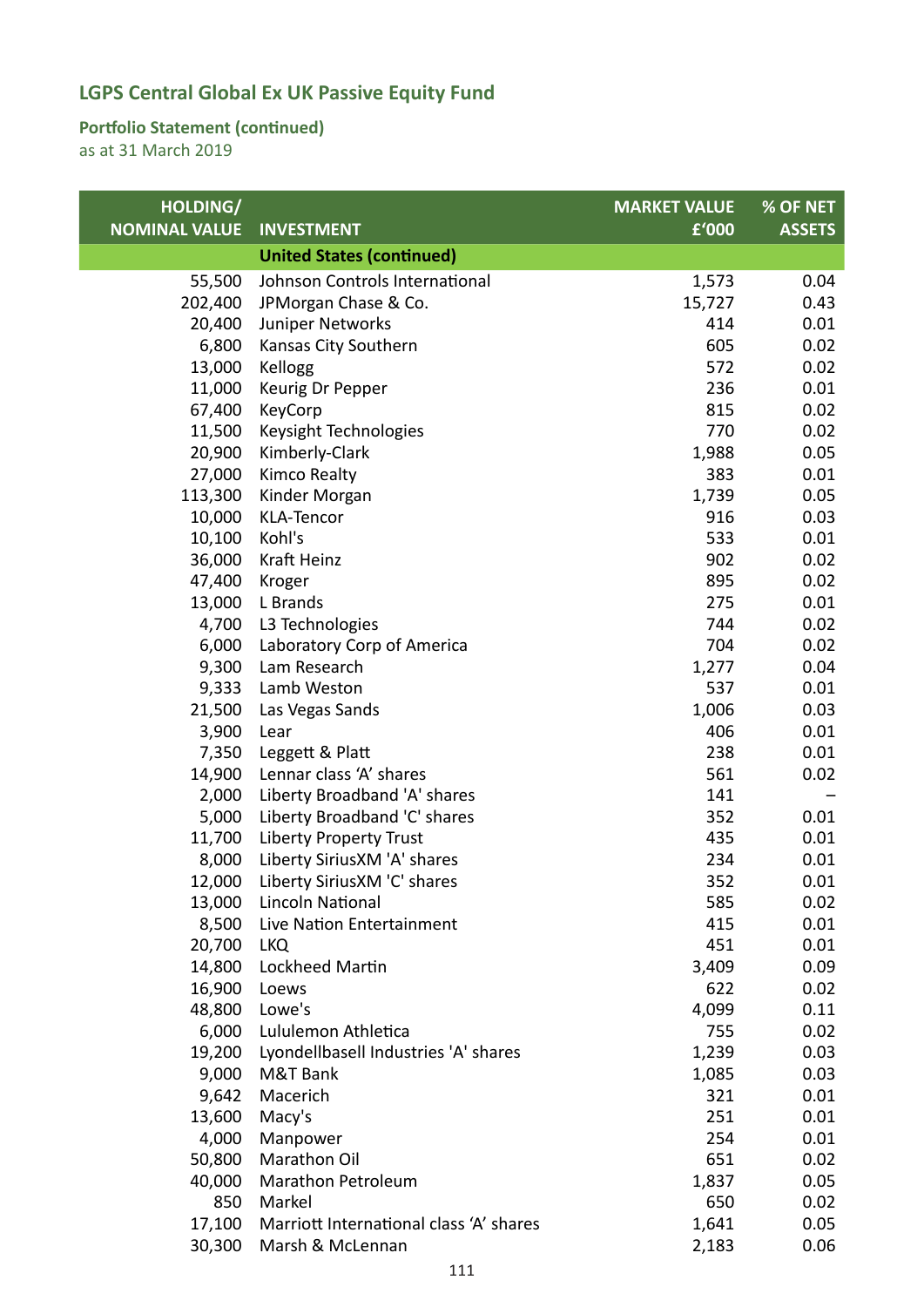### **Portfolio Statement (continued)**

| HOLDING/             |                                   | <b>MARKET VALUE</b> | % OF NET      |
|----------------------|-----------------------------------|---------------------|---------------|
| <b>NOMINAL VALUE</b> | <b>INVESTMENT</b>                 | £'000               | <b>ASSETS</b> |
|                      | <b>United States (continued)</b>  |                     |               |
| 4,300                | <b>Martin Marietta Materials</b>  | 664                 | 0.02          |
| 33,000               | Marvell Technology                | 503                 | 0.01          |
| 16,000               | Masco                             | 483                 | 0.01          |
| 55,400               | MasterCard 'A' shares             | 10,006              | 0.28          |
| 18,000               | <b>Maxim Integrated Products</b>  | 734                 | 0.02          |
| 7,100                | McCormick                         | 821                 | 0.02          |
| 47,500               | McDonald's                        | 6,920               | 0.19          |
| 11,900               | McKesson                          | 1,069               | 0.03          |
| 10,000               | <b>MDU Resources</b>              | 198                 | 0.01          |
| 82,800               | Medtronic                         | 5,788               | 0.16          |
| 159,100              | Merck & Co.                       | 10,151              | 0.28          |
| 50,500               | MetLife                           | 1,649               | 0.05          |
| 1,500                | Mettler-Toledo International      | 831                 | 0.02          |
| 34,000               | <b>MGM Resorts International</b>  | 670                 | 0.02          |
| 13,700               | Microchip Technology              | 872                 | 0.02          |
| 69,100               | Micron Technology                 | 2,191               | 0.06          |
| 463,700              | Microsoft                         | 41,970              | 1.16          |
| 8,000                | Mid-America Apartment Communities | 671                 | 0.02          |
| 3,800                | Mohawk Industries                 | 368                 | 0.01          |
| 10,000               | Molson Coors Brewing 'B' shares   | 458                 | 0.01          |
| 86,500               | Mondelez International            | 3,313               | 0.09          |
| 24,000               | Monster Beverage                  | 1,005               | 0.03          |
| 10,000               | Moody's                           | 1,389               | 0.04          |
| 78,700               | Morgan Stanley                    | 2,549               | 0.07          |
| 25,000               | Mosaic                            | 524                 | 0.01          |
| 9,900                | <b>Motorola Solutions</b>         | 1,067               | 0.03          |
| 5,000                | <b>MSCI</b>                       | 763                 | 0.02          |
| 10,000               | Murphy Oil                        | 225                 | 0.01          |
| 31,000               | Mylan                             | 674                 | 0.02          |
| 8,000                | Nasdaq                            | 537                 | 0.01          |
| 23,000               | National Oilwell Varco            | 470                 | 0.01          |
| 15,600               | NetApp                            | 830                 | 0.02          |
| 25,500               | <b>Netflix</b>                    | 6,978               | 0.19          |
| 34,200               | New York Community Bancorp        | 303                 | 0.01          |
| 28,620               | <b>Newell Brands</b>              | 337                 | 0.01          |
| 36,000               | <b>Newmont Mining</b>             | 989                 | 0.03          |
| 28,750               | News 'A' shares                   | 274                 | 0.01          |
| 7,000                | News 'B' shares                   | 67                  |               |
| 28,800               | NextEra Energy                    | 4,271               | 0.12          |
| 20,000               | Nielsen                           | 363                 | 0.01          |
| 75,000               | <b>NIKE</b>                       | 4,846               | 0.13          |
| 24,000               | NiSource                          | 528                 | 0.01          |
| 28,600               | Noble Energy                      | 543                 | 0.01          |
| 10,000               | Nordstrom                         | 341                 | 0.01          |
| 16,900               | Norfolk Southern                  | 2,424               | 0.07          |
| 12,600               | Northern Trust                    | 874                 | 0.02          |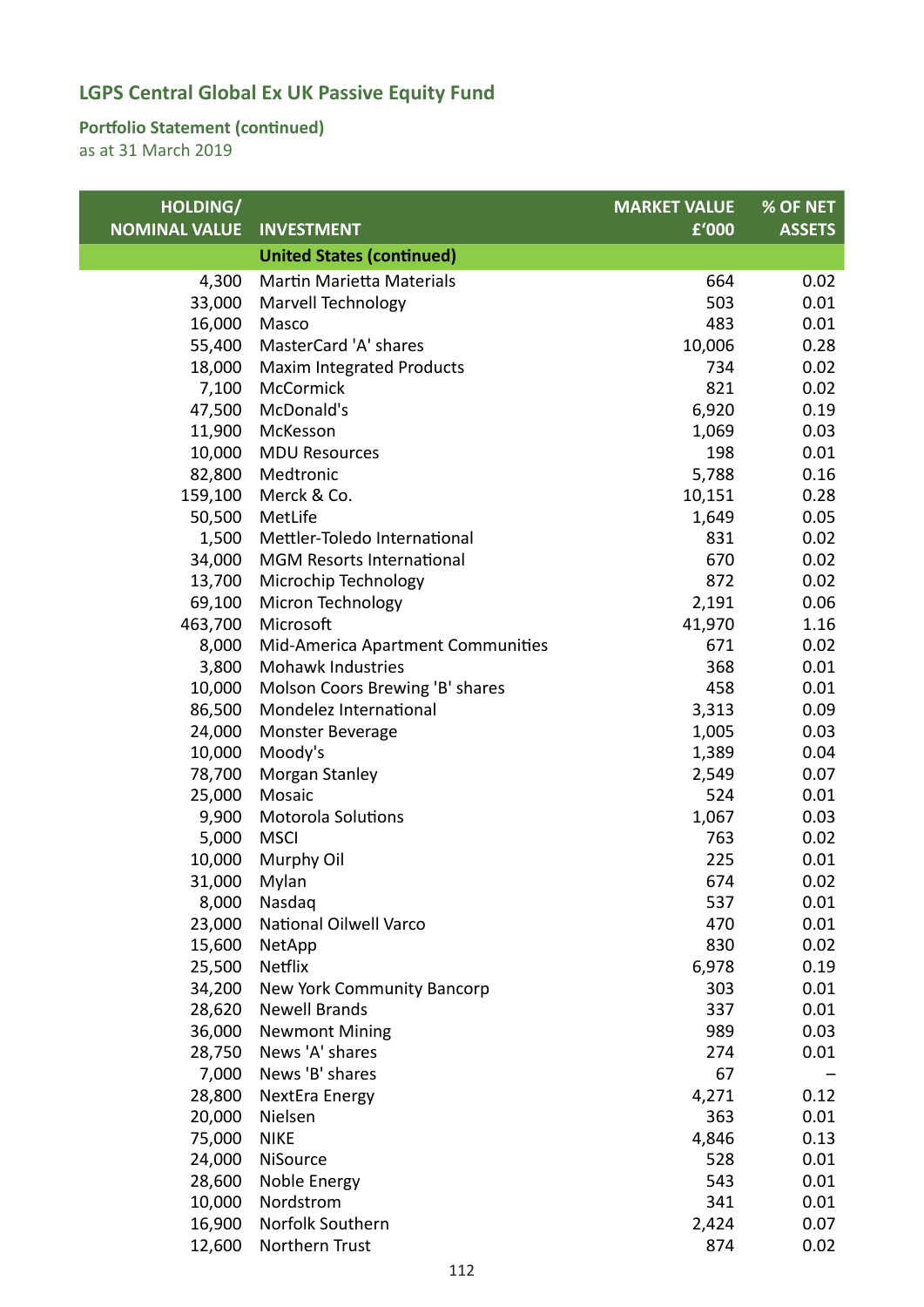### **Portfolio Statement (continued)**

| HOLDING/             |                                  | <b>MARKET VALUE</b> | % OF NET      |
|----------------------|----------------------------------|---------------------|---------------|
| <b>NOMINAL VALUE</b> | <b>INVESTMENT</b>                | £'000               | <b>ASSETS</b> |
|                      | <b>United States (continued)</b> |                     |               |
| 9,700                | Northrop Grumman                 | 2,008               | 0.06          |
| 12,000               | Norwegian Cruise Line            | 506                 | 0.01          |
| 17,500               | <b>NRG Energy</b>                | 571                 | 0.02          |
| 21,000               | Nucor                            | 941                 | 0.03          |
| 13,000               | nVent Electric                   | 269                 | 0.01          |
| 34,800               | <b>NVIDIA</b>                    | 4,795               | 0.13          |
| 200                  | <b>NVR</b>                       | 423                 | 0.01          |
| 45,800               | Occidental Petroleum             | 2,327               | 0.06          |
| 4,000                | Old Dominion Freight Line        | 443                 | 0.01          |
| 17,000               | Old Republic International       | 273                 | 0.01          |
| 12,000               | Omnicom                          | 672                 | 0.02          |
| 25,600               | <b>ONEOK</b>                     | 1,372               | 0.04          |
| 152,600              | Oracle                           | 6,290               | 0.17          |
| 4,800                | O'Reilly Automotive              | 1,432               | 0.04          |
| 22,800               | <b>PACCAR</b>                    | 1,192               | 0.03          |
| 5,000                | Packaging Corporation of America | 381                 | 0.01          |
| 5,000                | Palo Alto Networks               | 932                 | 0.03          |
| 11,200               | Park Hotels & Resorts            | 267                 | 0.01          |
| 8,000                | Parker-Hannifin                  | 1,054               | 0.03          |
| 19,000               | Paychex                          | 1,170               | 0.03          |
| 71,000               | PayPal                           | 5,657               | 0.16          |
| 20,000               | People's United Financial        | 252                 | 0.01          |
| 86,600               | PepsiCo                          | 8,143               | 0.22          |
| 8,000                | Perrigo                          | 296                 | 0.01          |
| 351,400              | Pfizer                           | 11,453              | 0.32          |
| 94,800               | Philip Morris International      | 6,430               | 0.18          |
| 25,100               | Phillips 66                      | 1,833               | 0.05          |
| 7,000                | Pinnacle West Capital            | 513                 | 0.01          |
| 10,200               | <b>Pioneer Natural Resources</b> | 1,192               | 0.03          |
| 27,700               | <b>PNC Financial Services</b>    | 2,608               | 0.07          |
| 4,000                | Polaris Industries               | 259                 | 0.01          |
| 14,400               | <b>PPG Industries</b>            | 1,247               | 0.03          |
| 45,000               | <b>PPL</b>                       | 1,096               | 0.03          |
| 17,000               | <b>Principal Financial</b>       | 655                 | 0.02          |
| 152,400              | Procter & Gamble                 | 12,168              | 0.34          |
| 34,600               | Progressive                      | 1,914               | 0.05          |
| 38,152               | Prologis                         | 2,106               | 0.06          |
| 26,400               | <b>Prudential Financial</b>      | 1,862               | 0.05          |
| 7,700                | <b>PTC</b>                       | 545                 | 0.01          |
| 30,100               | <b>Public Service Enterprise</b> | 1,372               | 0.04          |
| 9,500                | <b>Public Storage</b>            | 1,588               | 0.04          |
| 12,000               | <b>Pulte Homes</b>               | 258                 | 0.01          |
| 4,600                | <b>PVH</b>                       | 431                 | 0.01          |
| 53,000               | <b>QIAGEN</b>                    | 1,651               | 0.05          |
| 8,900                | Qorvo                            | 490                 | 0.01          |
| 72,600               | Qualcomm                         | 3,177               | 0.09          |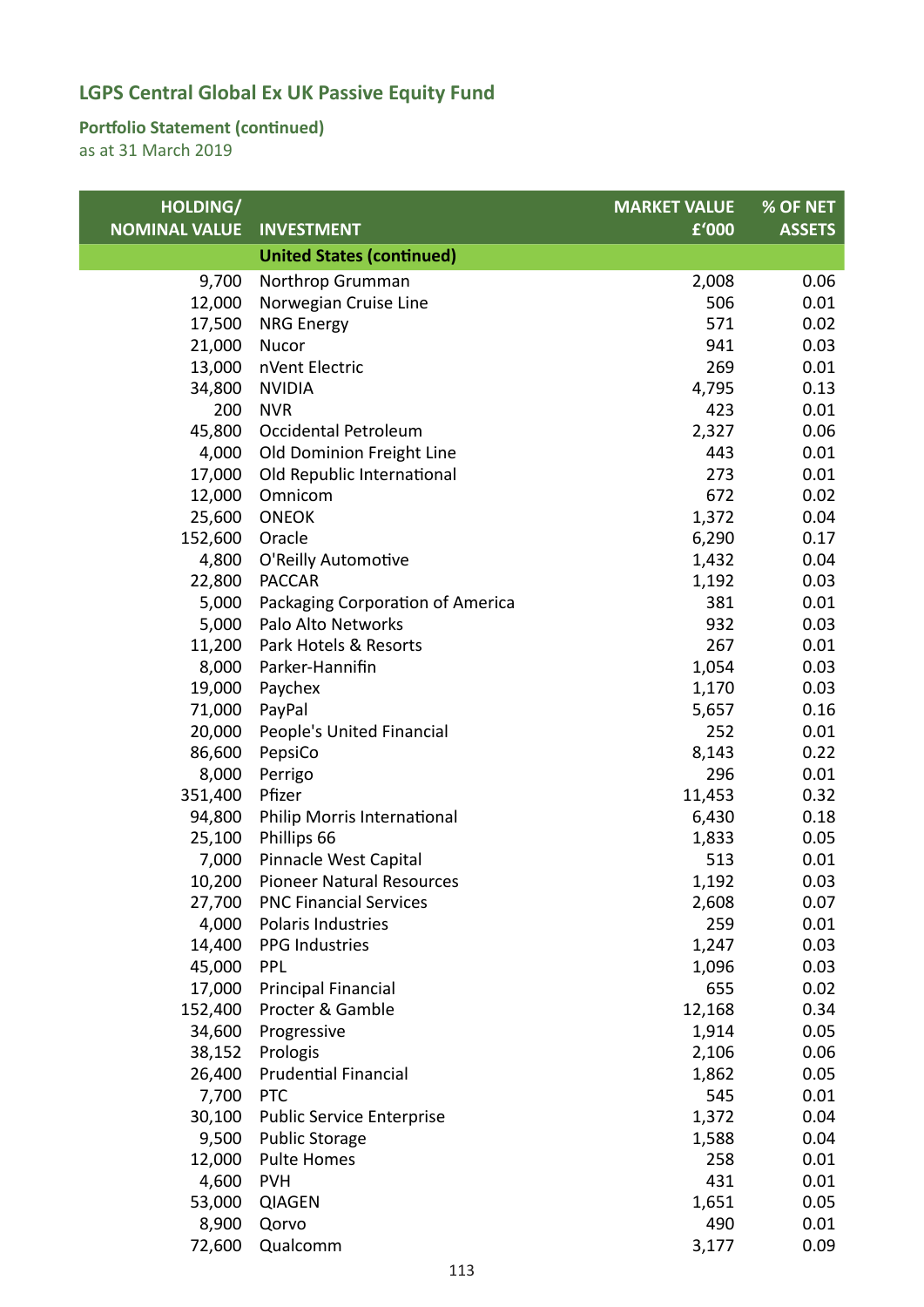### **Portfolio Statement (continued)**

| HOLDING/             |                                   | <b>MARKET VALUE</b> | % OF NET      |
|----------------------|-----------------------------------|---------------------|---------------|
| <b>NOMINAL VALUE</b> | <b>INVESTMENT</b>                 | £'000               | <b>ASSETS</b> |
|                      | <b>United States (continued)</b>  |                     |               |
| 8,600                | <b>Quest Diagnostics</b>          | 593                 | 0.02          |
| 22,000               | <b>Qurate Retail</b>              | 269                 | 0.01          |
| 4,300                | Ralph Lauren 'A' shares           | 428                 | 0.01          |
| 8,700                | Raymond James Financial           | 537                 | 0.01          |
| 17,200               | Raytheon                          | 2,403               | 0.07          |
| 18,300               | Realty Income                     | 1,033               | 0.03          |
| 10,600               | Red Hat                           | 1,486               | 0.04          |
| 9,100                | <b>Regency Centers</b>            | 471                 | 0.01          |
| 4,800                | Regeneron Pharmaceuticals         | 1,512               | 0.04          |
| 73,300               | <b>Regions Financial</b>          | 796                 | 0.02          |
| 13,100               | <b>Republic Services</b>          | 808                 | 0.02          |
| 8,216                | Resideo Technologies              | 122                 |               |
| 9,000                | ResMed                            | 718                 | 0.02          |
| 8,000                | Robert Half International         | 400                 | 0.01          |
| 7,300                | <b>Rockwell Automation</b>        | 983                 | 0.03          |
| 8,850                | Rollins                           | 283                 | 0.01          |
| 6,000                | Roper Technologies                | 1,575               | 0.04          |
| 22,100               | <b>Ross Stores</b>                | 1,579               | 0.04          |
| 11,000               | Royal Caribbean Cruises           | 968                 | 0.03          |
| 15,000               | S&P Global                        | 2,424               | 0.07          |
| 43,500               | Salesforce.com                    | 5,288               | 0.15          |
| 417,000              | Samsonite International           | 1,023               | 0.03          |
| 7,000                | Santander Consumer USA            | 114                 |               |
| 6,800                | <b>SBA Communications</b>         | 1,042               | 0.03          |
| 82,800               | Schlumberger                      | 2,769               | 0.08          |
| 19,600               | Seagate Technology                | 720                 | 0.02          |
| 9,400                | Sealed Air                        | 332                 | 0.01          |
| 6,060                | SEI Investments                   | 243                 | 0.01          |
| 16,600               | Sempra Energy                     | 1,604               | 0.04          |
| 8,000                | Sensata Technologies              | 276                 | 0.01          |
| 11,000               | ServiceNow                        | 2,081               | 0.06          |
| 5,000                | Sherwin-Williams                  | 1,652               | 0.05          |
| 18,400               | <b>Simon Property</b>             | 2,573               | 0.07          |
| 47,965               | Sims                              | 280                 | 0.01          |
| 99,900               | Sirius XM                         | 435                 | 0.01          |
| 11,000               | <b>Skyworks Solutions</b>         | 696                 | 0.02          |
| 6,000                | SL Green Realty                   | 414                 | 0.01          |
| 3,500                | Snap-on                           | 420                 | 0.01          |
| 63,000               | Southern                          | 2,497               | 0.07          |
| 10,000               | <b>Southwest Airlines</b>         | 398                 | 0.01          |
| 8,600                | Splunk                            | 822                 | 0.02          |
| 39,100               | Sprint                            | 170                 |               |
| 17,600               | Square                            | 1,012               | 0.03          |
| 13,600               | SS&C Technologies                 | 665                 | 0.02          |
| 9,200                | <b>Stanley Black &amp; Decker</b> | 961                 | 0.03          |
| 72,300               | Starbucks                         | 4,124               | 0.11          |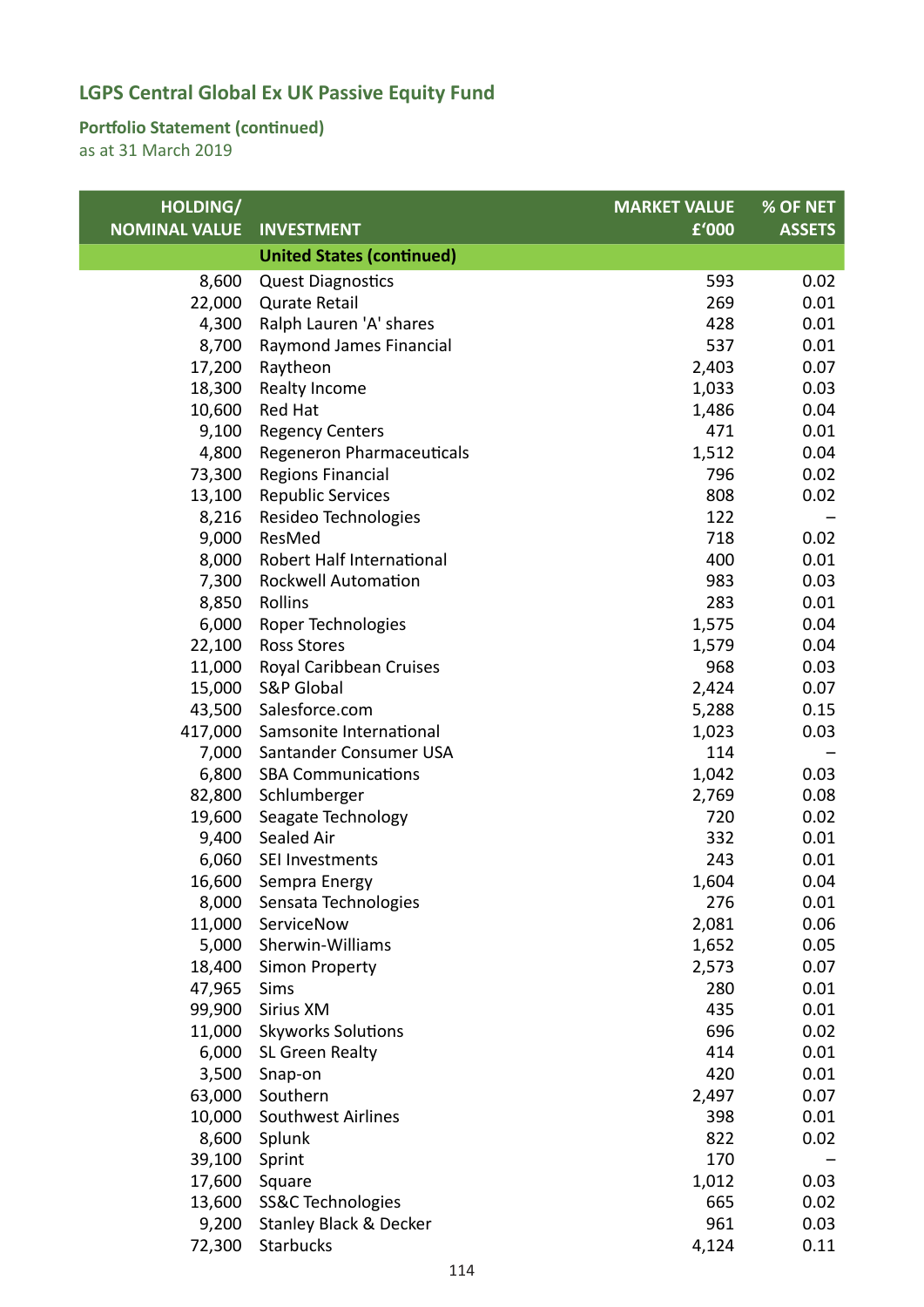### **Portfolio Statement (continued)**

| HOLDING/             |                                            | <b>MARKET VALUE</b> | % OF NET      |
|----------------------|--------------------------------------------|---------------------|---------------|
| <b>NOMINAL VALUE</b> | <b>INVESTMENT</b>                          | £'000               | <b>ASSETS</b> |
|                      | <b>United States (continued)</b>           |                     |               |
| 22,400               | <b>State Street</b>                        | 1,131               | 0.03          |
| 14,900               | <b>Steel Dynamics</b>                      | 403                 | 0.01          |
| 20,400               | Stryker                                    | 3,093               | 0.09          |
| 27,700               | <b>SunTrust Banks</b>                      | 1,260               | 0.03          |
| 3,000                | <b>SVB Financial</b>                       | 512                 | 0.01          |
| 40,000               | Symantec                                   | 705                 | 0.02          |
| 44,900               | <b>Synchrony Financial</b>                 | 1,099               | 0.03          |
| 9,800                | Synopsys                                   | 866                 | 0.02          |
| 28,400               | Sysco                                      | 1,455               | 0.04          |
| 14,100               | T Rowe Price                               | 1,083               | 0.03          |
| 6,800                | Take-Two Interactive Software              | 492                 | 0.01          |
| 18,000               | Tapestry                                   | 449                 | 0.01          |
| 13,600               | Targa Resources                            | 434                 | 0.01          |
| 32,000               | Target                                     | 1,971               | 0.05          |
| 16,200               | TD Ameritrade                              | 622                 | 0.02          |
| 21,700               | TE Connectivity                            | 1,345               | 0.04          |
| 2,700                | Teleflex                                   | 626                 | 0.02          |
| 8,100                | Tesla                                      | 1,739               | 0.05          |
| 58,500               | Texas Instruments                          | 4,762               | 0.13          |
| 16,500               | Textron                                    | 642                 | 0.02          |
| 24,600               | Thermo Fisher Scientific                   | 5,165               | 0.14          |
| 7,500                | Tiffany                                    | 609                 | 0.02          |
| 75,000               | <b>TJX</b>                                 | 3,063               | 0.08          |
| 18,400               | T-Mobile                                   | 976                 | 0.03          |
| 8,200                | <b>Toll Brothers</b>                       | 228                 | 0.01          |
| 7,100                | Torchmark                                  | 446                 | 0.01          |
| 12,100               | <b>Total System Services</b>               | 882                 | 0.02          |
| 7,400                | <b>Tractor Supply</b>                      | 555                 | 0.02          |
| 2,900                | TransDigm                                  | 1,010               | 0.03          |
| 12,200               | TransUnion                                 | 626                 | 0.02          |
| 16,100               | Travelers                                  | 1,695               | 0.05          |
| 15,000               | Trimble                                    | 465                 | 0.01          |
| 5,000                | TripAdvisor                                | 197                 | 0.01          |
| 42,200               | Twitter                                    | 1,065               | 0.03          |
| 17,500               | <b>Tyson Foods</b>                         | 932                 | 0.03          |
| 17,000               | <b>UDR</b>                                 | 593                 | 0.02          |
| 3,400                | <b>Ulta Beauty</b>                         | 910                 | 0.02          |
| 12,000               | Under Armour 'A' shares                    | 195                 | 0.01          |
| 12,084               | Under Armour 'C' shares                    | 175                 |               |
| 44,200               | <b>Union Pacific</b>                       | 5,670               | 0.16          |
| 3,000                | <b>United Continental</b>                  | 184                 |               |
| 41,300               | United Parcel Service 'B' shares           | 3,542               | 0.10          |
| 4,900                | <b>United Rentals</b>                      | 430                 | 0.01          |
| 49,400               | <b>United Technologies</b>                 | 4,887               | 0.13          |
| 58,500               | UnitedHealth                               | 11,098              | 0.31          |
| 5,100                | Universal Health Services class 'B' shares | 524                 | 0.01          |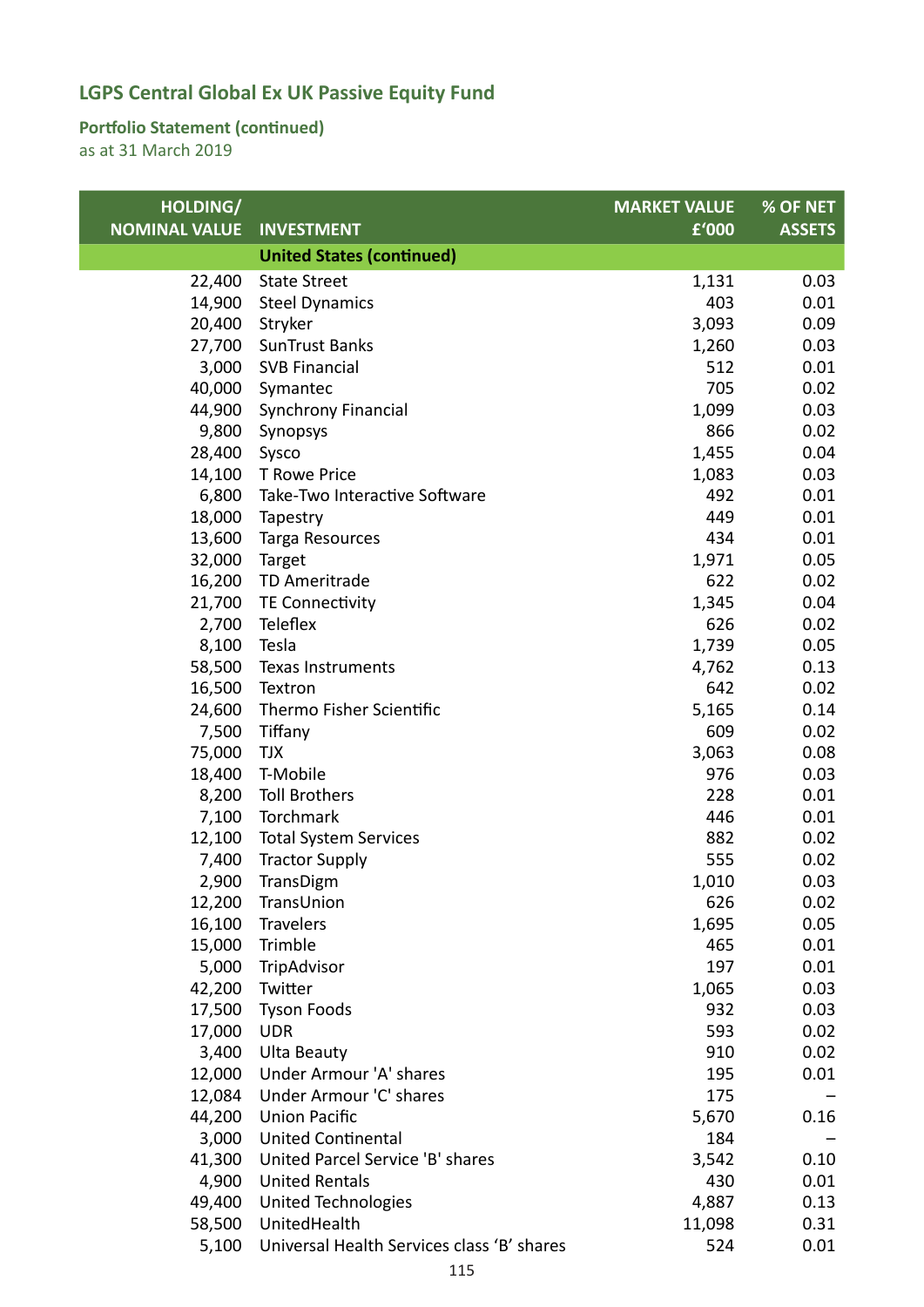### **Portfolio Statement (continued)**

| HOLDING/             |                                  | <b>MARKET VALUE</b> | % OF NET      |
|----------------------|----------------------------------|---------------------|---------------|
| <b>NOMINAL VALUE</b> | <b>INVESTMENT</b>                | £'000               | <b>ASSETS</b> |
|                      | <b>United States (continued)</b> |                     |               |
| 15,000               | Unum                             | 389                 | 0.01          |
| 91,900               | <b>US Bancorp</b>                | 3,397               | 0.09          |
| 2,400                | Vail Resorts                     | 400                 | 0.01          |
| 25,700               | Valero Energy                    | 1,673               | 0.05          |
| 5,500                | Varian Medical Systems           | 598                 | 0.02          |
| 7,700                | Veeva Systems                    | 749                 | 0.02          |
| 21,300               | Ventas                           | 1,043               | 0.03          |
| 65,000               | <b>VEREIT</b>                    | 418                 | 0.01          |
| 7,000                | VeriSign                         | 975                 | 0.03          |
| 9,700                | Verisk Analytics                 | 990                 | 0.03          |
| 252,500              | <b>Verizon Communications</b>    | 11,454              | 0.32          |
| 15,200               | <b>Vertex Pharmaceuticals</b>    | 2,145               | 0.06          |
| 19,300               | VF                               | 1,287               | 0.04          |
| 23,000               | Viacom 'B' non-voting shares     | 495                 | 0.01          |
| 107,800              | Visa                             | 12,919              | 0.36          |
| 27,000               | Vistra Energy                    | 539                 | 0.01          |
| 4,200                | VMware                           | 582                 | 0.02          |
| 12,000               | <b>Vornado Realty Trust</b>      | 621                 | 0.02          |
| 9,500                | Voya Financial                   | 364                 | 0.01          |
| 8,800                | <b>Vulcan Materials</b>          | 799                 | 0.02          |
| 7,685                | Wabtec                           | 435                 | 0.01          |
| 50,500               | <b>Walgreens Boots Alliance</b>  | 2,451               | 0.07          |
| 85,300               | <b>Wal-Mart Stores</b>           | 6,384               | 0.18          |
| 106,853              | <b>Walt Disney</b>               | 9,105               | 0.25          |
| 16,100               | <b>Waste Connections</b>         | 1,093               | 0.03          |
| 25,800               | <b>Waste Management</b>          | 2,057               | 0.06          |
| 5,000                | Waters                           | 966                 | 0.03          |
| 20,000               | <b>WEC Energy</b>                | 1,214               | 0.03          |
| 3,200                | <b>WellCare Health Plans</b>     | 662                 | 0.02          |
| 256,000              | <b>Wells Fargo</b>               | 9,493               | 0.26          |
| 22,200               | Welltower                        | 1,322               | 0.04          |
| 19,300               | Western Digital                  | 712                 | 0.02          |
| 27,000               | <b>Western Union</b>             | 383                 | 0.01          |
| 1,000                | <b>Westlake Chemical</b>         | 52                  |               |
| 15,200               | Westrock                         | 447                 | 0.01          |
| 45,200               | Weyerhaeuser                     | 914                 | 0.03          |
| 3,000                | Whirlpool                        | 306                 | 0.01          |
| 72,600               | <b>Williams Companies</b>        | 1,600               | 0.04          |
| 8,775                | Willis Towers Watson             | 1,183               | 0.03          |
| 8,700                | Workday                          | 1,288               | 0.04          |
| 18,000               | Worldpay                         | 1,568               | 0.04          |
| 9,700                | <b>WP Carey</b>                  | 583                 | 0.02          |
| 5,800                | <b>WR Berkley</b>                | 377                 | 0.01          |
| 3,000                | <b>WW Grainger</b>               | 693                 | 0.02          |
| 8,000                | Wyndham Hotels & Resorts         | 307                 | 0.01          |
| 6,000                | <b>Wynn Resorts</b>              | 549                 | 0.02          |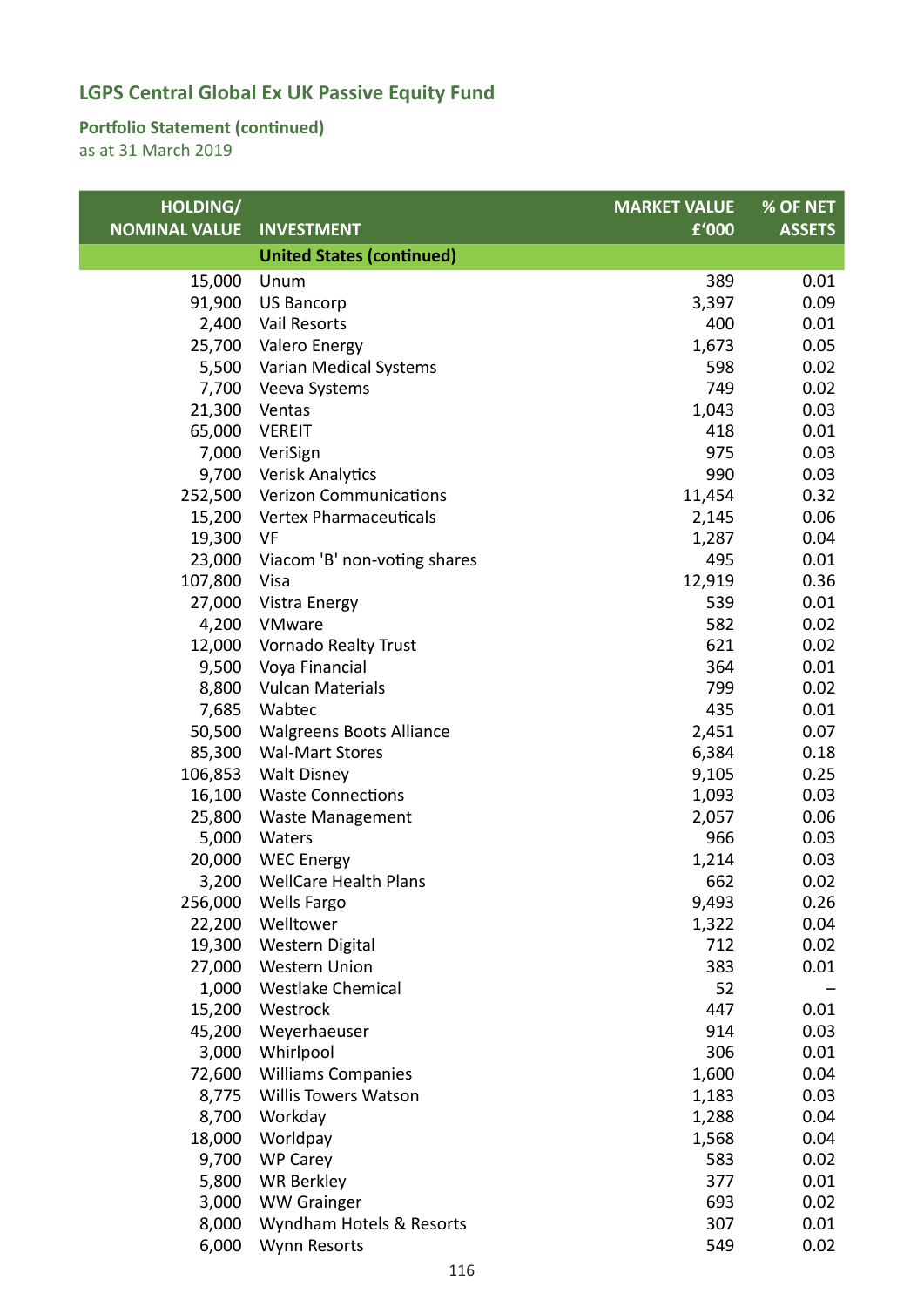#### **Portfolio Statement (continued)**

as at 31 March 2019

| HOLDING/<br><b>NOMINAL VALUE</b> | <b>INVESTMENT</b>                 | <b>MARKET VALUE</b><br>£'000 | % OF NET<br><b>ASSETS</b> |
|----------------------------------|-----------------------------------|------------------------------|---------------------------|
|                                  | <b>United States (continued)</b>  |                              |                           |
| 31,000                           | <b>Xcel Energy</b>                | 1,337                        | 0.04                      |
| 13,300                           | Xerox                             | 326                          | 0.01                      |
| 16,000                           | Xilinx                            | 1,557                        | 0.04                      |
| 6,000                            | <b>XPO Logistics</b>              | 248                          | 0.01                      |
| 11,200                           | Xylem                             | 679                          | 0.02                      |
| 19,000                           | Yum! Brands                       | 1,456                        | 0.04                      |
| 7,300                            | Zillow                            | 195                          | 0.01                      |
| 12,200                           | Zimmer Biomet                     | 1,196                        | 0.03                      |
| 11,500                           | Zions Bancorporation              | 401                          | 0.01                      |
| 28,900                           | Zoetis                            | 2,233                        | 0.06                      |
|                                  |                                   | 1,151,247                    | 31.83                     |
|                                  | <b>Total value of investments</b> | 3,612,280                    | 99.86                     |
|                                  | Net other assets                  | 4,920                        | 0.14                      |
|                                  | <b>Total net assets</b>           | 3,617,200                    | 100.00                    |

There are no comparative figures shown as the Sub‐fund launched 03 April 2018.

All holdings are ordinary shares and are listed on an official stock exchange unless otherwise stated.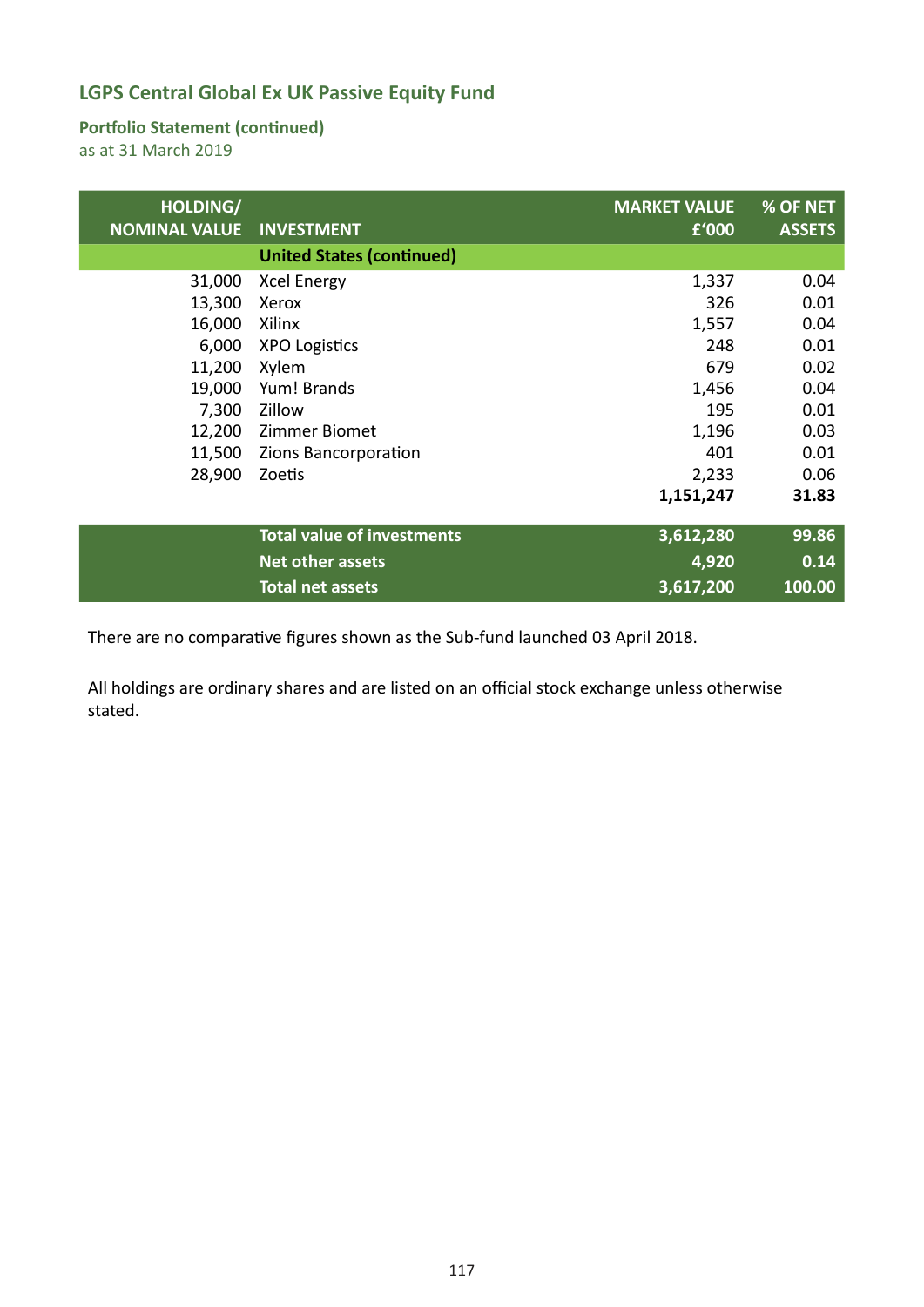### **Portfolio Statement**

| HOLDING/             |                                     | <b>MARKET VALUE</b> | % OF NET      |
|----------------------|-------------------------------------|---------------------|---------------|
| <b>NOMINAL VALUE</b> | <b>INVESTMENT</b>                   | £'000               | <b>ASSETS</b> |
|                      | <b>United Kingdom 8.08%</b>         |                     |               |
| 237,345              | AstraZeneca                         | 14,561              | 0.69          |
| 3,926,624            | <b>CNH Industrial</b>               | 30,669              | 1.45          |
| 912,461              | Diageo                              | 28,633              | 1.35          |
| 181,956              | Experian                            | 3,777               | 0.18          |
| 297,642              | GlaxoSmithKline                     | 4,751               | 0.22          |
| 769,500              | Liberty Global 'A' shares           | 14,710              | 0.69          |
| 485,200              | Liberty Global 'C' shares           | 9,015               | 0.43          |
| 51,993,146           | Lloyds Banking                      | 32,298              | 1.53          |
| 151,004              | Ocado                               | 2,069               | 0.10          |
| 229,358              | Reckitt Benckiser                   | 14,638              | 0.69          |
| 1,953,113            | <b>WPP</b>                          | 15,832              | 0.75          |
|                      |                                     | 170,953             | 8.08          |
|                      | <b>Australia 0.58%</b>              |                     |               |
| 390,829              | <b>BHP Billiton</b>                 | 8,201               | 0.39          |
| 39,176               | <b>CSL</b>                          | 4,163               | 0.19          |
|                      |                                     | 12,364              | 0.58          |
|                      |                                     |                     |               |
|                      | Belgium 0.12%                       |                     |               |
| 72,680               | Umicore                             | 2,480               | 0.12          |
|                      | <b>Brazil 0.65%</b>                 |                     |               |
| 934,300              | Itau Unibanco                       | 6,310               | 0.30          |
| 305,790              | Raia Drogasil                       | 3,938               | 0.18          |
| 380,700              | Telefonica Brasil                   | 3,526               | 0.17          |
|                      |                                     | 13,774              | 0.65          |
|                      |                                     |                     |               |
|                      | <b>Canada 1.87%</b>                 |                     |               |
| 534,800              | Nutrien                             | 21,646              | 1.02          |
| 602,900              | <b>Suncor Energy</b>                | 14,996              | 0.71          |
| 72,700               | <b>Toronto-Dominion Bank</b>        | 3,029               | 0.14          |
|                      |                                     | 39,671              | 1.87          |
|                      | <b>China 3.04%</b>                  |                     |               |
| 168,700              | Alibaba                             | 23,620              | 1.12          |
| 102,300              | <b>Baidu</b>                        | 12,935              | 0.61          |
| 1,498,000            | China Mengniu Dairy                 | 4,269               | 0.20          |
| 1,620,000            | China Merchants Bank                | 6,042               | 0.28          |
| 1,463,800            | China Pacific Insurance             | 4,400               | 0.21          |
| 64,849,000           | <b>GCL-Poly Energy</b>              | 3,424               | 0.16          |
| 25,000               | New Oriental Education & Technology | 1,730               | 0.08          |
| 230,200              | Tencent                             | 8,120               | 0.38          |
|                      |                                     | 64,540              | 3.04          |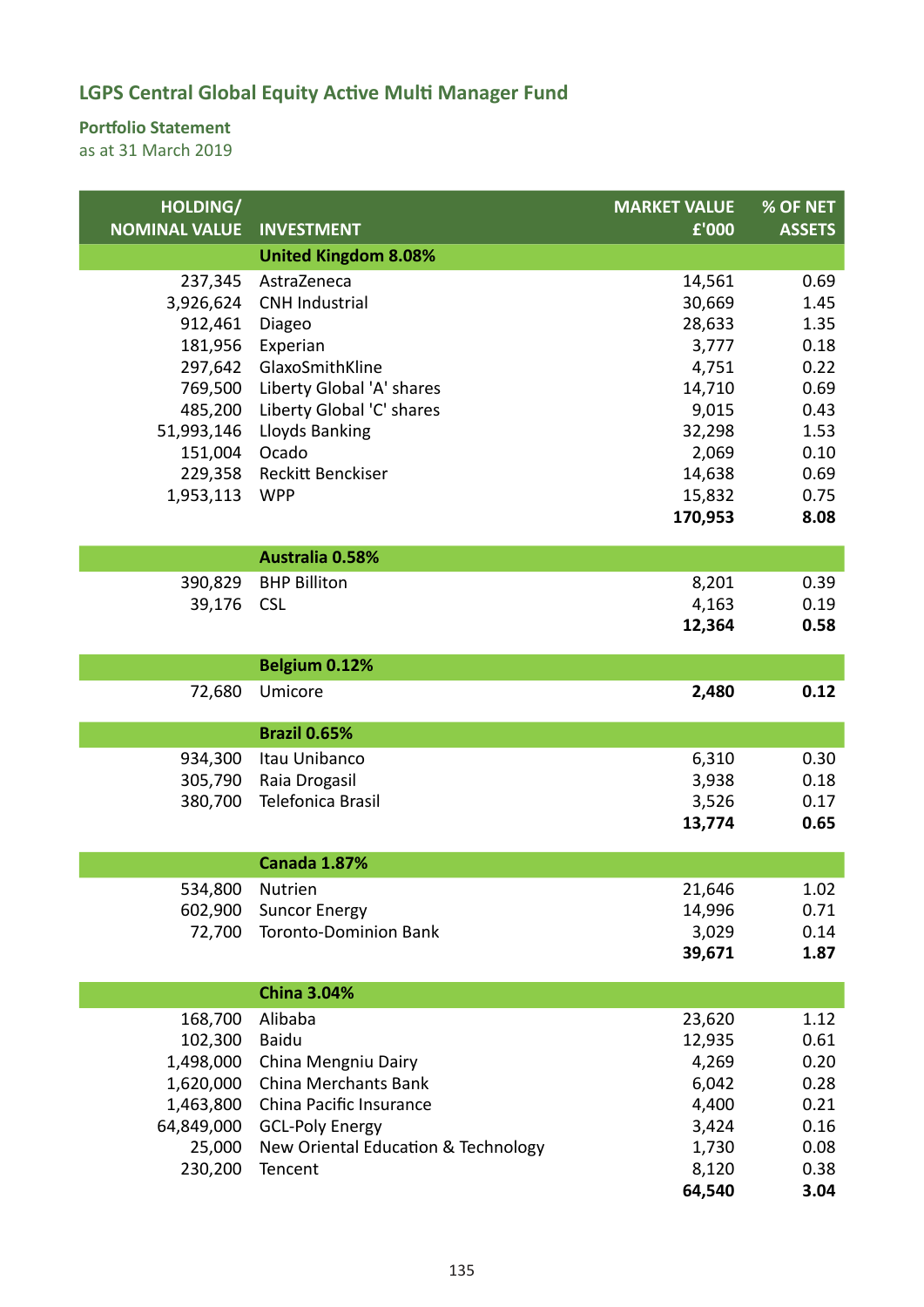### **Portfolio Statement (continued)**

| HOLDING/<br><b>NOMINAL VALUE</b> | <b>INVESTMENT</b>            | <b>MARKET VALUE</b><br>£'000 | % OF NET<br><b>ASSETS</b> |
|----------------------------------|------------------------------|------------------------------|---------------------------|
|                                  | Denmark 0.89%                |                              |                           |
| 386,721                          | Ambu                         | 7,852                        | 0.37                      |
| 169,353                          | <b>Vestas Wind Systems</b>   | 10,923                       | 0.52                      |
|                                  |                              | 18,775                       | 0.89                      |
|                                  | <b>Finland 0.32%</b>         |                              |                           |
| 538,845                          | Wartsila                     | 6,672                        | 0.32                      |
|                                  | <b>France 6.23%</b>          |                              |                           |
| 146,398                          | Air Liquide                  | 14,287                       | 0.67                      |
| 41,794                           | Airbus                       | 4,246                        | 0.20                      |
| 1,020,085                        | <b>BNP Paribas</b>           | 37,455                       | 1.77                      |
| 155,864                          | Capgemini                    | 14,512                       | 0.69                      |
| 114,953                          | Danone                       | 6,786                        | 0.32                      |
| 111,048                          | Dassault Systemes            | 12,693                       | 0.60                      |
| 201,390                          | Edenred                      | 7,037                        | 0.33                      |
| 58,249                           | Legrand                      | 2,994                        | 0.14                      |
| 18,554                           | LVMH Moet Hennessy           | 5,243                        | 0.25                      |
| 103,674                          | Schneider Electric           | 6,246                        | 0.29                      |
| 400,791                          | Total                        | 17,102                       | 0.81                      |
| 45,018                           | Vinci                        | 3,363                        | 0.16                      |
|                                  |                              | 131,964                      | 6.23                      |
|                                  | Germany 6.42%                |                              |                           |
| 27,249                           | Adidas                       | 5,086                        | 0.24                      |
| 133,184                          | Allianz                      | 22,728                       | 1.07                      |
| 298,777                          | <b>BASF</b>                  | 16,863                       | 0.80                      |
| 528,050                          | Bayer                        | 26,123                       | 1.23                      |
| 27,312                           | Continental                  | 3,154                        | 0.15                      |
|                                  | 801,650 Daimler              | 36,031                       | 1.70                      |
| 144,933                          | Deutsche Wohnen              | 5,403                        | 0.26                      |
| 407,697                          | Infineon Technologies        | 6,201                        | 0.29                      |
| 79,221                           | Muenchener Rueckversicherung | 14,404                       | 0.68                      |
|                                  |                              | 135,993                      | 6.42                      |
|                                  |                              |                              |                           |
|                                  | Hong Kong 0.40%              |                              |                           |
| 741,400                          | AIA                          | 5,657                        | 0.27                      |
| 100,200                          | Jardine Strategic            | 2,876                        | 0.13                      |
|                                  |                              | 8,533                        | 0.40                      |
|                                  | <b>India 0.33%</b>           |                              |                           |
| 78,900                           | <b>HDFC Bank</b>             | 7,017                        | 0.33                      |
|                                  | Indonesia 0.32%              |                              |                           |
| 4,564,400                        | <b>Bank Central Asia</b>     | 6,814                        | 0.32                      |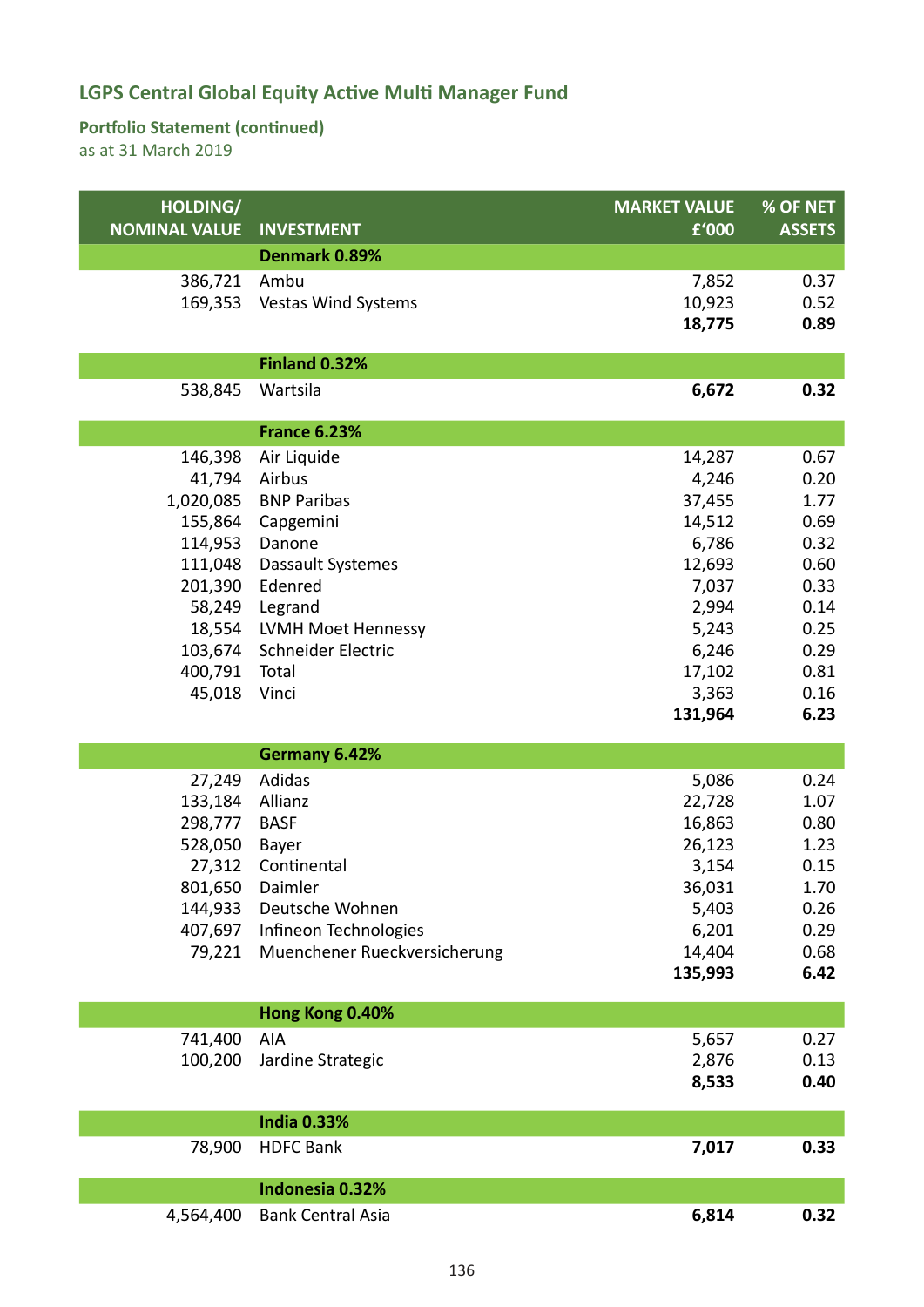### **Portfolio Statement (continued)**

| HOLDING/             |                                          | <b>MARKET VALUE</b> | % OF NET      |
|----------------------|------------------------------------------|---------------------|---------------|
| <b>NOMINAL VALUE</b> | <b>INVESTMENT</b>                        | £'000               | <b>ASSETS</b> |
|                      | Ireland 0.20%                            |                     |               |
| 116,689              | Kingspan                                 | 4,149               | 0.20          |
|                      | <b>Japan 3.63%</b>                       |                     |               |
| 133,800              | Fanuc                                    | 17,501              | 0.83          |
| 243,300              | Kao                                      | 14,690              | 0.69          |
| 7,300                | Keyence                                  | 3,490               | 0.16          |
| 38,100               | Murata Manufacturing                     | 1,456               | 0.07          |
| 112,300              | Nabtesco                                 | 2,507               | 0.12          |
| 10,500               | Nintendo                                 | 2,297               | 0.11          |
| 190,400              | Orix                                     | 2,097               | 0.10          |
| 185,300              | Recruit                                  | 4,060               | 0.19          |
| 11,700               | <b>SMC</b>                               | 3,368               | 0.16          |
| 131,200              | Terumo                                   | 3,063               | 0.14          |
| 496,900              | Toyota Motor                             | 22,346              | 1.06          |
|                      |                                          | 76,875              | 3.63          |
|                      | <b>Macau 0.19%</b>                       |                     |               |
| 1,015,200            | Sands China                              | 3,910               | 0.19          |
|                      |                                          |                     |               |
|                      | Mexico 0.52%                             |                     |               |
| 436,200              | Grupo Financiero Banorte                 | 1,820               | 0.09          |
| 1,083,000            | Grupo Televisa                           | 9,184               | 0.43          |
|                      |                                          | 11,004              | 0.52          |
|                      | <b>Netherlands 0.26%</b>                 |                     |               |
| 38,247               | <b>ASML</b>                              | 5,508               | 0.26          |
|                      | Norway 0.13%                             |                     |               |
| 188,509              | <b>DNB</b>                               | 2,668               | 0.13          |
|                      |                                          |                     |               |
|                      | South Africa 0.97%                       |                     |               |
| 115,362              | <b>Naspers</b>                           | 20,443              | 0.97          |
|                      | South Korea 0.28%                        |                     |               |
| 7,951                | <b>Samsung Electronics</b>               | 5,986               | 0.28          |
|                      |                                          |                     |               |
|                      | Sweden 0.57%                             |                     |               |
| 1,306,324            | Ericsson series 'B' shares               | 9,207               | 0.44          |
| 422,082              | Skandinaviska Enskilda Banken series 'A' |                     |               |
|                      | shares                                   | 2,799               | 0.13          |
|                      |                                          | 12,006              | 0.57          |
|                      | <b>Switzerland 7.93%</b>                 |                     |               |
| 269,616              | Compagnie Financiere Richemont           | 15,071              | 0.71          |
| 3,684,081            | <b>Credit Suisse</b>                     | 32,946              | 1.56          |
|                      | 137                                      |                     |               |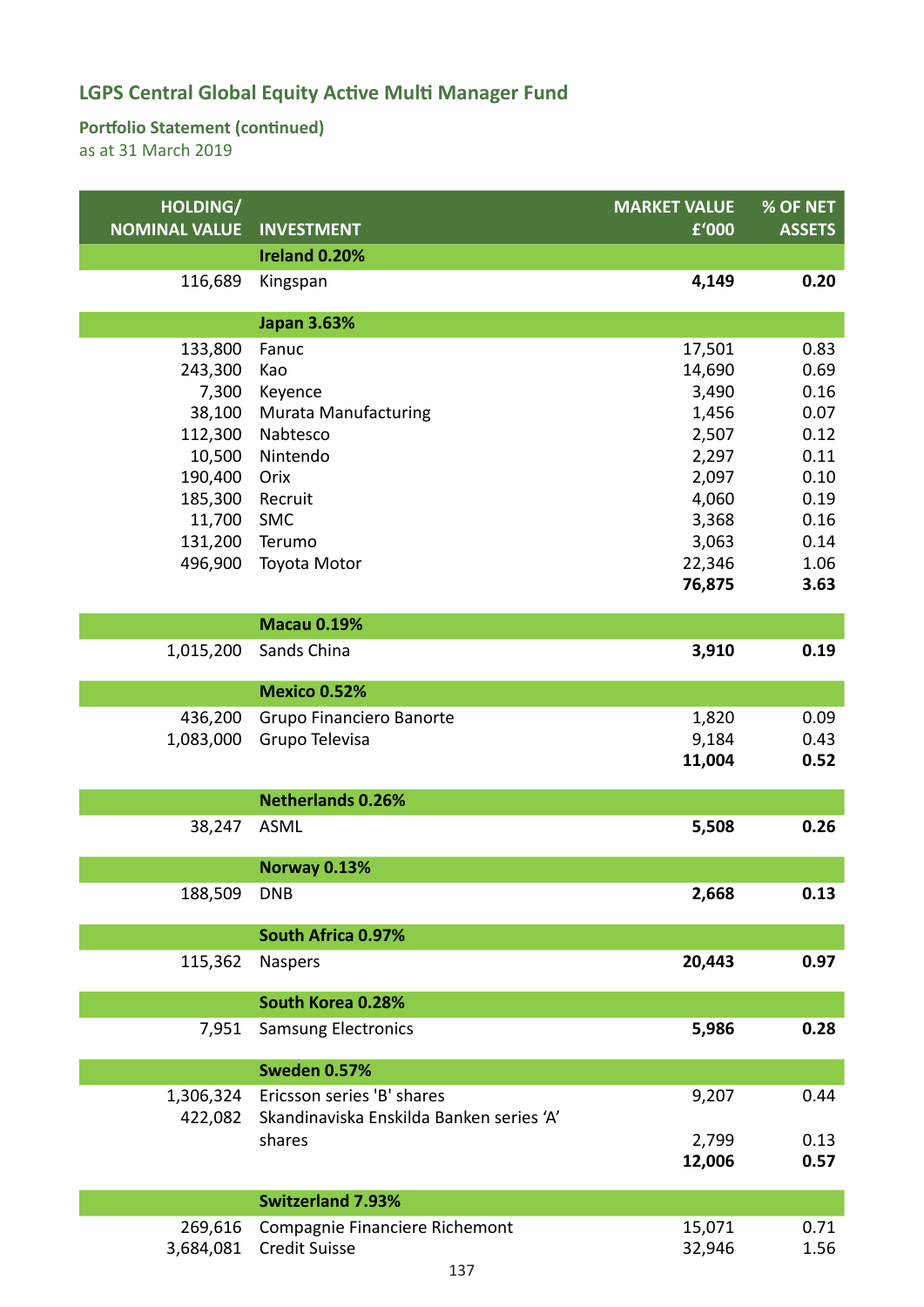### **Portfolio Statement (continued)**

| <b>Switzerland (continued)</b><br>26,690<br>1.26<br>8,395,685<br>Glencore<br>Kuehne + Nagel<br>113,758<br>11,970<br>0.57<br>17,022<br>449,071<br>LafargeHolcim<br>0.80<br>442,569<br>Nestlé<br>32,365<br>1.53<br>9,903<br>134,171<br>Novartis<br>0.47<br>30,330<br>0.30<br>Roche Holding<br>6,409<br>1,658<br>15,466<br>Sika<br>0.08<br>183,709<br>Swiss Re<br>13,768<br>0.65<br>167,802<br>7.93<br>Taiwan 0.59%<br>2,034,000<br><b>Taiwan Semiconductor Manufacturing</b><br>12,408<br>0.59<br>Thailand 0.14%<br>Kasikornbank<br>2,941<br>0.14<br>648,600<br><b>Turkey 0.13%</b><br>Turkiye Garanti Bankasi<br>2,806<br>0.13<br>2,479,609<br><b>United States 52.68%</b><br>86,660<br><b>Abbott Laboratories</b><br>5,319<br>0.25<br>44,800<br>6,050<br>0.28<br>Accenture<br>70,900<br>2,478<br><b>Activision Blizzard</b><br>0.12<br>106,600<br>1.03<br>Adobe Systems<br>21,794<br>Alphabet 'A' shares<br>52,330<br>47,235<br>2.23<br>1.22<br>28,600<br>Alphabet 'C' shares<br>25,738<br>10,900<br>14,897<br>0.70<br>Amazon.com<br>730,300<br>24,128<br>1.14<br>American International<br>111,500<br>Aon 'A' shares<br>14,603<br>0.69<br>73,400<br>10,699<br>Apple<br>0.51<br>1,255,400<br><b>Bank of America</b><br>26,562<br>1.25<br>9,600<br><b>BlackRock</b><br>3,148<br>0.15<br>19,932<br><b>Booking</b><br>26,691<br>1.26<br>32,500<br><b>Broadcom</b><br>7,498<br>0.35<br>Cabot Oil & Gas<br>97,308<br>1,948<br>0.09<br>123,300<br>Caterpillar<br>12,818<br>0.61<br>Charles Schwab<br>118,400<br>3,886<br>0.18<br><b>Charter Communications</b><br>29,971<br>112,600<br>1.42<br>26,351<br>Chipotle Mexican Grill<br>14,372<br>0.68<br>31,900<br>Chubb<br>3,428<br>0.16<br>451,600<br><b>Cisco Systems</b><br>18,711<br>0.88<br>397,300<br>18,977<br>Citigroup<br>0.90<br>102,600<br><b>CME</b><br>12,958<br>0.61<br>74,600<br>2,912<br>Cognex<br>0.14 | HOLDING/<br><b>NOMINAL VALUE</b> | <b>INVESTMENT</b>  | <b>MARKET VALUE</b><br>£'000 | % OF NET<br><b>ASSETS</b> |
|----------------------------------------------------------------------------------------------------------------------------------------------------------------------------------------------------------------------------------------------------------------------------------------------------------------------------------------------------------------------------------------------------------------------------------------------------------------------------------------------------------------------------------------------------------------------------------------------------------------------------------------------------------------------------------------------------------------------------------------------------------------------------------------------------------------------------------------------------------------------------------------------------------------------------------------------------------------------------------------------------------------------------------------------------------------------------------------------------------------------------------------------------------------------------------------------------------------------------------------------------------------------------------------------------------------------------------------------------------------------------------------------------------------------------------------------------------------------------------------------------------------------------------------------------------------------------------------------------------------------------------------------------------------------------------------------------------------------------------------------------------------------------------------------------------------------------------------------------------------|----------------------------------|--------------------|------------------------------|---------------------------|
|                                                                                                                                                                                                                                                                                                                                                                                                                                                                                                                                                                                                                                                                                                                                                                                                                                                                                                                                                                                                                                                                                                                                                                                                                                                                                                                                                                                                                                                                                                                                                                                                                                                                                                                                                                                                                                                                |                                  |                    |                              |                           |
|                                                                                                                                                                                                                                                                                                                                                                                                                                                                                                                                                                                                                                                                                                                                                                                                                                                                                                                                                                                                                                                                                                                                                                                                                                                                                                                                                                                                                                                                                                                                                                                                                                                                                                                                                                                                                                                                |                                  |                    |                              |                           |
|                                                                                                                                                                                                                                                                                                                                                                                                                                                                                                                                                                                                                                                                                                                                                                                                                                                                                                                                                                                                                                                                                                                                                                                                                                                                                                                                                                                                                                                                                                                                                                                                                                                                                                                                                                                                                                                                |                                  |                    |                              |                           |
|                                                                                                                                                                                                                                                                                                                                                                                                                                                                                                                                                                                                                                                                                                                                                                                                                                                                                                                                                                                                                                                                                                                                                                                                                                                                                                                                                                                                                                                                                                                                                                                                                                                                                                                                                                                                                                                                |                                  |                    |                              |                           |
|                                                                                                                                                                                                                                                                                                                                                                                                                                                                                                                                                                                                                                                                                                                                                                                                                                                                                                                                                                                                                                                                                                                                                                                                                                                                                                                                                                                                                                                                                                                                                                                                                                                                                                                                                                                                                                                                |                                  |                    |                              |                           |
|                                                                                                                                                                                                                                                                                                                                                                                                                                                                                                                                                                                                                                                                                                                                                                                                                                                                                                                                                                                                                                                                                                                                                                                                                                                                                                                                                                                                                                                                                                                                                                                                                                                                                                                                                                                                                                                                |                                  |                    |                              |                           |
|                                                                                                                                                                                                                                                                                                                                                                                                                                                                                                                                                                                                                                                                                                                                                                                                                                                                                                                                                                                                                                                                                                                                                                                                                                                                                                                                                                                                                                                                                                                                                                                                                                                                                                                                                                                                                                                                |                                  |                    |                              |                           |
|                                                                                                                                                                                                                                                                                                                                                                                                                                                                                                                                                                                                                                                                                                                                                                                                                                                                                                                                                                                                                                                                                                                                                                                                                                                                                                                                                                                                                                                                                                                                                                                                                                                                                                                                                                                                                                                                |                                  |                    |                              |                           |
|                                                                                                                                                                                                                                                                                                                                                                                                                                                                                                                                                                                                                                                                                                                                                                                                                                                                                                                                                                                                                                                                                                                                                                                                                                                                                                                                                                                                                                                                                                                                                                                                                                                                                                                                                                                                                                                                |                                  |                    |                              |                           |
|                                                                                                                                                                                                                                                                                                                                                                                                                                                                                                                                                                                                                                                                                                                                                                                                                                                                                                                                                                                                                                                                                                                                                                                                                                                                                                                                                                                                                                                                                                                                                                                                                                                                                                                                                                                                                                                                |                                  |                    |                              |                           |
|                                                                                                                                                                                                                                                                                                                                                                                                                                                                                                                                                                                                                                                                                                                                                                                                                                                                                                                                                                                                                                                                                                                                                                                                                                                                                                                                                                                                                                                                                                                                                                                                                                                                                                                                                                                                                                                                |                                  |                    |                              |                           |
|                                                                                                                                                                                                                                                                                                                                                                                                                                                                                                                                                                                                                                                                                                                                                                                                                                                                                                                                                                                                                                                                                                                                                                                                                                                                                                                                                                                                                                                                                                                                                                                                                                                                                                                                                                                                                                                                |                                  |                    |                              |                           |
|                                                                                                                                                                                                                                                                                                                                                                                                                                                                                                                                                                                                                                                                                                                                                                                                                                                                                                                                                                                                                                                                                                                                                                                                                                                                                                                                                                                                                                                                                                                                                                                                                                                                                                                                                                                                                                                                |                                  |                    |                              |                           |
|                                                                                                                                                                                                                                                                                                                                                                                                                                                                                                                                                                                                                                                                                                                                                                                                                                                                                                                                                                                                                                                                                                                                                                                                                                                                                                                                                                                                                                                                                                                                                                                                                                                                                                                                                                                                                                                                |                                  |                    |                              |                           |
|                                                                                                                                                                                                                                                                                                                                                                                                                                                                                                                                                                                                                                                                                                                                                                                                                                                                                                                                                                                                                                                                                                                                                                                                                                                                                                                                                                                                                                                                                                                                                                                                                                                                                                                                                                                                                                                                |                                  |                    |                              |                           |
|                                                                                                                                                                                                                                                                                                                                                                                                                                                                                                                                                                                                                                                                                                                                                                                                                                                                                                                                                                                                                                                                                                                                                                                                                                                                                                                                                                                                                                                                                                                                                                                                                                                                                                                                                                                                                                                                |                                  |                    |                              |                           |
|                                                                                                                                                                                                                                                                                                                                                                                                                                                                                                                                                                                                                                                                                                                                                                                                                                                                                                                                                                                                                                                                                                                                                                                                                                                                                                                                                                                                                                                                                                                                                                                                                                                                                                                                                                                                                                                                |                                  |                    |                              |                           |
|                                                                                                                                                                                                                                                                                                                                                                                                                                                                                                                                                                                                                                                                                                                                                                                                                                                                                                                                                                                                                                                                                                                                                                                                                                                                                                                                                                                                                                                                                                                                                                                                                                                                                                                                                                                                                                                                |                                  |                    |                              |                           |
|                                                                                                                                                                                                                                                                                                                                                                                                                                                                                                                                                                                                                                                                                                                                                                                                                                                                                                                                                                                                                                                                                                                                                                                                                                                                                                                                                                                                                                                                                                                                                                                                                                                                                                                                                                                                                                                                |                                  |                    |                              |                           |
|                                                                                                                                                                                                                                                                                                                                                                                                                                                                                                                                                                                                                                                                                                                                                                                                                                                                                                                                                                                                                                                                                                                                                                                                                                                                                                                                                                                                                                                                                                                                                                                                                                                                                                                                                                                                                                                                |                                  |                    |                              |                           |
|                                                                                                                                                                                                                                                                                                                                                                                                                                                                                                                                                                                                                                                                                                                                                                                                                                                                                                                                                                                                                                                                                                                                                                                                                                                                                                                                                                                                                                                                                                                                                                                                                                                                                                                                                                                                                                                                |                                  |                    |                              |                           |
|                                                                                                                                                                                                                                                                                                                                                                                                                                                                                                                                                                                                                                                                                                                                                                                                                                                                                                                                                                                                                                                                                                                                                                                                                                                                                                                                                                                                                                                                                                                                                                                                                                                                                                                                                                                                                                                                |                                  |                    |                              |                           |
|                                                                                                                                                                                                                                                                                                                                                                                                                                                                                                                                                                                                                                                                                                                                                                                                                                                                                                                                                                                                                                                                                                                                                                                                                                                                                                                                                                                                                                                                                                                                                                                                                                                                                                                                                                                                                                                                |                                  |                    |                              |                           |
|                                                                                                                                                                                                                                                                                                                                                                                                                                                                                                                                                                                                                                                                                                                                                                                                                                                                                                                                                                                                                                                                                                                                                                                                                                                                                                                                                                                                                                                                                                                                                                                                                                                                                                                                                                                                                                                                |                                  |                    |                              |                           |
|                                                                                                                                                                                                                                                                                                                                                                                                                                                                                                                                                                                                                                                                                                                                                                                                                                                                                                                                                                                                                                                                                                                                                                                                                                                                                                                                                                                                                                                                                                                                                                                                                                                                                                                                                                                                                                                                |                                  |                    |                              |                           |
|                                                                                                                                                                                                                                                                                                                                                                                                                                                                                                                                                                                                                                                                                                                                                                                                                                                                                                                                                                                                                                                                                                                                                                                                                                                                                                                                                                                                                                                                                                                                                                                                                                                                                                                                                                                                                                                                |                                  |                    |                              |                           |
|                                                                                                                                                                                                                                                                                                                                                                                                                                                                                                                                                                                                                                                                                                                                                                                                                                                                                                                                                                                                                                                                                                                                                                                                                                                                                                                                                                                                                                                                                                                                                                                                                                                                                                                                                                                                                                                                |                                  |                    |                              |                           |
|                                                                                                                                                                                                                                                                                                                                                                                                                                                                                                                                                                                                                                                                                                                                                                                                                                                                                                                                                                                                                                                                                                                                                                                                                                                                                                                                                                                                                                                                                                                                                                                                                                                                                                                                                                                                                                                                |                                  |                    |                              |                           |
|                                                                                                                                                                                                                                                                                                                                                                                                                                                                                                                                                                                                                                                                                                                                                                                                                                                                                                                                                                                                                                                                                                                                                                                                                                                                                                                                                                                                                                                                                                                                                                                                                                                                                                                                                                                                                                                                |                                  |                    |                              |                           |
|                                                                                                                                                                                                                                                                                                                                                                                                                                                                                                                                                                                                                                                                                                                                                                                                                                                                                                                                                                                                                                                                                                                                                                                                                                                                                                                                                                                                                                                                                                                                                                                                                                                                                                                                                                                                                                                                |                                  |                    |                              |                           |
|                                                                                                                                                                                                                                                                                                                                                                                                                                                                                                                                                                                                                                                                                                                                                                                                                                                                                                                                                                                                                                                                                                                                                                                                                                                                                                                                                                                                                                                                                                                                                                                                                                                                                                                                                                                                                                                                |                                  |                    |                              |                           |
|                                                                                                                                                                                                                                                                                                                                                                                                                                                                                                                                                                                                                                                                                                                                                                                                                                                                                                                                                                                                                                                                                                                                                                                                                                                                                                                                                                                                                                                                                                                                                                                                                                                                                                                                                                                                                                                                |                                  |                    |                              |                           |
|                                                                                                                                                                                                                                                                                                                                                                                                                                                                                                                                                                                                                                                                                                                                                                                                                                                                                                                                                                                                                                                                                                                                                                                                                                                                                                                                                                                                                                                                                                                                                                                                                                                                                                                                                                                                                                                                |                                  |                    |                              |                           |
|                                                                                                                                                                                                                                                                                                                                                                                                                                                                                                                                                                                                                                                                                                                                                                                                                                                                                                                                                                                                                                                                                                                                                                                                                                                                                                                                                                                                                                                                                                                                                                                                                                                                                                                                                                                                                                                                |                                  |                    |                              |                           |
|                                                                                                                                                                                                                                                                                                                                                                                                                                                                                                                                                                                                                                                                                                                                                                                                                                                                                                                                                                                                                                                                                                                                                                                                                                                                                                                                                                                                                                                                                                                                                                                                                                                                                                                                                                                                                                                                |                                  |                    |                              |                           |
|                                                                                                                                                                                                                                                                                                                                                                                                                                                                                                                                                                                                                                                                                                                                                                                                                                                                                                                                                                                                                                                                                                                                                                                                                                                                                                                                                                                                                                                                                                                                                                                                                                                                                                                                                                                                                                                                |                                  |                    |                              |                           |
|                                                                                                                                                                                                                                                                                                                                                                                                                                                                                                                                                                                                                                                                                                                                                                                                                                                                                                                                                                                                                                                                                                                                                                                                                                                                                                                                                                                                                                                                                                                                                                                                                                                                                                                                                                                                                                                                |                                  |                    |                              |                           |
|                                                                                                                                                                                                                                                                                                                                                                                                                                                                                                                                                                                                                                                                                                                                                                                                                                                                                                                                                                                                                                                                                                                                                                                                                                                                                                                                                                                                                                                                                                                                                                                                                                                                                                                                                                                                                                                                |                                  |                    |                              |                           |
|                                                                                                                                                                                                                                                                                                                                                                                                                                                                                                                                                                                                                                                                                                                                                                                                                                                                                                                                                                                                                                                                                                                                                                                                                                                                                                                                                                                                                                                                                                                                                                                                                                                                                                                                                                                                                                                                |                                  |                    |                              |                           |
|                                                                                                                                                                                                                                                                                                                                                                                                                                                                                                                                                                                                                                                                                                                                                                                                                                                                                                                                                                                                                                                                                                                                                                                                                                                                                                                                                                                                                                                                                                                                                                                                                                                                                                                                                                                                                                                                |                                  |                    |                              |                           |
|                                                                                                                                                                                                                                                                                                                                                                                                                                                                                                                                                                                                                                                                                                                                                                                                                                                                                                                                                                                                                                                                                                                                                                                                                                                                                                                                                                                                                                                                                                                                                                                                                                                                                                                                                                                                                                                                |                                  |                    |                              |                           |
|                                                                                                                                                                                                                                                                                                                                                                                                                                                                                                                                                                                                                                                                                                                                                                                                                                                                                                                                                                                                                                                                                                                                                                                                                                                                                                                                                                                                                                                                                                                                                                                                                                                                                                                                                                                                                                                                |                                  |                    |                              |                           |
|                                                                                                                                                                                                                                                                                                                                                                                                                                                                                                                                                                                                                                                                                                                                                                                                                                                                                                                                                                                                                                                                                                                                                                                                                                                                                                                                                                                                                                                                                                                                                                                                                                                                                                                                                                                                                                                                | 804,500                          | Comcast 'A' shares | 24,671                       | 1.17                      |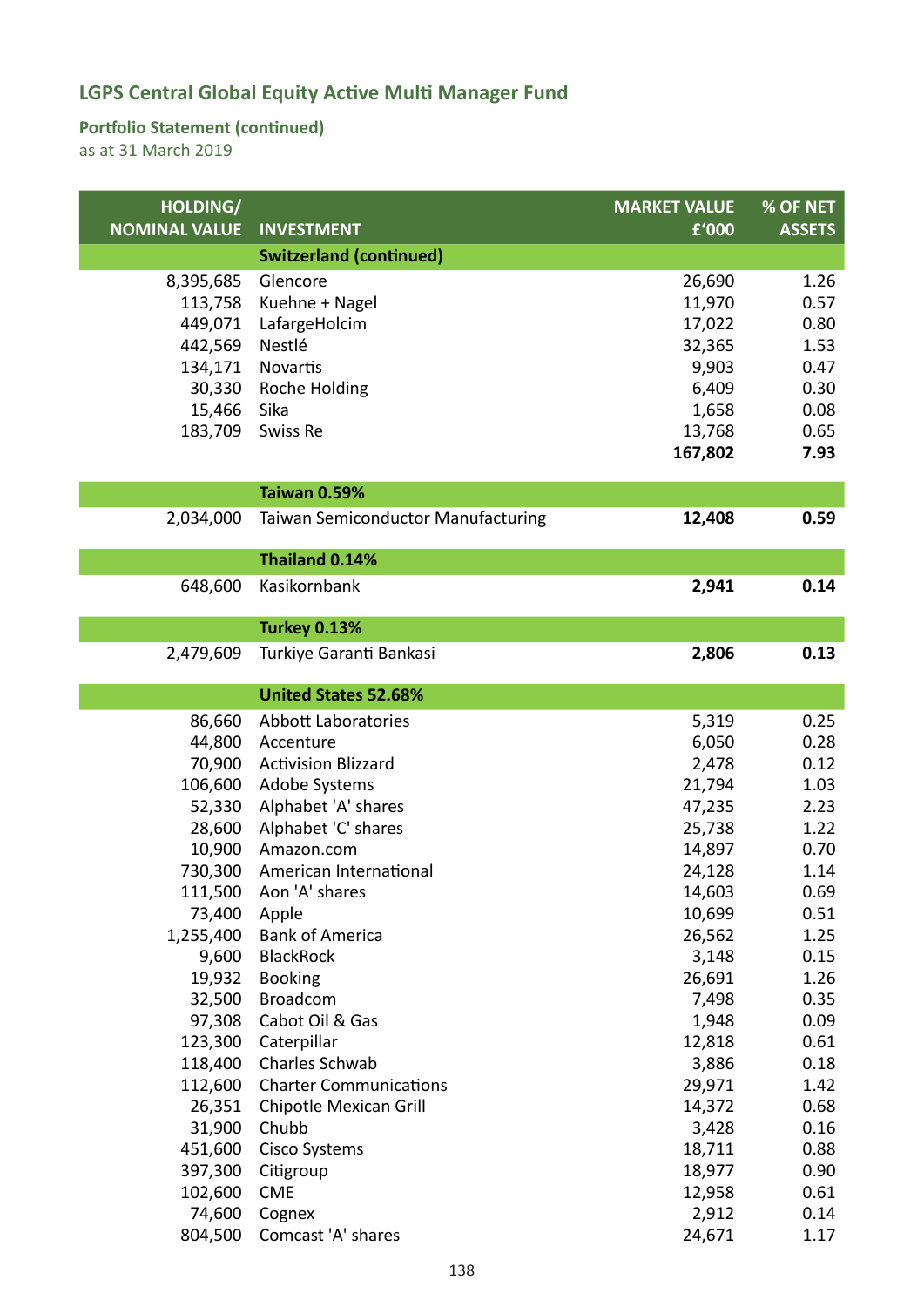### **Portfolio Statement (continued)**

| HOLDING/             |                                        | <b>MARKET VALUE</b> | % OF NET      |
|----------------------|----------------------------------------|---------------------|---------------|
| <b>NOMINAL VALUE</b> | <b>INVESTMENT</b>                      | £'000               | <b>ASSETS</b> |
|                      | <b>United States (continued)</b>       |                     |               |
| 81,400               | <b>Constellation Brands 'A' shares</b> | 10,953              | 0.52          |
| 41,136               | <b>Costco Wholesale</b>                | 7,644               | 0.36          |
| 225,000              | Cushman & Wakefield                    | 3,072               | 0.14          |
| 217,300              | Danaher                                | 22,011              | 1.04          |
| 46,600               | Deere                                  | 5,714               | 0.27          |
| 111,700              | <b>DowDuPont</b>                       | 4,569               | 0.22          |
| 114,300              | Ecolab                                 | 15,479              | 0.73          |
| 26,209               | Elanco Animal Health                   | 645                 | 0.03          |
| 65,034               | Eli Lilly                              | 6,474               | 0.31          |
| 45,000               | Estee Lauder class 'A' shares          | 5,716               | 0.27          |
| 160,000              | Facebook                               | 20,464              | 0.97          |
| 24,781               | First Republic Bank                    | 1,911               | 0.09          |
| 71,662               | First Solar                            | 2,906               | 0.14          |
| 221,300              | Fiserv                                 | 14,993              | 0.71          |
| 175,700              | Flowserve                              | 6,087               | 0.29          |
| 390,600              | Fluor                                  | 11,031              | 0.52          |
| 70,300               | Fortive                                | 4,525               | 0.21          |
| 3,254,600            | <b>General Electric</b>                | 24,927              | 1.18          |
| 102,900              | <b>General Mills</b>                   | 4,087               | 0.19          |
| 802,700              | <b>General Motors</b>                  | 22,854              | 1.08          |
| 97,800               | Goldman Sachs                          | 14,406              | 0.68          |
| 704,700              | Halliburton                            | 15,840              | 0.75          |
| 131,500              | <b>HCA Healthcare</b>                  | 13,158              | 0.62          |
| 247,300              | <b>Hewlett Packard Enterprise</b>      | 2,926               | 0.14          |
| 42,200               | Hexcel                                 | 2,240               | 0.11          |
| 371,500              | Hilton Worldwide                       | 23,695              | 1.12          |
| 34,100               | Home Depot                             | 5,021               | 0.24          |
| 178,700              | Honeywell International                | 21,796              | 1.03          |
| 54,909               | <b>IHS Markit</b>                      | 2,291               | 0.11          |
| 118,500              | Intel                                  | 4,883               | 0.23          |
| 75,500               | <b>International Paper</b>             | 2,681               | 0.13          |
| 56,000               | Johnson & Johnson                      | 6,007               | 0.28          |
| 401,400              | JPMorgan Chase & Co.                   | 31,190              | 1.47          |
| 77,800               | Las Vegas Sands                        | 3,640               | 0.17          |
| 60,300               | McCormick                              | 6,971               | 0.33          |
| 94,700               | Merck & Co.                            | 6,042               | 0.29          |
| 450,500              | Micron Technology                      | 14,285              | 0.67          |
| 435,300              | Microsoft                              | 39,399              | 1.86          |
| 105,400              | Moody's                                | 14,643              | 0.69          |
| 62,300               | Nasdaq                                 | 4,182               | 0.20          |
| 143,100              | NextEra Energy                         | 21,224              | 1.00          |
| 235,900              | <b>NIKE</b>                            | 15,241              | 0.72          |
| 133,900              | Occidental Petroleum                   | 6,803               | 0.32          |
| 98,721               | Oracle                                 | 4,069               | 0.19          |
| 13,900               | Palo Alto Networks                     | 2,590               | 0.12          |
| 32,882               | PayPal                                 | 2,620               | 0.12          |